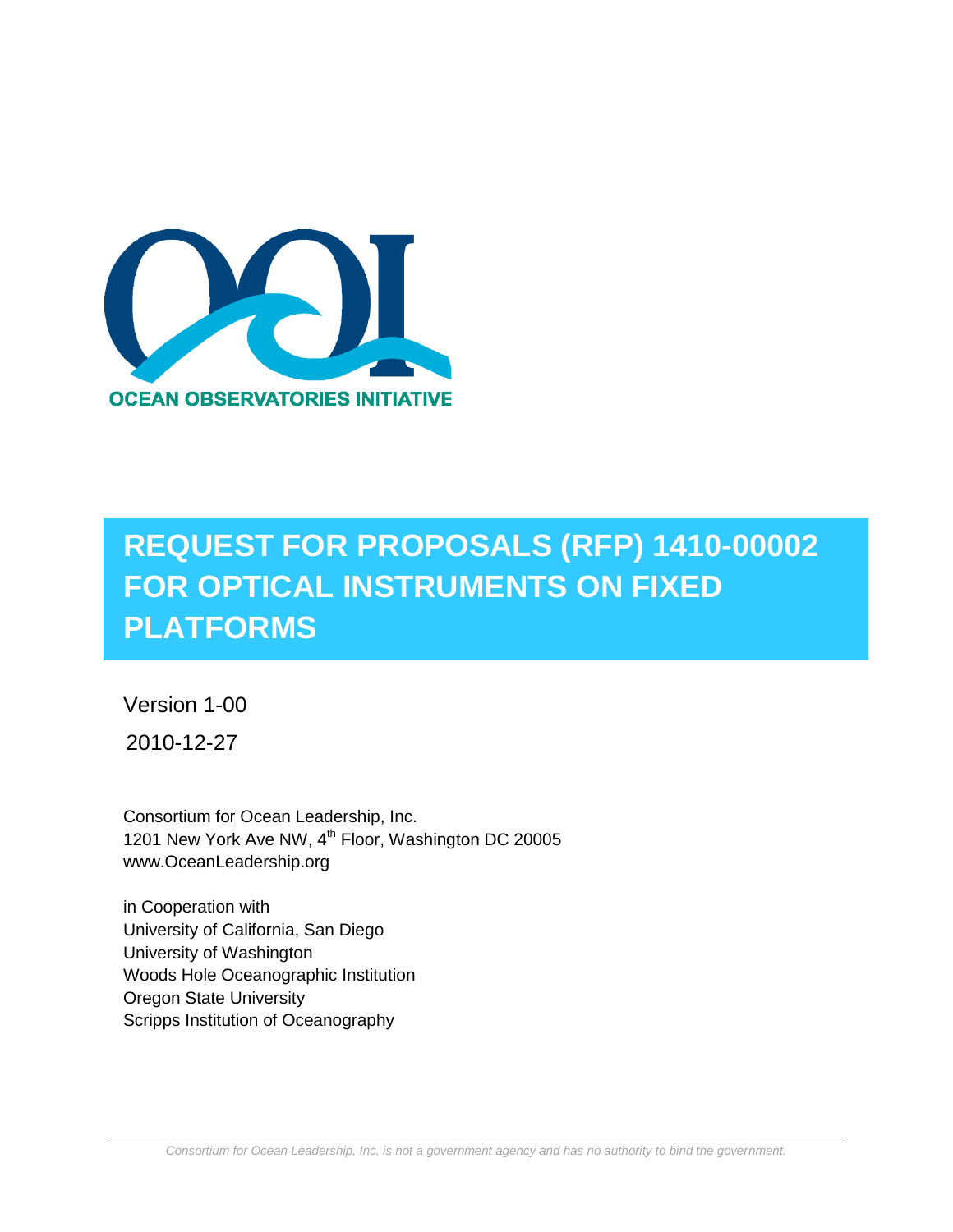# **Table of Contents**

| Section K. Representations, Certifications and Other Statements of Offerors K-1 |
|---------------------------------------------------------------------------------|
|                                                                                 |
|                                                                                 |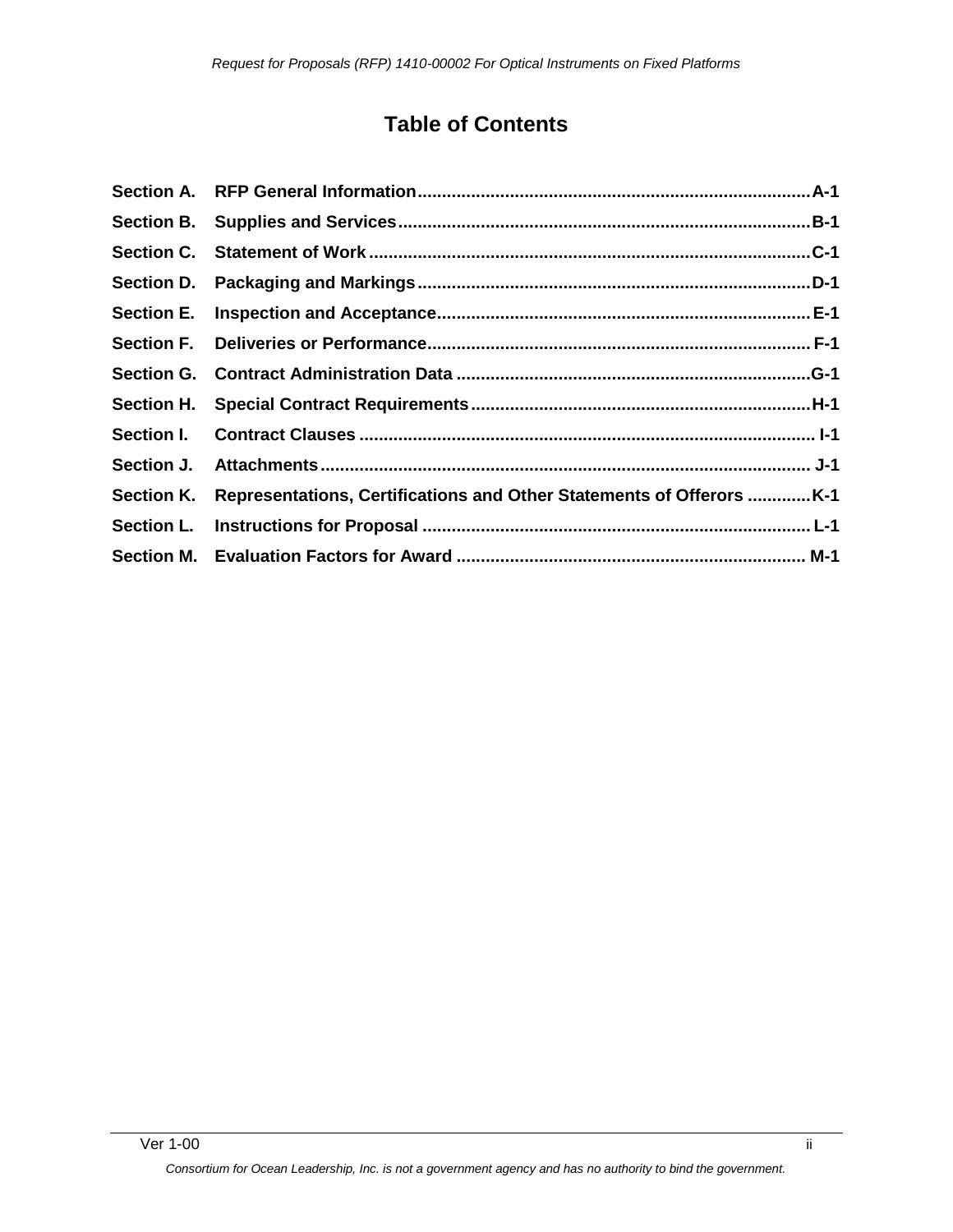# <span id="page-2-0"></span>**Section A. RFP General Information**

The Consortium for Ocean Leadership, Inc. (hereinafter referred to as "Ocean Leadership"), with funding from the National Science Foundation, is soliciting proposals from qualified organizations interested in providing Optical Instruments and related services to support the objective of the Ocean Observatories Initiative (OOI). (Throughout this Request for Proposals (RFP), the phrase "Optical Instruments" will hereafter be used to refer to the two classes of instruments being procured through this solicitation: Spectral Irradiance (SPKIR) and Optical Attenuation Absorption (OPTAA).)

The OOI will construct a networked infrastructure of oceanic sensor systems to measure physical, chemical, geological, and biological variables in the ocean and seafloor. The measurements of optical absorption, optical attenuation, and down-welling spectral irradiance are vital to our understanding of many of the crucial scientific questions to which the OOI can provide answers.

The purpose of this RFP is to select an Offeror who will provide the Optical Instruments needed as described in Section C and in accordance with the specifications stated in Section J, Attachments J-1, J-2, and J-3. The Contract resulting from this Optical Instruments RFP will be an Indefinite Quantity Contract (IQC) with Delivery Orders (DO) funded and awarded individually post-award as a firm fixed price (FFP) award.

The RFP addresses all of the specifics associated with this award. Special attention should be paid to Section L, Instructions to Offerors, and Section M, Evaluation Factors for award.

This RFP does not obligate Ocean Leadership to award any Contract or DO nor does it commit Ocean Leadership to pay for any costs incurred in the preparation and/or submission of proposals.

# **A.1. Important Notes**

While Ocean Leadership will be the signatory to this IQC, DOs under this Contract may be issued by any of the Procuring Organizations listed in Section C-1.4. The Procuring Organization placing the DO will be responsible for ordering, oversight of development, receipt of product, inspection and acceptance of product, payment, and all other contractual requirements. If Ocean Leadership is not the Procuring Organization issuing the DO, Ocean Leadership will not be responsible for specific DO-related issues.

# **A.2. Bidders' Conference**

Potential Offerors who intend to submit a proposal should plan on attending an informational Bidders' Conference to be held on January 6, 2011. This will be a virtual session conducted via WebEx (an online teleconference and presentation meeting tool). The purpose of this Bidders' Conference is to provide an overview of the OOI program and design; the roles of the existing Implementing Organizations; and the high-level requirements of this RFP. The Ocean Leadership Director of Contracts and Grants will accept verbal questions about the contractual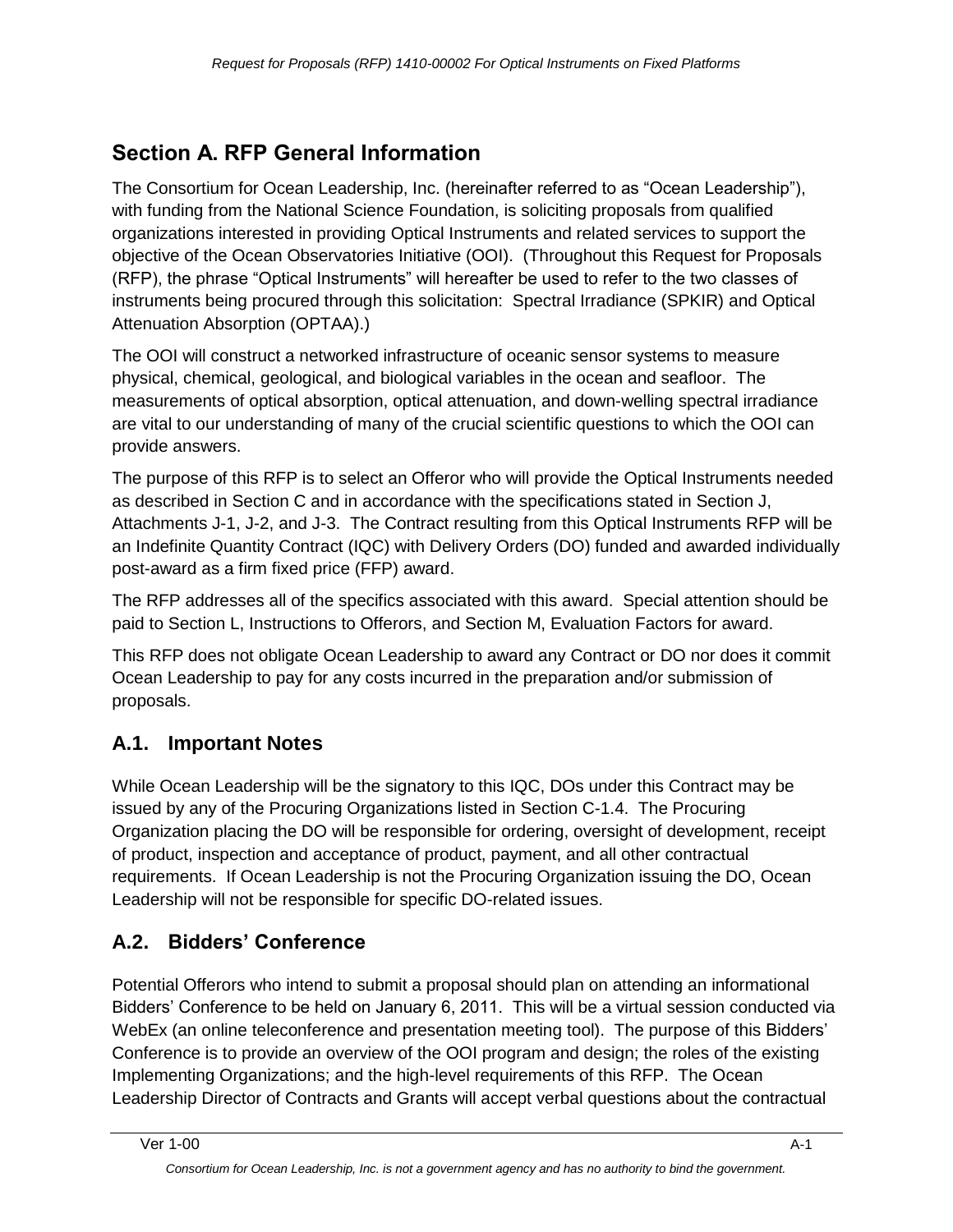requirements of this RFP at that time and will have technical experts available to answer questions about the technical requirements. Although participation at this conference is not mandatory, prospective bidders are encouraged to participate and must inform the Ocean Leadership Director of Contracts and Grants by of their intent to participate by e-mailing [RFP1410-00002@oceanleadership.org](mailto:RFP1410-00002@oceanleadership.org) by Noon EST (9 AM PST) January 4, 2011. Include the phrase "Optical Instruments RFP Bidders Conference" in the subject line of your email. Instructions on how to participate in this conference through WebEx will be provided upon receipt of this email. *PLEASE NOTE: The Bidder's Conference may be attended by RSVP only.*

# **A.3. Offeror Questions**

Ocean Leadership is the only point of contact for this procurement. Any questions related to this procurement should be emailed to [RFP1410-00002@oceanleadership.org](mailto:RFP1410-00002@oceanleadership.org) by Noon EST (9 AM PST) January 7, 2011, and include "Optical Instruments RFP Questions" in the subject line. Questions will not be accepted after this date and time unless it is determined to be in the best interests of the OOI Program to do so. Responses to all Offeror questions received by the deadline will be posted on the Ocean Leadership website by 4 PM EST (1 PM PST) January 12, 2011 at [www.oceanleadership.org](http://www.oceanleadership.org/) (click on "News and Resources" and then choose "Request for Proposals" from the dropdown menu). Formal answers to questions asked at the Bidders' Conference will be posted to the website at the same time that answers to these additional Offeror questions are posted. Some questions raised at the bidder's conference may be answered instantly; others may require more research and will be posted on the Ocean Leadership website by January 12, 2011.

### **A.4. Issuing Office/Proposal Due Date**

Ocean Leadership is the only point of contact for this procurement.

Email a **signed** offer/proposal in PDF format by 4PM EST (1 PM PST) on January 26, 2011, to RFP1410-00002@oceanleadership.org, and include the phrase "Optical Instruments RFP" in the subject line. Ensure that the Proposal Conformance Checklist (see Section A.5 below) is included in your .pdf file and as a separate attachment to your email. Separate MS Office 2003 documents for each proposal volume should all be included as attachments to your email. Offerors shall include proposal attachments as attachments to the email in the Offeror's choice of format(s). No proposals will be accepted after the stated date and time unless it is determined to be in the best interests of the OOI Program to do so.

Mail one (1) signed original, two (2) copies and two (2) electronic copies of each proposal volume on CDs, which can be received no later than Monday January 31, to the following address:

Jeanine Hubler, CFCM Director of Contracts and Grants The Consortium for Ocean Leadership, Inc. 1201 New York Ave, NW, Suite 400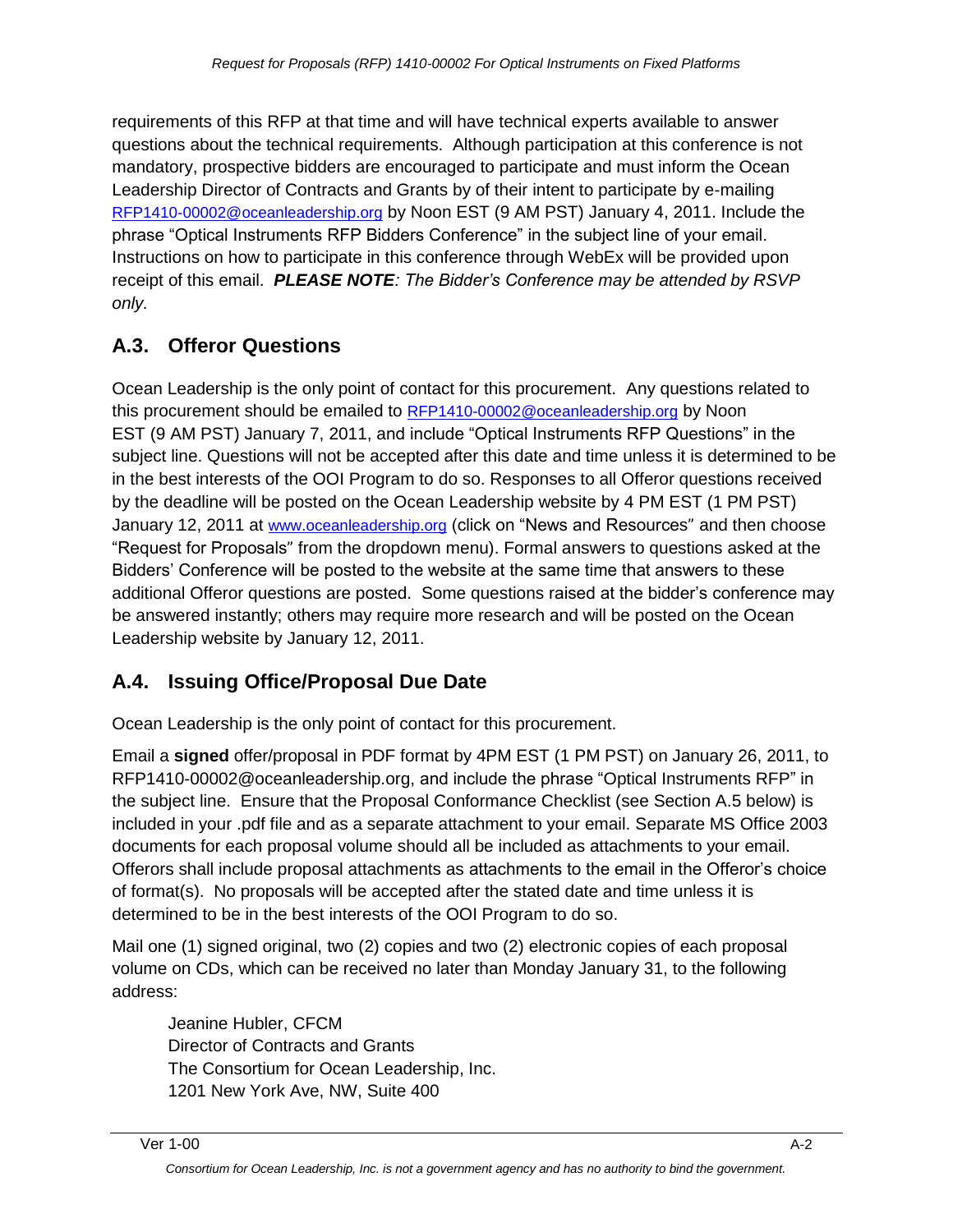Washington, DC 20005

If there are any discrepancies between the proposal volume hard copies and electronic copies, the signed original hardcopy will govern.

# **A.5. Proposal Conformance Checklist**

The Offeror shall complete the Proposal Conformance Checklist included as Attachment J-6 to this RFP and submit it together with its proposal.

(End of Section A)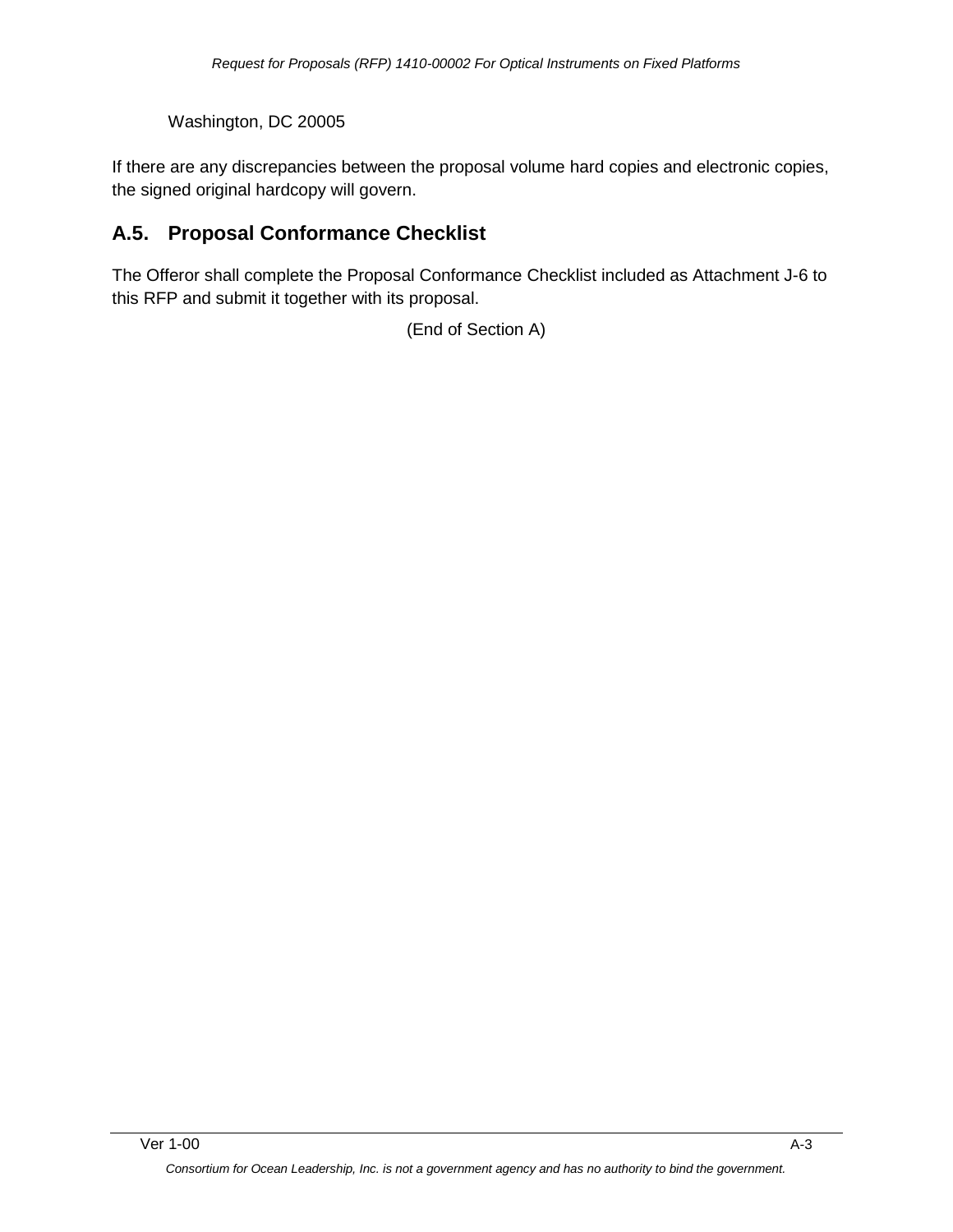# <span id="page-5-0"></span>**Section B. Supplies and Services**

# **B.1. General**

The Contractor shall deliver instruments, labor, materials, and products and perform the described services required under this Contract.

# **B.2. Contract Type**

This is an Indefinite Quantity-type Contract (IQC). Ocean Leadership may issue a single or multiple contract(s) not to exceed a total of two awards. Ocean Leadership will not issue more than one award for an instrument class. Offerors may submit proposals for either or both classes of optical instruments (OPTAA and/or SPKIR).

Individual Delivery Orders (DOs) will be Firm Fixed Price (FFP). All deliveries of the needed Optical Instruments and anticipated spare equipment will be FFP. The CLINs associated with OPTAA Instruments appear in Tables B-1 and B-2, and those associated with SPKIR Instruments appear in Tables B-3 and B-4.

### **B.3. Base and Option Periods**

The term of this Contract consists of a three-year base period and one (1) one-year option period. DOs will be issued with performance periods of up to twelve months.

#### **B.3.1 Minimum/Maximum Contract Ceiling for OPTAA**

For the OPTAA award, the minimum Contract value is \$18,000, and the maximum overall (shared) ceiling price is \$1,060,000. The maximum aggregate dollar value of DOs awarded to all contactors cannot exceed the contract ceiling price. The ceiling is not being multiplied by the number of contracts.

#### **B.3.2 Minimum/Maximum Contract Ceiling for SPKIR**

For the SPKIR award, the minimum Contract value is \$8000, and the maximum overall (shared) ceiling price is \$250,000. The maximum aggregate dollar value of DOs awarded to all contactors cannot exceed the contract ceiling price. The ceiling is not being multiplied by the number of contracts.

### **B.4. Contract Pricing – OPTAA Instruments**

All DOs issued on a FFP basis will be priced in accordance with the pricing set forth in Section B.5, Table B-1 and Table B-2, and shall be quoted exclusive of state sales taxes.

#### **Product List Tables B-1 and B-2**

Note that the minimum Contract values stated in Section B.3 apply only to the Items on the Product List (Tables B-1 and B-2).

*(a) OPTAA Instruments.* The Offeror shall provide the fully-burdened (all inclusive) price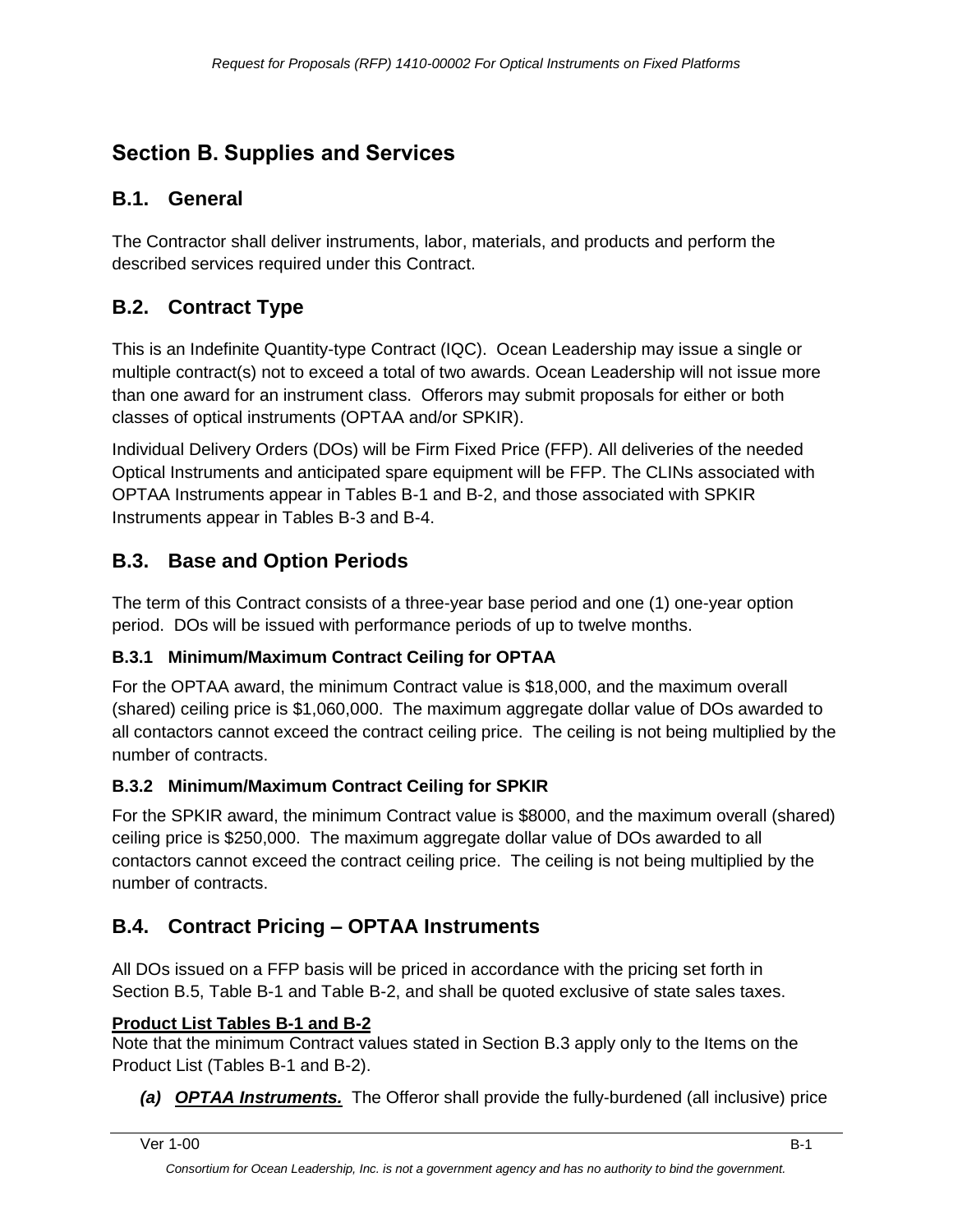delivered via common carrier (FOB Destination). Specific addresses, billing instructions, model number, and quantities will be provided in each DO. All services included in the OPTAA instrument unit pricing shall be listed in Table B-1. Similarly, any additional services provided at no cost to the OOI program (e.g., free maintenance, technical support) must be listed at the end of Table B-1. The Contractor's model numbers shall match the model descriptions provided in both the Contractor's Technical Proposal and Cost Proposal. The D-Model (series D) price quotes in Table B-1 should be for instruments without internal batteries.

*(b) OPTAA Instrument Accessories.* Table B-2 is to provide prices for the user serviceable spare parts and accessories, services, and other options, such as options for connector types. Similarly, provide any alternate configuration(s), if applicable, of the series of OPTAA instruments listed in Table B-1. In Table B-2, OL is especially interested in receiving quotes for Series D instruments (D-Model) with internal batteries whose life covers the 7-month deployment interval, if that option is available. Items proposed in Table B-2 must match the descriptions provided in both the Contractor's Technical Proposal and Cost Proposal.

#### **Fixed Price Bundled Services List Table B-2**

Note: There is no minimum order quantity for the Items on the Fixed Price Bundled Services List, but these prices will be used in developing anticipated Life Cycle costs.

- **(a)** *Fixed Price Bundled Services.* Table B-2 contains fully-burdened Contractor prices for bundled services performed at the Contractor's site. The table shall include the list of services offered on a packaged pricing basis to purchasers of an OPTAA instrument (e.g., calibration services, preventive maintenance, and support for verification testing). The rates must be all-inclusive (other than state sales tax) and include all direct, indirect, general and administrative costs, and profit.
- *(b) Delivery Order Ceiling Price.* DOs for fixed price bundled services shall be as specified in their respective Section B tables. The Contractor will not be reimbursed for costs incurred beyond the costs negotiated in the DO.
- *(c) Additional Packaged Services and Other Categories.* At any time and throughout the life of the Contract, at the request of either the Contractor or Ocean Leadership, the Contractor may propose additional CLIN categories and descriptions. These additional CLIN categories and descriptions will be negotiated on a case-by-case basis. The additional categories, prices, and descriptions proposed, if determined by Ocean Leadership that they are fair and reasonable, will be incorporated by modification into the Contract.

### **B.5. Contract Line Item Number (CLIN) Structure – OPTAA Instruments**

All efforts under this Contract will be ordered and invoiced according to the CLIN structure below. There are four series of OPTAA instruments needed. The Contractor shall identify, using Sub-CLINs, each make and model of OPTAA instrument needed to meet the requirements of the specifications (see Attachments J-1 and J-2). Each Sub-CLIN shall correspond to only one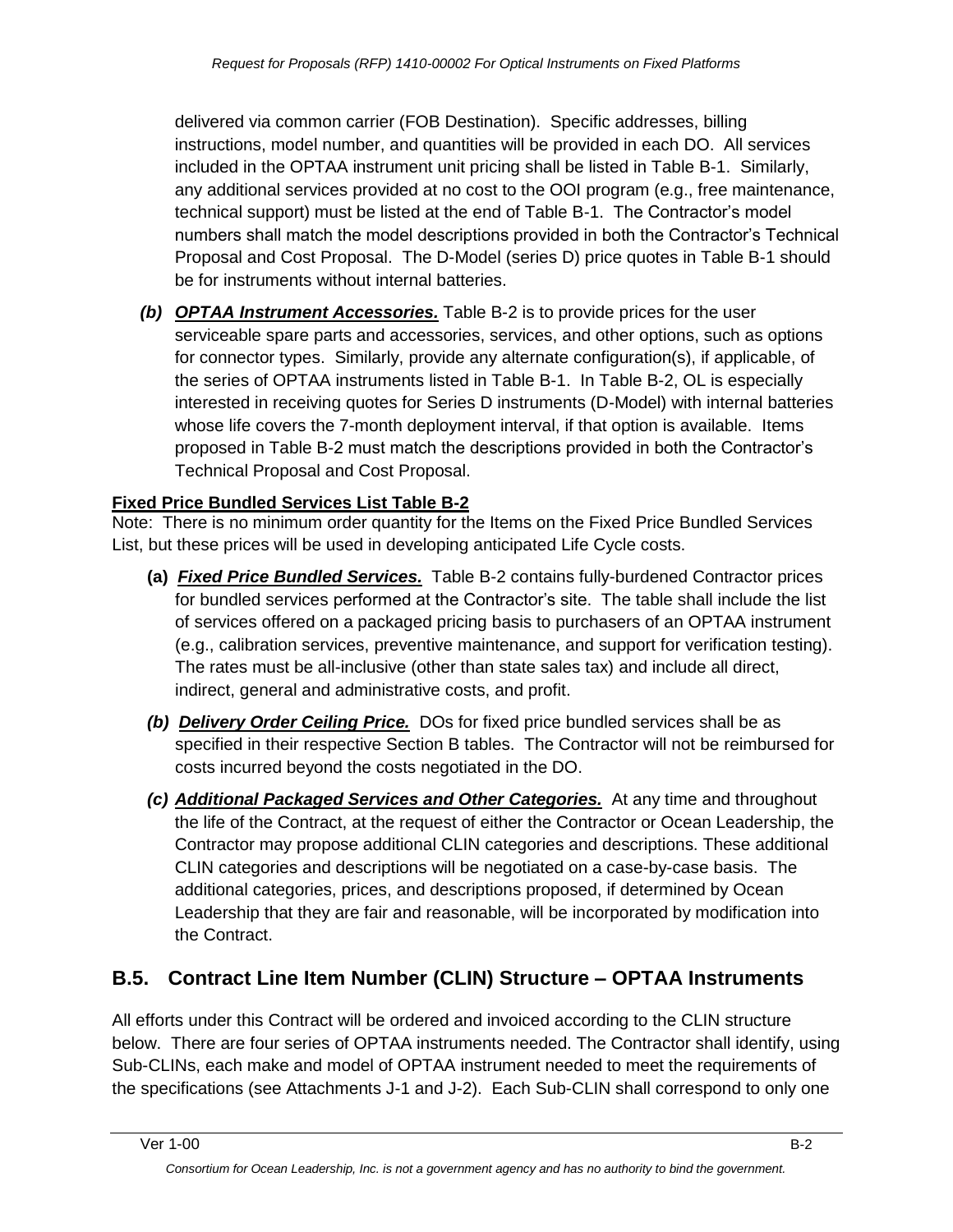unique Contractor model, but a single Contractor model may correspond to multiple CLINs. Ensure that nomenclature and model numbers in this section are the same as those provided in Table L-3.

*Table B-1.*

CLIN and Sub-CLIN nomenclature is described at the bottom of Table B-1.

|                   | Contract Line Items – OPTAA Instrument (Models to be identified by Contractor)  |                                              |                                          |                                                      |                                                      |                                          |
|-------------------|---------------------------------------------------------------------------------|----------------------------------------------|------------------------------------------|------------------------------------------------------|------------------------------------------------------|------------------------------------------|
|                   | Fixed Price CLINs (Price inclusive of shipping to Continental US and insurance) |                                              |                                          |                                                      |                                                      |                                          |
| <b>CLIN</b>       | <b>Sub CLIN</b><br>(Contractor<br><b>Model Number)</b>                          | <b>Estimated</b><br><b>Order</b><br>Quantity | <b>Price</b><br><b>Contract</b><br>Year1 | <b>Price</b><br><b>Contract</b><br>Year <sub>2</sub> | <b>Price</b><br><b>Contract</b><br>Year <sub>3</sub> | <b>Price</b><br><b>Contract</b><br>Year4 |
| OYD01             | A-Model                                                                         | 3                                            |                                          |                                                      |                                                      |                                          |
| OYD <sub>02</sub> | <b>B-Model</b>                                                                  | 3                                            |                                          |                                                      |                                                      |                                          |
| OYD <sub>03</sub> | C-Model                                                                         | 5                                            |                                          |                                                      |                                                      |                                          |
| OYD04             | D-Model                                                                         | 40                                           |                                          |                                                      |                                                      |                                          |

#### **Numbering CLINS:**

A CLIN is a 5 digit alphanumeric of the form OYD##.

The first alphanumeric (letter O) identifies the instrument class (i.e., OPTAA) and is a fixed value for any CLINs in tables B-1 or B-2. The second alphanumeric (Y) describes the Contract year (1,2,3,4). The third alphanumeric (D) is the FOB Destination character. See below for FOB Destination list.

The fourth and fifth alphanumerics (##) describe the OPTAA series or other parts as follows:

CLINs OYD01 through OYD04 represent the 4 different series of OPTAA instruments described in Attachment J-2, Appendix 1 and in the Statement of Work (Section C).

CLINs OYD10 through OYD49 are used for fixed price spares, parts, etc. (Table B-2)

CLINs OYD50 through OYD99 are used for Fixed Price Bundled Services. (Table B-2)

#### **Numbering Sub-CLINS:**

Sub-CLINs follow CLINs after a single space and are alphanumeric of the form: T-Model where T denotes the OPTAA instrument series (A through D) described in Attachment J-2 and the SOW (Section C). Model is the Offeror's model or option designation.

#### **FOB destination characters are as follows:**

- 1. Woods Hole Oceanographic Institution (WHOI), Woods Hole, MA
- 2. Regents of the University of California, University of California, San Diego (UCSD)
- 3. Oregon State University (OSU), Corvallis, OR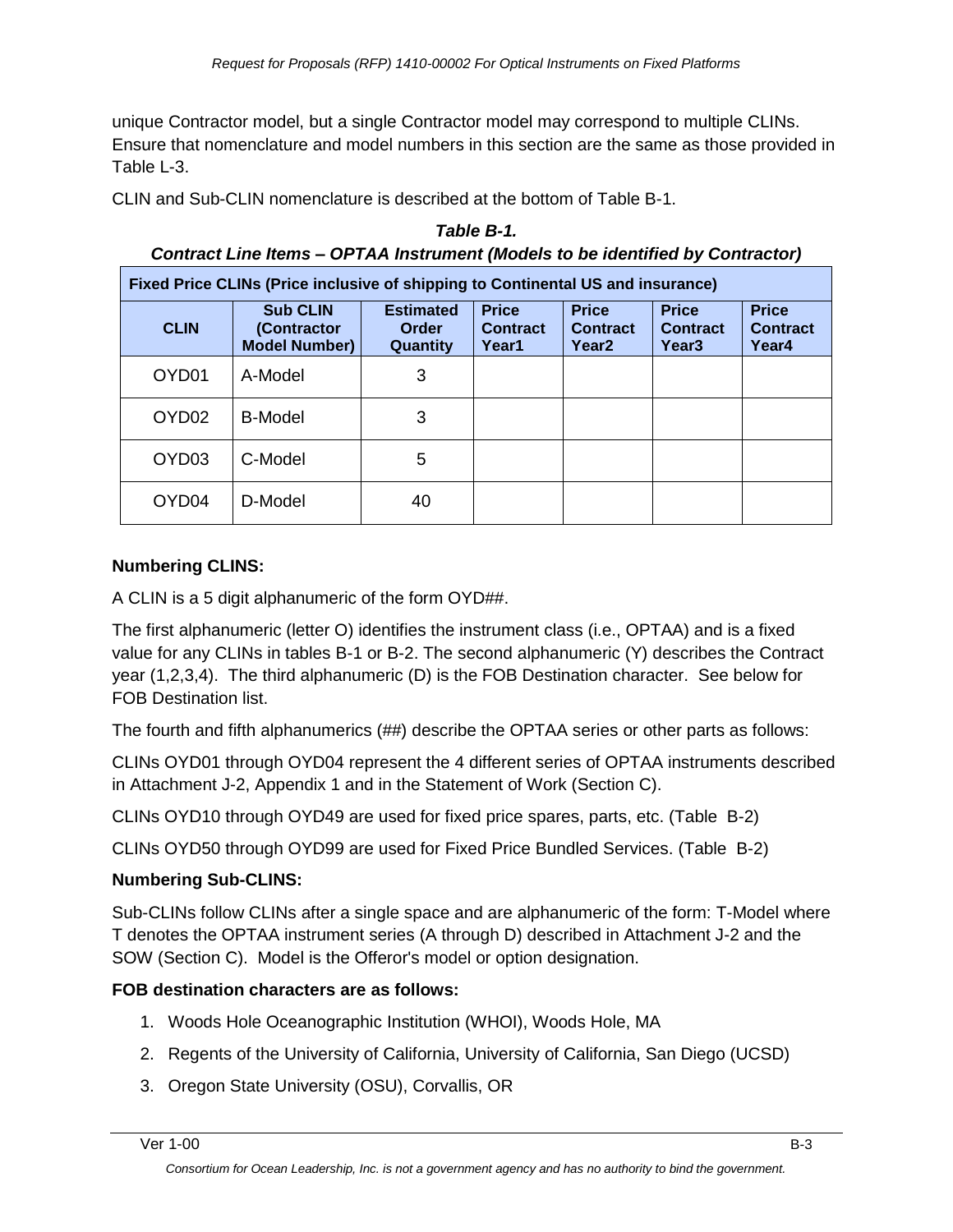- 4. University of Washington (UW), Seattle, WA
- 5. Consortium for Ocean Leadership (OL), Washington, D.C.
- 6. Other continental US locations as specified in a DO

#### **Examples:**

O2102 B-model1 is an OPTAA instrument Offeror model1 ordered in the second Contract year by Woods Hole Oceanographic Institution that meets the specification for OPTAA instrument series B.

O1204 D-model4\_FLUSH is an OPTAA instrument Offeror model4 that meets OPTAA instrument series D ordered during the first year of the Contract by University of California San Diego with a chamber flushing option.

O2350 C-Model2\_Calibration is the pricing in year 2 for a calibration of Offeror model2 that meets the specifications for OPTAA instrument series C.

For a complete list of required OPTAA instruments series, see Table C-1 in the Statement of Work (Section C) and Attachment J-2 for this solicitation.

#### *Table B-2.*

#### *Contract Line Items for Spare Kits, Options, and Contract Line Items Available for Purchase – OPTAA Instrument*

| Options, Spare Parts, Accessories, and Services*                                                             |                                      |                                                                  |                                          |                                                      |                                                      |                                          |
|--------------------------------------------------------------------------------------------------------------|--------------------------------------|------------------------------------------------------------------|------------------------------------------|------------------------------------------------------|------------------------------------------------------|------------------------------------------|
| <b>CLIN</b>                                                                                                  | <b>Contractor</b><br>Model #         | <b>Description</b>                                               | <b>Price</b><br><b>Contract</b><br>Year1 | <b>Price</b><br><b>Contract</b><br>Year <sub>2</sub> | <b>Price</b><br><b>Contract</b><br>Year <sub>3</sub> | <b>Price</b><br><b>Contract</b><br>Year4 |
| OYD## (where<br>## is 01-04 and<br>corresponds to<br><b>OPTAA</b><br>instrument<br>series in Table<br>$B-1)$ | (Example)<br>B-Model4<br>Batt7       | (Example)<br>7-month<br>battery for<br><b>Offeror</b><br>Model 4 |                                          |                                                      |                                                      |                                          |
| OYD## (where<br>## is 10-49 for<br>Spares, Parts,<br>etc)                                                    | (Example)<br>A-Model123<br>Spare1    | (Example)<br>Spare Kit for<br>Offeror<br>Model 123               |                                          |                                                      |                                                      |                                          |
| OYD## (Where<br>## is 50-99 for<br><b>Services</b>                                                           | (Example)<br>B-Model2<br>Calibration | (Example)<br>Calibration<br>of Offeror<br>Model <sub>2</sub>     |                                          |                                                      |                                                      |                                          |

*(Kits and Options to be identified by Contractor; no minimum order quantities apply)*

\*Lists of Spares and Options available are to be provided by the Contractor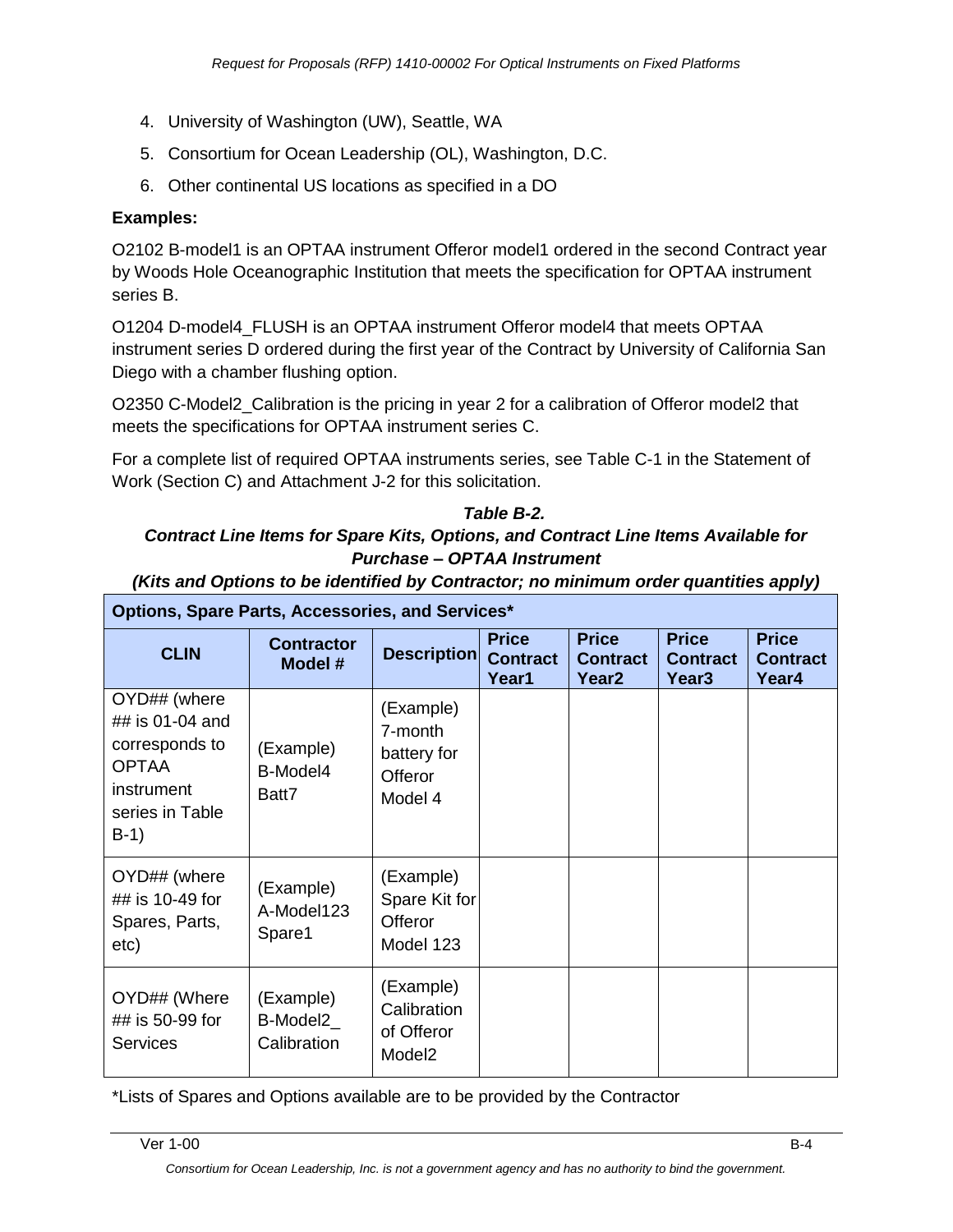# **B.6. Contract Pricing – SPKIR Instruments**

All DOs issued on a FFP basis will be priced in accordance with the pricing set forth in Section B.7, Table B-3 and Table B-4, and shall be quoted exclusive of state sales taxes.

#### **Product List Tables B-3 and B-4**

Note that the minimum Contract values stated in Section B.3 apply only to the Items on the Product List (Tables B-3 and B-4).

- *(a) SPKIR Instruments.* The Offeror shall provide the fully-burdened (all inclusive) price delivered via common carrier (FOB Destination). Specific addresses, billing instructions, model number, and quantities will be provided in each DO. All services included in the SPKIR instrument unit pricing shall be listed in Table B-3. Similarly, any additional services provided at no cost to the OOI program (e.g., free maintenance, technical support) must be listed at the end of Table B-3. The Contractor's model numbers shall match the model descriptions provided in both the Contractor's Technical Proposal and Cost Proposal. The B-Model (series B) price quotes in Table B-3 should be for instruments without internal batteries.
- *(b) SPKIR Instrument Accessories.* Table B-4 is to provide prices for the user serviceable spare parts and accessories, services, and other options, such as options for connector types. Similarly, provide any alternate configuration(s), if applicable, of the series of SPKIR instruments listed in Table B-3. In Table B-4, OL is especially interested in receiving quotes for Series B instruments (B-Model) with internal batteries whose life covers the 7-month deployment interval, if that option is available. Items proposed in Table B-4 must match the descriptions provided in both the Contractor's Technical Proposal and Cost Proposal.

### **Fixed Price Bundled Services List Table B-4**

Note: There is no minimum order quantity for the Items on the Fixed Price Bundled Services List, but these prices will be used in developing anticipated Life Cycle costs.

- *(a) Fixed Price Bundled Services.* Table B-4 contains fully-burdened Contractor prices for bundled services performed at the Contractor's site. The table shall include the list of services offered on a packaged pricing basis to purchasers of a SPKIR instrument (e.g., calibration services, preventive maintenance, and support for verification testing). The rates must be all-inclusive (other than state sales tax) and include all direct, indirect, general and administrative costs, and profit*.*
- *(b) Delivery Order Ceiling Price.* DOs for fixed price bundled services shall be as specified in their respective Section B tables. The Contractor will not be reimbursed for costs incurred beyond the costs negotiated in the DO.
- *(c) Additional Packaged Services and Other Categories.* At any time and throughout the life of the Contract, at the request of either the Contractor or Ocean Leadership, the Contractor may propose additional CLIN categories and descriptions. These additional CLIN categories and descriptions will be negotiated on a case-by-case basis. The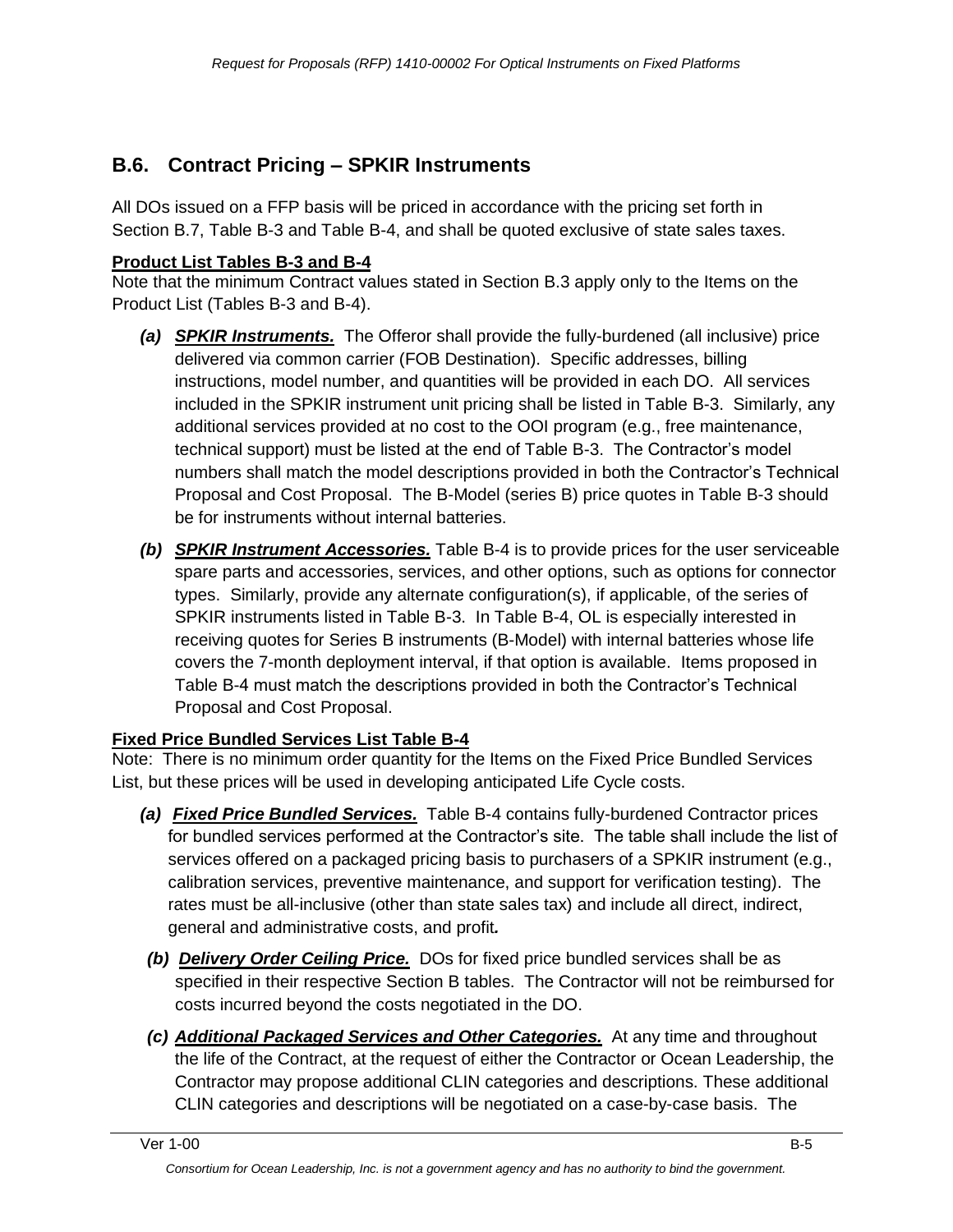additional categories, prices, and descriptions proposed, if determined by Ocean Leadership that they are fair and reasonable, will be incorporated by modification into the Contract.

# **B.7. Contract Line Item Number (CLIN) Structure – SPKIR Instruments**

All efforts under this Contract will be ordered and invoiced according to the CLIN structure below. There are two series of SPKIR instruments needed. The Contractor shall identify, using Sub-CLINs, each make and model of SPKIR instrument needed to meet the requirements of the specifications (see Attachments J-1 and J-3). Each Sub-CLIN shall correspond to only one unique Contractor model, but a single Contractor model may correspond to multiple CLINs. Ensure that nomenclature and model numbers in this section are the same as those provided in Table L-7.

CLIN and Sub-CLIN nomenclature is described at the bottom of Table B-3.

| <b>Fixed Price CLINs (Price inclusive of shipping to Continental US and insurance)</b> |                                                        |                                           |                                          |                                                      |                                                      |                                          |
|----------------------------------------------------------------------------------------|--------------------------------------------------------|-------------------------------------------|------------------------------------------|------------------------------------------------------|------------------------------------------------------|------------------------------------------|
| <b>CLIN</b>                                                                            | <b>Sub CLIN</b><br>(Contractor<br><b>Model Number)</b> | <b>Estimated</b><br><b>Order Quantity</b> | <b>Price</b><br><b>Contract</b><br>Year1 | <b>Price</b><br><b>Contract</b><br>Year <sub>2</sub> | <b>Price</b><br><b>Contract</b><br>Year <sub>3</sub> | <b>Price</b><br><b>Contract</b><br>Year4 |
| SYD01                                                                                  | A-Model                                                | 3                                         |                                          |                                                      |                                                      |                                          |
| SYD <sub>02</sub>                                                                      | <b>B-Model</b>                                         | 24                                        |                                          |                                                      |                                                      |                                          |

*Table B-3. Contract Line Items – SPKIR Instrument (Models to be identified by Contractor)*

### **Numbering CLINS:**

A CLIN is a 5 digit alphanumeric of the form SYD##.

The first alphanumeric identifies the instrument class (i.e., SPKIR) and is a fixed value (S) for any CLINs in tables B-3 or B-4. The second alphanumeric (Y) describes the Contract year (1,2,3,4). The third alphanumeric (D) is the FOB Destination character. See below for FOB Destination list.

The fourth and fifth alphanumerics (##) describe the SPKIR series or other parts as follows:

CLINs SYD01 through SYD02 represent the 2 different series of SPKIR instruments described in Attachment J-3, Appendix 1 and in the Statement of Work (Section C).

CLINs SYD10 through SYD49 are used for fixed price spares, parts, etc. (Table B-4)

CLINs SYD50 through SYD99 are used for Fixed Price Bundled Services. (Table B-4)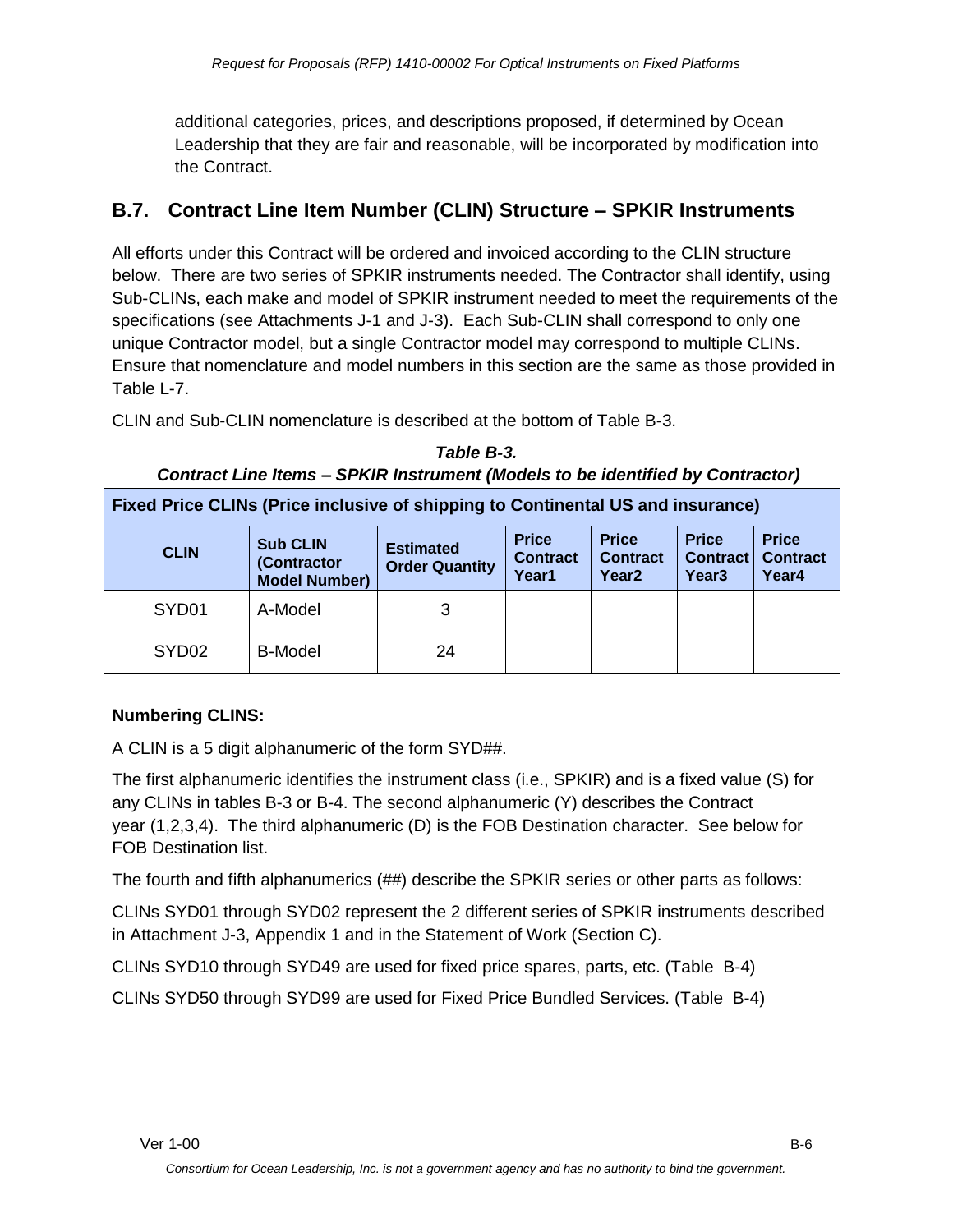#### **Numbering Sub-CLINS:**

Sub-CLINs follow CLINs after a single space and are alphanumeric of the form: T-Model where T denotes the SPKIR instrument series (A through B) described in Attachment J-3 and the SOW (Section C). Model is the Offeror's model or option designation.

#### **FOB destination characters are as follows:**

- 1. Woods Hole Oceanographic Institution (WHOI), Woods Hole, MA
- 2. Regents of the University of California, University of California, San Diego (UCSD)
- 3. Oregon State University (OSU), Corvallis, OR
- 4. University of Washington (UW), Seattle, WA
- 5. Consortium for Ocean Leadership (OL), Washington, D.C.
- 6. Other continental US locations as specified in a DO

#### **Examples:**

S2102 B-model1 is a SPKIR instrument Offeror model1 ordered in the second Contract year by Woods Hole Oceanographic Institution that meets the specification for SPKIR instrument series B.

S1201 A-model4\_Copper is a SPKIR instrument Offeror model4 that meets SPKIR instrument series A ordered during the first year of the Contract by University of California San Diego with a Copper ring option.

S2350 B-Model2\_Calibration is the pricing in year 2 for a calibration of Offeror model2 that meets the specifications for SPKIR instrument series B.

For a complete list of required SPKIR instruments series, see Table C-2 in the Statement of Work (Section C) and Attachment J-3 for this solicitation.

#### *Table B-4. Contract Line Items for Spare Kits, Options, and Contract Line Items Available for Purchase – SPKIR Instrument*

*(Kits and Options to be identified by Contractor; no minimum order quantities apply)*

| <b>Options, Spares, and Services</b>                                                                       |                                            |                                                        |                                          |                                                      |                                                      |                                          |
|------------------------------------------------------------------------------------------------------------|--------------------------------------------|--------------------------------------------------------|------------------------------------------|------------------------------------------------------|------------------------------------------------------|------------------------------------------|
| <b>CLIN</b>                                                                                                | <b>Contractor</b><br>Model #               | <b>Description</b>                                     | <b>Price</b><br><b>Contract</b><br>Year1 | <b>Price</b><br><b>Contract</b><br>Year <sub>2</sub> | <b>Price</b><br><b>Contract</b><br>Year <sub>3</sub> | <b>Price</b><br><b>Contract</b><br>Year4 |
| SYD## (where<br>## is 01-02 and<br>corresponds to<br><b>SPKIR</b><br>instrument<br>series in<br>Table B-1) | (Example)<br>B-Model <sub>2</sub><br>Batt7 | (Example)<br>7-month battery<br>for Offeror<br>model 2 |                                          |                                                      |                                                      |                                          |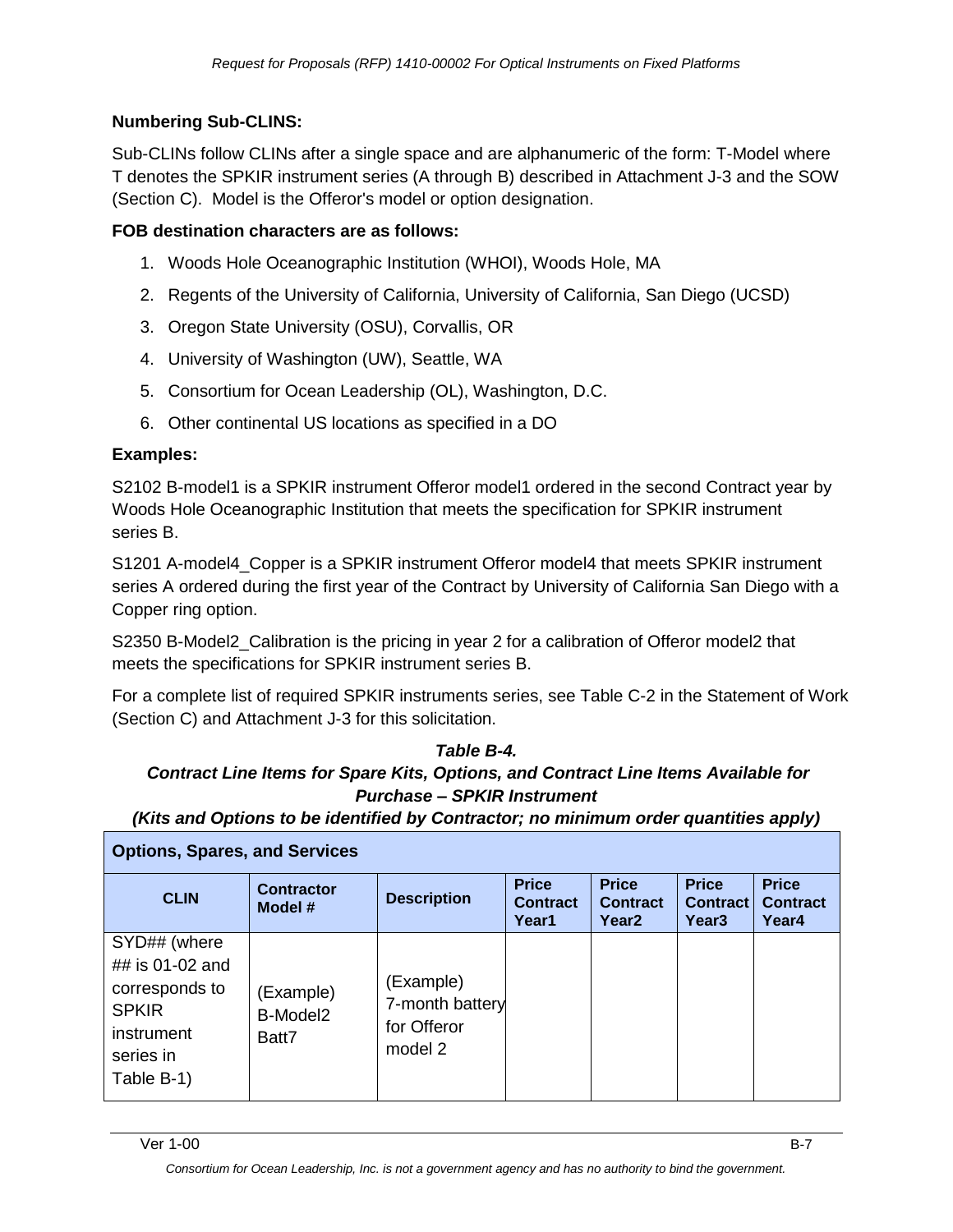|                                                           | <b>Options, Spares, and Services</b> |                                                           |                                          |                                                      |                                                      |                                          |
|-----------------------------------------------------------|--------------------------------------|-----------------------------------------------------------|------------------------------------------|------------------------------------------------------|------------------------------------------------------|------------------------------------------|
| <b>CLIN</b>                                               | <b>Contractor</b><br>Model #         | <b>Description</b>                                        | <b>Price</b><br><b>Contract</b><br>Year1 | <b>Price</b><br><b>Contract</b><br>Year <sub>2</sub> | <b>Price</b><br><b>Contract</b><br>Year <sub>3</sub> | <b>Price</b><br><b>Contract</b><br>Year4 |
| SYD## (where<br>## is 10-49 for<br>Spares, Parts,<br>etc) | (Example) A-<br>Model123<br>Spare1   | (Example)<br>Spare Kit for<br><b>Offeror Model</b><br>123 |                                          |                                                      |                                                      |                                          |
| SYD## (Where<br>## is 50-99 for<br><b>Services</b>        | (Example)<br>B-Model2<br>Calibration | (Example)<br>Calibration of<br>Offeror Model2             |                                          |                                                      |                                                      |                                          |

\*Lists of Spares and Options available are to be provided by the Contractor

(End of Section B)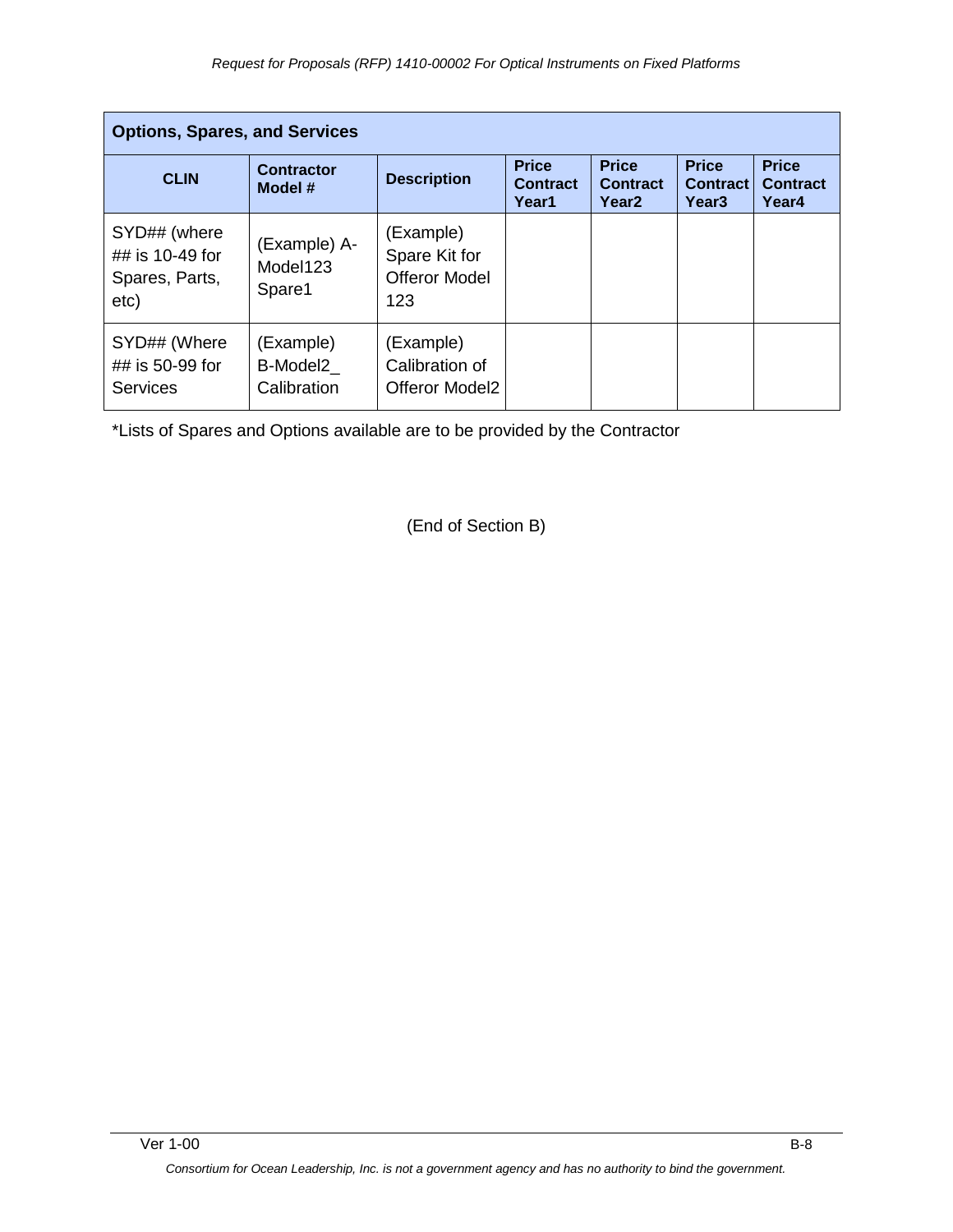# <span id="page-13-0"></span>**Section C. Statement of Work**

# **C.1. General**

### **C.1.1 Ocean Observatories Initiative (OOI) Overview**

Although the ocean is central to the habitability of our planet, it is largely unexplored. Biological, chemical, physical, and geological processes interact in complex ways in the ocean, at the seafloor, and at the air-sea interface. Our ability to learn more about these processes is severely limited by technical infrastructure. Developing a more fundamental scientific understanding of these relationships requires new and transformational approaches to ocean observation and experimentation.

The Ocean Observatories Initiative (OOI) will lay the foundation for future ocean science observations. OOI will enable powerful new scientific approaches by transforming the ocean community's focus from expedition-based data gathering to persistent, controllable observations from a suite of interconnected sensors. The OOI's networked sensor grid will collect ocean and seafloor data at high sampling rates over years to decades. Researchers will make simultaneous, interdisciplinary measurements to investigate a spectrum of phenomena including episodic, short-lived events (tectonic, volcanic, oceanographic, biological, and meteorological), and more subtle, longer-term changes and emergent phenomena in ocean systems (circulation patterns, climate change, ocean acidity, and ecosystem trends).

The OOI will enable multiple scales of marine observations that are integrated into one observing system via common design elements and an overarching, interactive cyberinfrastructure. Coastal-scale assets of the OOI will expand existing observations off both U.S. coasts, creating focused, configurable observing regions. Regional cabled observing platforms will ‗wire' a single region in the Northeast Pacific Ocean with a high speed optical and high power grid. Global components address planetary-scale changes via moored open-ocean buoys linked to shore via satellite. Through a unifying cyberinfrastructure, researchers will control sampling strategies of experiments deployed on one part of the system in response to remote detection of events by other parts of the system.

A more detailed discussion of the Oceans Observatories Initiative can be found in the OOI Final Network Design available on the OOI website at www.oceanleadership.org.

### **C.1.2 Document Scope and Purpose**

This Statement of Work (SOW) defines the required activities (e.g., meetings, updates to schedule, modifications, action item lists) that the Contractor must perform to support delivery of the Optical Instruments described in this SOW and Attachments referenced in Section J of this RFP. These include two classes of Optical Instruments: Optical Attenuation and Absorption (OPTAA) instruments and Spectral Irradiance (SPKIR) instruments. The Optical Instruments will be deployed on a variety of fixed platforms, including seafloor packages and moorings, to measure optical absorption, optical attenuation, and downwelling spectral irradiance. Where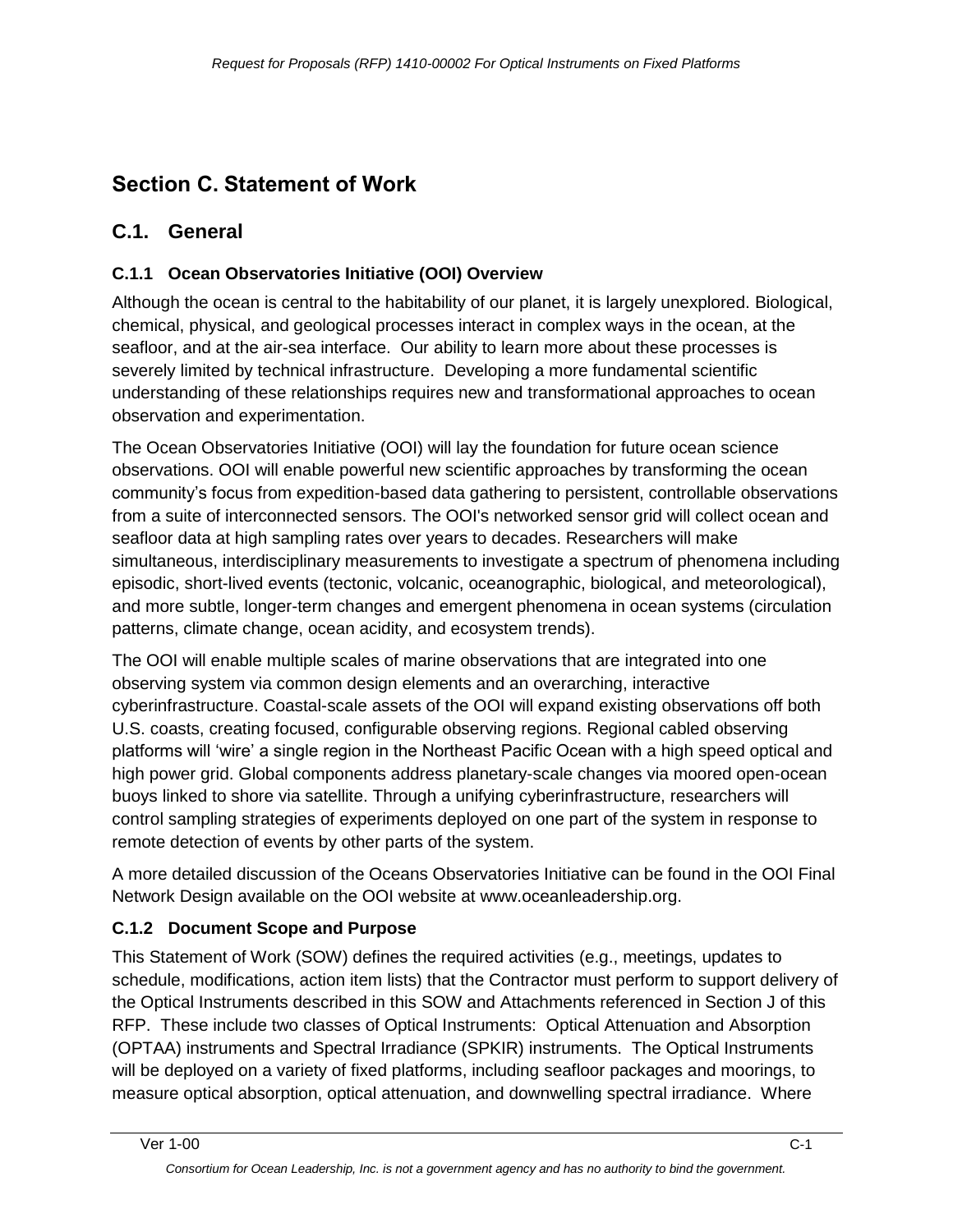specifications for each class of Optical Instrument diverge – typically because of different platforms or locations – these differences comprise a "series" of that class of instrument. The specification values for each Optical Instrument by platform are listed as an appendix in the OPTAA and SPKIR Instrument specification documents, Attachments J-2 and J-3 respectively, of this RFP package.

The Contractor shall furnish all personnel, materials, services, and facilities necessary to perform all requirements set forth in this SOW.

The Optical Instruments should be field replaceable units by the users while at sea and serviceable between deployments in a time-period of 60 days or fewer.

#### **C.1.3 Precedence of Specification Documents**

*Intentionally left blank*

#### **C.1.4 Contract Structure**

This SOW is for an indefinite-quantity contract (IQC) that will be issued by Ocean Leadership. The Contract will consist of a base Contract managed by Ocean Leadership and multiple DOs for Optical Instruments issued by the following Procuring Organizations:

- 1. Woods Hole Oceanographic Institution (WHOI), Woods Hole, MA
- 2. Regents of the University of California, University of California, San Diego (UCSD)
- 3. Oregon State University (OSU), Corvallis, OR
- 4. University of Washington (UW), Seattle, WA
- 5. Consortium for Ocean Leadership (OL), Washington, D.C.

Base Contract activities are defined in Section C.2. Delivery Order (DO) activities are defined in Section C.3. DOs may require spare parts and services, including calibration, that the Contractor normally makes available to purchasers of Optical Instruments as listed in Section B of the Contract with their associated prices.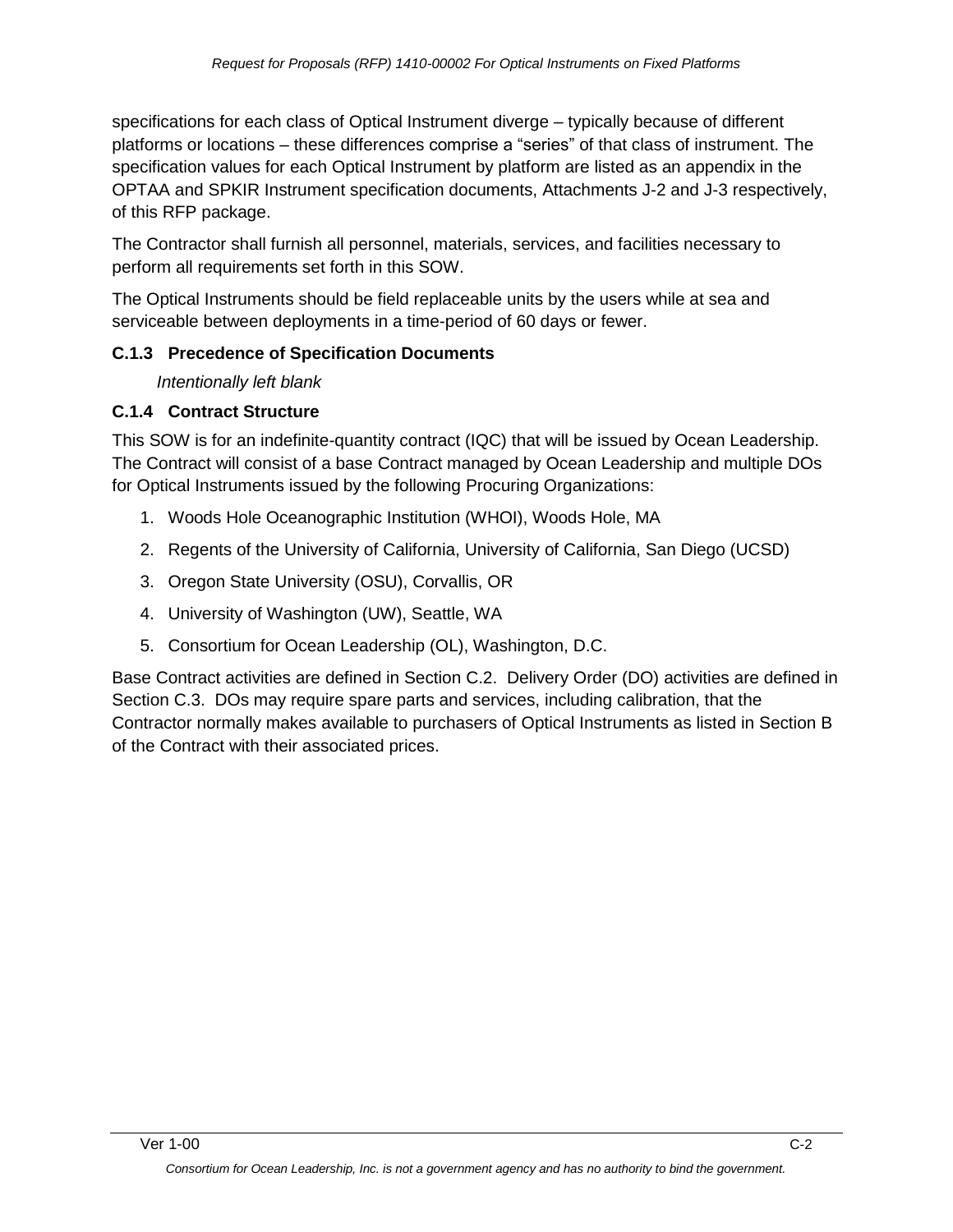#### **C.1.5 Documents**

#### *C.1.5.1 Informational*

The documents listed in this section are for informational purposes only and may not have been specifically referenced in this SOW.

| <b>Document ID</b>          | <b>Title</b>                                   |
|-----------------------------|------------------------------------------------|
| 1101-00000_FND_OOI_ver_2-   | Final Network Design. Washington, DC           |
| 06_Pub.pdf                  | http://www.oceanleadership.org/news-           |
|                             | resources/requests-for-proposals/              |
| 1000-00000_CMP_OOI_2010-10- | Configuration Management Plan. Washington, DC. |
| 05_ver_2-91_Pub.pdf         | http://www.oceanleadership.org/news-           |
|                             | resources/requests-for-proposals/              |
| 1100-00000_SEMP_OOI_ver_3-  | Systems Engineering Management Plan.           |
| 12_Pub.pdf                  | Washington, DC.                                |
|                             | http://www.oceanleadership.org/news-           |
|                             | resources/requests-for-proposals/              |

### *C.1.5.2 Applicable*

See Section J, Attachments J-1, J-2, J-3, and J-4.

# **C.2. IQC General Requirements**

The Contractor shall produce ordered Optical Instruments over the lifetime of this Contract as detailed in this SOW and further defined in Attachments J-1, J-2, and J-3 (the Common, OPTAA, and SPKIR Instrument Specifications respectively) as well as other applicable documents. The Contractor shall ensure that Optical Instruments perform within the respective environments as prescribed in the OPTAA and SPKIR Instrument and Common Specifications.

The Contractor shall deliver Optical Instruments in accordance with the DOs issued. The anticipated delivery schedule for each class of Optical Instrument (i.e., OPTAA and SPKIR) is shown in Tables C-1 and C-2.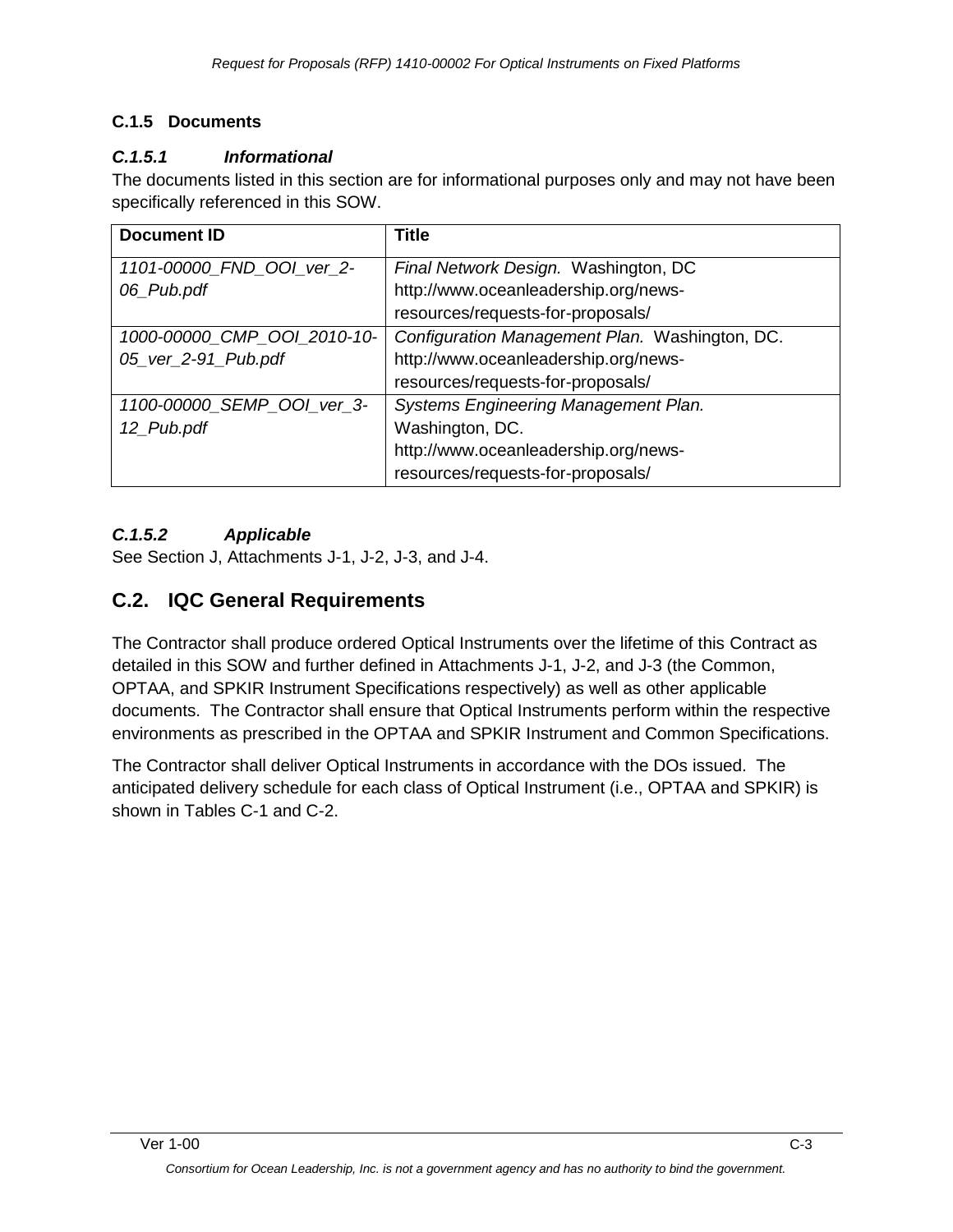| <b>OPTAA</b><br><b>Series</b>   | 2011<br><b>Total</b> | 2012<br><b>Total</b> | 2013<br><b>Total</b> | <b>Combined</b><br><b>Total</b> |
|---------------------------------|----------------------|----------------------|----------------------|---------------------------------|
| A                               |                      | 2                    |                      | 3                               |
| B                               |                      | 2                    |                      | 3                               |
| С                               |                      | 2                    | 3                    | 5                               |
|                                 | 6                    | 21                   | 13                   | 40                              |
| <b>Combined</b><br><b>Total</b> | 8                    | 27                   | 16                   | 51                              |

*Table C-1 Bid to Table for OPTAA Instruments*

See Section J Attachment J-2 for technical descriptions of the different OPTAA series.

| <b>Table C-2</b>                              |
|-----------------------------------------------|
| <b>Bid to Table for the SPKIR Instruments</b> |

| <b>SPKIR</b>                    | 2011         | 2012         | 2013         | <b>Combined</b> |
|---------------------------------|--------------|--------------|--------------|-----------------|
| <b>Series</b>                   | <b>Total</b> | <b>Total</b> | <b>Total</b> | <b>Total</b>    |
|                                 |              |              |              |                 |
| в                               | 5            | 11           |              | 24              |
| <b>Combined</b><br><b>Total</b> |              | 12           |              | 27              |

See Section J Attachment J-3 for technical descriptions of the different SPKIR series.

### **C.2.1 Project Management and Communications**

For each Optical Instrument class provided (OPTAA and/or SPKIR), the Contractor shall have included a document describing its Project Management and Communications processes and procedures as part of its proposal in accordance with Section L.6 and/or Section L.7 of this RFP. These documents shall be the basis for all Contractor Project Management and Communications activities under this Contract.

The Contractor shall deliver updates to the Project Management and Communications document(s) to Ocean Leadership whenever there are any changes to items in the document(s).

The Contractor shall be responsible for performance of requirements delineated in this SOW in accordance with the Project Management and Communications document(s), and shall institute appropriate management actions relative to performance of its sub-contractors, if any.

The Contractor shall be available for twice a month phone call meetings not to exceed one (1) hour per call when requested by the Procuring Organization or Ocean Leadership. The Contractor shall document and track any action items generated during such meetings.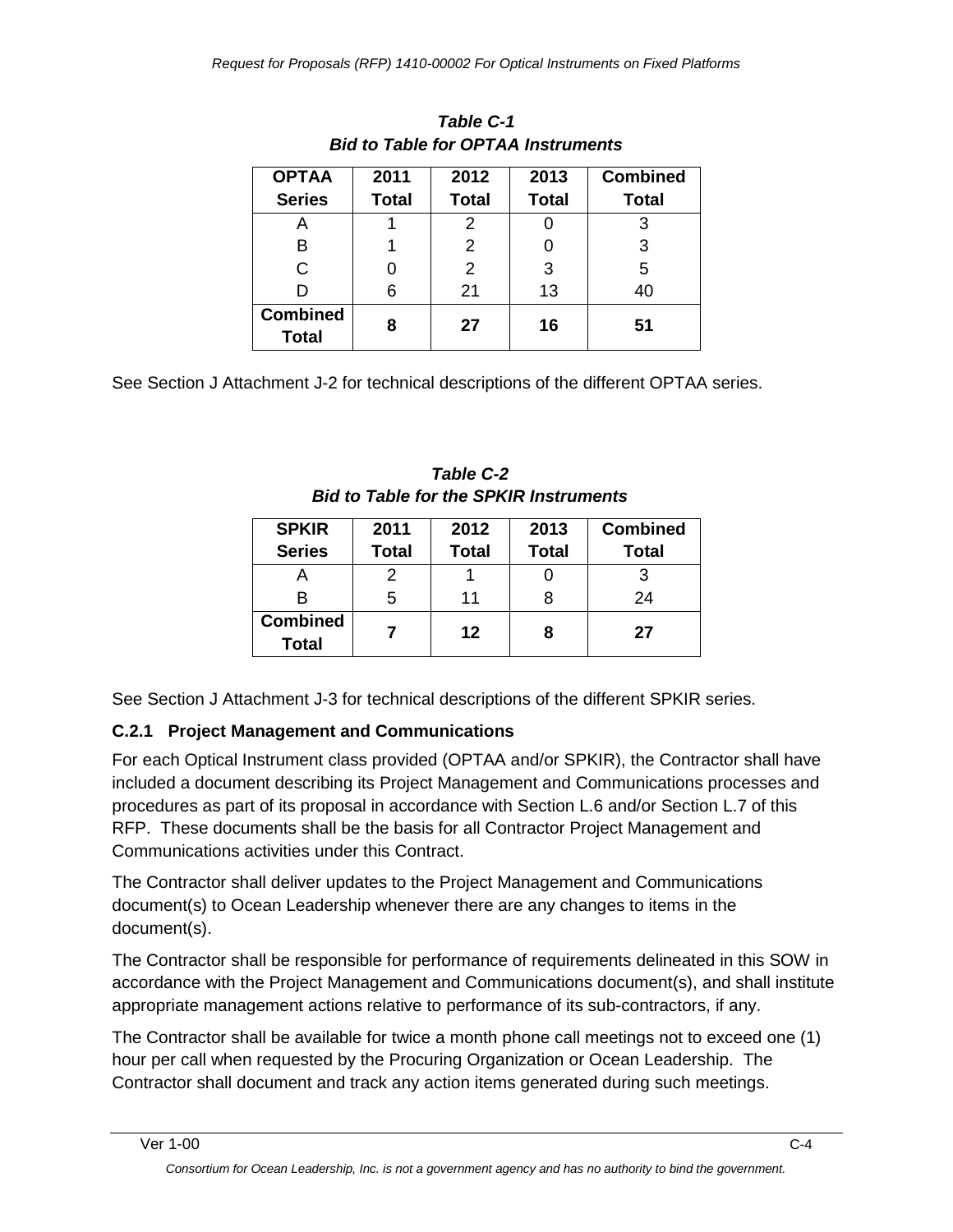### **C.2.2 Configuration Management (CM)**

The Contractor shall follow a documented CM process to manage all changes to the Optical Instruments throughout the production effort. The Contractor shall notify the Ocean Leadership Contracting Officer's Technical Representative (COTR) 90 days prior to any proposed changes in form, fit, or function of Optical Instruments as affected by product upgrades, improvements, or modifications according to practices laid out in the OOI Configuration Management Plan. The Contractor shall notify the Ocean Leadership Director of Contracts and Grants and COTR and the procuring organization COTRs 90 days prior to any planned cessation of production of Optical Instrument hardware or software. The Contractor shall notify the Ocean Leadership and procuring organization COTRs of any changes to the software or to documentation (see Sections C.3.11.2 and C.3.11.3). Any manufacturer-recommended replacement parts, sensors, or instruments must meet or exceed the original specifications as contained in Attachments J-1, J-2 and J-3.

#### **C.2.3 Quality Management**

For each Optical Instrument class provided (OPTAA and/or SPKIR), the Contractor shall have included a copy of its Quality Management Plan as part of its proposal in accordance with Section L.6 and/or L.7 of this RFP. The Contractor shall maintain the Quality Management Plan(s) submitted with the proposal and amended at the Kickoff Meeting. The Quality Management Plan(s) should include the following:

- Contractor's existing Quality Assurance or Quality Management Plan
- Discrepancy Reporting System description
- Critical Defects Report Template

After Contract award, the Contractor must provide Ocean Leadership with electronic updates of the plan(s) whenever changes in the plan(s) occur.

### **C.2.4 Kickoff Meeting**

No more than two weeks after Contract award, the Contractor shall prepare for and present a Kickoff Meeting to Ocean Leadership and other organizations invited by Ocean Leadership to the meeting. This meeting shall be held at the Contractor's facility. The scope of this meeting shall include a review of the contents of the Project Management and Communications document. The Contractor shall also present and discuss any assumptions it has that may affect its ability to successfully perform the Contract. Processes for the Contractor to accept DOs from Procuring Organizations shall be documented and finalized at the Kickoff Meeting and the Contractor shall document them in an update to the Project Management and Communications document.

Contractor Points of Contact (POC) — and Subcontractor POC, if any — shall be available to respond to questions at the Kickoff Meeting. Following the meeting, the Contractor shall prepare the meeting minutes, prepare and post the initial Action Item List, track action items, and post updates to the Action Item List in accordance with the OOI Configuration Management Plan.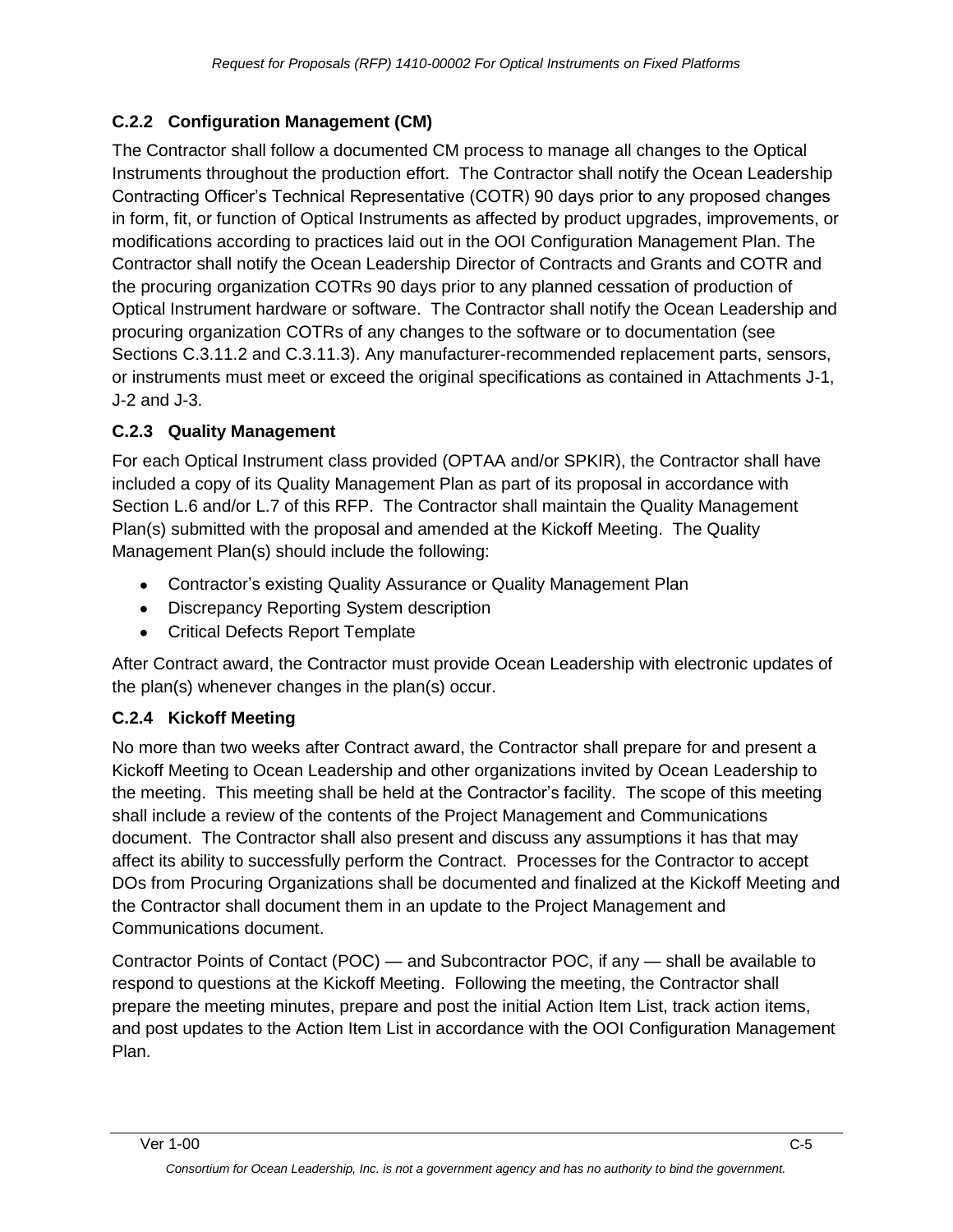Authorization to proceed shall be contingent on Ocean Leadership acceptance of the outcome of the Kickoff Meeting. This acceptance shall be in the form of issued and duly signed official written notification from the Ocean Leadership Director of Contracts and Grants.

### **C.2.5 Contract Close-Out**

On the business day following the end date of the period of performance (either at the end of the base three-year period or the end of the optional one-year period, whichever governs this Contract), the Contractor shall submit a Final Report. This report shall list the DOs received during the Contract and provide the following information on each DO:

- DO number
- Procuring Organization
- Number of Optical Instruments delivered
- Initial price
- Final price
- Award date
- Final delivery date
- Date payment received

This report shall be submitted to Ocean Leadership Director of Contracts and Grants at [jhubler@oceanleadership.org](mailto:jhubler@oceanleadership.org) with a copy to the Contracting Officers (COs) and COTRs named in each DO.

# **C.3. Delivery Order General Requirements**

The following subsections describe activities that shall be carried out for each Delivery Order (DO).

### **C.3.1 Program Management, Sub-contractor Management, and Communications**

The Contractor shall manage the project in accordance with the Project Management and Communications document(s) (Section C.2.1, and Sections L.6.1.4 and/or L.7.1.4).

### **C.3.2 Delivery Order Schedule**

The Contractor shall prepare a Delivery Order Schedule upon receipt of each DO. This schedule shall indicate, at a minimum, completion of Contractor testing of Optical Instruments, calibration of Optical Instruments, and their delivery to the Procuring Organization. The Delivery Order Schedule shall be updated at the interval defined in the DO. The Delivery Order Schedule and all updates shall be delivered to the Procuring Organization COTRs and to the Ocean Leadership Director of Contracts and Grants.

The Procuring Organization Contracting Officer shall be notified of any schedule changes within 24 hours via e-mail.

### **C.3.3 Procuring Organization Furnished Property**

If Procuring Organization Furnished Property (POFP) is provided to the Contractor, the Contractor shall be responsible for creating and maintaining an inventory of all POFP, preventing damage to all POFP, while being used, moved, handled, disassembled, inspected,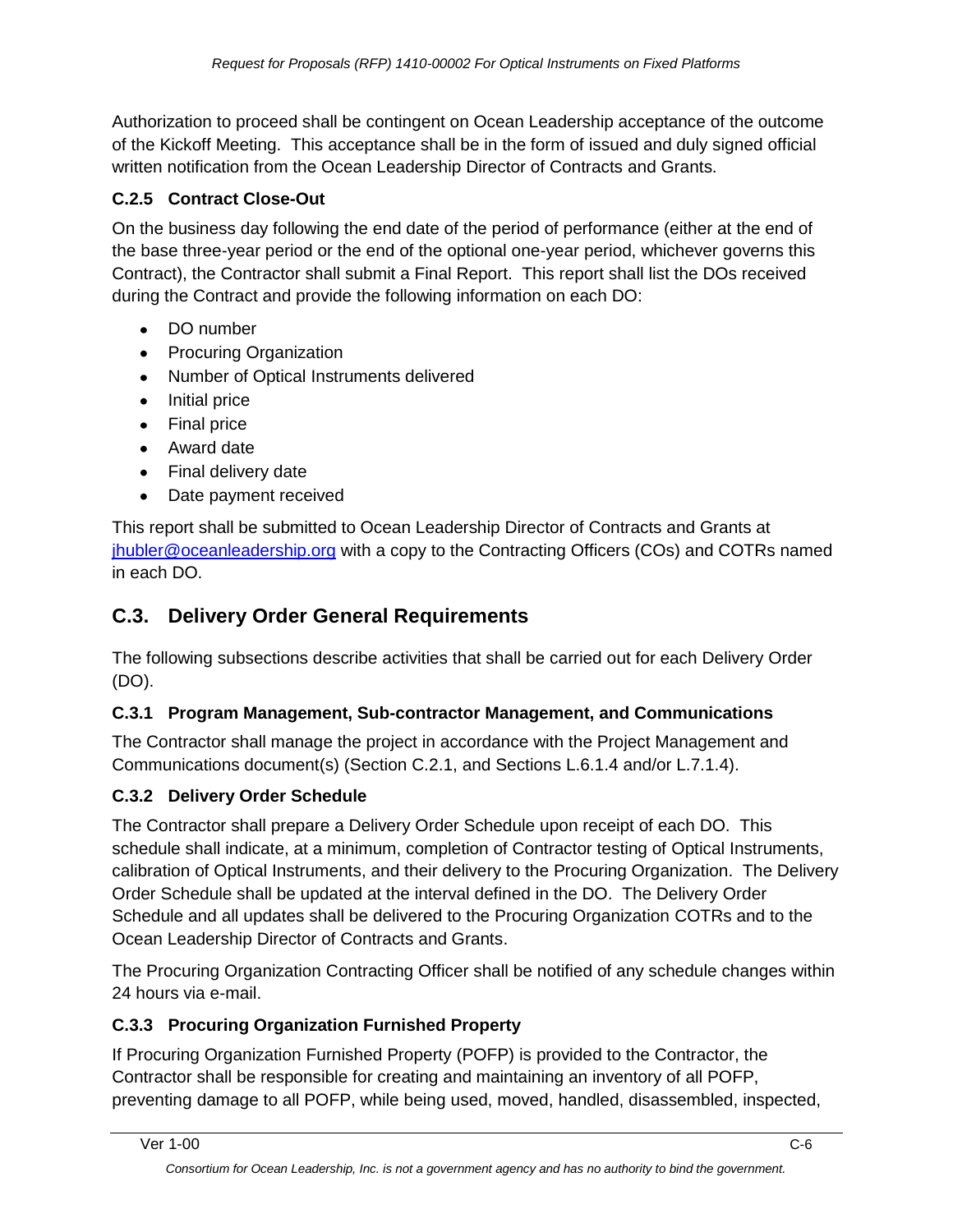repaired, updated/modified, reassembled, and stored. The Contractor shall return all POFP to the Procuring Organization when requested. The Contractor shall repair all damages to POFP that occur while the POFP is in the Contractor's possession, at no cost to the Procuring Organization. Examples of POFP include, but are not limited to, mock-ups for testing, signal testing equipment, and interface testing equipment.

### **C.3.4 Design, Development and Engineering Support**

The Contractor shall provide all needed science and engineering support services for the design, development, integration, calibration, Contractor testing, and delivery of the Optical Instruments to the Procuring Organization. The Contractor shall remanufacture articles used in tests to new condition prior to delivery.

### **C.3.5 Quality Management**

The Contractor shall carry out quality management in accordance with the Quality Management Plan (Section C.2.3) incorporated into this Contract. Instruments shall be manufactured in accordance with the industry best practices. Upon request, Procuring Organization personnel shall be allowed to review evidence that Quality Management is being carried out in accordance with the plan.

Upon request, the Contractor shall make records of Contractor tests and inspections available for review by the Procuring Organization personnel.

### **C.3.6 Delivery Order Testing Performance**

The Contractor shall carry out testing of its Optical Instruments in accordance with Contractor testing procedures included in its proposal and incorporated into this Contract. Ocean Leadership, the Procuring Organization, or other organizations designated by these entities shall be permitted to witness Contractor testing upon request. The Contractor shall document the results of its testing in test reports. The Contractor shall deliver the test reports to the Procuring Organization per the schedule in the Deliverables and Reports Tables in Section C.4. After Contractor testing is satisfactorily completed, and the test report documents delivered, the Procuring Organization will provide written signoff approval to the Contractor to deliver the Optical Instruments. This approval will be from the Contracting Officer or COTR as authorized by the Contracting Officer.

### **C.3.7 Calibration**

In accordance with Sections L.6 and/or L.7 of this RFP, the Contractor shall have included, as part of its proposal, a copy of its existing calibration procedures. The Contractor shall calibrate all Optical Instruments in accordance with calibration procedures prior to shipping to the Procuring Organization per the DO.

### **C.3.8 Optical Instrument Delivery**

After receipt of approval by the Procuring Organization to deliver instruments, the Contractor shall deliver instruments, including installed firmware necessary for the instrument to function, in accordance with the delivery schedule.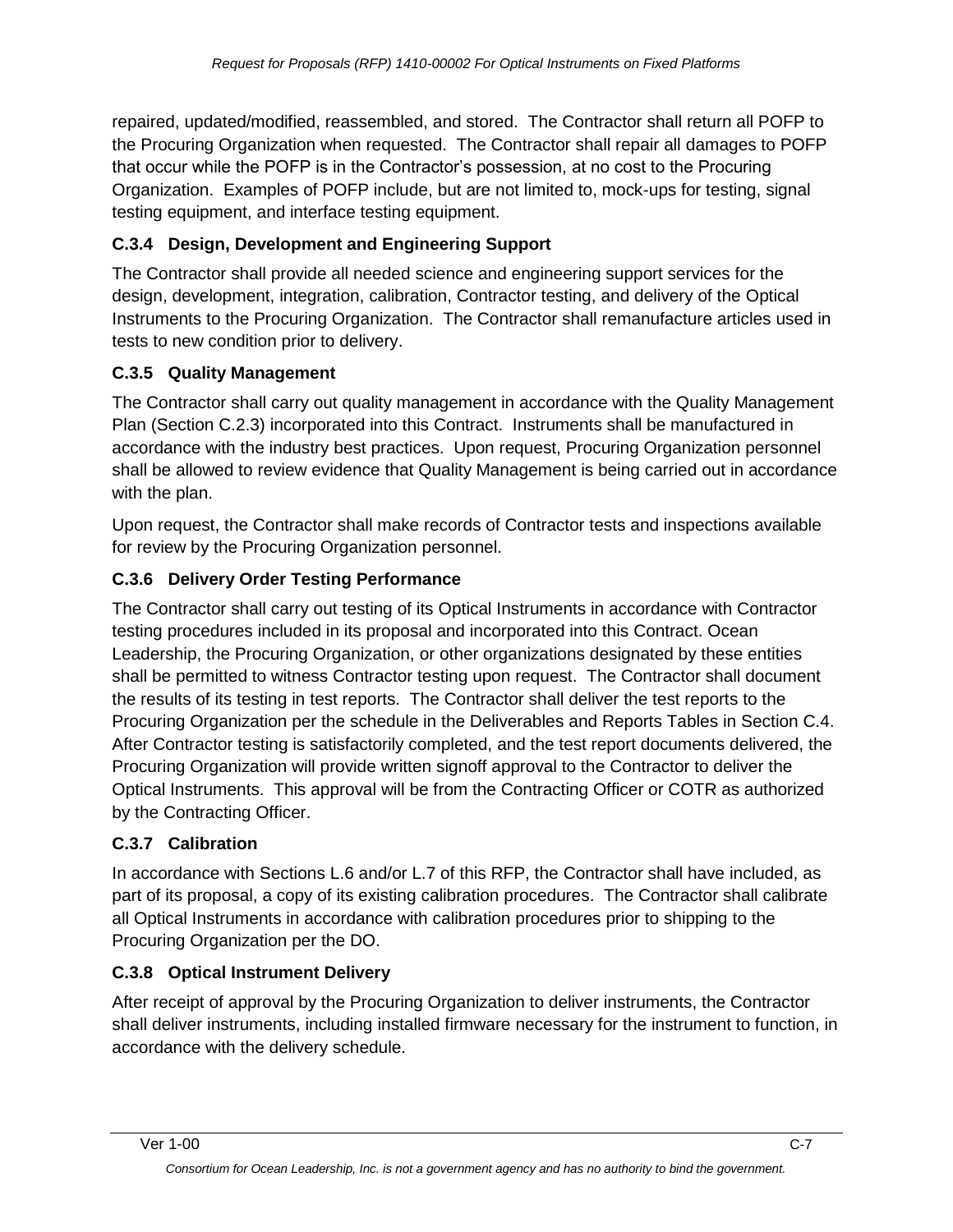The following shall be delivered with the instrument:

- Associated software and software documentation (Sections C.3.11.2 and C.3.11.3 )
- Instrument documentation (Section C.3.12)
- Standard spare parts and repair kits

The Procuring Organization may carry out additional acceptance testing on the delivered items.

#### **C.3.9 Shipping and Storage**

Units shall be delivered via commercial carrier to the address specified in the DO. See Section 2.10 of the Common Specifications document (Attachment J-1) for shipping and storage requirements.

Upon receipt of instruments provided under the delivery order, the Procuring Organization will inspect the shipping container and its contents for damage and will verify that the correct numbers of Optical Instruments have been delivered.

#### **C.3.10 Maintenance**

The Contractor shall provide maintenance as required by the DO.

#### **C.3.11 Software**

#### *C.3.11.1 Software Support*

The Contractor shall provide Software Support Services. This support includes, but is not limited to, making software documentation available (Section C.3.11.3).

#### *C.3.11.2 Optical Instrument Software*

The Contractor shall deliver the Optical Instruments with the software necessary to operate them. This software includes, but is not limited to, the following:

- Firmware within the instrument needed for the instrument to function
- Any drivers needed to operate the instrument
- Drivers to access any on board state of health information or other instrument metadata
- If already available: Software to operate the instrument (running on the Input/Output  $\bullet$ drivers), data format conversion software, analysis software to collect data and display results, software to download embedded metadata, utility software for testing and calibrating the Optical Instrument, scripts for installing any of the above software items

All software code shall be delivered in machine-executable (binary) format along with any associated data, such as configuration data and software libraries, that are needed for the software to execute. In addition, the Contractor may deliver compilable/printable source code.

#### *C.3.11.3 Software Documentation*

The Contractor shall make available the following software documentation at the time the Optical Instruments are delivered:

- Software installation instructions for all the software items listed in Section C.3.11.2
- Software user instructions for all the software items listed in Section C.3.11.2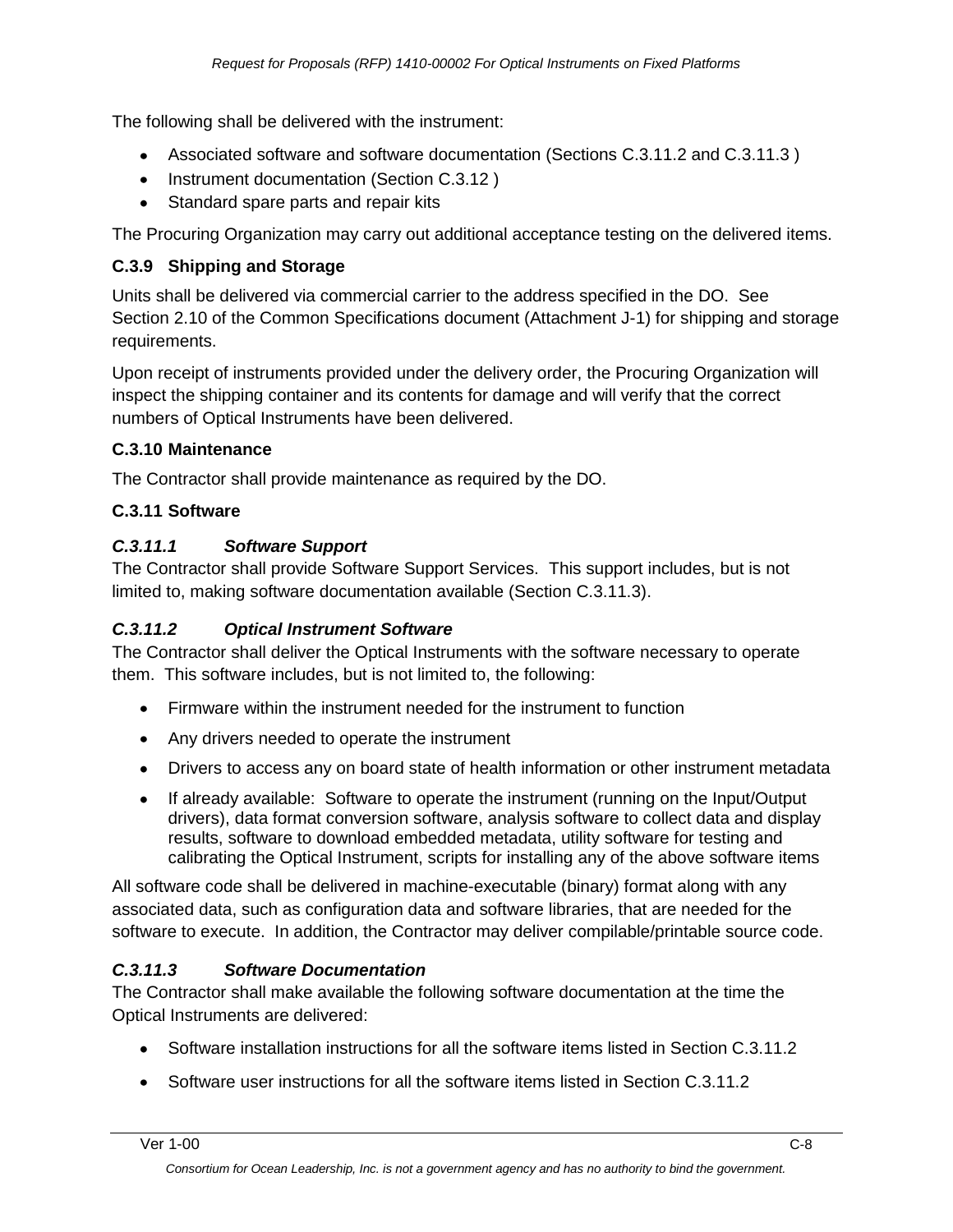- Software interface documentation that will enable the Procuring Organization to write Input/Output drivers that:
	- $\circ$  Exercise all command and control functions of the Optical Instruments
	- $\circ$  Synchronize internal time base or apply accurate time stamps to data.
	- o Extract Optical Instrument data
	- o Extract any available metadata
	- o Ascertain state of health, configuration, and status
- Any available source code to interface with the Optical Instruments

In addition, the Contractor may deliver software design documents including descriptions of internal data formats.

All software documentation shall be provided electronically in Adobe Reader (pdf) format or in other mutually agreed upon formats.

#### **C.3.12 Instrument Documentation**

#### *C.3.12.1 Technical Data Package (TDP) and Product Drawings*

The Contractor shall provide Technical Data Packages (TDP) describing the product(s) to be delivered per the Deliverables and Reports Tables in Section C.4. The TDP may consist of all applicable technical data such as drawings and associated lists, circuit diagrams, specifications, standards, performance requirements, quality assurance requirements, and packaging details. The TDP product drawings and associated lists may contain both hardware and software products.

The Contractor shall update, maintain, and deliver, as needed, an electronic copy of the TDP reflecting any modifications to the COTS product made after Contract award. The TDP shall be adequate to support production, integration, engineering, and operation of the Optical Instruments.

#### *C.3.12.2 Additional Documentation*

The Contractor shall make available the following documentation in accordance with the schedule shown in the Deliverables and Reports Tables in Section C.4:

- Supported data and communications (interfaces, protocols, data rates, output data formats, etc.)
- Power (internal supply, external interface, etc.)
- Mechanical/physical (size, weight, materials, etc.)
- Platform interfaces relevant to how the instrument is attached to a platform (mechanical, electrical, optical, data, communications, etc.)
- Instrument configuration (parameters, remote control capabilities, upload/download of configuration files, etc.)
- Contractor's calibration and diagnostic capabilities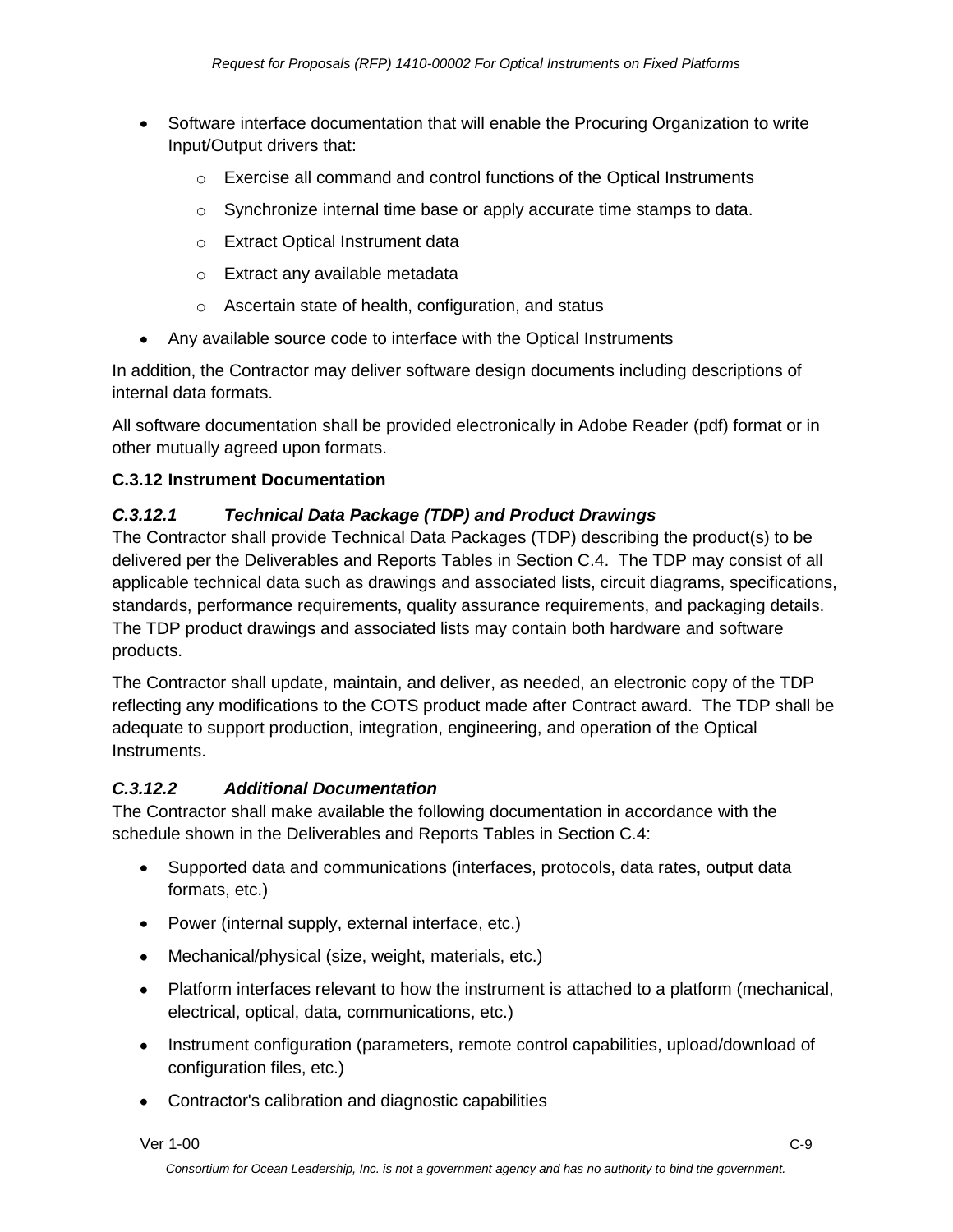- Additional available resources (for configuration, maintenance, calibration, diagnostics, etc.), if any
- User, operations, and maintenance instructions(s), including calibration and installation instructions
- Instrument specification sheets
- Identify and provide MSDS for any hazardous materials in the fielded unit
- 3-D Model in formats compatible with SolidWorks or AutoCAD, if available
- Listing of any material in contact with seawater
- Estimate of instrument dimensional changes at operational depth
- Other documentation such as any metadata

The Contractor may combine the required documentation into one or more documents to accommodate the format of the Contractor's existing documentation.

# **C.4. Deliverables**

The following tables summarize the deliverables and their due dates. Note that the Contractor may combine one or more deliverables into a single document as it deems appropriate. All documentation deliverables shall be provided electronically in Adobe Reader (pdf) format and MS Office format or another format mutually agreed upon with the Procuring Organization.

| <b>SOW</b><br>Paragraph<br><b>Number</b> | <b>Deliverable/Report Name</b>                                                                                             | Due Date                                                                                     |  |  |
|------------------------------------------|----------------------------------------------------------------------------------------------------------------------------|----------------------------------------------------------------------------------------------|--|--|
| <b>IQC Reports</b>                       |                                                                                                                            |                                                                                              |  |  |
| C.2.1<br>C.2.4                           | Updates to Project Management and<br><b>Communications Document</b>                                                        | 5 business days after any items<br>described in the document,<br>including POCs, are changed |  |  |
| C.2.3                                    | Updates to Quality Management Plan                                                                                         | 5 business days after any items<br>described in the plan are<br>changed                      |  |  |
| C.2.4                                    | Kickoff Meeting minutes                                                                                                    | 3 business days after the Kickoff<br>Meeting                                                 |  |  |
| C.2.4                                    | Initial Action Item List posted to the<br>appropriate area as described in the OOI<br><b>Configuration Management Plan</b> | 3 business days after the Kickoff<br>Meeting                                                 |  |  |

| Table C-3 – Deliverables and Reports for the OPTAA Instruments |
|----------------------------------------------------------------|
|----------------------------------------------------------------|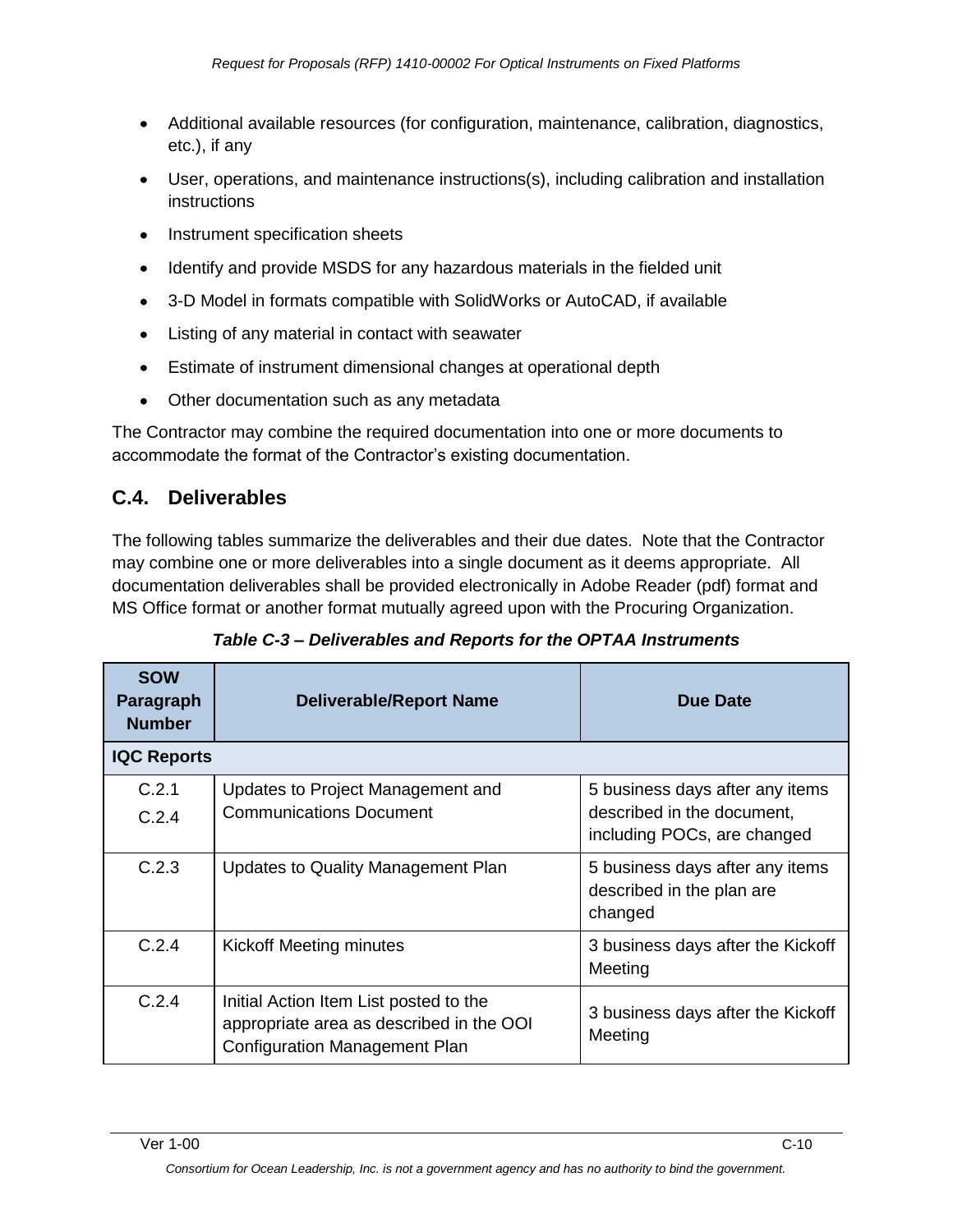| <b>SOW</b><br>Paragraph<br><b>Number</b> | <b>Deliverable/Report Name</b>                                                                                                                                                                                                                                                                                                                                         | <b>Due Date</b>                                                                                          |
|------------------------------------------|------------------------------------------------------------------------------------------------------------------------------------------------------------------------------------------------------------------------------------------------------------------------------------------------------------------------------------------------------------------------|----------------------------------------------------------------------------------------------------------|
| C.2.4                                    | Action Item List Updates posted to the<br>appropriate area as described in the OOI<br><b>Configuration Management Plan</b>                                                                                                                                                                                                                                             | 3 business days after meetings<br>that result in changes to the list                                     |
| C.2.5                                    | <b>Final Report</b>                                                                                                                                                                                                                                                                                                                                                    | Business day following the end<br>date of the period of<br>performance of the Contract                   |
|                                          | <b>Deliver Order Deliverables and Reports</b>                                                                                                                                                                                                                                                                                                                          |                                                                                                          |
| C.3.2                                    | <b>Delivery Order Schedule</b>                                                                                                                                                                                                                                                                                                                                         | 5 business days after receipt of<br>the DO                                                               |
| C.3.2                                    | Updates to the Delivery Order Schedule                                                                                                                                                                                                                                                                                                                                 | As specified in the DO                                                                                   |
| C.3.6                                    | <b>Contractor's Test Report</b>                                                                                                                                                                                                                                                                                                                                        | 15 business days after<br>completion of contractor testing                                               |
| C.3.8                                    | <b>OPTAA Instruments including installed</b><br>firmware needed for the instrument to function                                                                                                                                                                                                                                                                         | After receipt of Procuring<br>Organization approval in<br>accordance with Delivery Order<br>Schedule     |
| C.3.8                                    | Spare parts and repair kits                                                                                                                                                                                                                                                                                                                                            | After receipt of Procuring<br>Organization approval in<br>accordance with Delivery Order<br>Schedule     |
| C.3.11.2                                 | Software Input/Output drivers                                                                                                                                                                                                                                                                                                                                          | Deliver with the OPTAA<br>Instruments in accordance with<br>the Delivery Order Schedule                  |
| C.3.11.2                                 | If available: Software to operate the<br>instrument (running on the Input/Output<br>drivers), data format conversion software,<br>analysis software to collect data and display<br>results, software to download embedded<br>metadata, utility software for testing and<br>calibrating the OPTAA Instrument, scripts for<br>installing any of the above software items | Deliver with the OPTAA<br>Instruments in accordance with<br>the Delivery Order Schedule, if<br>available |
| C.3.11.3                                 | Software installation instructions                                                                                                                                                                                                                                                                                                                                     | With the OPTAA Instruments in<br>accordance with the Delivery<br><b>Order Schedule</b>                   |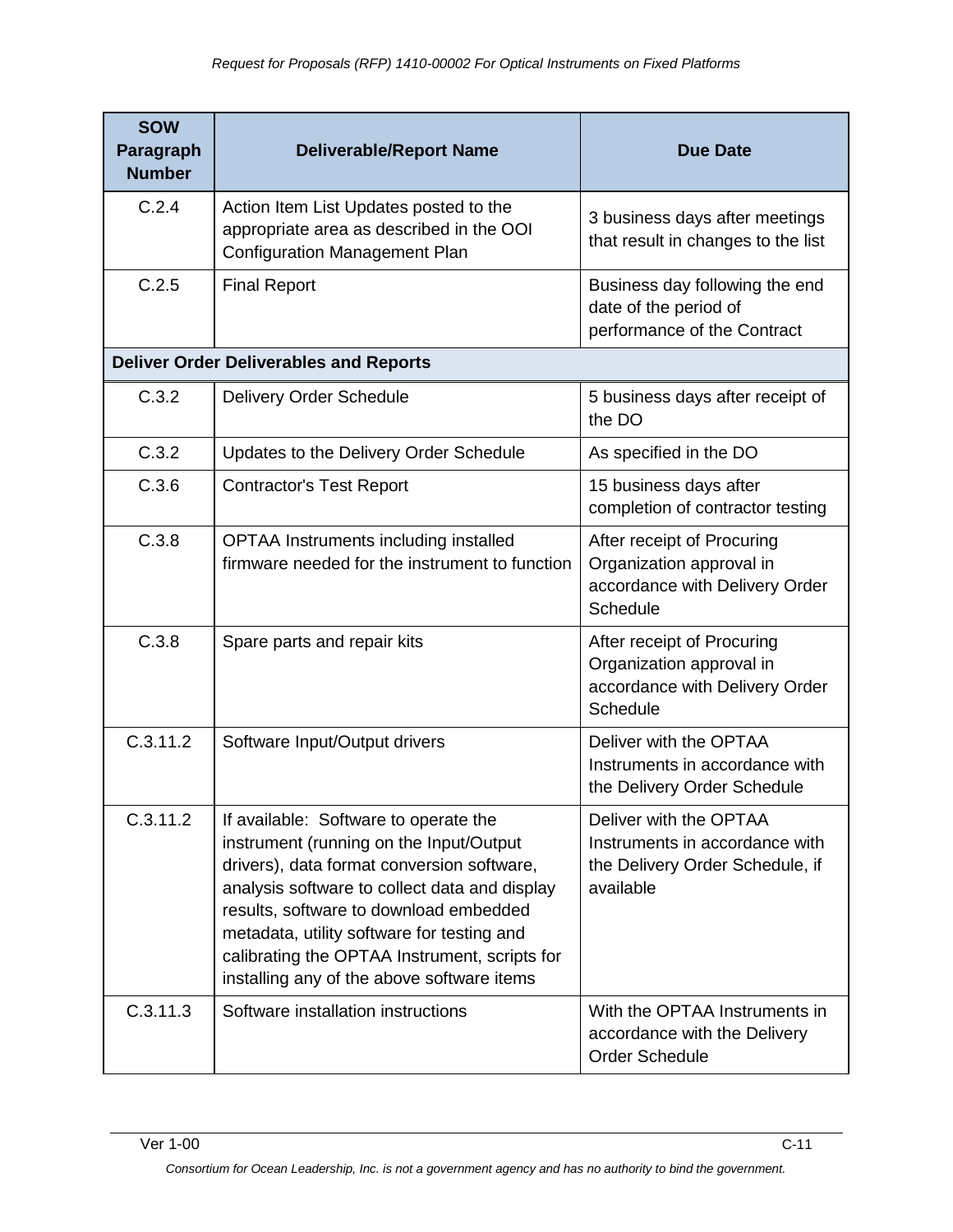| <b>SOW</b><br>Paragraph<br><b>Number</b> | <b>Deliverable/Report Name</b>                                           | <b>Due Date</b>                                                                         |
|------------------------------------------|--------------------------------------------------------------------------|-----------------------------------------------------------------------------------------|
| C.3.11.3                                 | Software user instructions                                               | With the OPTAA Instruments in<br>accordance with the Delivery<br><b>Order Schedule</b>  |
| C.3.11.3                                 | Software interface documentation                                         | With the OPTAA Instruments in<br>accordance with the Delivery<br>Schedule               |
| C.3.11.3                                 | If available, example source code to interface<br>with OPTAA Instruments | With the OPTAA Instruments in<br>accordance with the Delivery<br>Schedule, if available |
| C.3.12.1                                 | <b>Technical Data Package and Product</b><br>Drawings                    | With the OPTAA Instruments in<br>accordance with the Delivery<br><b>Schedule</b>        |
| C.3.12.1                                 | Updates to the Technical Data Package and<br><b>Product Drawings</b>     | 15 business days after any<br>modifications to the product                              |
| C.3.12.2                                 | Supported data and communications<br>documentation                       | With the OPTAA Instruments in<br>accordance with the Delivery<br><b>Order Schedule</b>  |
| C.3.12.2                                 | Power documentation                                                      | With the OPTAA Instruments in<br>accordance with the Delivery<br><b>Order Schedule</b>  |
| $\overline{C.3.12.2}$                    | Mechanical/physical documentation                                        | With the OPTAA Instruments in<br>accordance with the Delivery<br><b>Order Schedule</b>  |
| C.3.12.2                                 | Documentation on platform interfaces                                     | With the OPTAA Instruments in<br>accordance with the Delivery<br><b>Order Schedule</b>  |
| C.3.12.2                                 | Instrument configuration documentation                                   | With the OPTAA Instruments in<br>accordance with the Delivery<br><b>Order Schedule</b>  |
| C.3.12.2                                 | Calibration and diagnostic capabilities<br>documentation                 | With the OPTAA Instruments in<br>accordance with the Delivery<br><b>Order Schedule</b>  |
| C.3.12.2                                 | Documentation on additional available<br>resources, if any               | With the OPTAA Instruments in<br>accordance with the Delivery<br><b>Order Schedule</b>  |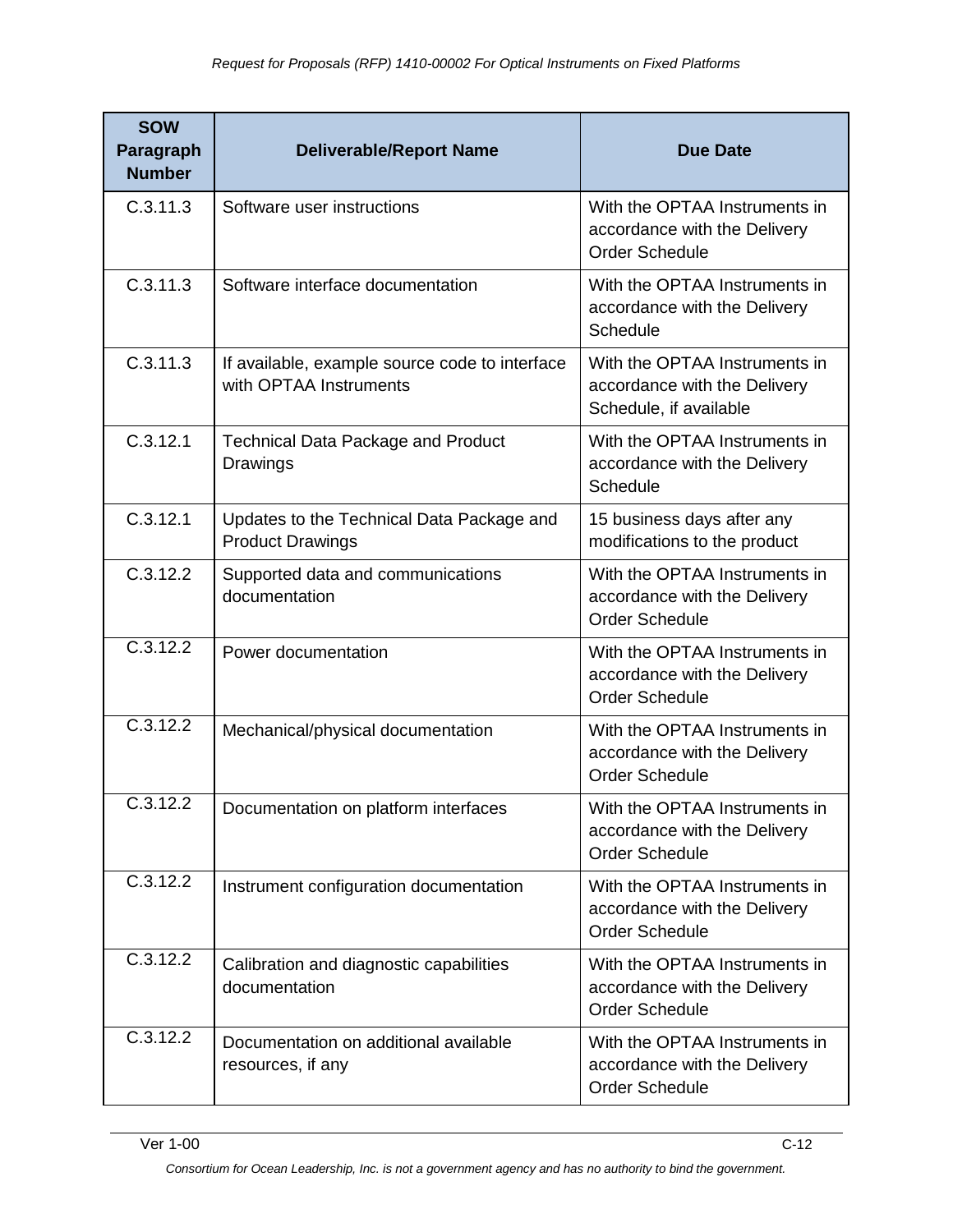| <b>SOW</b><br>Paragraph<br><b>Number</b> | <b>Deliverable/Report Name</b>                                                       | <b>Due Date</b>                                                                        |
|------------------------------------------|--------------------------------------------------------------------------------------|----------------------------------------------------------------------------------------|
| C.3.12.2                                 | User, operations, and maintenance<br>instructions including calibration instructions | With the OPTAA Instruments in<br>accordance with the Delivery<br><b>Order Schedule</b> |
| C.3.12.2                                 | Instrument specification sheets                                                      | With the OPTAA Instruments in<br>accordance with the Delivery<br><b>Order Schedule</b> |
| C.3.12.2                                 | Listing of any material in contact with<br>seawater                                  | With the OPTAA Instruments in<br>accordance with the Delivery<br><b>Order Schedule</b> |
| C.3.12.2                                 | Estimate of instrument dimensional changes<br>at operational depth                   | With the OPTAA Instruments in<br>accordance with the Delivery<br><b>Order Schedule</b> |
| C.3.12.2                                 | Other documentation such as any metadata                                             | With the OPTAA Instruments in<br>accordance with the Delivery<br><b>Order Schedule</b> |

#### *Table C-4 – Deliverables and Reports for the SPKIR Instruments*

| <b>SOW</b><br>Paragraph<br><b>Number</b> | <b>Deliverable/Report Name</b>                                                                                             | Due Date                                                                                     |
|------------------------------------------|----------------------------------------------------------------------------------------------------------------------------|----------------------------------------------------------------------------------------------|
| <b>IQC Reports</b>                       |                                                                                                                            |                                                                                              |
| C.2.1<br>C.2.4                           | Updates to Project Management and<br><b>Communications Document</b>                                                        | 5 business days after any items<br>described in the document.<br>including POCs, are changed |
| C.2.3                                    | Updates to Quality Management Plan                                                                                         | 5 business days after any items<br>described in the plan are<br>changed                      |
| C.2.4                                    | Kickoff Meeting minutes                                                                                                    | 3 business days after the Kickoff<br>Meeting                                                 |
| C.2.4                                    | Initial Action Item List posted to the<br>appropriate area as described in the OOI<br><b>Configuration Management Plan</b> | 3 business days after the Kickoff<br>Meeting                                                 |

*Consortium for Ocean Leadership, Inc. is not a government agency and has no authority to bind the government.*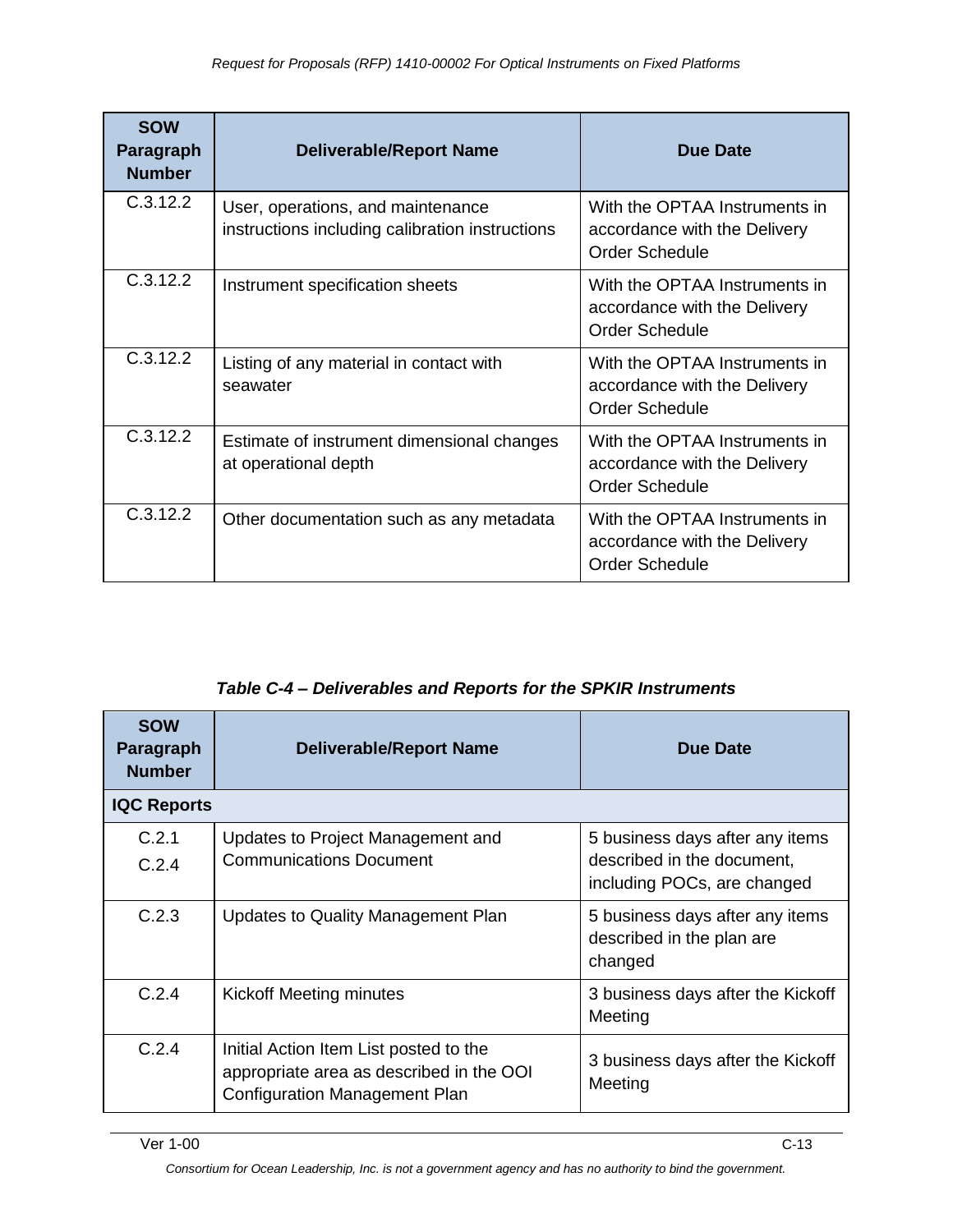| <b>SOW</b><br>Paragraph<br><b>Number</b> | <b>Deliverable/Report Name</b>                                                                                                                                                                                                                                                                                                                                         | <b>Due Date</b>                                                                                          |
|------------------------------------------|------------------------------------------------------------------------------------------------------------------------------------------------------------------------------------------------------------------------------------------------------------------------------------------------------------------------------------------------------------------------|----------------------------------------------------------------------------------------------------------|
| C.2.4                                    | Action Item List Updates posted to the<br>appropriate area as described in the OOI<br><b>Configuration Management Plan</b>                                                                                                                                                                                                                                             | 3 business days after meetings<br>that result in changes to the list                                     |
| C.2.5                                    | <b>Final Report</b>                                                                                                                                                                                                                                                                                                                                                    | Business day following the end<br>date of the period of<br>performance of the Contract                   |
|                                          | <b>Delivery Order Deliverables and Reports</b>                                                                                                                                                                                                                                                                                                                         |                                                                                                          |
| C.3.2                                    | Delivery Order Schedule                                                                                                                                                                                                                                                                                                                                                | 5 business days after receipt of<br>the DO                                                               |
| C.3.2                                    | Updates to the Delivery Order Schedule                                                                                                                                                                                                                                                                                                                                 | As specified in the DO                                                                                   |
| C.3.6                                    | <b>Contractor's Test Report</b>                                                                                                                                                                                                                                                                                                                                        | 15 business days after<br>completion of contractor testing                                               |
| C.3.8                                    | SPKIR Instruments including installed<br>firmware needed for the instrument to function                                                                                                                                                                                                                                                                                | After receipt of Procuring<br>Organization approval in<br>accordance with Delivery Order<br>Schedule     |
| C.3.8                                    | Spare parts and repair kits                                                                                                                                                                                                                                                                                                                                            | After receipt of Procuring<br>Organization approval in<br>accordance with Delivery Order<br>Schedule     |
| C.3.11.2                                 | Software Input/Output drivers                                                                                                                                                                                                                                                                                                                                          | Deliver with the SPKIR<br>Instruments in accordance with<br>the Delivery Order Schedule                  |
| C.3.11.2                                 | If available: Software to operate the<br>instrument (running on the Input/Output<br>drivers), data format conversion software,<br>analysis software to collect data and display<br>results, software to download embedded<br>metadata, utility software for testing and<br>calibrating the SPKIR Instrument, scripts for<br>installing any of the above software items | Deliver with the SPKIR<br>Instruments in accordance with<br>the Delivery Order Schedule, if<br>available |
| C.3.11.3                                 | Software installation instructions                                                                                                                                                                                                                                                                                                                                     | With the SPKIR Instruments in<br>accordance with the Delivery<br><b>Order Schedule</b>                   |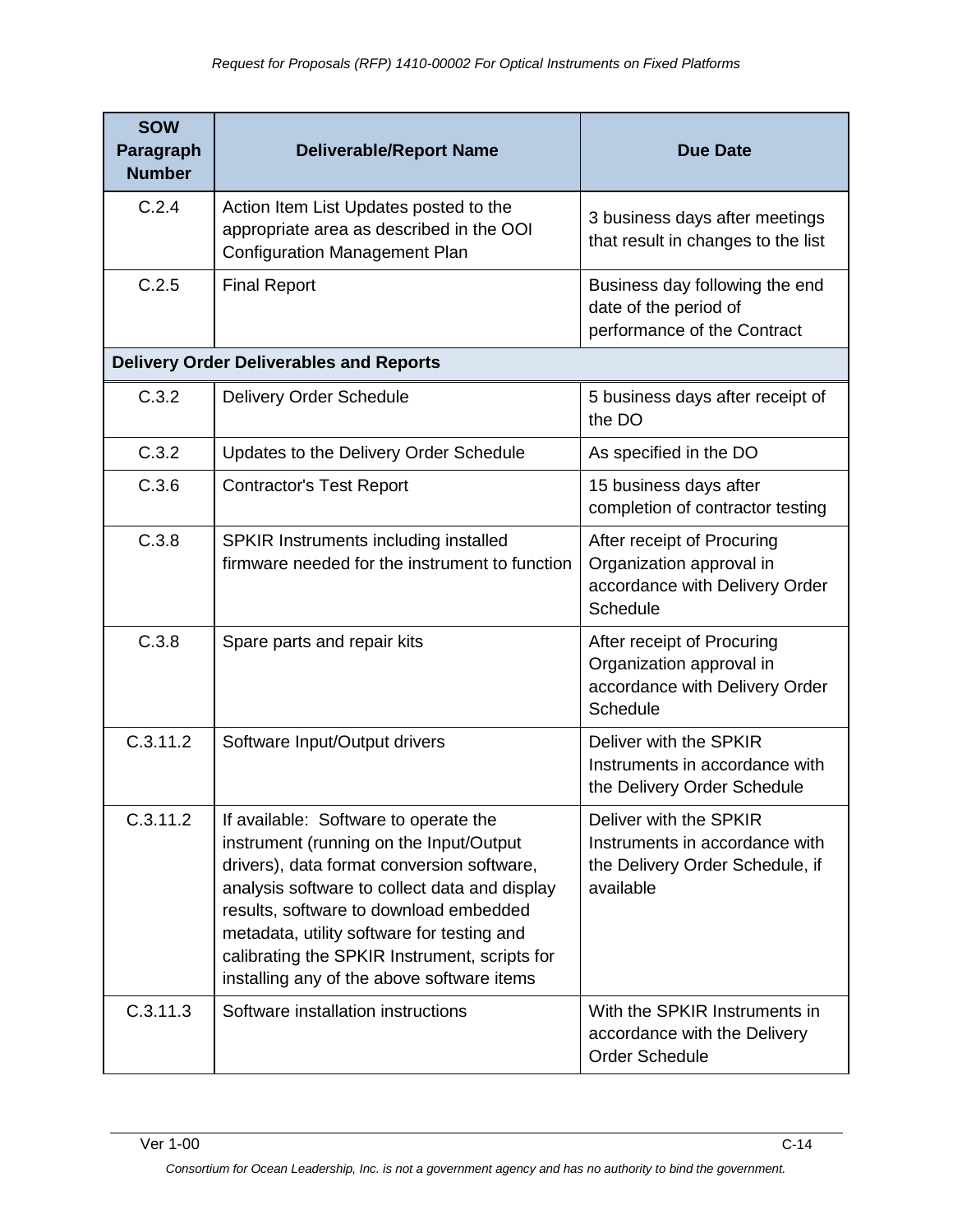| <b>SOW</b><br>Paragraph<br><b>Number</b> | <b>Deliverable/Report Name</b>                                           | <b>Due Date</b>                                                                         |
|------------------------------------------|--------------------------------------------------------------------------|-----------------------------------------------------------------------------------------|
| C.3.11.3                                 | Software user instructions                                               | With the SPKIR Instruments in<br>accordance with the Delivery<br><b>Order Schedule</b>  |
| C.3.11.3                                 | Software interface documentation                                         | With the SPKIR Instruments in<br>accordance with the Delivery<br>Schedule               |
| C.3.11.3                                 | If available, example source code to interface<br>with SPKIR Instruments | With the SPKIR Instruments in<br>accordance with the Delivery<br>Schedule, if available |
| C.3.12.1                                 | <b>Technical Data Package and Product</b><br>Drawings                    | With the SPKIR Instruments in<br>accordance with the Delivery<br><b>Schedule</b>        |
| C.3.12.1                                 | Updates to the Technical Data Package and<br><b>Product Drawings</b>     | 15 business days after any<br>modifications to the product                              |
| C.3.12.2                                 | Supported data and communications<br>documentation                       | With the SPKIR Instruments in<br>accordance with the Delivery<br><b>Order Schedule</b>  |
| C.3.12.2                                 | Power documentation                                                      | With the SPKIR Instruments in<br>accordance with the Delivery<br><b>Order Schedule</b>  |
| C.3.12.2                                 | Mechanical/physical documentation                                        | With the SPKIR Instruments in<br>accordance with the Delivery<br><b>Order Schedule</b>  |
| C.3.12.2                                 | Documentation on platform interfaces                                     | With the SPKIR Instruments in<br>accordance with the Delivery<br><b>Order Schedule</b>  |
| C.3.12.2                                 | Instrument configuration documentation                                   | With the SPKIR Instruments in<br>accordance with the Delivery<br><b>Order Schedule</b>  |
| C.3.12.2                                 | Calibration and diagnostic capabilities<br>documentation                 | With the SPKIR Instruments in<br>accordance with the Delivery<br><b>Order Schedule</b>  |
| C.3.12.2                                 | Documentation on additional available<br>resources, if any               | With the SPKIR Instruments in<br>accordance with the Delivery<br><b>Order Schedule</b>  |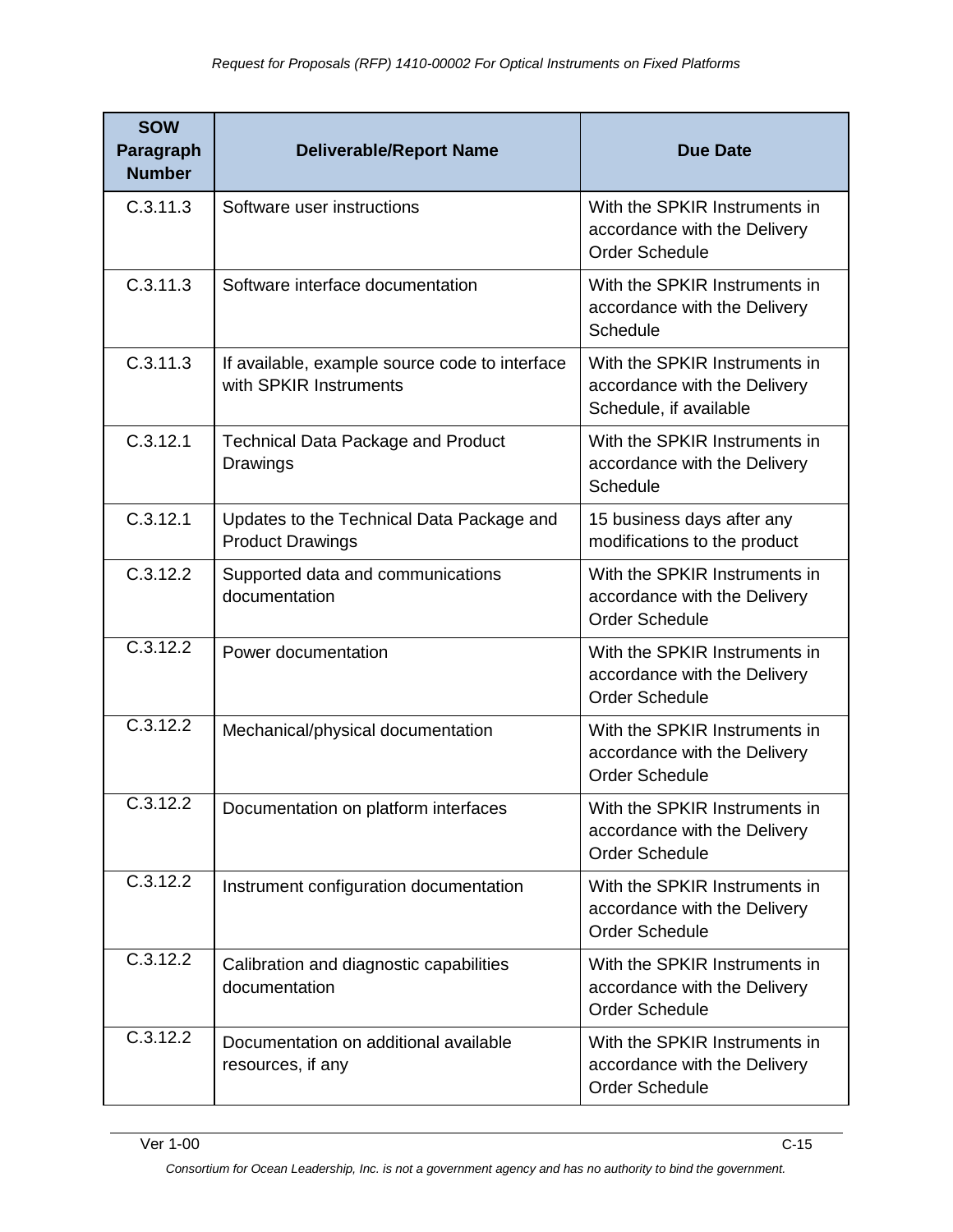| <b>SOW</b><br>Paragraph<br><b>Number</b> | <b>Deliverable/Report Name</b>                                                       | Due Date                                                                               |
|------------------------------------------|--------------------------------------------------------------------------------------|----------------------------------------------------------------------------------------|
| C.3.12.2                                 | User, operations, and maintenance<br>instructions including calibration instructions | With the SPKIR Instruments in<br>accordance with the Delivery<br><b>Order Schedule</b> |
| C.3.12.2                                 | Instrument specification sheets                                                      | With the SPKIR Instruments in<br>accordance with the Delivery<br><b>Order Schedule</b> |
| C.3.12.2                                 | Listing of any material in contact with<br>seawater                                  | With the SPKIR Instruments in<br>accordance with the Delivery<br><b>Order Schedule</b> |
| C.3.12.2                                 | Estimate of instrument dimensional changes<br>at operational depth                   | With the SPKIR Instruments in<br>accordance with the Delivery<br><b>Order Schedule</b> |
| C.3.12.2                                 | Other documentation such as any metadata                                             | With the SPKIR Instruments in<br>accordance with the Delivery<br><b>Order Schedule</b> |

(End of Section C)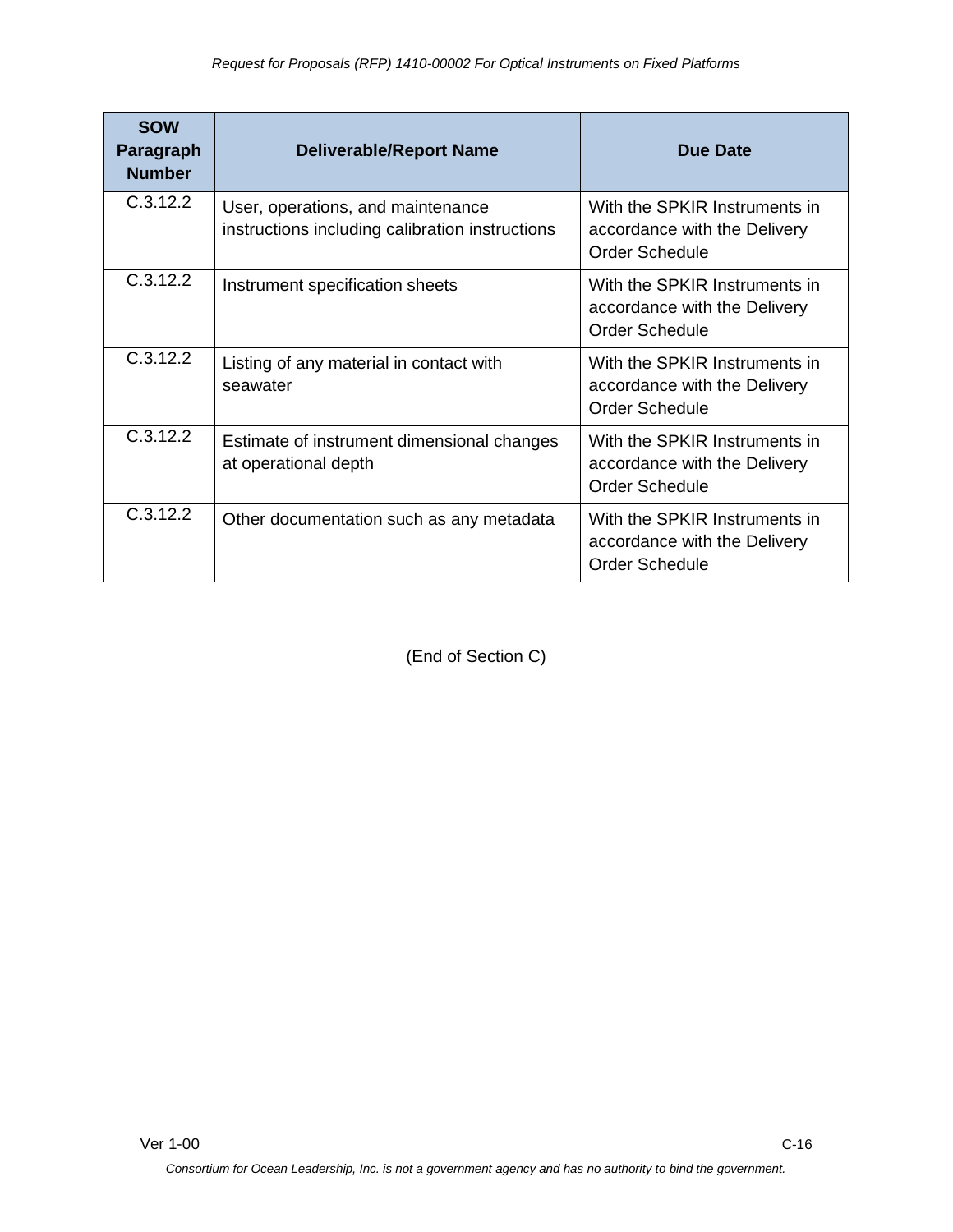# <span id="page-29-0"></span>**Section D. Packaging and Markings**

### **D.1. Packaging and Markings – CLINs OYD01 THROUGH OYDxx and SYD01 THROUGH SYDxx**

Marking and packaging shall be in accordance with Sections D.2 and D.3 below and with Attachment J-1, *1336-00000: Common Specification for Instruments on Fixed Platforms*. Any limitation on shipment modes must be clearly identified and approved by the Ocean Leadership Director of Contracts and Grants.

### **D.1.1 Packaging and Packing**

Material shall be packed for shipment in such a manner that will ensure acceptance by common carriers and safe delivery at destination. Containers and closures shall comply with the Interstate Commerce Commission regulations, Uniform Freight Classification rules, or regulations of other carriers as applicable to the mode of transportation.

Materials shall be prepared for shipment in such a manner as to protect against deterioration, damage, or loss during shipment from the Contractor to the destination designated by the Procuring Organization in accordance with shipping conditions defined by ATSM D4169 truck assurance level 1. Materials shall be packed such that they are capable of being stored without damage or degradation between -20 and 50°C for periods of up to twelve (12) months.

Data (e.g., manuals, operating instructions, reports, invoices, certifications) shall be prepared for delivery in such a manner as to ensure that the required information is protected against deterioration, damage, or loss during shipment.

# **D.2. Shipping Package Marking**

Instrument transportation cases shall be marked for shipment in such a manner that will ensure acceptance by common carriers and safe delivery at destination. Instrument transportation cases shall have external labels specifying safe handling precautions. The Contract number and DO number shall be placed on or adjacent to all exterior mailing or shipping labels of deliverable items.

# **D.3. Identification Markings of Optical Instruments**

Delivered End Items – CLINs OYD01 through OYDxx and SYD01 through SYDxx: Units shall be marked in accordance with Section 2.11 of Attachment J-1, *1336-00000: Common Specification for Instruments on Fixed Platforms*.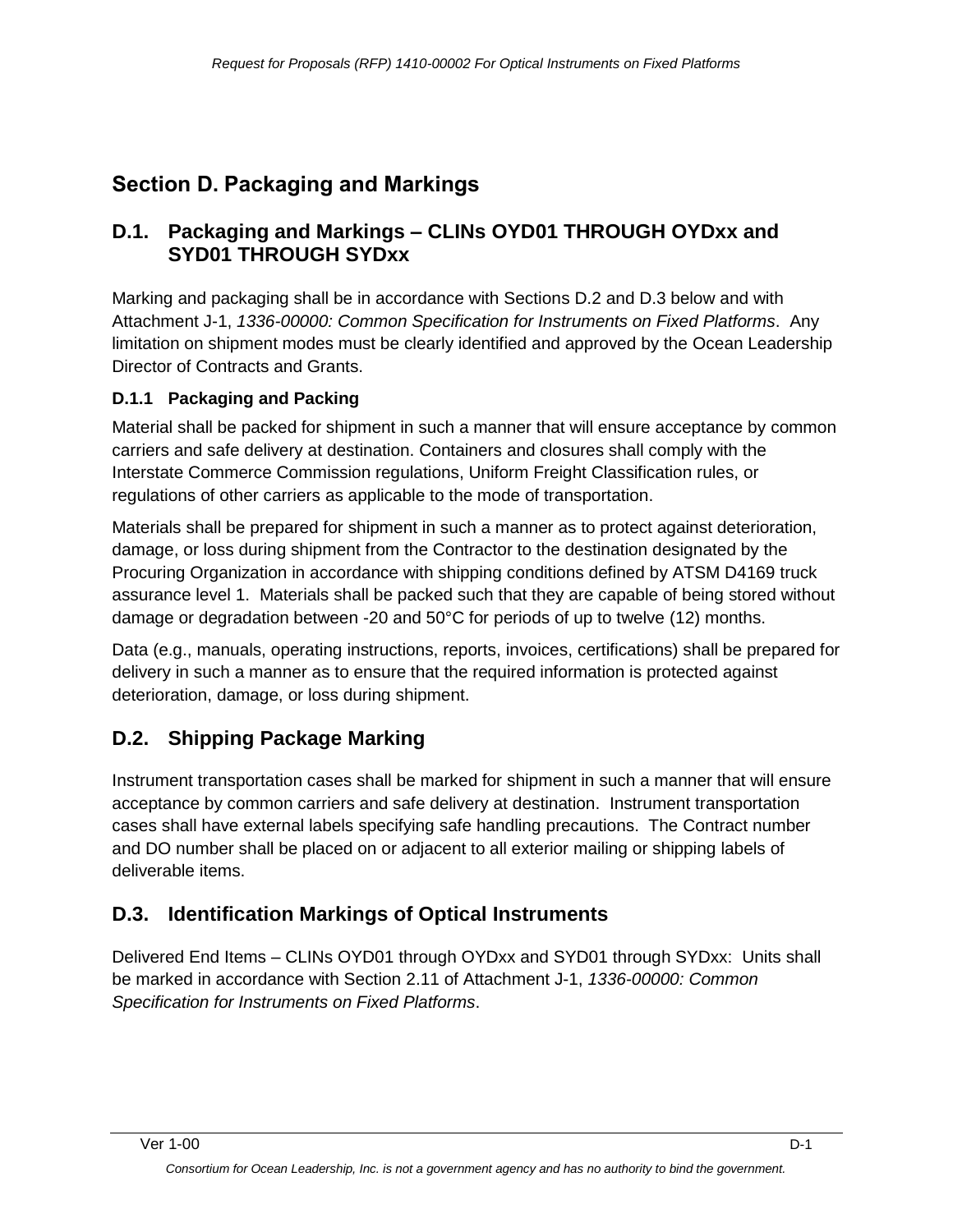### **D.4. Markings of Reports**

All reports delivered by the Contractor shall prominently show on the cover of the report and other documentation, the title, date of issue (and revision number if applicable), and the Contractor's name. Reports shall clearly indicate that they are produced as part of the OOI project. An approval block for internal review and approval shall be included.

(End of Section D)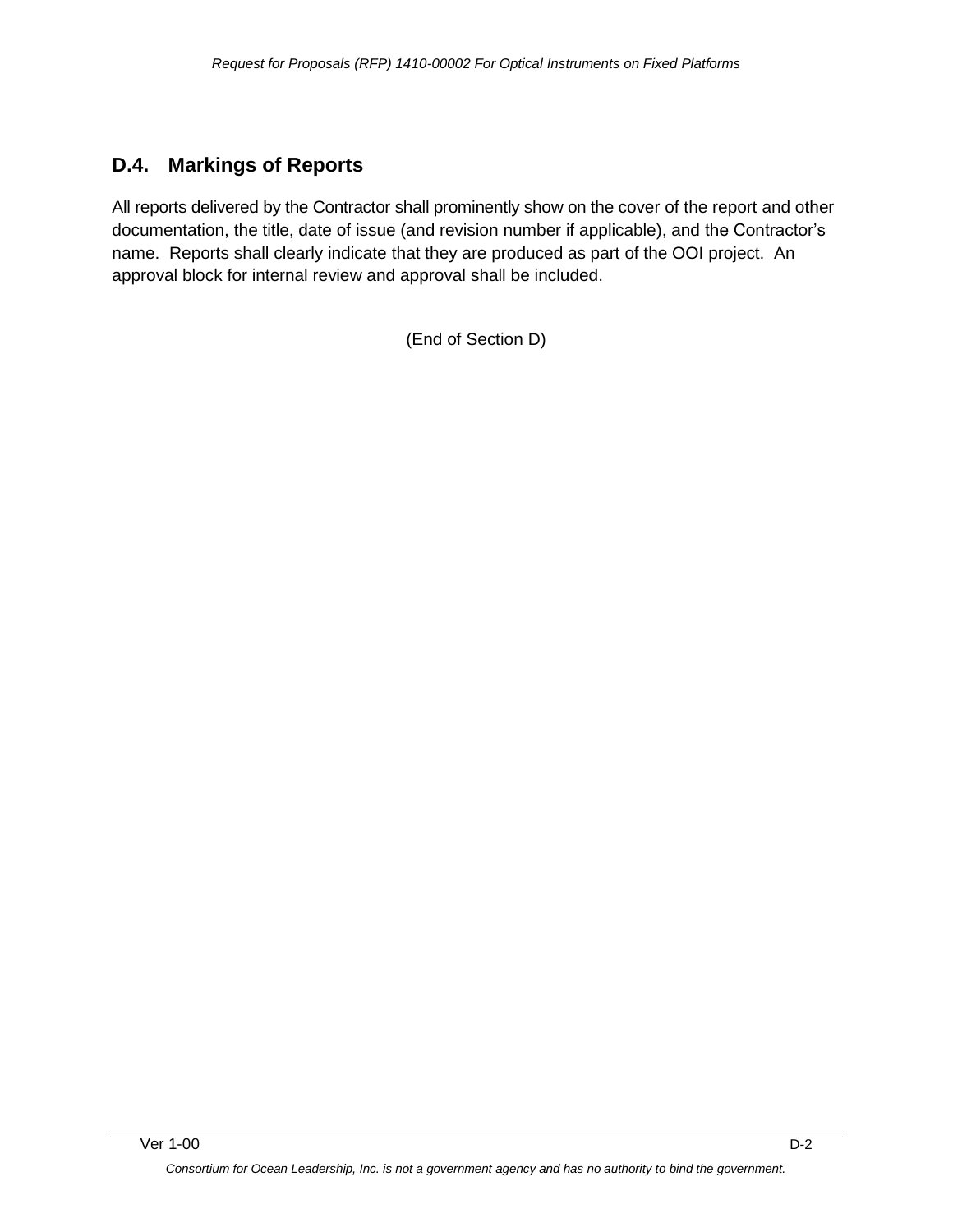# <span id="page-31-0"></span>**Section E. Inspection and Acceptance**

# **E.1. Inspection and Acceptance Terms**

Inspection and acceptance of items, services, reports, and other required deliverables or outputs shall be subject to the performance standards set forth in Section C and Attachments J-1, J-2, and J-3 of this solicitation. Inspection and acceptance of all deliverables under this Contract shall be at any or all of the locations stated in Sections B.5 and B.7 unless specified otherwise in a DO.

Inspection and acceptance of all deliverables required hereunder shall be made by the Purchasing Organization COTR designated in Section G, who has been delegated the authority to inspect and accept all services, items, reports, and other required deliverables. Acceptance of services, items, reports, and other deliverables by the COTR shall form the basis for payments to the Contractor.

# **E.2. Contractor Testing**

The Contractor shall follow the standard test procedures included in its proposal and incorporated into this award. OOI representatives must be allowed to witness, upon request, any testing carried out by the Contractor at the Contractor's facility or elsewhere. A copy of the Contractor's test results shall be provided to the Procuring Organization in accordance with Section C of this IQC and the DOs.

# **E.3. Acceptance Testing**

―Completion and acceptance‖ means the stage in the progress of the work as determined by the CO named in the DO and stipulated in writing to the Contractor, wherein all worked required under each DO has been completed in a satisfactory manner, subject to the discovery of defects.

The Procuring Organization may conduct Acceptance Testing. Acceptance Testing will include verification that all requirements stated in Section C and Attachments J-1, J-2, and J-3 have been satisfied. The Procuring Organization may rely upon test results from Contractor Testing to verify requirements, or may conduct its own tests as it deems appropriate. Acceptance testing may also include evaluation of an instrument's ability to perform correctly as part of an integrated assembly, or under real or simulated environmental conditions.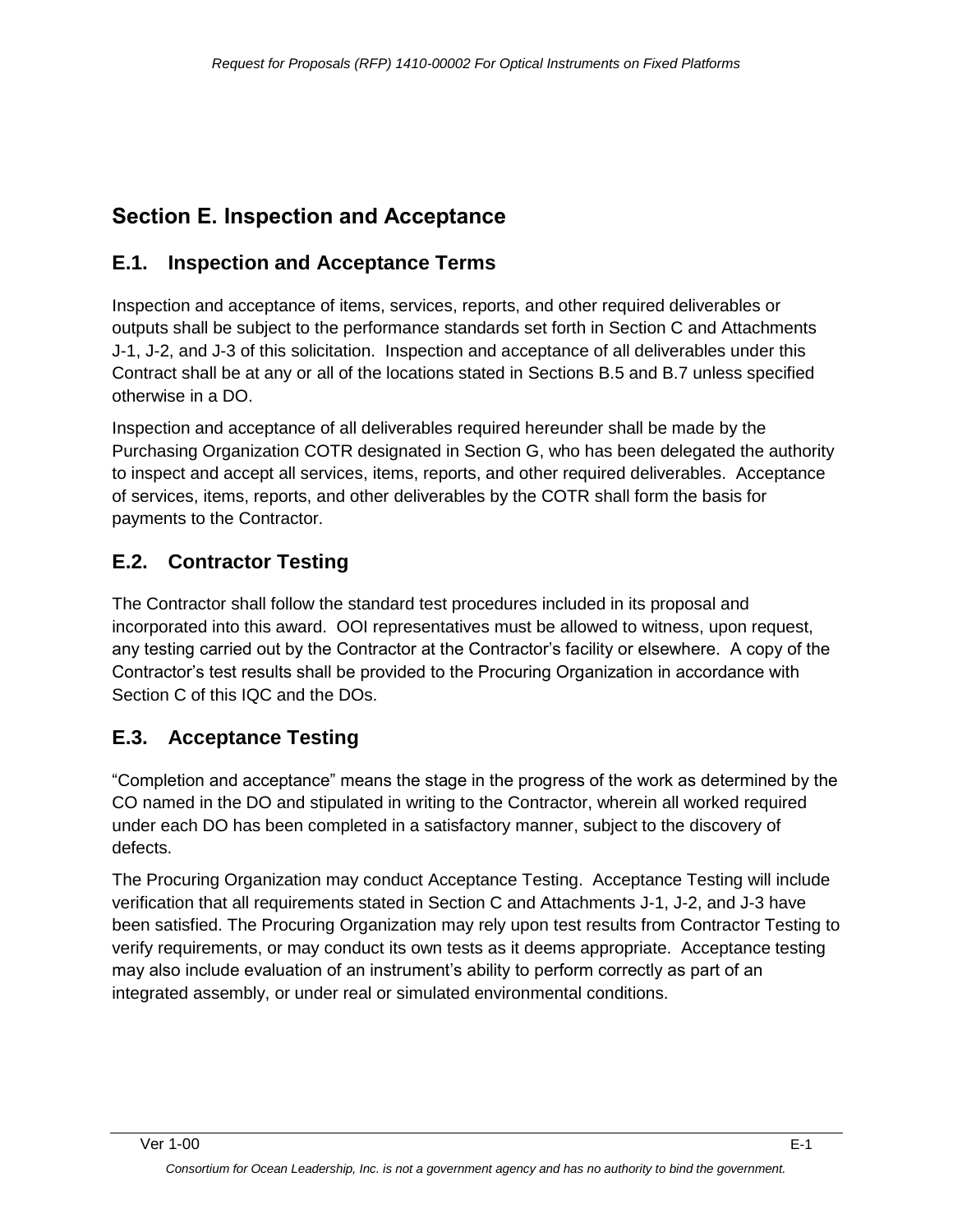### **E.4. Acceptance**

If the CO named in the DO is satisfied that the correct numbers and models of products have been delivered, and that acceptance testing for these products has been completed satisfactorily, the CO shall issue to the Contractor a notice of acceptance and make final payment to the Contractor. Acceptance by the Procuring Organization is contingent upon:

- a. Satisfactory completion of all required tests
- b. A final inspection by the CO named in the DO that all defects discovered during Contractor Testing and Procuring Organization Testing have been corrected, or that the requirement associated with the defect has been waived by the Procuring Organization. Submittal by the Contractor of all documents and other items required by the Contract
- c. Submittal by the Contractor of all documents and other items required upon completion of the work, including a final request for payment

(End of Section E)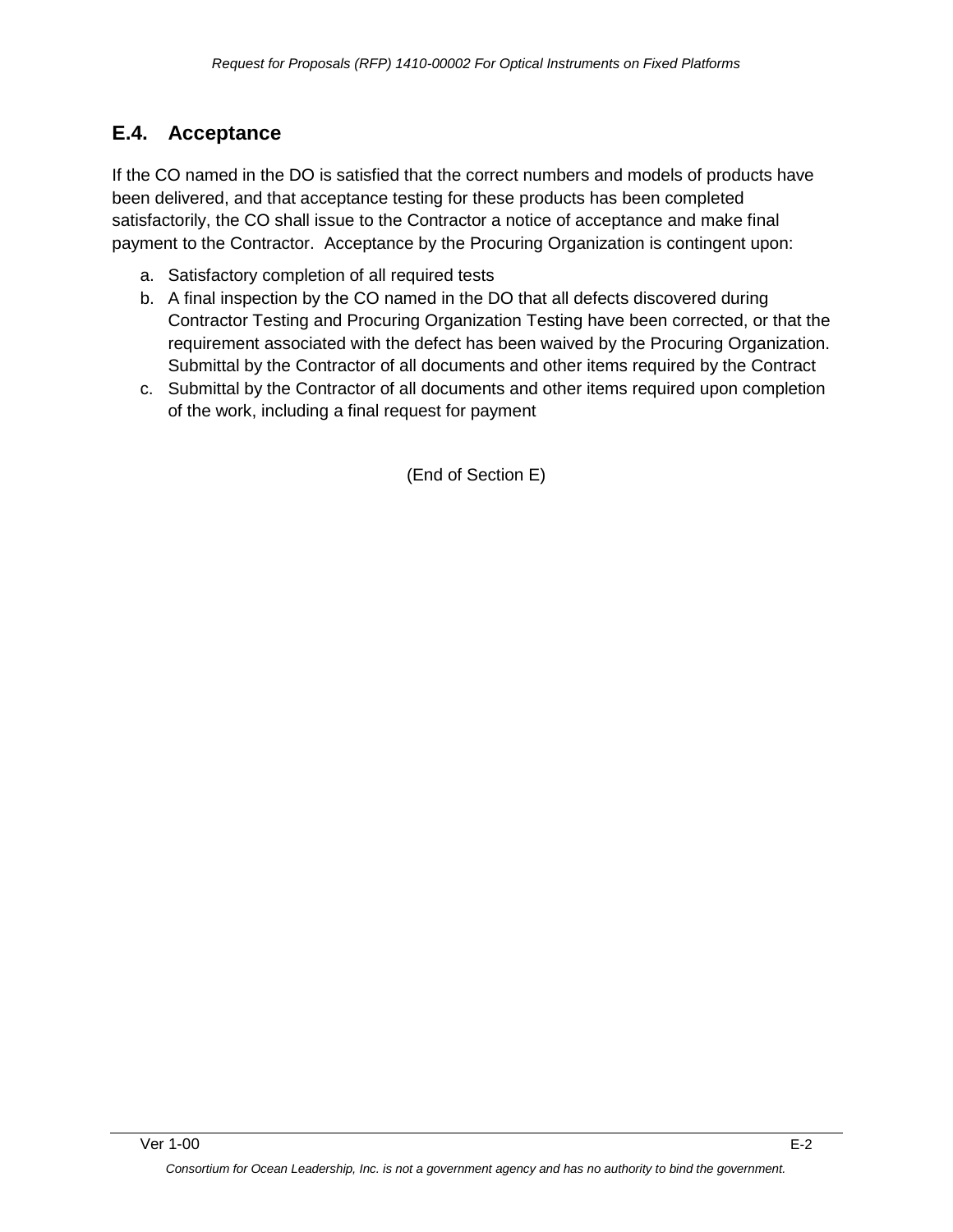# <span id="page-33-0"></span>**Section F. Deliveries or Performance**

### **F.1. Period of Performance**

The Period of Performance (POP) for this Contract is three years from Contract award with one one-year option period, if exercised. The following apply to both the base period and to the option period, if exercised:

- a. All work under this Contract shall be completed by the end of the POP as noted above. The completion date for each CLIN as described in Section B will be specified in each DO issued under this Contract and will not exceed the IQC POP end date. All FFP Optical Instrument hardware orders are expected to occur during the first 36 months and as specified in the applicable DO(s).
- b. All priced items/services may be ordered throughout the POP in accordance with pricing established in Section B.
- c. The Contractor shall, not later than sixty (60) days prior to the end of the POP, notify the Ocean Leadership Director of Contracts and Grants of any DOs that will not be completed within the Contract's POP. The notification shall include the Contractor's estimate of the date by which each DO would be completed and balance of payments owed.
- d. The Contractor shall be responsible for helping to ensure that all work under this IQC will be completed within the Contract's POP and shall work with the Procuring Organization to schedule production and delivery of Optical Instruments to meet the Contract's POP end date. The Contractor shall notify the Procuring Organization's COTR at the time a DO is issued of any problems anticipated in meeting the delivery schedule for this DO and shall not accept any DOs that would put the Contractor at risk of non-completion by the end date of the Contract's POP. Only the Ocean Leadership Director of Contracts and Grants has the authority to extend the POP of a DO and the IQC to accommodate work beyond the stated end date. Any work performed by the Contractor on DO tasks after the end date of the POP without such authorization shall be at the sole risk of the Contractor.
- e. Actual delays that are found to be caused by the Contractor's own actions, which result in a calculated schedule delay, will be negotiated on a case-by-case basis and may be cause for consideration to Ocean Leadership.

# **F.2. Schedule of Deliverables**

The Contractor shall provide the deliverables as specified in the DOs.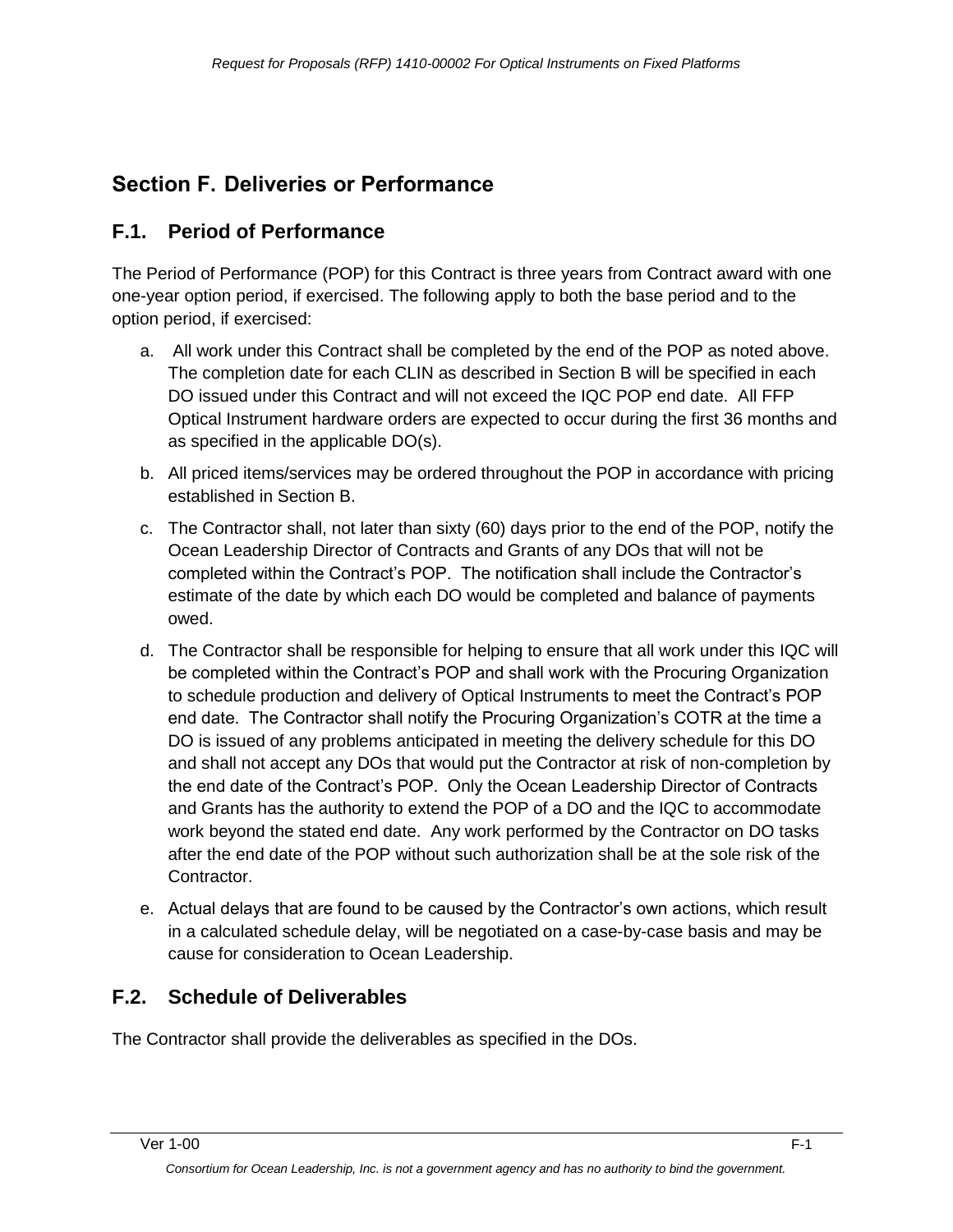### **F.3. Reporting/Deliverable Requirements**

The Contractor shall provide the following IQC Deliverables and Reports:

- a. Deliverables: See tables under Section C.4, Deliverables (none listed for IQC—all Deliverables due under DOs)
- b. Reports: See tables under Section C.4, Deliverables (IQC reports are referenced in rows for SOW Paragraph Numbers 2.1, 2.3, 2.4 and 2.5)

The Contractor shall provide the following DO Deliverables and Reports:

- a. Deliverables: See tables under Section C.4, Deliverables
- b. Reports: As listed in tables under Section C.4, Deliverables, and as specified in each DO.

### **F.4. Public Access to Deliverable Reports**

N/A

### **F.5. Delivery Order Award Content**

The Contractor shall inform the Ocean Leadership Director of Contracts and Grants via e-mail [\(jhubler@oceanleadership.org\)](mailto:jhubler@oceanleadership.org) of the receipt of a DO within one business day of receipt of a DO from a Procuring Organization. One copy of each new DO issued under this IQC must be forwarded to the IQC COTR and Ocean Leadership Director of Contracts and Grants within one week of receipt by the Contractor.

DOs will at a minimum include the following (as appropriate):

- a. DO Number and Contract Title
- b. Funding Source
- c. Total Estimated Cost/Ceiling Price
- d. Obligated Amount (which shall constitute the maximum liability on behalf of the Procuring Organization)
- e. Statement of Work, deliverables and results to which the Contractor shall be held
- f. Contract Pricing Table outlining applicable CLINs including ceiling price
- g. Period of Performance
- h. Delivery Schedule
- i. Deliverables, Results, Reports
- j. Procuring Organization Furnished Property
- k. Special Requirements
- l. Other Procuring Organization Terms and Conditions
- m. Payment Office
- n. Delivery Address

(End of Section F)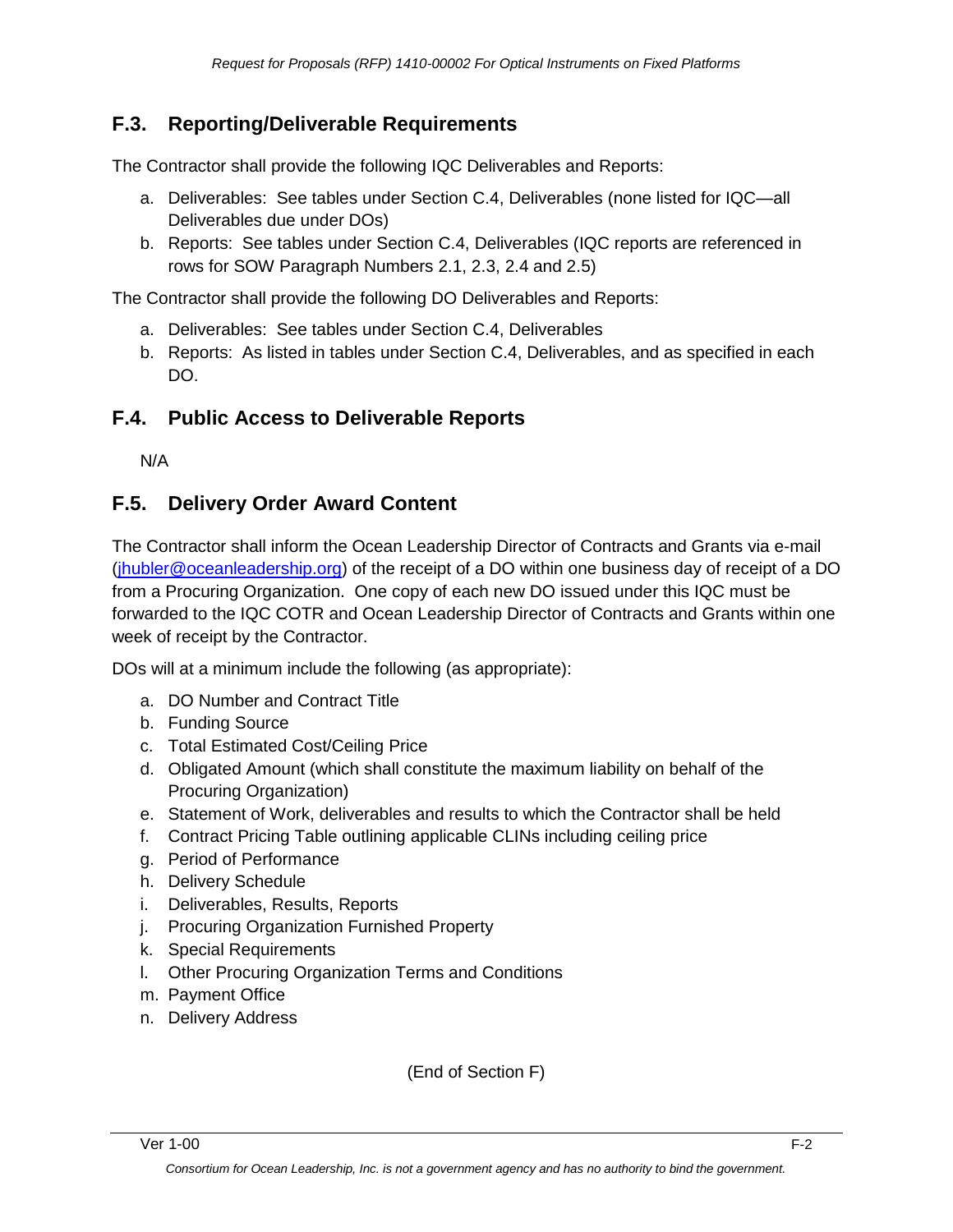# <span id="page-35-0"></span>**Section G. Contract Administration Data**

# **G.1. Ordering**

All supplies and services to be furnished under this Contract shall be ordered by issuance of DOs by the individuals or organizations designated in this Contract. DOs may be issued by any of the Procuring Organizations named in Section E.1. All DOs are subject to the terms and conditions of this Contract. In the event of conflict between a DO and this Contract, the Contract shall control. Orders may be issued by mail, fax, or by Email.

# **G.2. Invoice and Payment Information**

All DO invoices issued and payments made shall be made in accordance with the directions provided in each DO, including percentage of payment authorized at time of DO issuance and balance of payment due at time of DO item acceptance.

# **G.3. Contracting Authority**

a. For the basic IQC:

Jeanine Hubler CFCM Director of Contracts and Grants Consortium for Ocean Leadership, Inc 1201 New York Ave. NW Washington D.C. 20005

and/or

Yan Xing Vice President and Chief Financial Officer Consortium for Ocean Leadership, Inc 1201 New York Ave. NW Washington D.C. 20005

b. For DOs:

The Contracting Officer executing the individual DO will retain cognizance of Contract administration for that DO.

c. For the Contractor:

To be completed at award

### **G.3.1 Contracting Officer Authority**

Administrative Contract change direction includes guidance and approval establishing all understandings and agreements between the Contractor and Ocean Leadership. The sole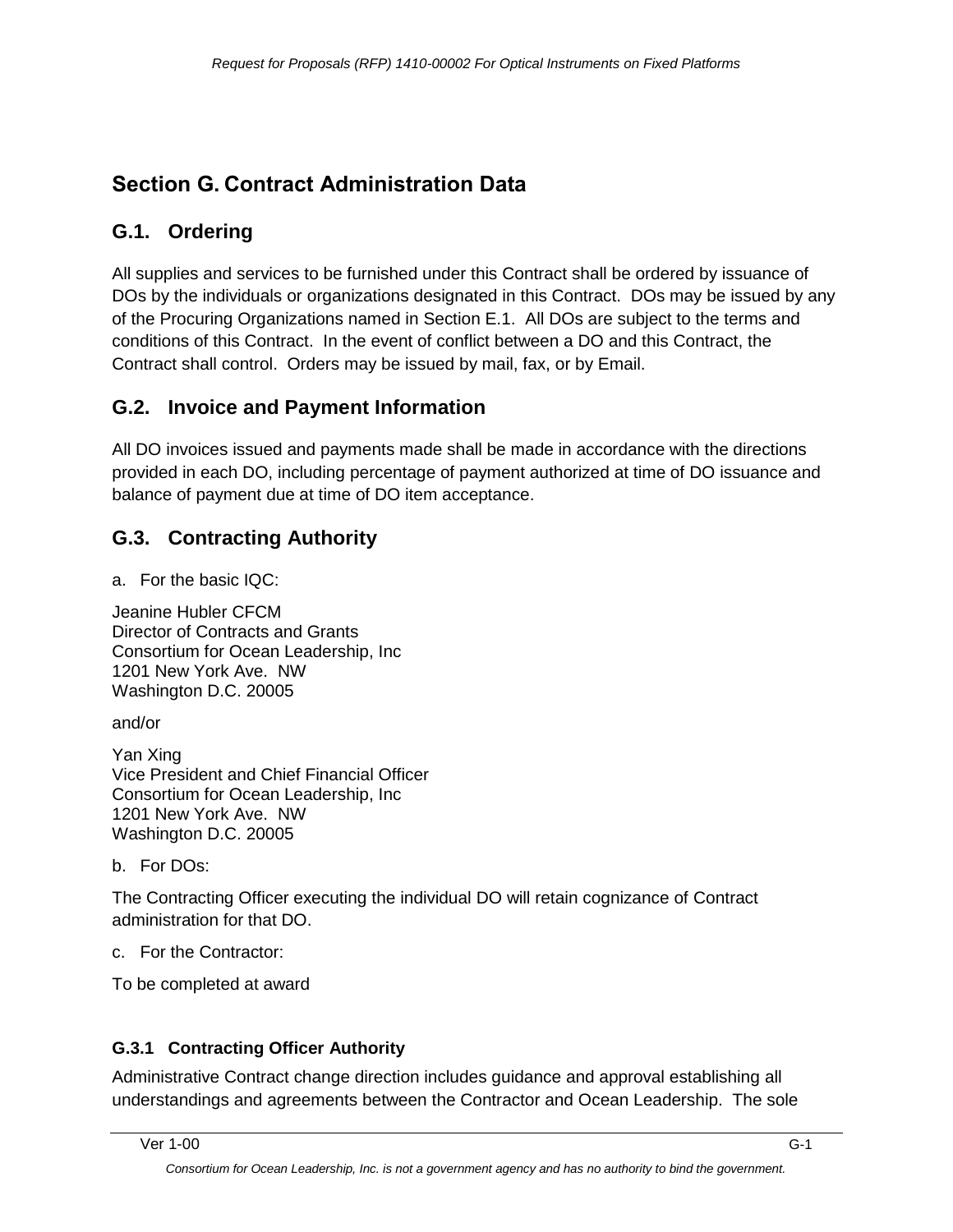authority to make any changes on behalf of Ocean Leadership to the work described herein rests with the Ocean Leadership Director of Contracts and Grants and the Ocean Leadership Chief Financial Officer. Direction, guidance, or clarification from the Ocean Leadership Director of Contracts and Grants and the Ocean Leadership Chief Financial Officer is valid only when provided in writing.

Acceptance of direction to make changes to the scope of work defined under this SOW from anyone other than the Ocean Leadership Director of Contracts and Grants or the Ocean Leadership Chief Financial Officer is not to be considered a basis for claim against Ocean Leadership nor does it relieve the Contractor from fulfilling its contractual obligations under this Contract.

## **G.3.2 Contracting Officer's Technical Representative (COTR)**

a. For the basic IQC:

Anthony Ferlaino OOI Project Manager Consortium for Ocean Leadership, Inc 1201 New York Ave. NW Washington D.C. 20005

#### b. For DOs:

Each DO issued hereunder will indicate a COTR for that particular DO. The COTR will be responsible for DO technical oversight for that DO.

The IQC COTR performs the technical oversight of the Contract and maintains appropriate interface with Contractor personnel.

The COTR is responsible for administering the performance of work under the terms of this Contract. In no event however, will any understanding, agreement, modification, change order, or other matter deviating from the terms of this Contract be effective or binding upon the Parties unless formalized by Contract modification executed by one of two of Ocean Leadership's Contracting Authorities named in Section G.3.1.

The COTR may give technical direction to the Contractor that fills in details, requires pursuit of certain lines of inquiry, or otherwise serves to facilitate Contractor's compliance with this IQC.

To be valid, technical direction by the COTR:

- a. Must be consistent with the general scope of work set forth in this Contract;
- b. May not constitute new assignment of work nor change the expressed terms, conditions, or specifications of this Contract; and
- c. Shall not constitute a basis for any increase in the Contract estimated cost or extension to the Contract delivery schedule or period of performance.

In the event any COTR technical direction is interpreted by the Contractor to fall outside the scope of Section C, the Contractor shall not implement such direction, but shall notify Ocean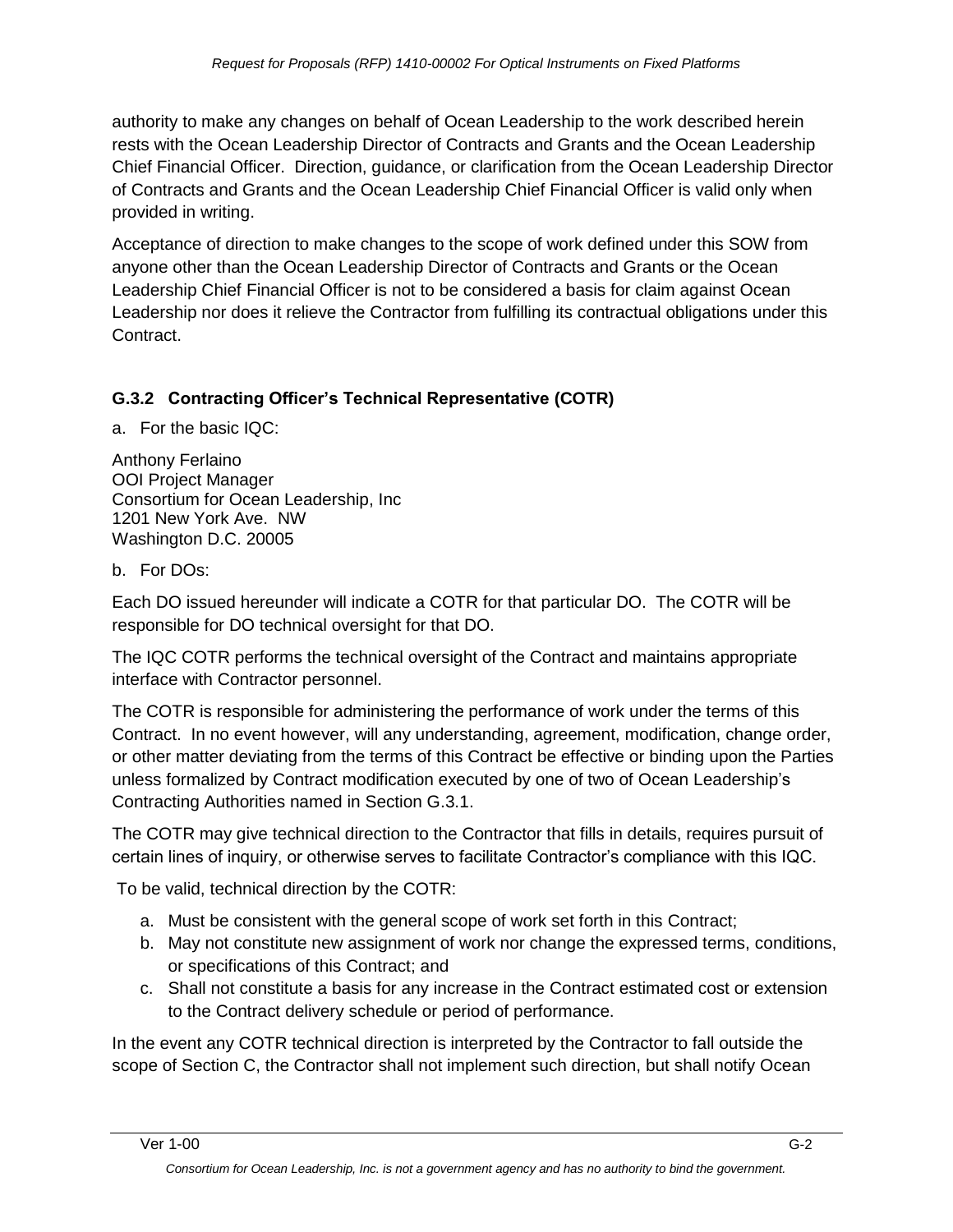Leadership's Director of Contracts and Grants in writing of such interpretation (see Section G.3 for email contact information). Such notice shall:

- a. Include the reasons upon which the Contractor bases its belief that the technical direction for work under a specific DO falls outside the scope of the Contract;
- b. Include the Contractor's best estimate as to the revision needed to the current estimated cost, performance time, delivery schedules, or any other provision under the DO in question that would result from implementing the COTR's direction.

If, after reviewing the information presented, the Ocean Leadership Director of Grants and Contracts considers that such direction is technical direction authorized by this clause for the specific DO in question, the Contractor will be directed to proceed with the implementation of such technical direction.

In the event a determination is made that it is necessary to avoid a delay in performance of the Contract or the DO, Ocean Leadership's Director of Contracts and Grants may direct the Contractor to proceed with the implementation of the technical direction pending receipt of the information cited in above paragraphs d. and e. to be submitted by the Contractor.

# **G.4. Paying Office**

The Contractor must submit invoices to the payment office indicated in each DO.

# **G.5. Contractor's Payment Address**

(To be provided by the Contractor)

(End of Section G)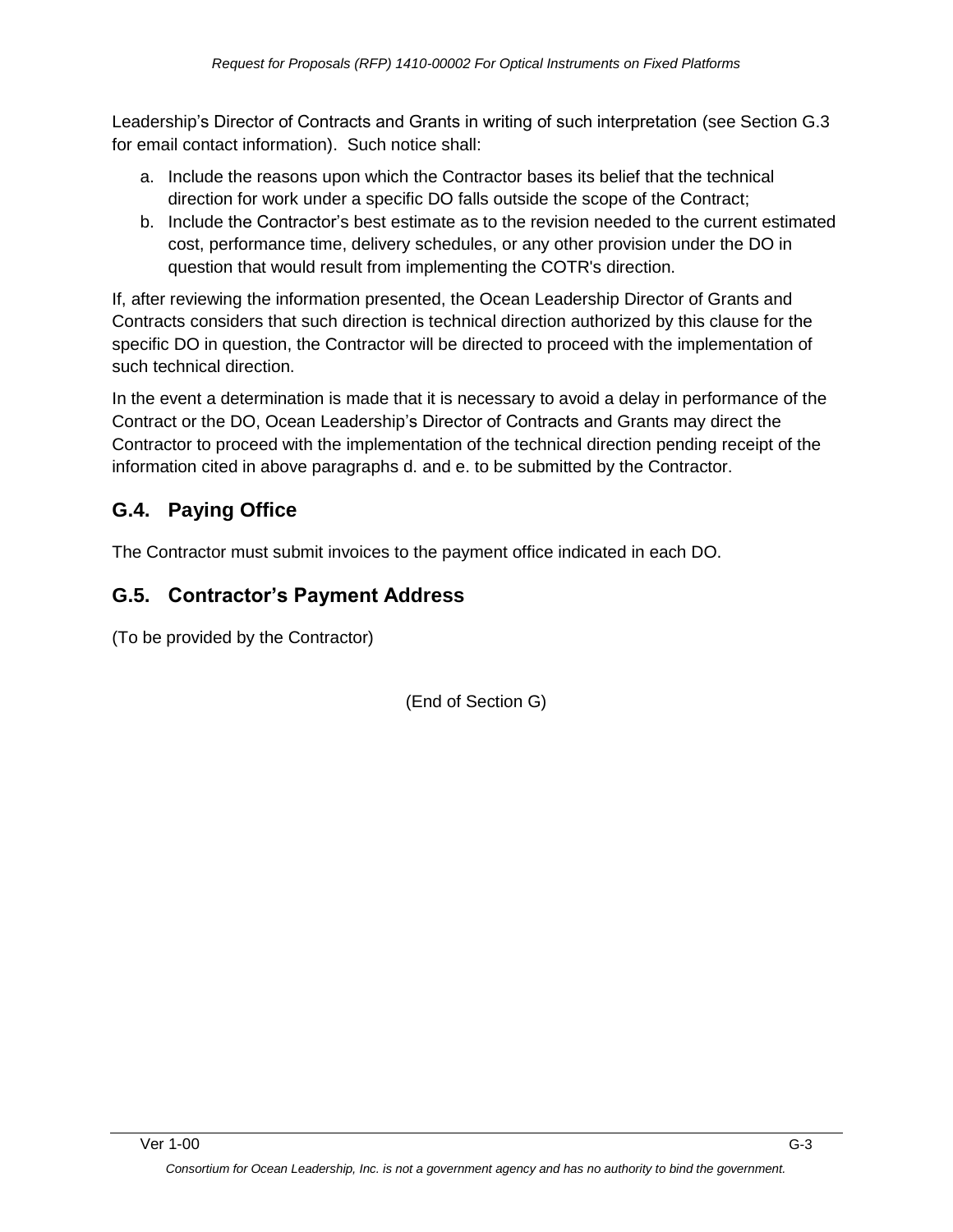# **Section H. Special Contract Requirements**

# **H.1. Indemnification**

Contractor shall indemnify, defend, and hold harmless Ocean Leadership and the other Procuring Organizations, and their respective members, directors, trustees, officers, and employees, against any and all claims, suits, legal actions, expenses, loss, and damage of any kind to person or property, arising out of or resulting from the use of the goods delivered under this Contract, including but not limited to litigation costs and attorneys' fees.

# **H.2. Arbitration**

Any dispute, controversy, or claim arising out of or relating to this Contract or breach thereof which cannot be amicably settled between Ocean Leadership and the Contractor shall be finally settled by arbitration at the election of either party in accordance with the Rules of the American Arbitration Association by one or more arbitrators appointed in accordance with the said rules. The arbitration shall take place in the District of Columbia. The arbitration award shall be final and binding on the parties, shall be in lieu of any other remedy, and judgment upon the award rendered by the arbitrator(s) may be entered in any court having jurisdiction thereof. The arbitrator may, in his/her discretion, award to the prevailing party its expenses, including attorneys' fees, incurred in connection with the arbitration.

Any dispute, controversy, or claim arising out of or relating to a specific DO or breach thereof which cannot be amicably settled between the Procuring Organization and the Contractor shall be finally settled by arbitration at the election of either party in accordance with the Rules of the American Arbitration Association by one or more arbitrators appointed in accordance with the said rules. The arbitration shall take place in and be governed by specific state law governing the Procuring Organization. The resulting award shall be final and binding on the parties, shall be in lieu of any other remedy, and judgment upon the award rendered by the arbitrator(s) may be entered in any court having jurisdiction thereof.

# **H.3. Limitation of Damages**

Under no circumstances shall Ocean Leadership and/or the Procuring Organization be liable to the Contractor for any consequential damages, lost profits, delay damages, or other forms of damages beyond payment of units/services ordered.

# **H.4. Liability**

None of the following—the NSF, Ocean Leadership, or any of the Procuring Organizations named in Section E.1—can assume any liability for accidents, illnesses, injuries, or claims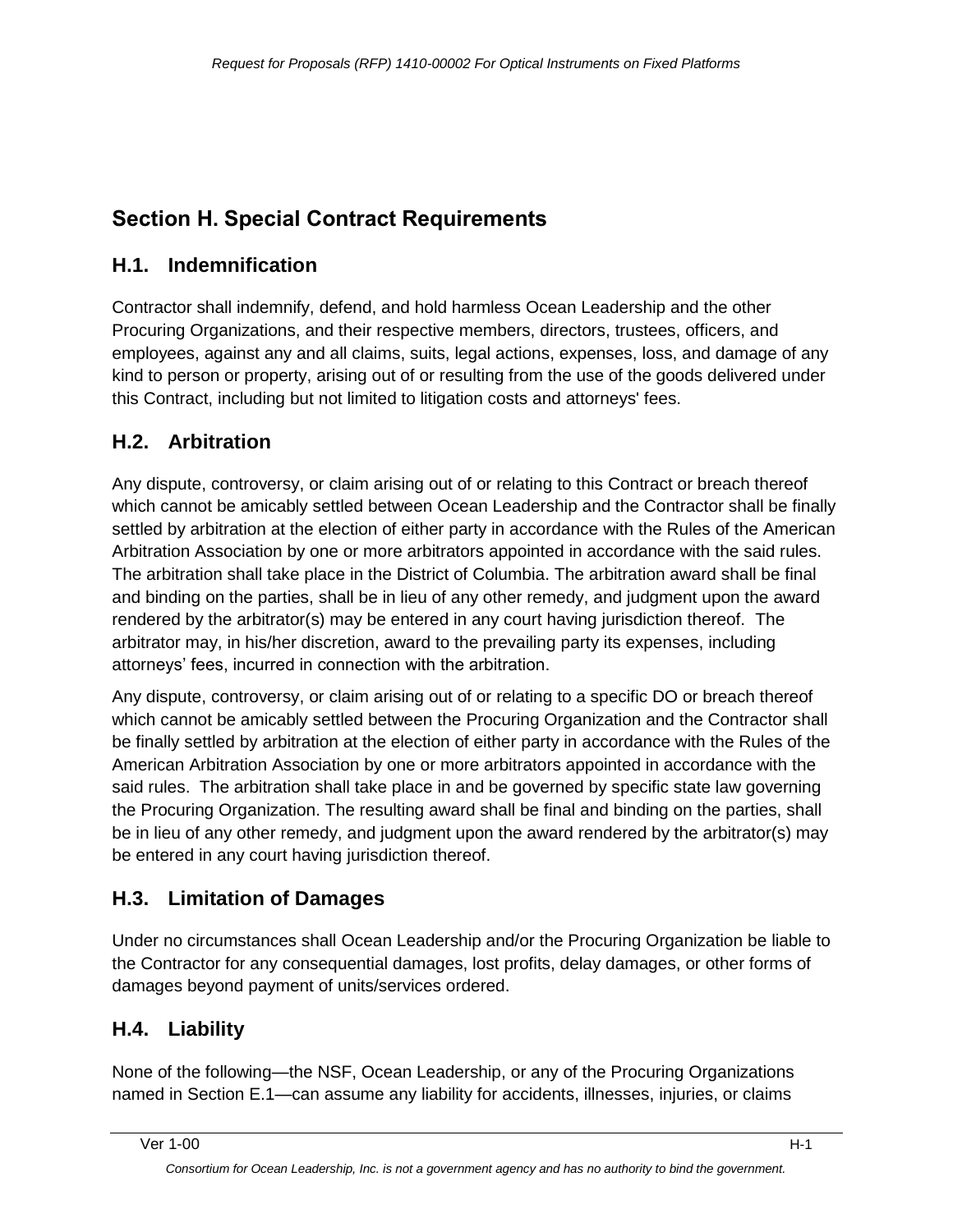arising out of, or related to, any activities supported by this Contract or for unauthorized use of patented or copyrighted materials. The Contractor is advised to take such steps as may be deemed necessary to insure or protect itself, its employees, and its property.

# **H.5. Liability Insurance**

The Contractor shall be responsible for securing all necessary and applicable insurance coverage.

# **H.6. Suits/Claims Against Contractor**

Contractor shall give Ocean Leadership's Director of Contracts and Grants immediate notice in writing of any action or suit filed and prompt notice of any claim made against the Contractor which in the opinion of the Contractor may result in litigation.

# **H.7. Notice and Assistance Regarding Patent and Copyright Infringement**

- 1. The Contractor shall report to the Ocean Leadership's Director of Contracts and Grants, promptly and in reasonable written detail, each notice or claim of patent or copyright infringement based on the performance of this Contract of which the Contractor has knowledge.
- 2. In the event of any claim or suit against Ocean Leadership and/or a Procuring Organization on account of any alleged patent or copyright infringement arising out of the performance of this Contract or out of the use of any supplies furnished or work or services performed under this Contract, the Contractor shall furnish to Ocean Leadership, when requested by the Director of Contracts and Grants, all evidence and information in the Contractor's possession pertaining to such claim or suit.
- 3. The Contractor shall include the substance of this clause, including this paragraph (c), in all subcontracts that are expected to exceed \$150,000.
- 4. The Contractor shall indemnify Ocean Leadership and the Procuring Organizations and its officers, employees and agents against liability, including costs, for actual or alleged direct or contributory infringement of, or inducement to infringe, any United States or foreign patent, trademark or copyright, arising out of the performance of this Contract, provided the Contractor is reasonably notified of such claims and proceedings.

# **H.8. Provisions Regarding use of Data and Information**

### **H.8.1 Limitations on Use**

All of the Optical Instrument observational data acquired by Ocean Leadership, Procuring Organizations, and organizations designated by these entities under the Contract shall be available for unrestricted dissemination and use in connection with the operation and use of the Optical Instruments by Ocean Leadership, NSF, any and all of the Procuring Organizations, and the licensees or assigns of the foregoing. To the extent Contractor anticipates that it will be necessary to disclose proprietary Optical Instrument equipment or system information proprietary data pursuant to non-disclosure restrictions, the nature of such data must be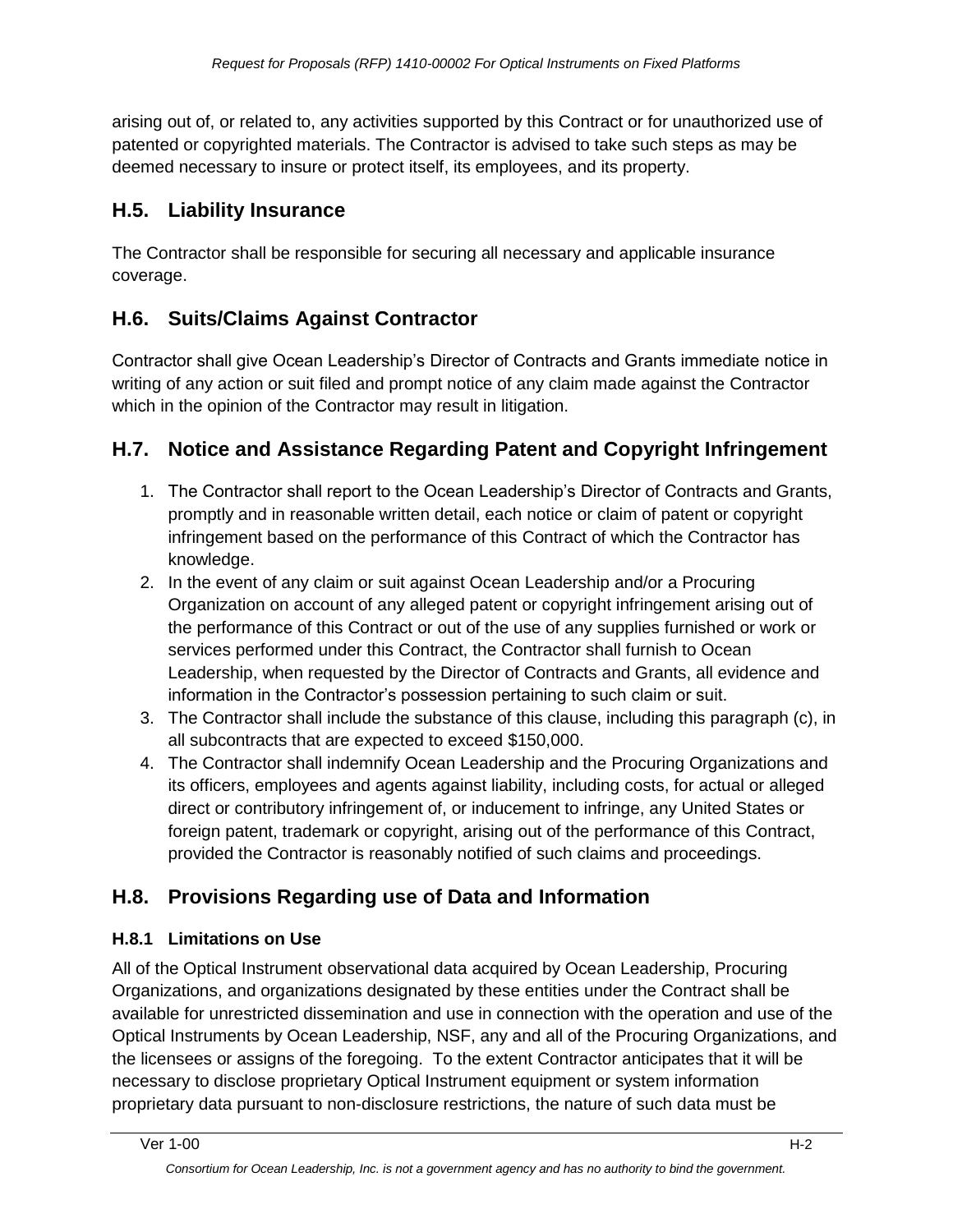specifically identified in the Contract or DO, along with the reason for the imposition of nondisclosure restrictions, and the proposed terms and conditions of any proposed non-disclosure restrictions.

The parties shall not use, disclose or reproduce proprietary data that bears a restrictive legend, other than as required in the performance of this Contract. This obligation shall not apply to information which (a) was in the receiving party's possession prior to receipt of the disclosed information; (b) is or becomes a matter of public knowledge through no fault of the receiving party; (c) is received from a third party without a duty of confidentiality; (d) is independently developed by the receiving party; (e) is disclosed under operation of law, provided that the disclosing party is provided reasonable notice and opportunity to contest the need for such disclosure, or to seek a protective order therefore.

The Contractor shall provide the Ocean Leadership COTR with a copy of any proposed publication resulting from work performed pursuant to this Contract at least thirty (30) days prior to submission for publication. Ocean Leadership shall have twenty (20) business days to review and nothing herein shall preclude the use of any data independently acquired by the Contractor without such limitations or prohibit an agreement at no cost to Ocean Leadership between the Contractor and the data owner which provides for greater rights to the Contractor.

#### **H.8.2 Rights in Data Necessary for the Procurement, Operation, and Management of the OOI**

In addition to the rights detailed under Section I.2.1 of this solicitation, the following shall apply:

- 1. The Contractor grants to Ocean Leadership and the NSF in perpetuity the right to use all data delivered under the Contract, without charge or additional expense (except for whatever reasonable costs are incurred by Contractor to reproduce the data) as necessary for the design, fabrication, integration, installation, operation, and management of the OOI. This includes the right to make such data available to any party interested in competing for any subsequent award to operate and manage the OOI and any awardees the NSF selects as a result of these competitions. If Contractor includes any third-party data used under license (including, without limitation, any third-party software and documentation related thereto) in the deliverables, it shall identify such data in the Contract together with a warranty that it has the right to grant and does grant to Ocean Leadership the irrevocable, non-exclusive, perpetual, worldwide, fully paid license, with rights to utilize such data, including, without limitation, software, tools, or other technology and all associated intellectual property rights that may be embedded in or associated with the deliverables without restriction, in the operation and use of the Optical Instruments, together with the right to assign and/or sublicense such rights without restriction including, without limitation, to NSF, the Procuring Organizations, and/or any other successor awardee operating and managing the OOI.
- 2. The types and kinds of data deemed necessary for the design, fabrication, integration, installation, operation, and management of the OOI includes, but is not limited to:
	- a. Maintenance guides and histories
	- b. Operating manuals and similar plans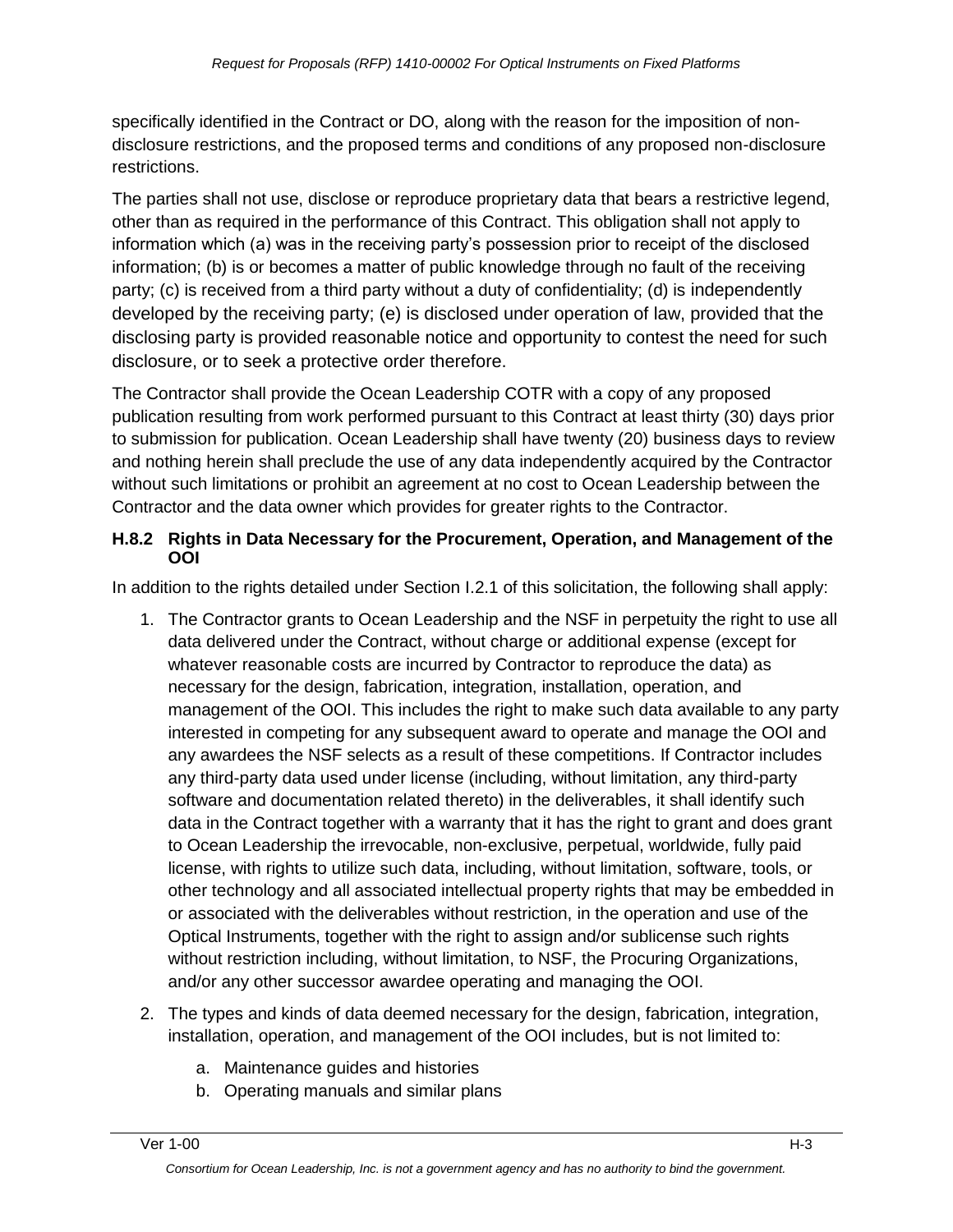- c. User manuals and similar documents
- d. Facility and instrument drawings (including design, shop and as-built drawings), designs, and specifications
- e. Schematics
- f. Warranty data
- g. Schedules
- h. Software
- i. Inventories
- j. Document indexes
- k. Contracts, Lower Tier Awards, and vendor agreements (these items will be assessed by Ocean Leadership and the Contractor for the presence of any proprietary data prior to their release to a third party)
- l. Operations reports

Rights acquired by Ocean Leadership and the NSF under this Section H.8.2 do not include rights to any data first produced solely for scientific research purchases. Licenses to use data not first produced under this Contract, including, without limitation, any third-party software, shall be identified in the Contract, and Contractor shall grant to Ocean Leadership an irrevocable, non-exclusive, perpetual, worldwide, fully paid-up license to utilize all such data, including any and all software, tools or other technology that may be embedded in the Optical Instruments or otherwise provided to Ocean Leadership in connection with the Optical Instruments, without restriction in the operation and use of the Optical Instruments. Ocean Leadership may assign or sublicense any or all of its rights to operate the Optical Instruments, including, without limitation, to any successor awardee operating and managing the OOI. For the avoidance of doubt, neither Contractor nor its licensors shall have any rights in or to data generated by or through the use of Optical Instruments by Ocean Leadership, NSF, the Procuring Organizations, or the licensees or assigns of any of them.

#### Flow-down Requirements:

The requirements of Section H.8 will apply to all DOs issued under this IQC. The Contractor shall ensure that the requirements of Section H.8 flow down to all subcontractors, if any, to this Contract.

## **H.9. Procurement Standards**

- 1. The Contractor (including commercial organizations) is responsible for compliance with the Procurement Standards identified in 2 CFR §§215.40 through .48. The Contractor is responsible for ensuring that the appropriate NSF conditions from the award to Ocean Leadership are made a part of any Contract or other arrangement whose award amount exceeds the simplified acquisition threshold (currently \$100,000).
- 2. The Contractor shall:
	- a. Make all agreements, contracts, or other commitments, regardless of value, in its own name and shall not bind or purport to bind the Government, NSF, Ocean Leadership, and/or any Procuring Organization as named in Section E.1 of this Contract;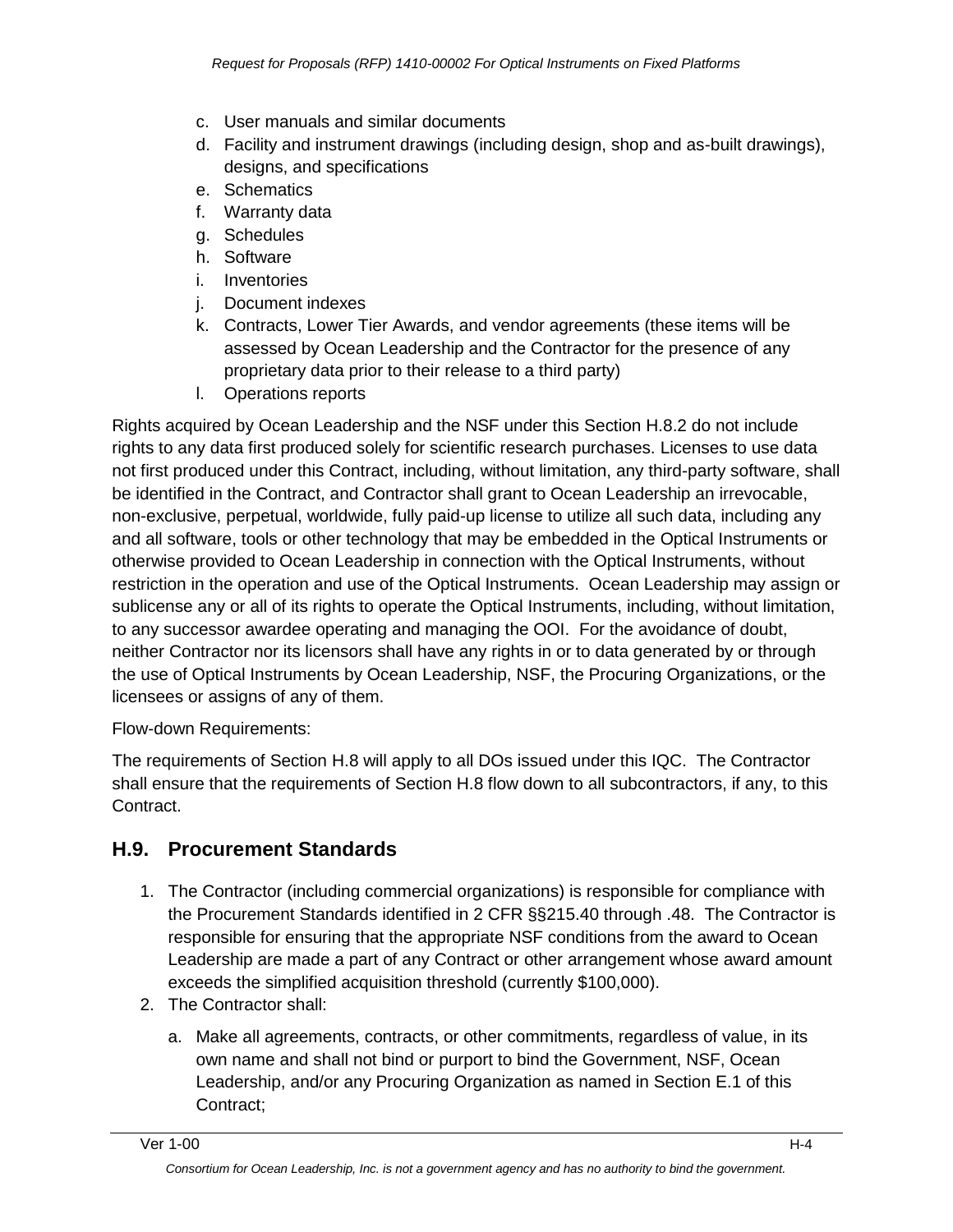- b. Agree to administer/monitor all such agreements, contracts, or other commitments it enters into and supports with NSF funds in accordance with the applicable federal cost principles and the applicable federal administrative requirements;
- c. Remain responsible for maintaining the necessary documentation on all such agreements, contracts or other commitments and making it available to Ocean Leadership and/or any of the Procuring Organizations named in Section E.1 upon request.

# **H.10. Contract Monitoring**

In monitoring the Contractor's performance, Ocean Leadership is primarily interested in progress toward successful completion of each DO along with the financial status of the Contract. During the course of performance of the resulting Contract, Ocean Leadership (and authorized representatives including NSF representatives) and including representatives from each ordering institution (IO/Procuring Organization) shall have the right, at all reasonable times, to make site visits to inspect or review the progress of work or the management control systems of the Contractor. The Contractor shall provide all reasonable facilities and assistance for the safety and convenience of the representatives in the performance of their duties, to include witnessing any Contractor tests conducted on the Optical Instruments being delivered to OOI under this IQC or any DO. Such access shall include, but not be limited to, the right to inspect the Contractor's financial accounts or records that pertain to this Contract.

# **H.11. Acknowledgement of NSF Support**

Advance notification of any public relations activities related to this Contract shall be provided by the Contractor to the Ocean Leadership COTR and the relevant DO-issuing COTR, as applicable. NSF reserves the right to review and/or co-issue any press releases issued by the Contractor and any Sub-Contractors. The Contractor and Sub-Contractors shall provide advance and prior notification of any press or Congressional events or public relations activities related to this Contract to the Ocean Leadership COTR and the relevant DO-issuing COTR.

# **H.12. Notice of Labor Disputes**

If the Contractor has knowledge that any actual or potential labor dispute is delaying or threatens to delay the timely performance of this Contract or any DO, the Contractor shall immediately give notice, including all relevant information, to the Ocean Leadership Director of Contracts and Grants.

The Contractor agrees to insert the substance of this clause (H.12) in any subcontract to which a labor dispute may delay the timely performance of the Contract

# **H.13. Change-Over and Phase-Out**

Contractor recognizes that Ocean Leadership may direct the assignment of this Contract and/or its Sub-Contractors to other organizations. The Contractor agrees to use its best efforts to effect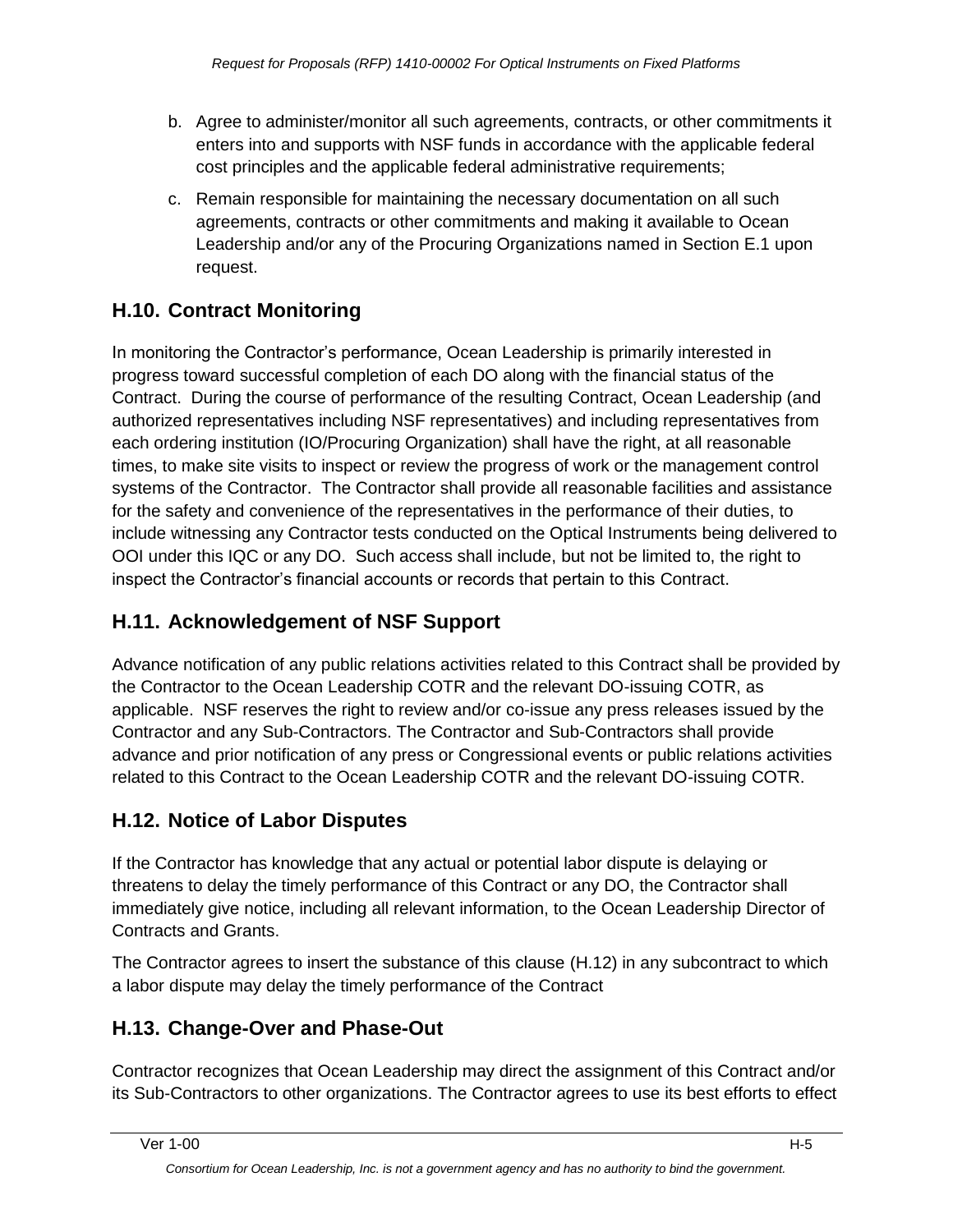an orderly and efficient transition from Contractor and/or Sub-Contractors to any assignee in the event of any such assignment.

# **H.14. Right to Procure from Other Sources**

Ocean Leadership under the terms of this IQC, retains the right to procure the same or similar goods and services from other sources during the period of this Contract.

# **H.15. Taxes/Duties**

Contractor must avail itself of any tax exemptions for which any activities supported by Federal funds may qualify, including any applicable exemptions from state or local sales and use taxes on the purchase of goods and services made with NSF award funds and/or by non-profit organizations.

## **H.16. Permits and Responsibilities**

The Contractor shall, without additional expense to Ocean Leadership and/or the Procuring Organization, be responsible for obtaining any necessary licenses and permits, and for complying with any Federal, State, and municipal laws, codes, and regulations applicable to the performance of the work. The Contractor shall also be responsible for all damages to persons or property that occur as a result of the Contractor's fault or negligence. The Contractor shall also be responsible for all materials delivered and work performed until completion and Procuring Organization acceptance of the entire work.

# **H.17. F.O.B. Destination**

- 1. The term "f.o.b. destination," as used in this clause, means
	- a. Free of expense to Ocean Leadership or another Procuring Organization, on board the carrier's conveyance, at a specified delivery point where the consignee's facility (plant, warehouse, store, lot, or other location to which shipment can be made) is located; and
	- b. Supplies shall be delivered to the destination consignee's wharf (if destination is a port city and supplies are for export), warehouse unloading platform, or receiving dock, at the expense of the Contractor. Ocean Leadership shall not be liable for any delivery, storage, demurrage, accessorial, or other charges involved before the actual delivery (or "constructive placement" as defined in carrier tariffs) of the supplies to the destination, unless such charges are caused by an act or order of Ocean Leadership acting in its contractual capacity. If rail carrier is used, supplies shall be delivered to the specified unloading platform of the consignee. If motor carrier (including "piggyback") is used, supplies shall be delivered to truck tailgate at the unloading platform of the consignee, except when the supplies delivered meet the requirements of Item 568 of the National Motor Freight Classification for "heavy or bulky freight." When supplies meeting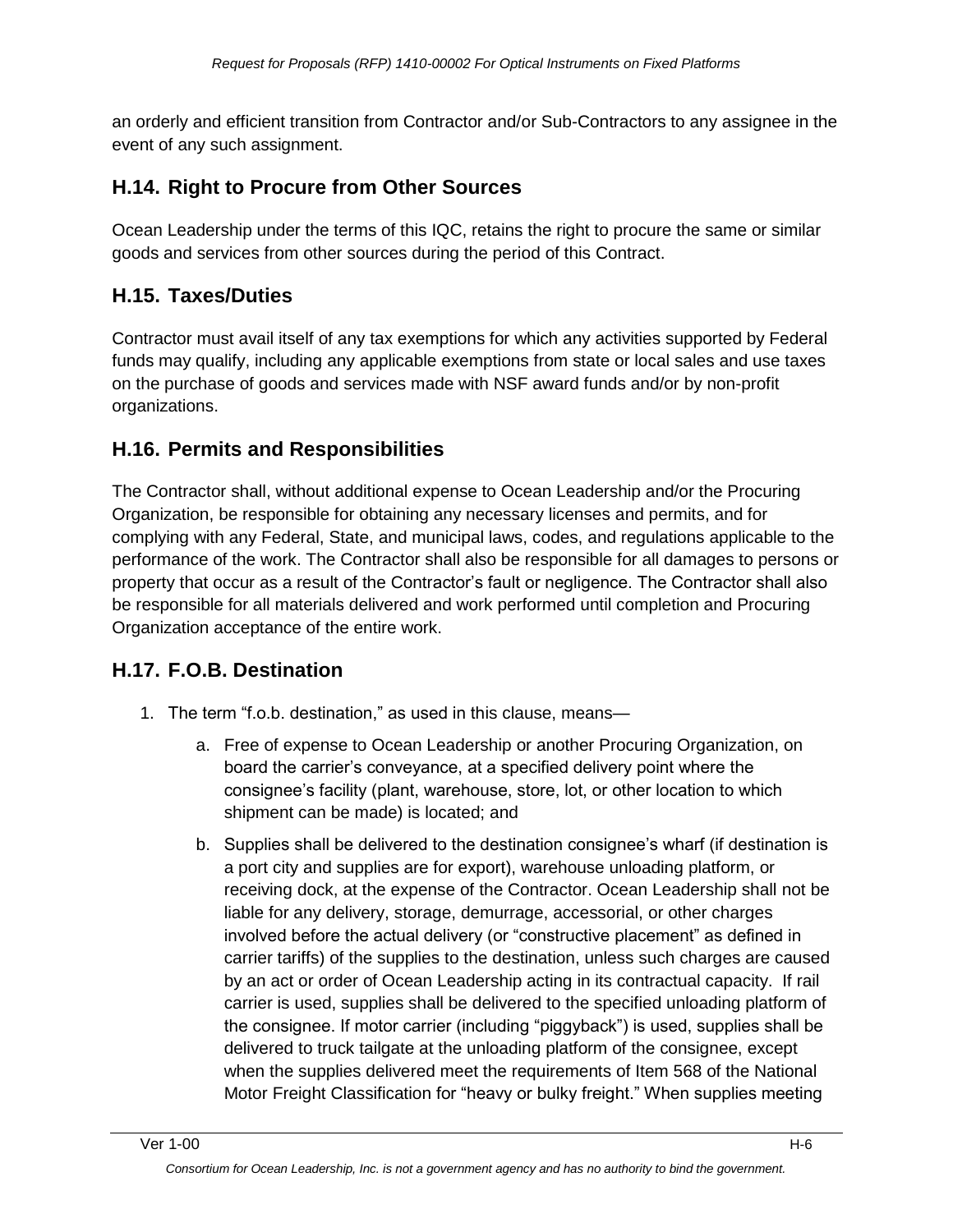the requirements of the referenced Item 568 are delivered, unloading (including movement to the tailgate) shall be performed by the consignee, with assistance from the truck driver, if requested. If the Contractor uses rail carrier or freight forwarded for less than carload shipments, the Contractor shall ensure that the carrier will furnish tailgate delivery, when required, if transfer to truck is required to complete delivery to consignee.

- 2. The Contractor shall
	- a. Pack and mark the shipment to comply with Contract specifications; or
	- b. In the absence of specifications, prepare the shipment in conformance with carrier requirements;
	- c. Prepare and distribute commercial bills of lading;
	- d. Deliver the shipment in good order and condition to the point of delivery specified in the Contract;
	- e. Be responsible for any loss of and/or damage to the goods occurring before receipt of the shipment by the consignee at the delivery point specified in the Contract;
	- f. Furnish a delivery schedule and designate the mode of delivering carrier; and
	- g. Pay and bear all charges to the specified point of delivery.

## **H.18. Warranties and Acceptance under Performance Specifications or Design Criteria**

### (a) *Definitions.*

―Acceptance‖ means the act of an authorized representative of the Procuring Organization by which the Procuring Organization assumes for itself, or as an agent of another, ownership of existing and identified supplies, or approves specific services rendered, as partial or complete performance of the Contract.

―Defect‖ means any condition or characteristic in any supplies or services furnished by the Contractor under the Contract that is not in compliance with the requirements of the Contract.

―Supplies‖ means the end items furnished by the Contractor and related services required under this Contract. Except when this Contract includes the clause entitled Warranty of Data, supplies also mean "data."

### *(b) Contractor's obligations.*

(1) The Contractor's warranties under this clause shall apply only to those defects discovered by either the Procuring Organization or the Contractor within 60 days following deployment. Note that deployment may take place up to 12 months following acceptance.

(2) If the Contractor becomes aware at any time before acceptance by the Procuring Organization (whether before or after tender to the Procuring Organization) that a defect exists in any supplies or services, the Contractor shall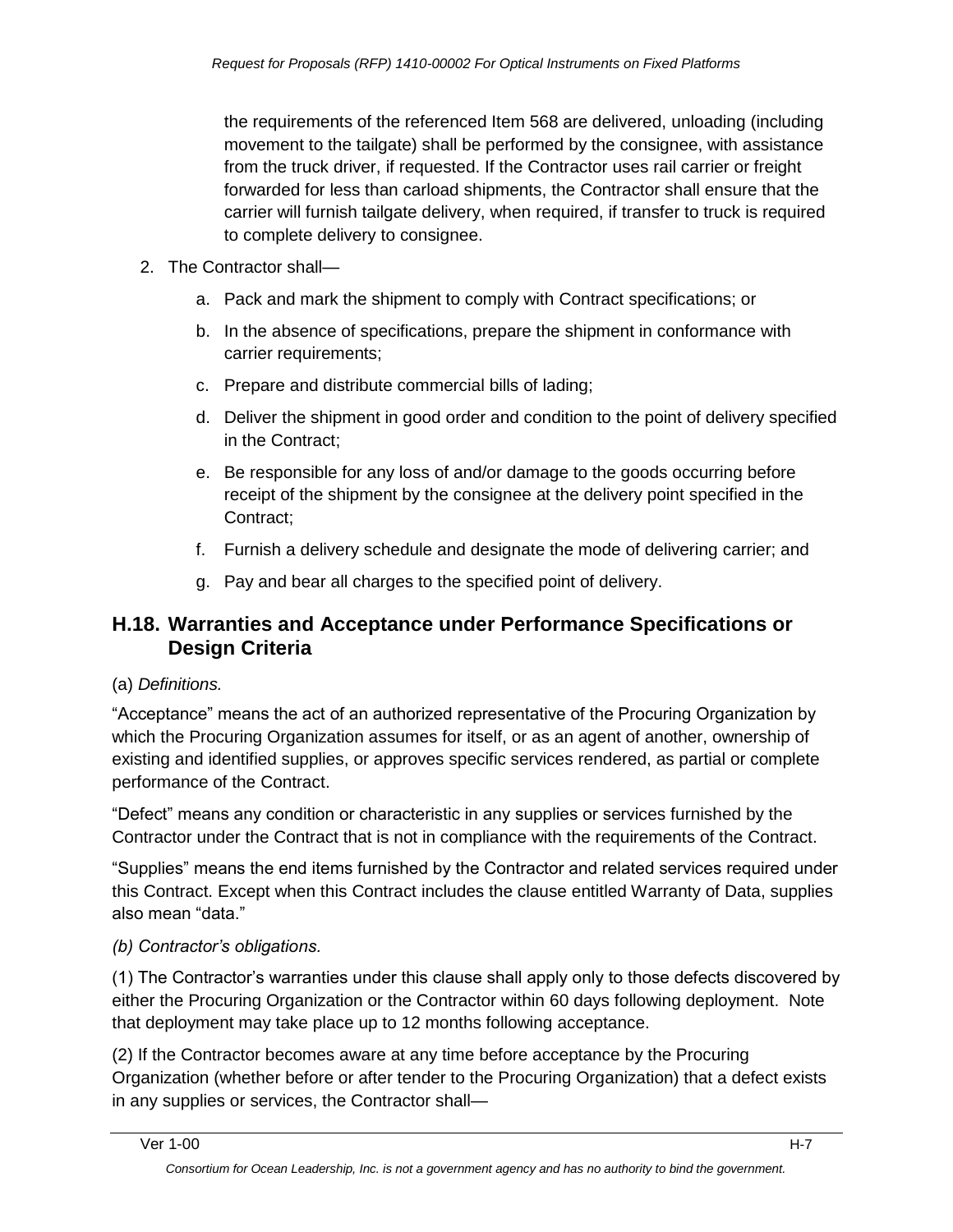(i) Promptly correct the defect; or (ii) Promptly notify the Contracting Officer, in writing, of the defect, using the same procedures prescribed in paragraph (b)(3) of this clause.

(3) If the Procuring Organization's CO determines that a defect exists in any of the supplies or services accepted by the Procuring Organization under this Contract, the Contracting Officer shall promptly notify the Contractor of the defect, in writing, within 30 days after discovery of the defect. Upon timely notification of the existence of a defect, or if the Contractor independently discovers a defect in accepted supplies or services, the Contractor shall submit to the Contracting Officer, in writing, within 30 days a recommendation for corrective actions, together with supporting information in sufficient detail for the Contracting Officer to determine what corrective action, if any, shall be undertaken.

(4) The Contractor shall promptly comply with any timely written direction from the Contracting Officer to correct or partially correct a defect, at no increase in the Contract price.

(5) The Contractor shall also prepare and furnish to the Contracting Officer data and reports applicable to any correction required under this clause (including revision and updating of all other affected data called for under this Contract) at no increase in the Contract price.

(6) In the event of timely notice of a decision not to correct or only to partially correct, the Contractor shall submit a technical and cost proposal within 30 days to amend the Contract to permit acceptance of the affected supplies or services in accordance with the revised requirement, and an equitable reduction in the Contract price shall promptly be negotiated by the parties and be reflected in a supplemental agreement to this Contract.

(7) Any supplies or parts thereof corrected or furnished in replacement and any services reperformed shall also be subject to the conditions of this clause to the same extent as supplies or services initially accepted. The warranty, with respect to these supplies, parts, or services, shall be equal in duration to that set forth in paragraph (b)(1) of this clause, and shall run from the date of delivery of the corrected or replaced supplies.

(8) If the Procuring Organization returns supplies to the Contractor for correction or replacement under this clause, the Contractor shall be liable for transportation charges up to an amount equal to the cost of transportation by the usual commercial method of shipment from the place of delivery specified in this Contract (irrespective of the f.o.b. point or the point of acceptance) to the Contractor's plant and return to the place of delivery specified in this Contract. The Contractor shall also bear the responsibility for the supplies while in transit.

(9) All implied warranties of merchantability and "fitness for a particular purpose" are excluded from any obligation under this Contract.

(c) *Remedies available to the Procuring Organization.* 

(1) The rights and remedies of the Procuring Organization provided in this clause—

(i) Shall not be affected in any way by any terms or conditions of this Contract concerning the conclusiveness of inspection and acceptance; and (ii) Are in addition to, and do not limit, any rights afforded to the Procuring Organization by any other clause of this Contract.

(2) Within 30 days after receipt of the Contractor's recommendations for corrective action and adequate supporting information, the Procuring Organization's Contracting Officer, using sole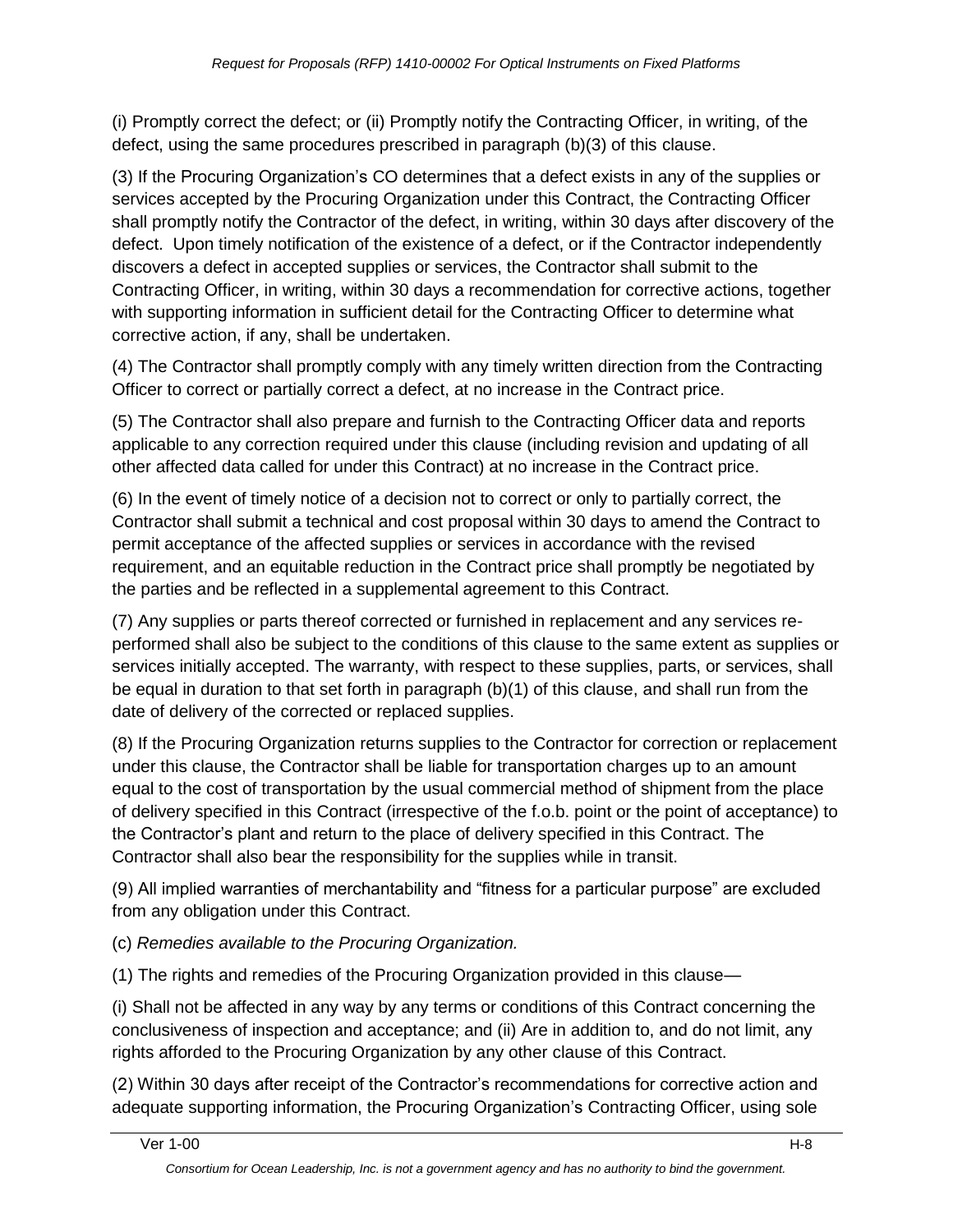discretion, shall give the Contractor written notice not to correct any defect, or to correct or partially correct any defect within a reasonable time at the manufacturer's facility.

(3) In no event shall the Procuring Organization be responsible for any extension or delays in the scheduled deliveries or periods of performance under this Contract as a result of the Contractor's obligations to correct defects, nor shall there be any adjustment of the delivery schedule or period of performance as a result of the correction of defects unless provided by a supplemental agreement with adequate consideration.

(4) This clause shall not be construed as obligating the Procuring Organization to increase the Contract price.

(5)(i) The Procuring Organization's Contracting Officer shall give the Contractor a written notice specifying any failure or refusal of the Contractor to—

(A) Present a detailed recommendation for corrective action as required by paragraph (b)(3) of this clause;

(B) Correct defects as directed under paragraph (b)(4) of this clause; or

(C) Prepare and furnish data and reports as required by paragraph (b)(5) of this clause.

(ii) The notice shall specify a period of time following receipt of the notice by the Contractor in which the Contractor must remedy the failure or refusal specified in the notice.

(6) If the Contractor does not comply timely with the Procuring Organization's Contracting Officer's written notice in paragraph (c)(5)(i) of this clause, the Contracting Officer may by Contract or otherwise—

(i) Obtain detailed recommendations for corrective action and either—

(A) Correct the supplies or services at Contractor's expense; or

(B) Replace the supplies or services at Contractor's expense, and if the Contractor fails to furnish timely disposition instructions, the Procuring Organization's Contracting Officer may dispose of the nonconforming supplies for the Contractor's account in a reasonable manner, in which case the Procuring Organization is entitled to reimbursement from the Contractor, or from the proceeds, for the reasonable expenses of care and disposition, as well as for excess costs incurred or to be incurred;

(ii) Obtain applicable data and reports; and (iii) Charge the Contractor for the costs incurred by the Procuring Organization.

(End of Section H)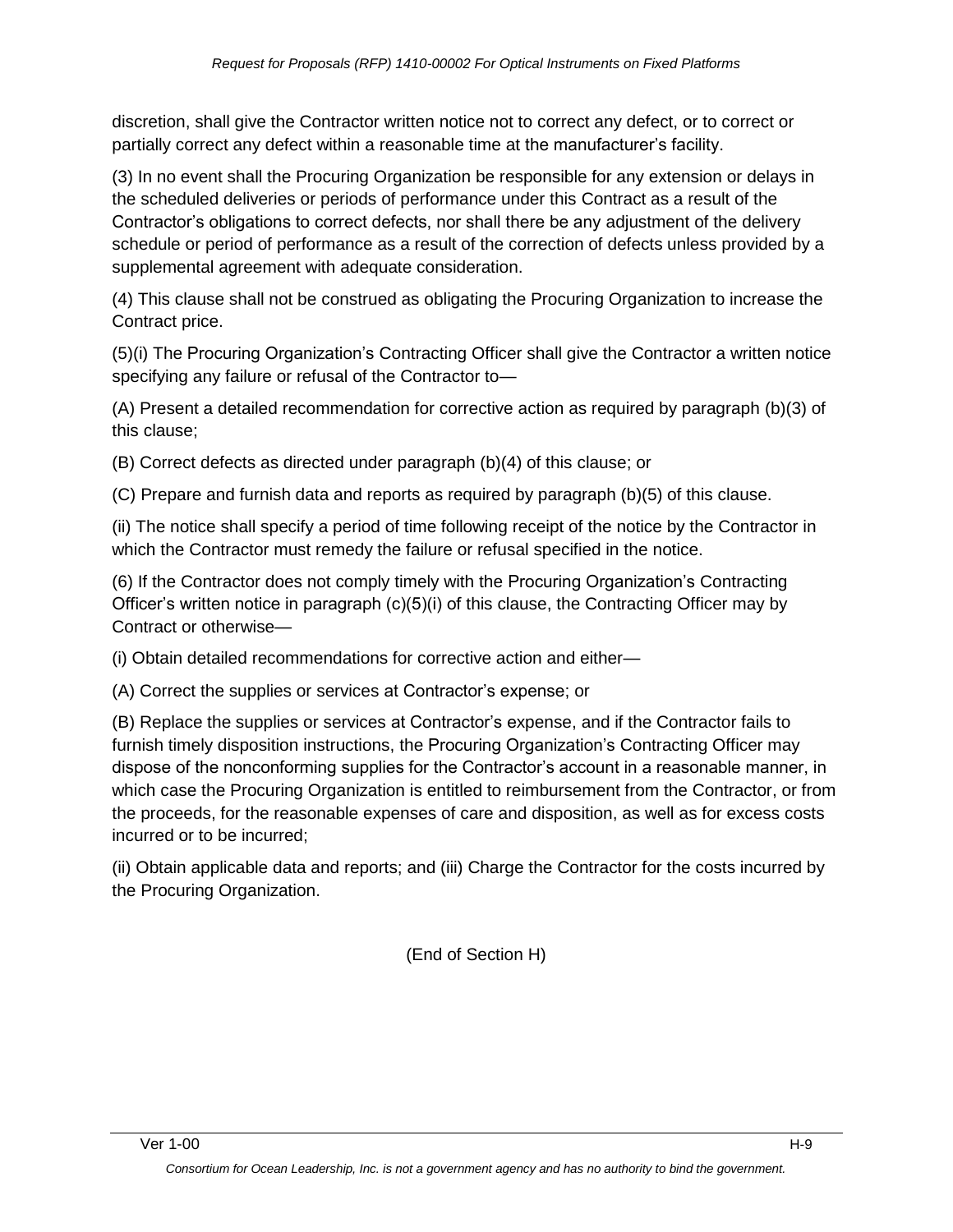# **Section I. Contract Clauses**

# **I.1. General Information**

DOs under this Contract will be funded with either American Recovery and Reinvestment Act (ARRA)—see Section I.3 below, Major Research Equipment and Facilities Construction (MREFC), and/or Operations and Maintenance (O&M) funds. Each DO will specify the respective funding source. Funds shall be used solely for those activities designated under a specific funding source and may NOT be reprogrammed or reallocated for the performance and payments of other activities under this Contract.

## **I.2. National Science Foundation (NSF) Cooperative Agreement Flow-Down Terms and Conditions**

This effort is funded under a cooperative agreement between the Consortium for Ocean Leadership and the National Science Foundation. Ocean Leadership is responsible for complying with the conditions below and ensuring that the Contractor also complies with them.

The following NSF Terms and Conditions shall apply to this Contract:

Articles: 21, 23, 26, 27, 30, 34, 37, 38 and 46, in the *NSF Cooperative Agreement Financial & Administrative Terms & Conditions, (CA-FATC)*, October 1, 2010, as amended over time, shall apply. The full text of the current CA-FATC can be found online at: http://www.nsf.gov/pubs/gc1/cafatc\_oct10.pdf.

The CA FATC articles listed in full text below are incorporated herein and are made a part of this Contract, except that the clauses shall be appropriately interpreted to reflect the identities of the instant parties, i.e. substitute:

- a. "Director of Contracts and Grants" for "Grants Officer" or "Grants and Agreements Officer" or "Contracting Officer";
- b. "Ocean Leadership Director of OOI" for "Principal Investigator" or "Project Director"
- c. "Prime Contractor" or "Ocean Leadership" or "Implementing Organization (IO)" or "Procuring Organization" for "Government" or "NSF
- d. "Subcontractor", "Contractor" for "Awardee", "Grantee", or "Recipient"
- e. "Contract" for "Award" or "Grantee"
- f. "Director, OOI" for "NSF Deputy Director"

### **I.2.1 CA-FATC, Article 21, Copyrightable Material**

*a. Definition*

Subject writing means any material that:

1. Is or may be copyrightable under Title 17 of the U.S.C.; and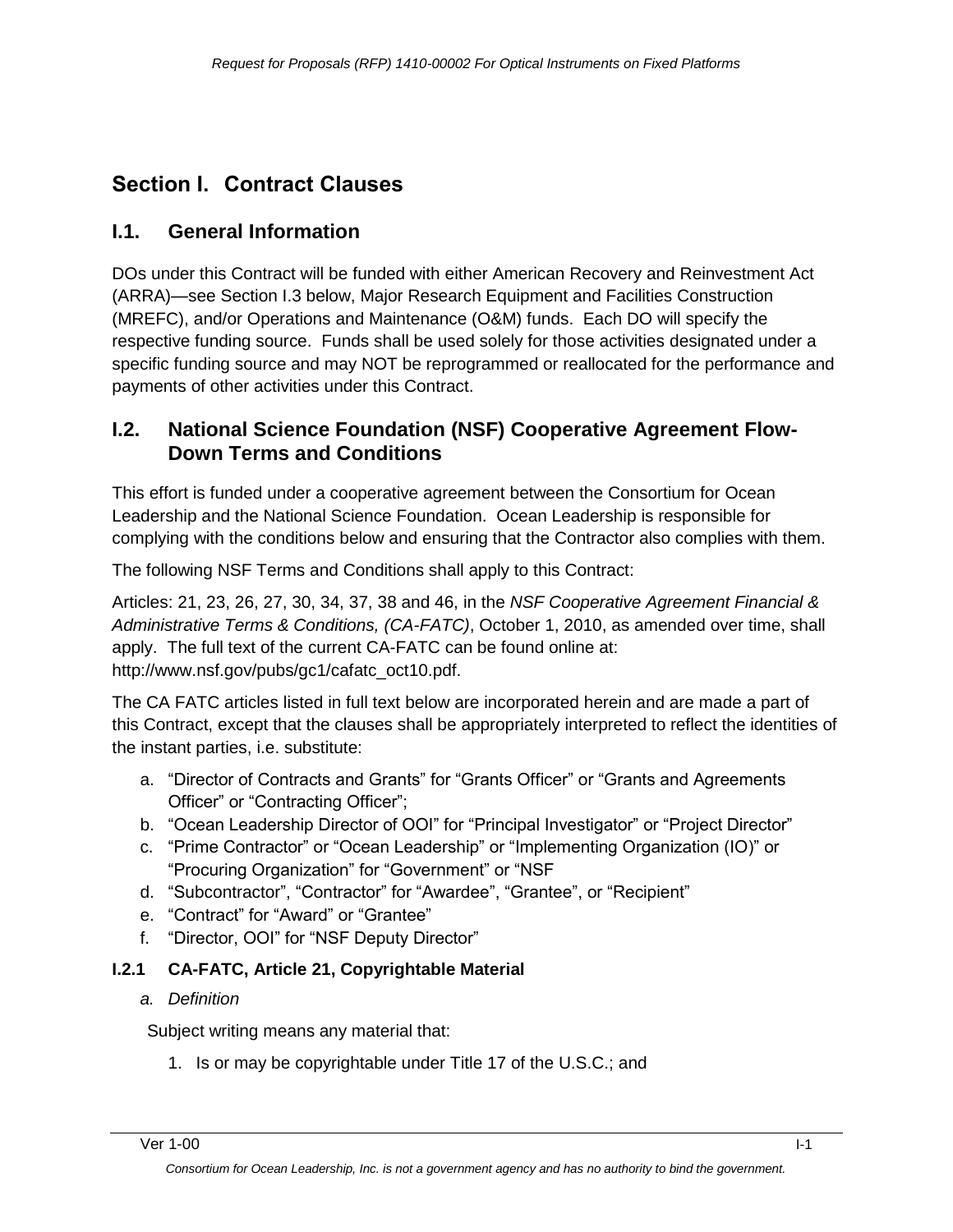2. Is produced by the awardee or its employees in the performance of work under this award. Subject writings include such items as reports, books, journal articles, software, databases, sound recordings, videotapes, and videodiscs.

#### *b. Copyright Ownership, Government License*

Except as otherwise specified in the award or by this paragraph, the awardee may own or permit others to own copyright in all subject writings. The awardee agrees that if it or anyone else does own copyright in a subject writing, the Federal government will have a nonexclusive, nontransferable, irrevocable, royalty-free license to exercise or have exercised for or on behalf of the U.S. throughout the world all the exclusive rights provided by copyright. Such license, however, will not include the right to sell copies or phonorecords of the copyrighted works to the public.

#### *c. Awards Affected by International Agreements*

If the award indicates it is subject to an identified international agreement or treaty, NSF can direct the awardee to convey to any foreign participant or otherwise dispose of such rights to subject writings as are required to comply with that agreement or treaty.

#### *d. Awardee Action to Protect Government Interests*

The awardee agrees to acquire, through written agreement or an employment relationship, the ability to comply with the requirements of the preceding paragraphs and, in particular, to acquire the ability to convey rights in a Subject writing to a foreign participant if directed by NSF under the previous paragraph. The awardee further agrees that any transfer of copyright or any other rights to a subject writing, by it or anyone whom it has allowed to own such rights, will be made subject to the requirements of this article.

### **I.2.2 CA-FATC, Article 23, Publications**

#### *a. Acknowledgment of Support*

The awardee is responsible for assuring that an acknowledgment of NSF support:

- 1. is made in any publication (including World Wide Web sites) of any material based on or developed under this project, in the following terms: "This material is based upon work supported by the National Science Foundation under Grant No. (NSF grant number)."
- 2. is orally acknowledged during all news media interviews, including popular media such as radio, television and news magazines.

#### *b. News Releases*

The awardee is strongly encouraged to consult with and notify the NSF Program Officer or his/her designee prior to issuing news releases concerning NSF-supported activities.

#### *c. Disclaimer*

The awardee is responsible for assuring that every publication of material (including World Wide Web pages) based on or developed under this award, except scientific articles or papers appearing in scientific, technical or professional journals, contains the following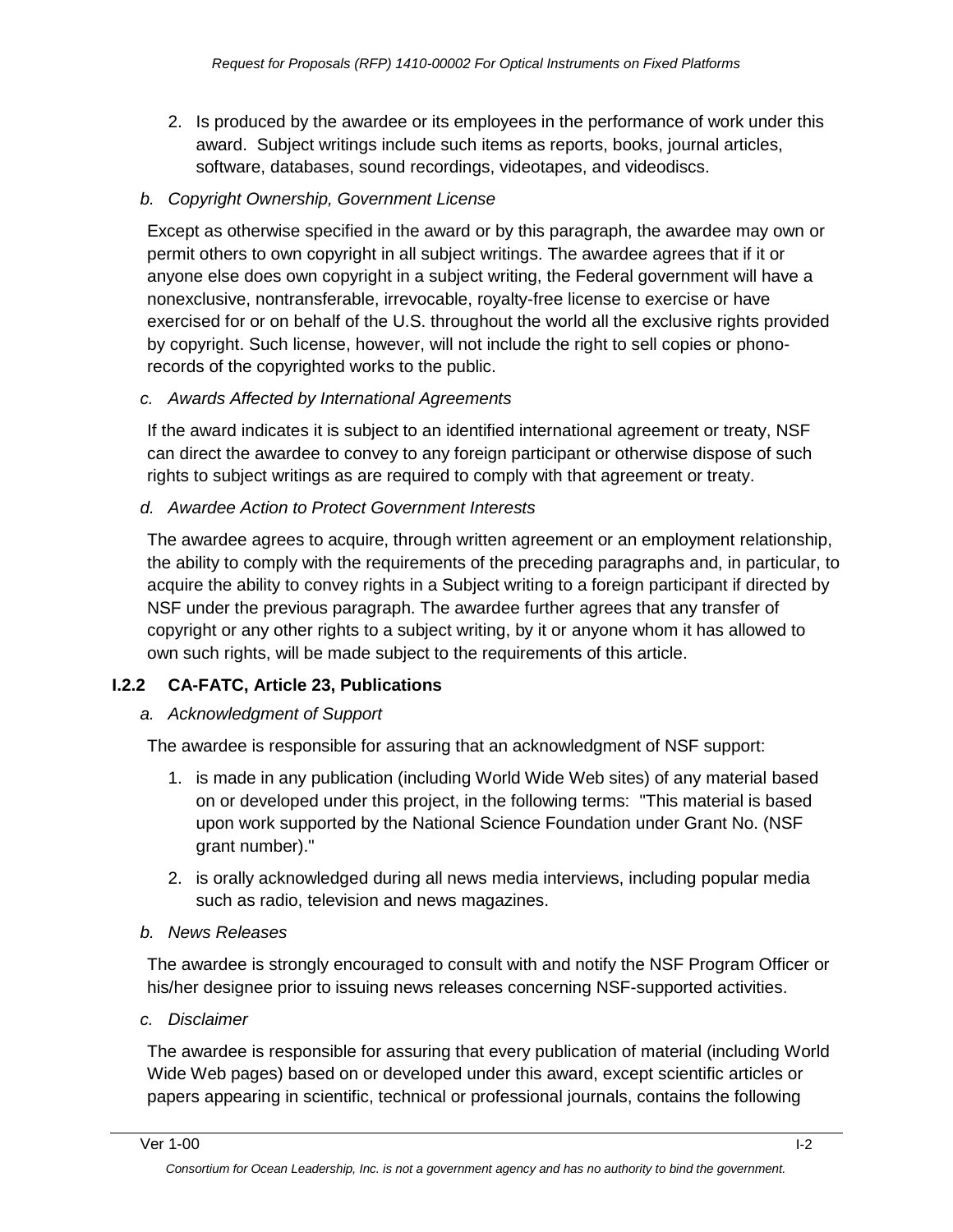disclaimer: "Any opinions, findings, and conclusions or recommendations expressed in this material are those of the author(s) and do not necessarily reflect the views of the National Science Foundation."

#### *d. Copies for NSF*

The awardee is responsible for assuring that the cognizant NSF Program Officer is provided access to, either electronically or in paper form, a copy of every publication of material based on or developed under this award, clearly labeled with the award number and other appropriate identifying information, promptly after publication.

#### *e. Metric System*

All reports and publications resulting from this NSF award are encouraged to use the metric system of weights and measures.

#### **I.2.3 CA-FATC, Article 26, Audit and Records**

- a. Financial records, supporting documents, statistical records, and other records pertinent to this award shall be retained by the awardee for a period of three years from submission of the final project and expenditure reports specified in Articles 15 and 16.
	- 1. Records that relate to audits, appeals, litigation or the settlement of claims arising out of the performance of the project shall be retained until such audits, appeals, litigation or claims have been disposed of.
	- 2. Records relating to projects subject to special project income provisions shall be retained until three years from the end of the awardee's fiscal year in which the award requirement for reporting income expires.
- b. Unless court action or audit proceedings have been initiated, the awardee may substitute microfilm copies of original records.
- c. The Director of the National Science Foundation and the Comptroller General of the U.S., or any of their duly authorized representatives, shall have access to any pertinent books, documents, papers, and records of the awardee organization and of the performing organization, if different, to make audits, examinations, excerpts and transcripts. Further, any negotiated Contract in excess of the simplified acquisition threshold (currently \$100,000) made by the awardee shall include a provision to the effect that the awardee, the Director of the National Science Foundation, the Comptroller General of the U.S., or any of their duly authorized representatives, shall have access to pertinent records for similar purposes.
- d. In order to avoid duplicate record keeping, NSF may make special arrangements with the awardee to retain any records that are needed for joint use. NSF may request transfer to its custody of records not needed by the awardee when it determines that the records possess long-term retention value. When the records are transferred to, or maintained by NSF, the three-year retention requirement is not applicable to the awardee. In the rare event that this provision is exercised, NSF will negotiate a mutually agreeable arrangement with the awardee regarding reimbursement of costs.
- e. Awardees that are States, Local Governments or Non-Profit Organizations, shall arrange for the conduct of audits as required by OMS Circular A-133 *"Audits of States, Local*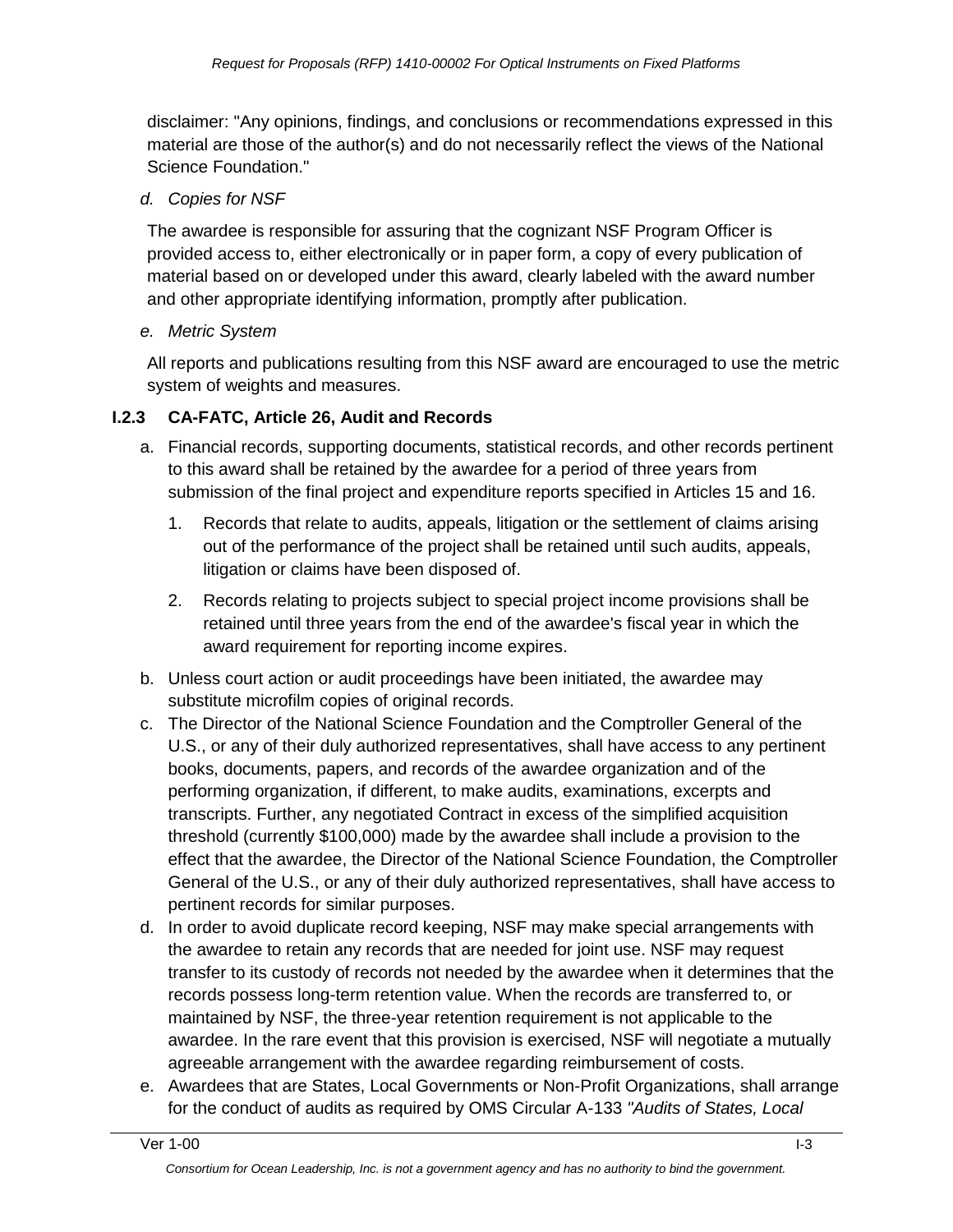*Governments, and Non-Profit Organizations"* (including colleges and universities.) They shall provide copies of the reports of these audits to the cognizant Federal audit agency. Any Federal Audit of this project deemed necessary by NSF shall build upon the results of such audit(s).

## **I.2.4 CA-FATC, Article 27, Site Visits**

NSF, through authorized representatives, has the right, at all reasonable times, to make site visits to review project accomplishments and management control systems and to provide such technical assistance as may be required. If any site visit is made by NSF on the premises of the awardee or a Contractor under an award, the awardee shall provide and shall require its Contractors to provide all reasonable facilities and assistance for the safety and convenience of the Government representatives in the performance of their duties. All site visits and evaluations shall be performed in such a manner that will not unduly delay the work.

## **I.2.5 CA-FATC, Article 30, Nondiscrimination**

- a. The award is subject to the provisions of Title VI of the Civil Rights Act of 1964 [42 U.S.C. § 2000d], Title IX of the Education Amendments of 1972 [20 USC §§ 1681 et seq.], the Rehabilitation Act of 1973 [29 U.S.C. § 794], the Age Discrimination Act of 1975 [42 U.S.C. §§ 6101 et seq], and all regulations and policies issued by NSF pursuant to these statutes. Specifically, in accordance with these statutes, regulations, and policies, no person on the basis of race, color, national origin, sex, disability, or age shall be excluded from participation in, be denied the benefits of, or otherwise be subjected to discrimination under the award.
- b. By electronically signing a proposal, the Authorized Organizational Representative is providing the requisite Certification of Compliance with National Science Foundation Nondiscrimination Regulations and Policies. This Nondiscrimination Certification sets forth the nondiscrimination obligations with which all awardees must comply. These obligations also apply to subrecipients, subawardees, and subcontractors under the award. The awardee, therefore, shall obtain the NSF Nondiscrimination Certification from each organization that applies to be or serves as a subrecipient, subgrantee or subcontractor under the award (for other than the provision of commercially available supplies, materials, equipment or general support services) prior to entering into the subaward arrangement.

## **I.2.6 CA-FATC, Article 34, Clean Air and Water**

(Applicable only if the award exceeds \$100,000, or a facility to be used has been the subject of a conviction under the Clean Air Act [42 U.S.C. § 7413(c)(1)] or the Clean Water Act [33 U.S.C. § 1319(c)] and is listed by the Environmental Protection Agency (EPA), or the award is not otherwise exempt.)

The awardee agrees as follows:

a. To comply with all the requirements of Section 114 of the Clean Air Act [42 U.S.C. §7414] and Section 308 of the Clean Water Act [33 U.S.C. § 1318], respectively, relating to inspection, monitoring, entry, reports and information, as well as other requirements specified in Section 114 and Section 308 of the Clean Air Act and the Clean Water Act,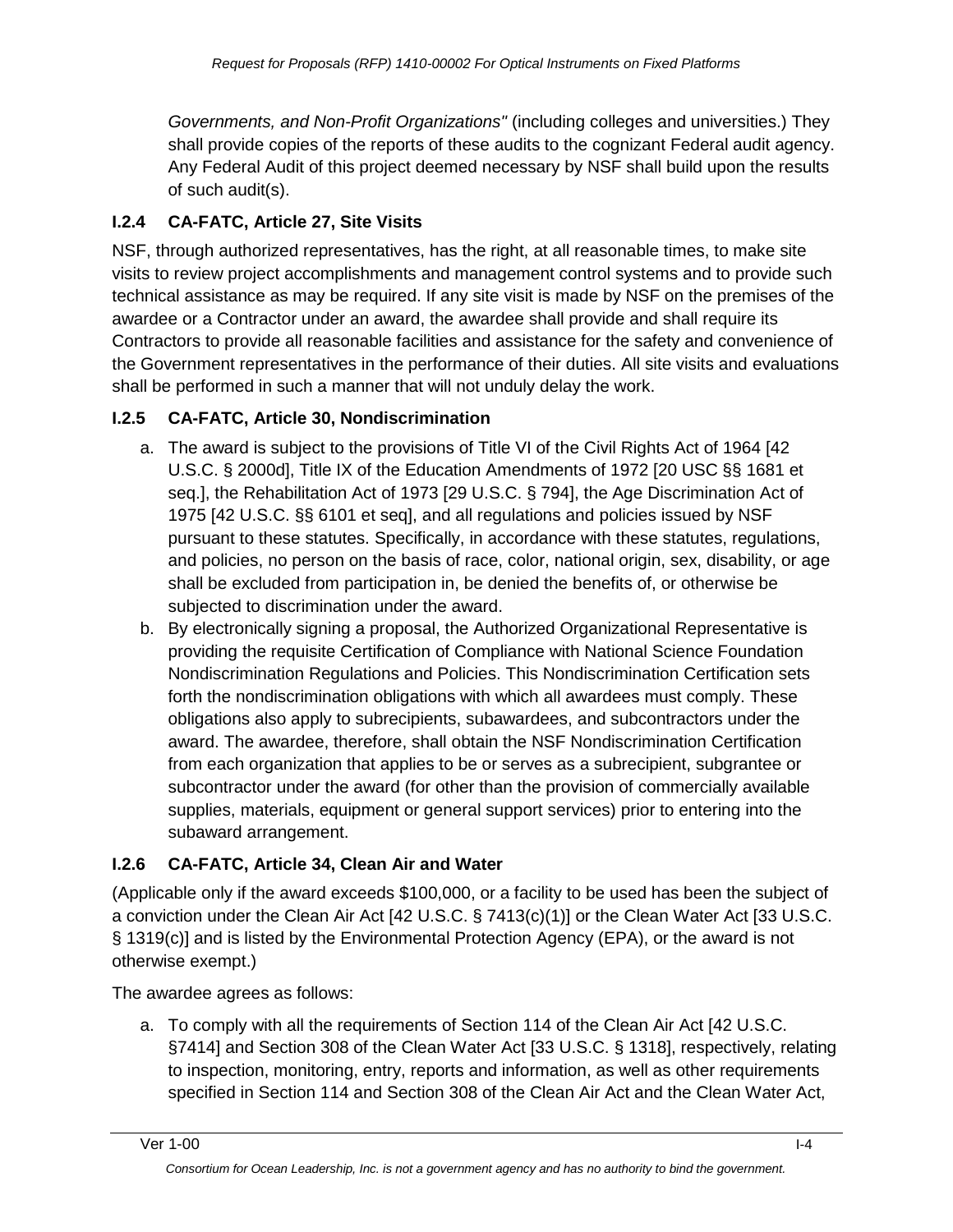respectively, and all regulations and guidelines issued thereunder before the award of the cooperative agreement.

- b. That no portion of the work required by the award will be performed in a facility listed on the Environmental Protection Agency List of Violating Facilities on the date that the award was awarded unless and until EPA eliminates the name of such facility or facilities from such listing.
- c. To use its best efforts to comply with clean air standards and clean water standards at the facility in which the award is being performed.
- d. To insert the substance of the provisions of this article into any nonexempt subcontract.

# **I.2.7 CA-FATC, Article 37, State Sales and Use Taxes**

Awardees are reminded that each set of cost principles cited in Article 12b limits the allowability of taxes to those the organization is required to pay. Awardees must avail themselves of any tax exemptions for which any activities supported by Federal funds may qualify, including any applicable exemptions from state or local sales and use taxes on the purchase of goods and services made with NSF award funds.

## **I.2.8 CA-FATC, Article 38, Debarment and Suspension**

Recipients shall fully comply with the requirements stipulated in Subpart C of 45 CFR Part 620, entitled *"Responsibilities of Participants Regarding Transactions."* The recipient is responsible for ensuring that any lower tier covered transaction, as described in Subpart B of 45 CFR Part 620, entitled *"Covered Transactions,"* includes a term or condition requiring compliance with Subpart C. The recipient also is responsible for further requiring the inclusion of a similar term or condition in any subsequent lower tier covered transaction. The recipient acknowledges that failing to disclose the information required under 45 CFR § 620.335 may result in the termination of the award, or pursuance of other available remedies, including suspension and debarment. Recipients may access the Excluded Parties List System at http://epls.arnet.gov.

# **I.2.9 CA-FATC, Article 46, Sense of the Congress on the Use of Funds**

Recent Acts making appropriations to NSF provide "It is the sense of the Congress, that, to the greatest extent practical, all equipment and products purchased with funds made available in this Act should be American-made" and require the Foundation to notify awardees of that statement."

# **I.3. American Recovery and Reinvestment Act of 2009**

Activities funded under the American Recovery and Reinvestment Act of 2009 (ARRA) (Public Law 111-5) are subject to the ARRA Terms and Conditions, dated May 2009, and as amended under time are available at the NSF website at:

http://www.nsf.gov/pubs/policydocs/arra/arratc\_509.pdf. Specific articles applicable to work under DOs will be specified in each DO—see I.1 above. Current reporting requirements are specified at http://www.nsf.gov/pubs/policydocs/arra/arradatamodel\_10410.pdf.

a. The parties acknowledge that ARRA requires that certain agreements funded under that Act are required to contain Davis-Bacon Act (DBA) wage determinations for hourly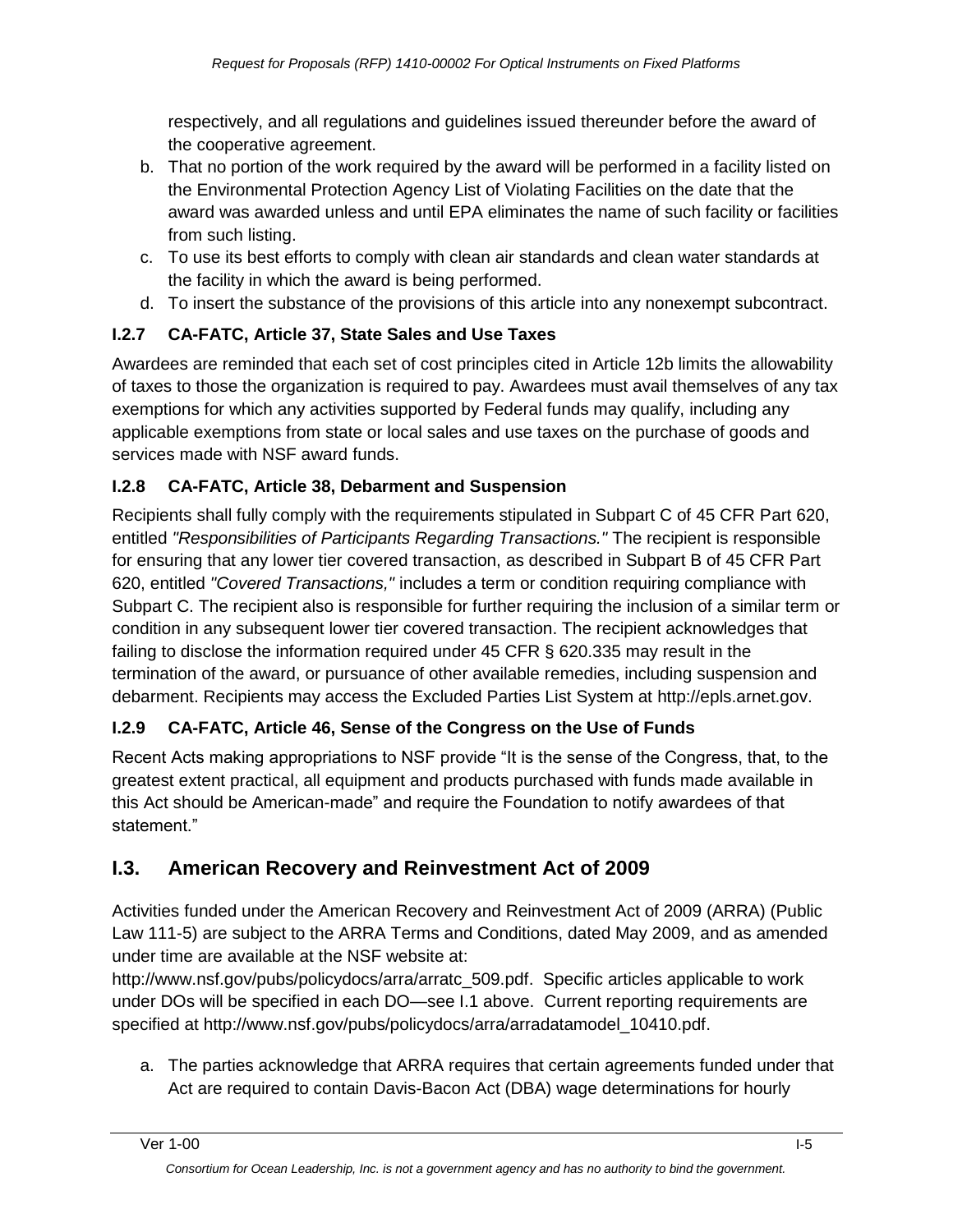laborers and mechanics performing construction work, in accordance with the rules and procedures of the Department of Labor.

- b. It is anticipated that given the nature of this project (design, fabrication, integration, and/or installation), any construction-related work will be only incidental to the main work of this IQC. The Contractor nevertheless agrees that it will, regarding any construction work that is substantial and segregable from the main work of this project, apply DBA requirements to such work, and will at that time submit relevant data to the Ocean Leadership Director of Contracts and Grants and the issuing DO CO and will request an appropriate wage determination. See, 48 C.F.R. 22.402, Applicability.
- c. For purposes of this clause and all matters relating to DBA requirements, DBA-related terms shall have the meanings assigned to them by the Department of Labor.

The requirements of the Buy American Act under ARRA Section 1605 do not apply to this Contract. However, Article 46 of the CA-FATC remains in effect requiring that "to the greatest extent practicable" all equipment and products purchased with NSF funds should be Americanmade.

# **I.4. Other Clauses**

In the below clauses, the term "Procuring Organization" refers to any and all of those institutions named in Section E.1 of this solicitation.

### **I.4.1 Indefinite Quantity Contract**

- a. This is an indefinite-quantity Contract (IQC) for any ordered supplies or services specified, and effective for the period stated. The quantities of supplies and services specified in this solicitation are estimates only and neither Ocean Leadership nor any other Procuring Organization shall be obligated to purchase any supplies or services from Contractor beyond the minimum order amount.
- b. Delivery or performance shall be made only as authorized by orders issued in accordance with Section F of this RFP. The Contractor shall furnish to the Procuring Organizations, when and if ordered, the supplies or services estimated in Section B of this solicitation and specified in each DO up to and including the quantity designated in Section B as the "maximum." The Procuring Organizations, as a group, will order at least the quantity of supplies or services designated in Section B as the "minimum."
- c. There is no limit on the number of orders that may be issued. Ocean Leadership or any of the Procuring Organizations may issue orders requiring delivery to multiple destinations or performance at multiple locations.
- d. Any order issued during the effective period of this Contract shall be completed within the authorized period of performance of the Contract.

## **I.4.2 Order of Precedence**

Any inconsistency in this solicitation or Contract shall be resolved by giving precedence in the following order:

- a. The schedule (excluding the specifications)
- b. Representations and other instructions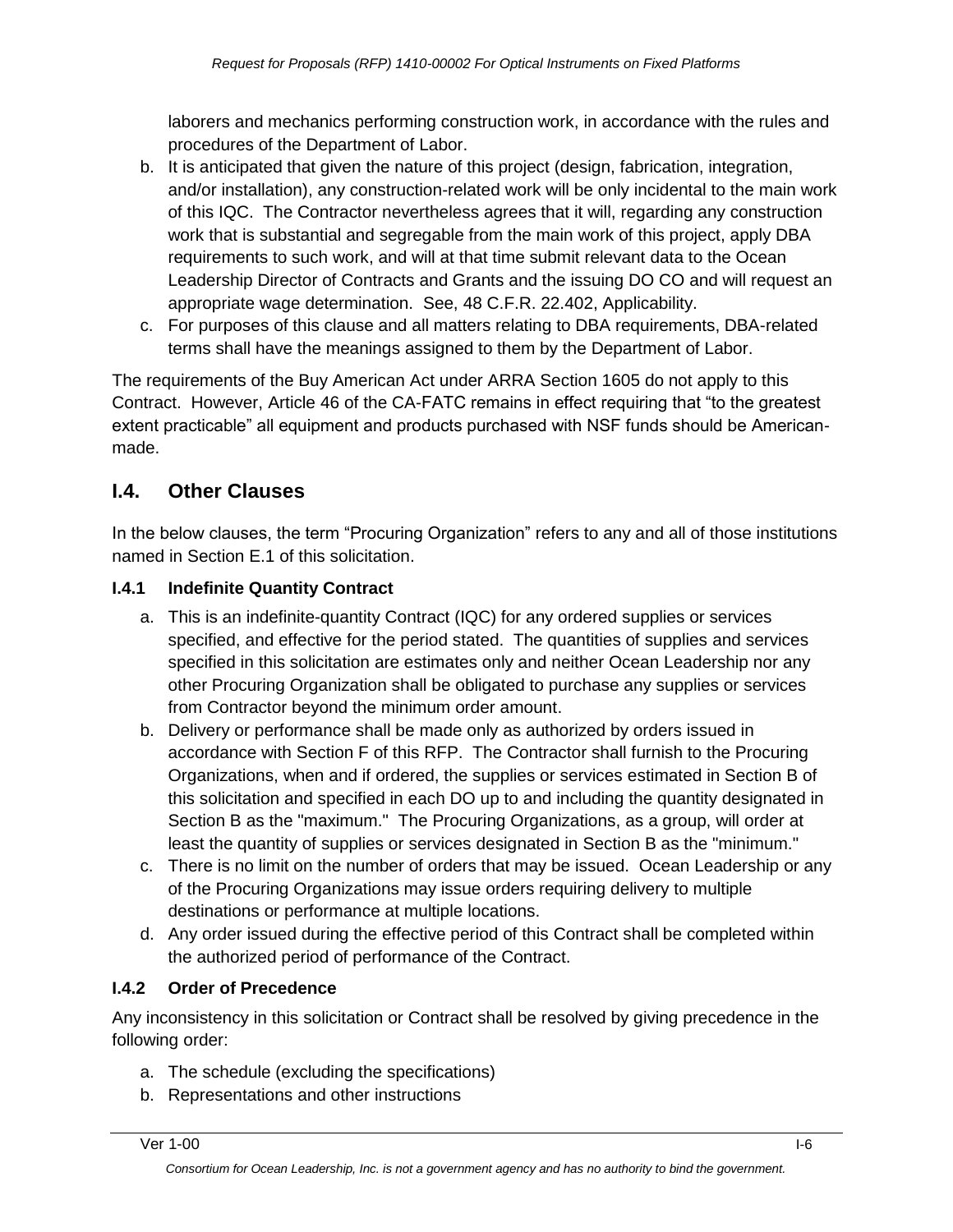- c. Contract clauses
- d. Other documents, exhibits, and attachments
- e. The specifications

#### **I.4.3 Availability of Funds**

Funds are not presently available for the entirety of the expected maximum ceiling for this Contract. Ocean Leadership's obligation under this Contract is contingent upon the availability of appropriated funds from which payment for Contract purposes can be made. No legal liability on the part of Ocean Leadership and/or a Procuring Organization for any payment beyond the minimum Contract order stipulated in Section B.3 of the RFP may arise until funds are made available to the Ocean Leadership Director of Contracts and Grants for this Contract and until the Contractor receives notice of such availability, to be confirmed in writing by the Ocean Leadership Director of Contracts and Grants.

#### **I.4.4 Fixed Price – Changes**

- a. The Ocean Leadership Director of Contracts and Grants may at any time, by written order, and without notice to the sureties, if any, make changes within the general scope of this Contract in any one or more of the following:
	- 1. Drawings, designs, or specifications when the supplies to be furnished are to be specially manufactured for Ocean Leadership in accordance with any provided drawings, designs, or specifications
	- 2. Method of shipment or packing
	- 3. Place of inspection, delivery, or acceptance
- b. If any such change causes an increase or decrease in the cost of, or time required for, performing this Contract, whether or not changed by the order, the Ocean Leadership Director of Contracts and Grants shall make an equitable adjustment in—
	- 1. The Contract price, the time of performance, or both; and
	- 2. Other affected terms of the Contract, and shall modify the Contract accordingly.
- c. The Contractor must assert its right to an adjustment under this clause within 30 days from the date of receipt of the written order. However, if the Ocean Leadership Director of Contracts and Grants decides that the facts justify it, the Ocean Leadership Director of Contracts and Grants may receive and act upon a proposal submitted before final payment of the Contract.
- d. If the Contractor's proposal includes the cost of property made obsolete or excess by the change, the Ocean Leadership Director of Contracts and Grants shall have the right to prescribe the manner of the disposition of the property.
- e. Failure to agree to any adjustment shall be a dispute subject to Arbitration. However, nothing in this clause shall excuse the Contractor from proceeding with the Contract as changed.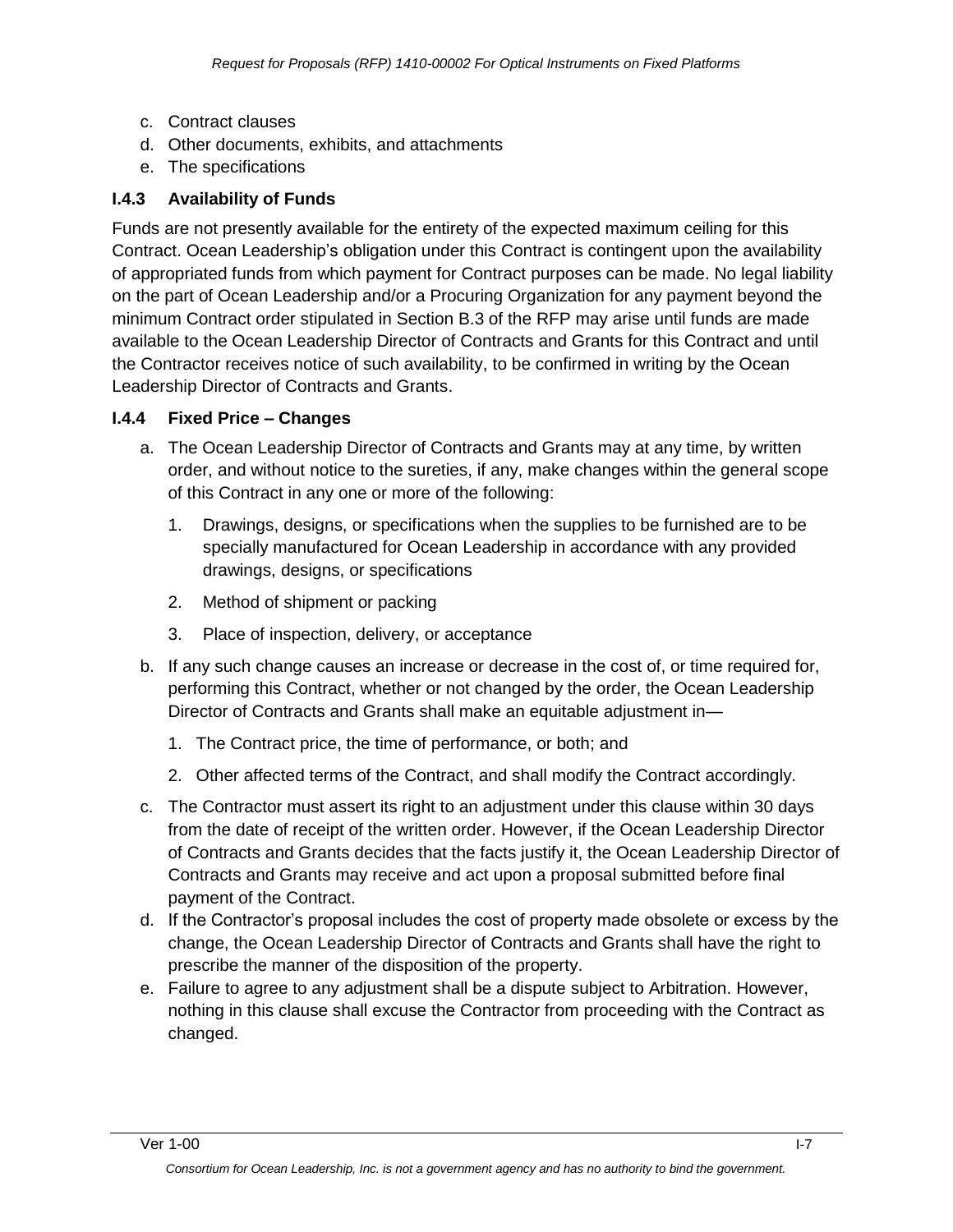### **I.4.5 Price Reduction for Defective Cost or Pricing Data**

If any price, including profit or fee, negotiated in connection with this Contract was increased by any significant amount because the Contractor or a subcontractor furnished cost or pricing data that were not complete, accurate, and current as certified in its Certificate of Current Cost or Pricing Data, the price shall be reduced accordingly and the Contract shall be modified to reflect the reduction.

The parties agree that none of the following shall constitute a valid defense to a price adjustment required by the foregoing paragraph:

- (1) that the Contractor was in such a superior bargaining position that the defective data did not affect the price negotiated.
- (2) that Ocean Leadership should have on its own discovered the defect in data.
- (3) that the Contract was based upon total pricing for the goods, and that therefore defects in individual cost categories would not have affected the total unit prices.

If any reduction in the Contract price under this clause reduces the price of items for which payment was made prior to the date of the modification reducing the price, the Contractor shall be liable to and shall refund to Ocean Leadership the amount of such overpayment(s) within twenty days of Contract modification, with simple interest from the date(s) of overpayment(s) at 5% per annum. If the Contractor knowingly submitted data that were incomplete, inaccurate or not current, then Contractor shall pay to Ocean Leadership an amount equal to twice the overpayment(s).

### **I.4.6 Responsibility for Supplies**

- a. Title to supplies furnished under this Contract shall pass to the Procuring Organization upon formal acceptance, regardless of when or where the Procuring Organization takes physical possession.
- b. Risk of loss of or damage to supplies shall remain with the Contractor until, and shall pass to the Procuring Organization upon, acceptance by the Procuring Organization or delivery of the supplies to the Procuring Organization at the destination specified in the DO, whichever is later, since transportation is f.o.b. destination.
- c. Paragraph (b) of this clause shall not apply to supplies that so fail to conform to Contract requirements as to give a right of rejection. The risk of loss of or damage to such nonconforming supplies remains with the Contractor until cure or acceptance. After cure or acceptance, paragraph (b) of this clause shall apply.
- d. Under paragraph (b) of this clause, the Contractor shall not be liable for loss of or damage to supplies caused by the negligence of officers, agents, or employees of the Procuring Organization acting within the scope of their employment.

### **I.4.7 Termination**

### **Termination for Convenience**

a. Ocean Leadership may at any time terminate performance of work under this Contract in whole or, from time to time, in part. The Ocean Leadership Director of Contracts and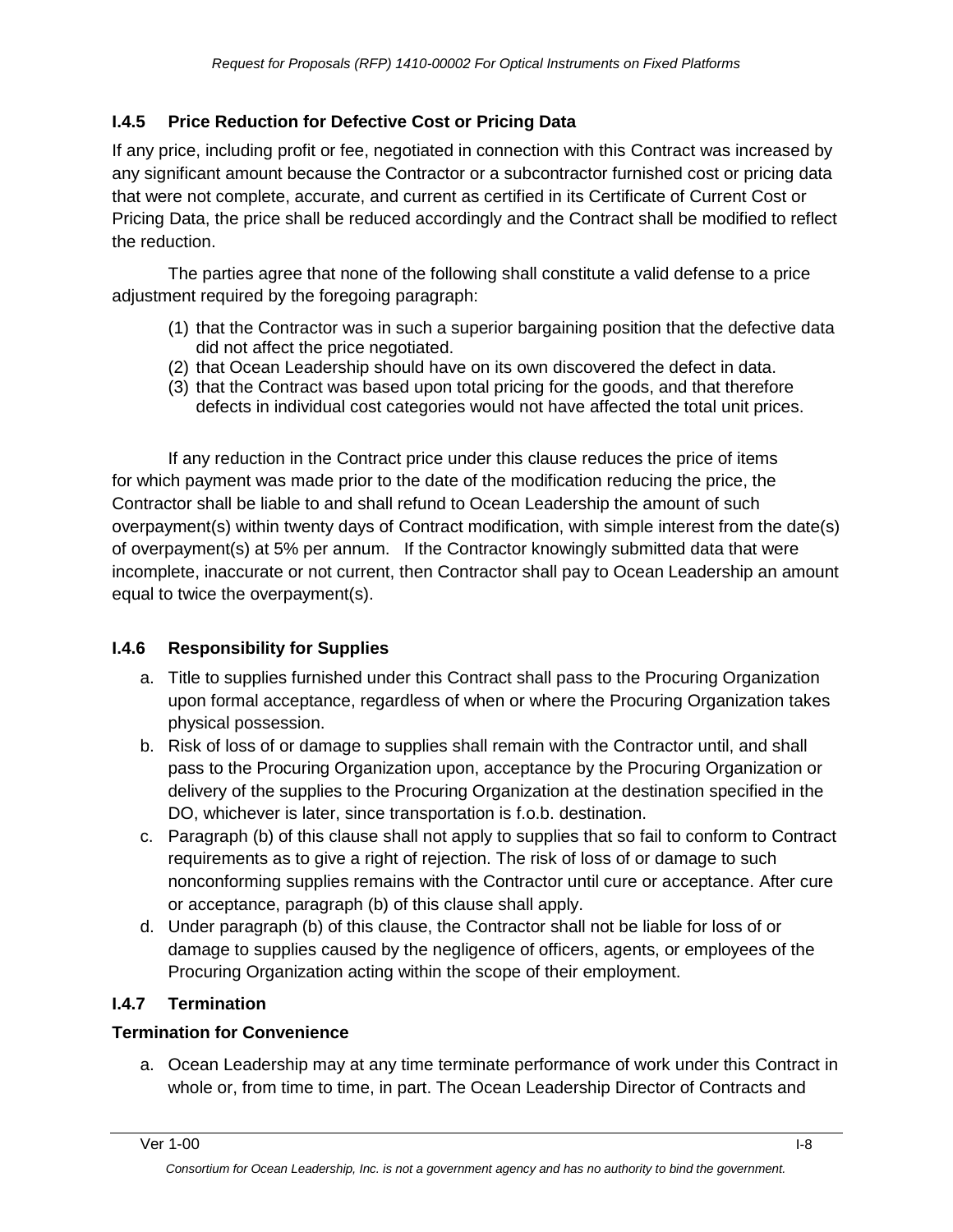Grants shall terminate by delivering to the Contractor a Notice of Termination specifying the extent of termination and the effective date.

- b. After receipt of a Notice of Termination, and except as directed by the Ocean Leadership Director of Contracts and Grants, the Contractor shall immediately proceed with the following obligations, regardless of any delay in determining or adjusting any amounts due under this clause:
	- 1. Stop work as specified in the notice.
	- 2. Place no further subcontracts or orders (referred to as subcontracts in this clause) for materials, services, or facilities, except as necessary to complete the continued portion of the Contract.
	- 3. Terminate all subcontracts to the extent they relate to the work terminated.
	- 4. Assign to Ocean Leadership, as directed by the Ocean Leadership Director of Contracts and Grants, all right, title, and interest of the Contractor under the subcontracts terminated, in which case Ocean Leadership shall have the right to settle or to pay any termination settlement proposal arising out of those terminations.
	- 5. With approval or ratification to the extent required by the Director of Contracts and Grants, settle all outstanding liabilities and termination settlement proposals arising from the termination of subcontracts; the approval or ratification will be final for purposes of this clause.

## **Termination for Default**

- a. 1. Ocean Leadership may, subject to paragraphs (c) and (d) of this clause, by written notice of default to the Contractor, terminate this Contract in whole or in part if the Contractor fails to—
	- (i) Deliver the supplies or to perform the services within the time specified in this Contract or any extension;
	- (ii) Make progress, so as to endanger performance of this Contract (but see paragraph a.2 of this clause); or
	- (iii) Perform any of the other provisions of this Contract (but see paragraph a.2 of this clause).
	- 2. Ocean Leadership's right to terminate this Contract under subdivisions a.1(ii) and a.1(iii) of this clause, may be exercised if the Contractor does not cure such failure within 10 days (or more if authorized in writing by the Ocean Leadership Director of Contracts and Grants) after receipt of the written notice from the Ocean Leadership Director of Contracts and Grants specifying the failure.
- b. If Ocean Leadership terminates this Contract in whole or in part, it may acquire, under the terms and in the manner the Ocean Leadership Director of Contracts and Grants considers appropriate, supplies or services similar to those terminated, and the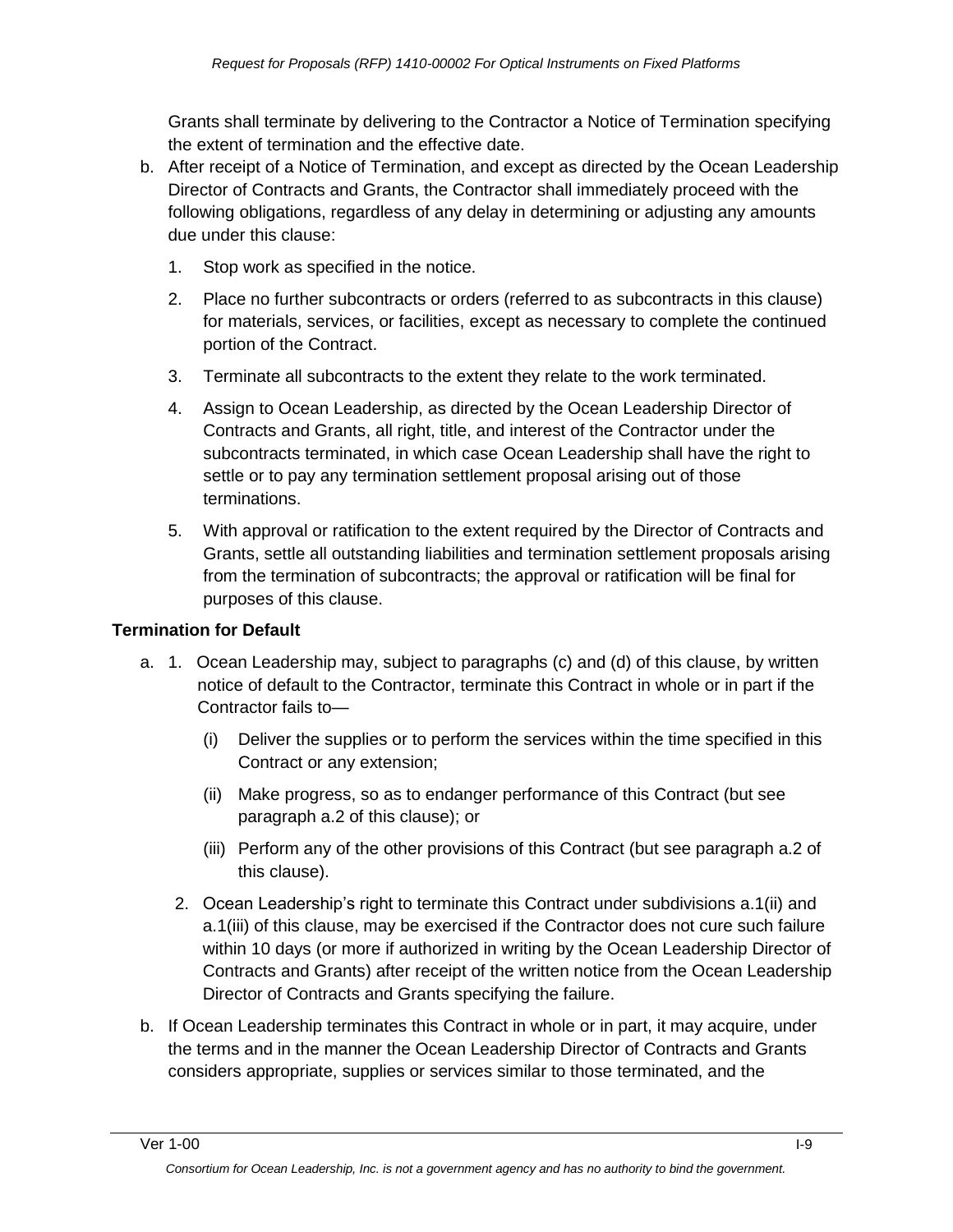Contractor will be liable to the Procuring Organization for any excess costs for those supplies or services. However, the Contractor shall continue the work not terminated.

- c. Except for defaults of subcontractors at any tier, the Contractor shall not be liable for any excess costs if the failure to perform the Contract arises from causes beyond the control and without the fault or negligence of the Contractor. Examples of such causes include (1) acts of God or of the public enemy, (2) acts of Ocean Leadership in either its sovereign or contractual capacity, (3) fires, (4) floods, (5) epidemics, (6) quarantine restrictions, (7) strikes, (8) freight embargoes, and (9) unusually severe weather. In each instance the failure to perform must be beyond the control and without the fault or negligence of the Contractor.
- d. If the failure to perform is caused by the default of a Subcontractor at any tier, and if the cause of the default is beyond the control of both the Contractor and Subcontractor, and without the fault or negligence of either, the Contractor shall not be liable for any excess costs for failure to perform, unless the subcontracted supplies or services were obtainable from other sources in sufficient time for the Contractor to meet the required delivery schedule.
- e. If this Contract is terminated for default, Ocean Leadership may require the Contractor to transfer title and deliver to the Government, as directed by the Director of Contracts and Grants, any (1) completed supplies, and (2) partially completed supplies and materials, parts, tools, dies, jigs, fixtures, plans, drawings, information, and Contract rights (collectively referred to as "manufacturing materials" in this clause) that the Contractor has specifically produced or acquired for the terminated portion of this Contract. Upon direction of the Ocean Leadership Director of Contracts and Grants, the Contractor shall also protect and preserve property in its possession in which Ocean Leadership has an interest.
- f. The Procuring Organization shall pay Contract price for completed supplies delivered and accepted. The Contractor and Contracting Officer of the Procuring Organization shall agree on the amount of payment for manufacturing materials delivered and accepted and for the protection and preservation of the property. Failure to agree will be a dispute under the Disputes clause. The Procuring Organization may withhold from these amounts any sum the Contracting Officer determines to be necessary to protect Ocean Leadership and/or the Procuring Organization against loss because of outstanding liens or claims of former lien holders.
- g. If, after termination, it is determined that the Contractor was not in default, or that the default was excusable, the rights and obligations of the parties shall be the same as if the termination had been issued for the convenience of Ocean Leadership.
- h. The rights and remedies of Ocean Leadership and/or the Procuring Organization in this clause are in addition to any other rights and remedies provided by law or under this Contract.

## **I.4.8 Stop Work Order**

a. The Ocean Leadership Director of Contracts and Grants may, at any time, by written order to the Contractor, require the Contractor to stop all, or any part, of the work called for by this Contract for a period of 90 days after the order is delivered to the Contractor,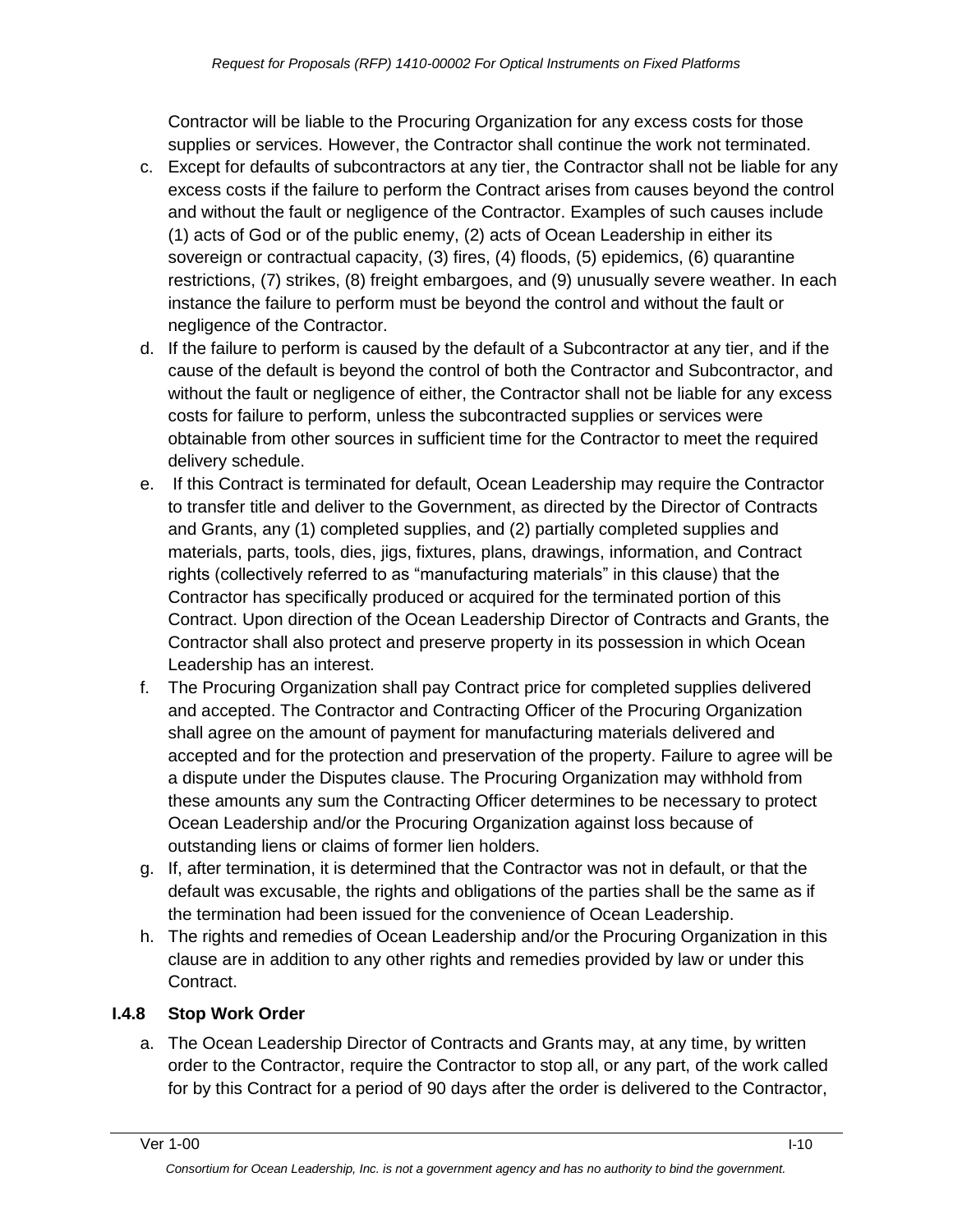and for any further period to which the parties may agree. The order shall be specifically identified as a stop-work order issued under this clause. Upon receipt of the order, the Contractor shall immediately comply with its terms and take all reasonable steps to minimize the incurrence of costs allocable to the work covered by the order during the period of work stoppage. Within a period of 90 days after a stop-work is delivered to the Contractor, or within any extension of that period to which the parties shall have agreed, the Ocean Leadership Director of Contracts and Grants shall either—

- 1. Cancel the stop-work order; or
- 2. Terminate the work covered by the order as provided in the Default, or the Termination for Convenience, clause of this Contract.
- b. If a stop-work order issued under this clause is canceled or the period of the order or any extension thereof expires, the Contractor shall resume work. The Ocean Leadership Director of Contracts and Grants shall make an equitable adjustment in the delivery schedule or Contract price, or both, and the Contract shall be modified, in writing, accordingly, if—
	- 1. The stop-work order results in an increase in the time required for, or in the Contractor's cost properly allocable to, the performance of any part of this Contract; and
	- 2. The Contractor asserts its right to the adjustment within 30 days after the end of the period of work stoppage; provided, that, if the Ocean Leadership Director of Contracts and Grants decides the facts justify the action, the Ocean Leadership Director of Contracts and Grants may receive and act upon the claim submitted at any time before final payment under this Contract.
- c. If a stop-work order is not canceled and the work covered by the order is terminated for the convenience of Ocean Leadership, the Ocean Leadership Director of Contracts and Grants shall allow reasonable costs resulting from the stop-work order in arriving at the termination settlement.
- d. If a stop-work order is not canceled and the work covered by the order is terminated for default, the Ocean Leadership Director of Contracts and Grants shall allow, by equitable adjustment or otherwise, reasonable costs resulting from the stop-work order.

### **I.4.9 Risk of Loss**

Unless the Contract specifically provides otherwise, risk of loss or damage to the supplies provided under this Contract shall remain with the Contractor until, and shall pass to the Procuring Organization upon delivery of the supplies to the Procuring Organization at the destination specified in the Contract.

### **I.4.10 Title**

Unless specified elsewhere in this Contract, title to items furnished under this Contract shall pass to the Procuring Organization upon acceptance, regardless of when or where the Procuring Organization takes physical possession.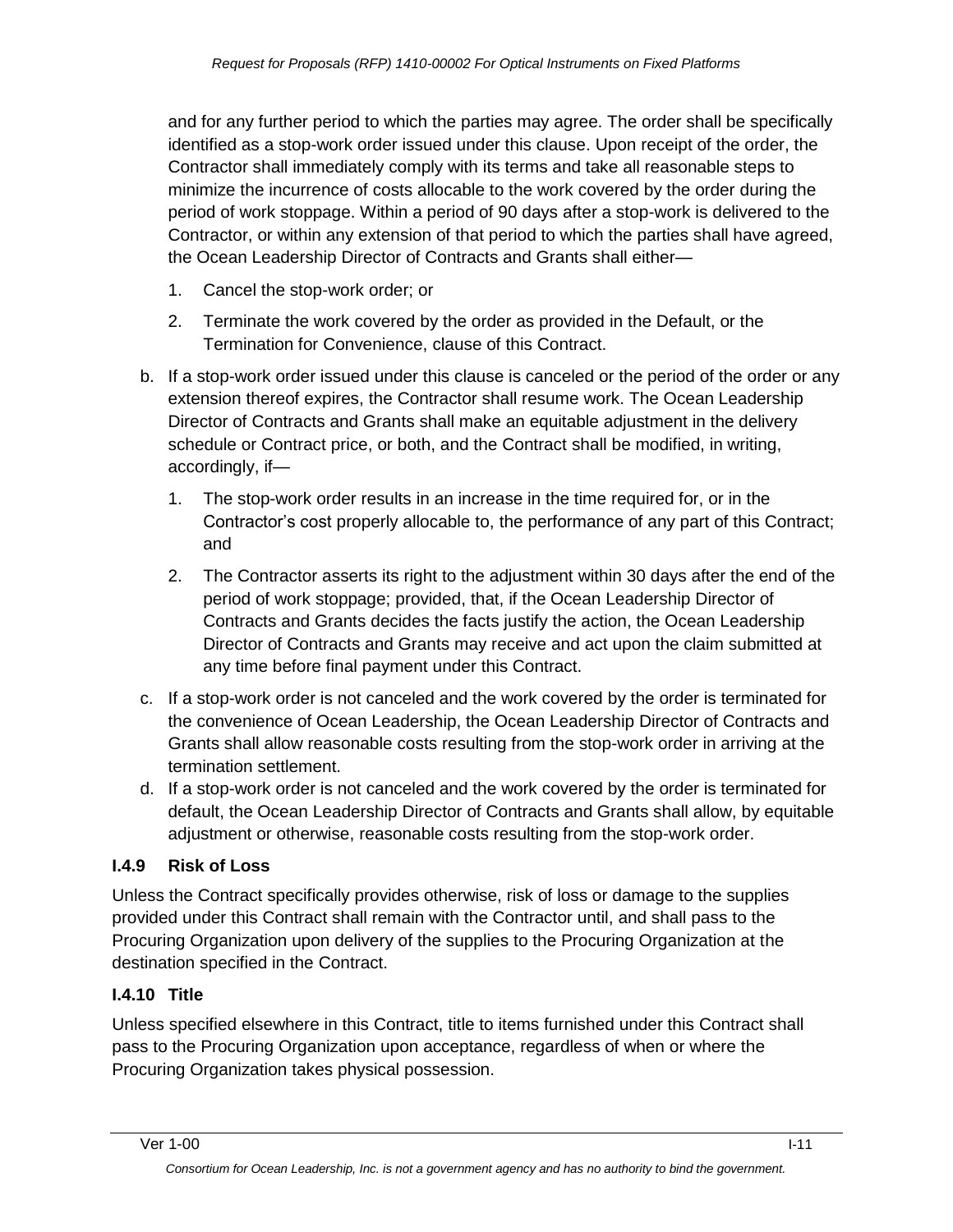### **I.4.11 Other Compliances**

The Contractor shall comply with all applicable Federal, State and local laws, executive orders, rules and regulations applicable to its performance under this Contract.

*Compliance with laws unique to Government contracts.* The Contractor agrees to comply with 31 [U.S.C.](http://uscode.house.gov/uscode-cgi/fastweb.exe?getdoc+uscview+t29t32+1665+30++%2831%29%20%20AND%20%28%2831%29%20ADJ%20USC%29%3ACITE%20%20%20%20%20%20%20%20%20) 1352 relating to limitations on the use of appropriated funds to influence certain Federal contracts; 18 [U.S.C.](http://uscode.house.gov/uscode-cgi/fastweb.exe?getdoc+uscview+t17t20+160+141++%2818%29%20%25) 431 relating to officials not to benefit; 40 [U.S.C.](http://uscode.house.gov/uscode-cgi/fastweb.exe?getdoc+uscview+t37t40+1574+51++%2840%29%20%20AND%20%28%2840%29%20ADJ%20USC%29%3ACITE%20%20%20%20%20%20%20%20%20) 3701, *et seq*., Contract Work Hours and Safety Standards Act; 41 [U.S.C.](http://uscode.house.gov/uscode-cgi/fastweb.exe?getdoc+uscview+t41t42+2+13++%2841%29%20%20AND%20%28%2841%29%20ADJ%20USC%29%3ACITE%20%20%20%20%20%20%20%20%20) 51-58, Anti-Kickback Act of 1986; 41 [U.S.C.](http://uscode.house.gov/uscode-cgi/fastweb.exe?getdoc+uscview+t41t42+2+13++%2841%29%20%20AND%20%28%2841%29%20ADJ%20USC%29%3ACITE%20%20%20%20%20%20%20%20%20) 265 and 10 [U.S.C.](http://uscode.house.gov/uscode-cgi/fastweb.exe?getdoc+uscview+t09t12+37+408++%2810%29%20%252) 2409 relating to whistleblower protections; 49 U.S.C. [40118,](http://uscode.house.gov/uscode-cgi/fastweb.exe?getdoc+uscview+t49t50+2+224++%2849%29%20%20AND%20%28%2849%29%20ADJ%20USC%29%3ACITE%20%20%20%20%20%20%20%20%20) Fly American; and 41 [U.S.C.](http://uscode.house.gov/uscode-cgi/fastweb.exe?getdoc+uscview+t41t42+2+13++%2841%29%20%20AND%20%28%2841%29%20ADJ%20USC%29%3ACITE%20%20%20%20%20%20%20%20%20) 423 relating to procurement integrity.

### **I.4.12 Central Contractor Registration**

1. Unless exempted by an addendum to this Contract, the Contractor is responsible during performance and through final payment of any Contract for the accuracy and completeness of the data within the CCR database, and for any liability resulting from Ocean Leadership's and/or the Procuring Organization's reliance on inaccurate or incomplete data. To remain registered in the CCR database after the initial registration, the Contractor is required to review and update on an annual basis from the date of initial registration or subsequent updates its information in the CCR database to ensure it is current, accurate and complete. Updating information in the CCR does not alter the terms and conditions of this Contract and is not a substitute for a properly executed contractual document.

(End of Section I)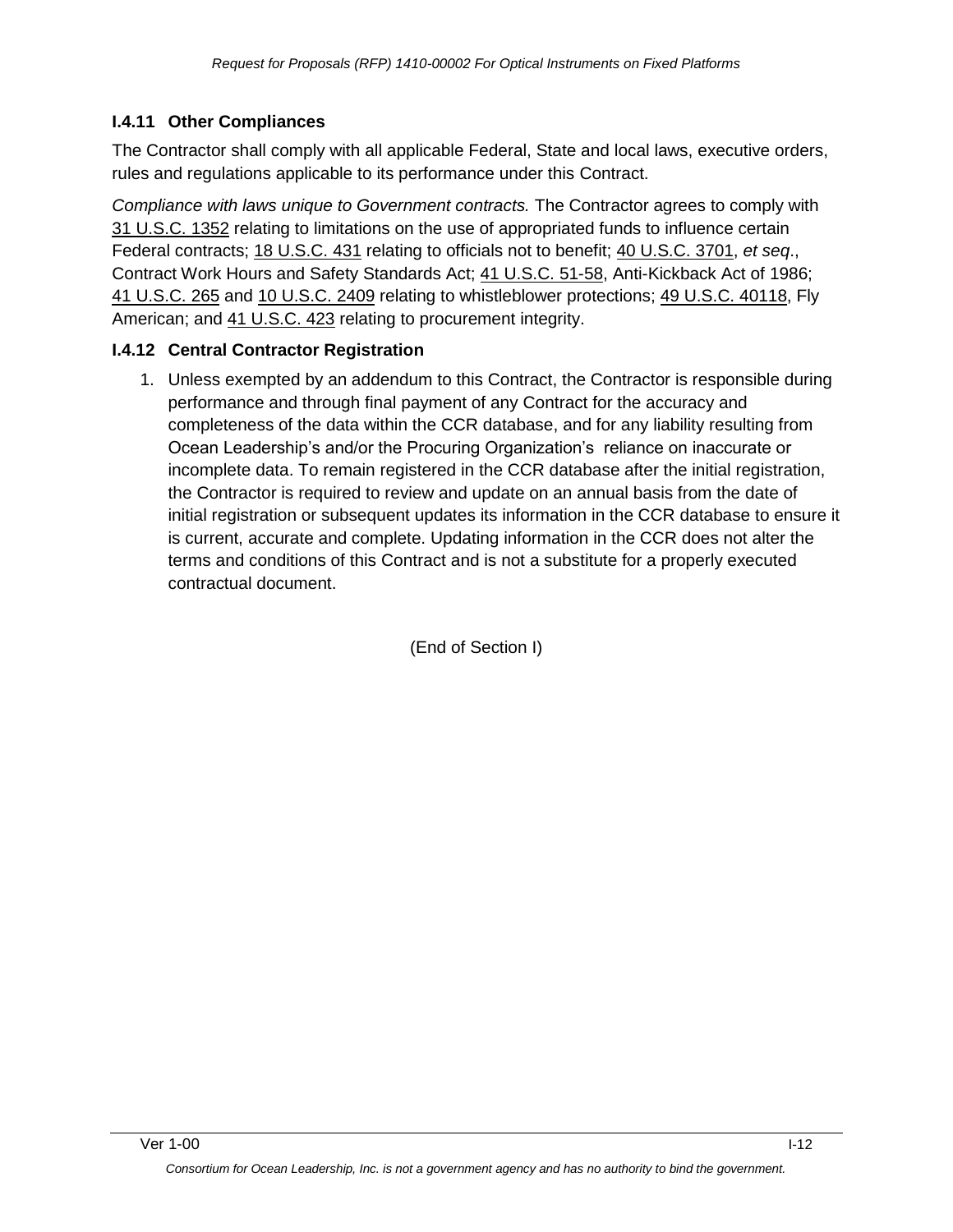# **Section J. Attachments**

### **J.1. Attachments**

Table J-1 provides attachments (documents) that are hereby incorporated by reference into this solicitation and any resultant Contract:

| <b>Attachment</b> | Title                                                |
|-------------------|------------------------------------------------------|
|                   |                                                      |
| $J-1$             | 1336-00000 Common Specifications for Instruments     |
|                   | on Fixed Platforms                                   |
| J-2               | 1336-00007 Specification for Optical Attenuation and |
|                   | Absorption (OPTAA) Instruments on Fixed Platforms    |
| J-3               | 1336-00006 Specifications for Spectral Irradiance    |
|                   | Instruments (SPKIR) Instruments on Fixed Platforms   |
| J-4               | <b>RFP Acronyms and Definitions</b>                  |
| J-5               | Certificate of Current Cost and Pricing Data Form    |
| $J - 6$           | <b>Optical Instruments Proposals: Conformance</b>    |
|                   | Checklist                                            |
| J-7               | <b>Tables for OPTAA Instruments</b>                  |
| J-8               | Tables for SPKIR Instruments                         |

*Table J-1. Attachments*

(End of Section J)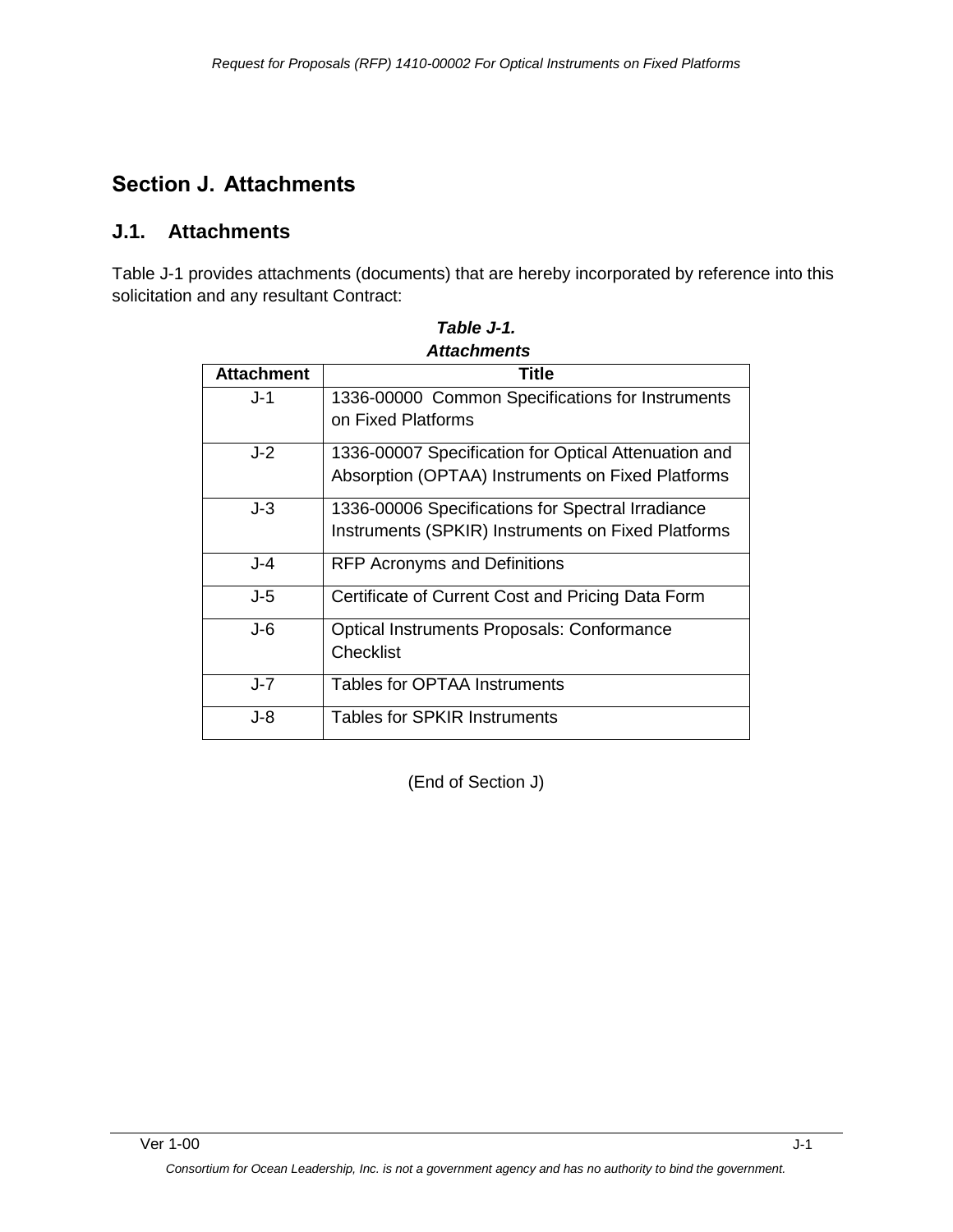# **Section K. Representations, Certifications and Other Statements of Offerors**

# **K.1. Offeror Representations and Certifications**

The Offeror certifies that (i) all Representations and Certifications contained in the solicitation and offer are complete, current, and accurate as required, (ii) the Offeror is aware that Contract of any Contract shall be considered to have incorporated the applicable Representations and Certifications by reference.

# **K.2. Taxpayer Identification**

(a) Definitions

―Common parent,‖ as used in this solicitation provision, means that corporate entity that owns or controls an affiliated group of corporations that files its Federal income tax returns on a consolidated basis, and of which the Offeror is a member.

―Taxpayer Identification Number (TIN),‖ as used in this provision, means the number required by the IRS to be used by the Offeror in reporting income tax and other returns. The TIN may be either a Social Security Number or an Employer Identification Number.

- (b) All Offerors are required to submit the information required in paragraphs (d) through (f) of this provision in order to comply with debt collection requirements of 31 U.S.C. 7701(c) and 3325(d), reporting requirements of 26 U.S.C. 6041, and 6041A, and 6050M and implementing regulations issued by the IRS. If the resulting Contract is subject to reporting requirements described in FAR 4.904, the failure or refusal by the Offeror to furnish the information may result in a 31 percent reduction otherwise due under the Contract.
- (c) The TIN may be used by the Government to collect and report on any delinquent amounts arising out of the Offeror's relationship with the Government (31 U.S.C. 7701(c)(3)). If the resulting Contract is subject to the payment reporting requirements described in FAR 4.904, the TIN provided hereunder may be matched with IRS records to verify the accuracy of the Offeror's TIN.
- (d) Taxpayer Identification Number (TIN)
	- $\Box$  TIN:
	- $\Box$  TIN has been applied for.
	- $\Box$  TIN is not required because:

 $\Box$  Offeror is a nonresident alien, foreign corporation, or foreign partnership that does not have income effectively connected with the conduct of a trade or business in the U.S. and does not have an office or place of business or a fiscal paying agent in the U.S.

 $\Box$  Offeror is an agency or instrumentality of a foreign government.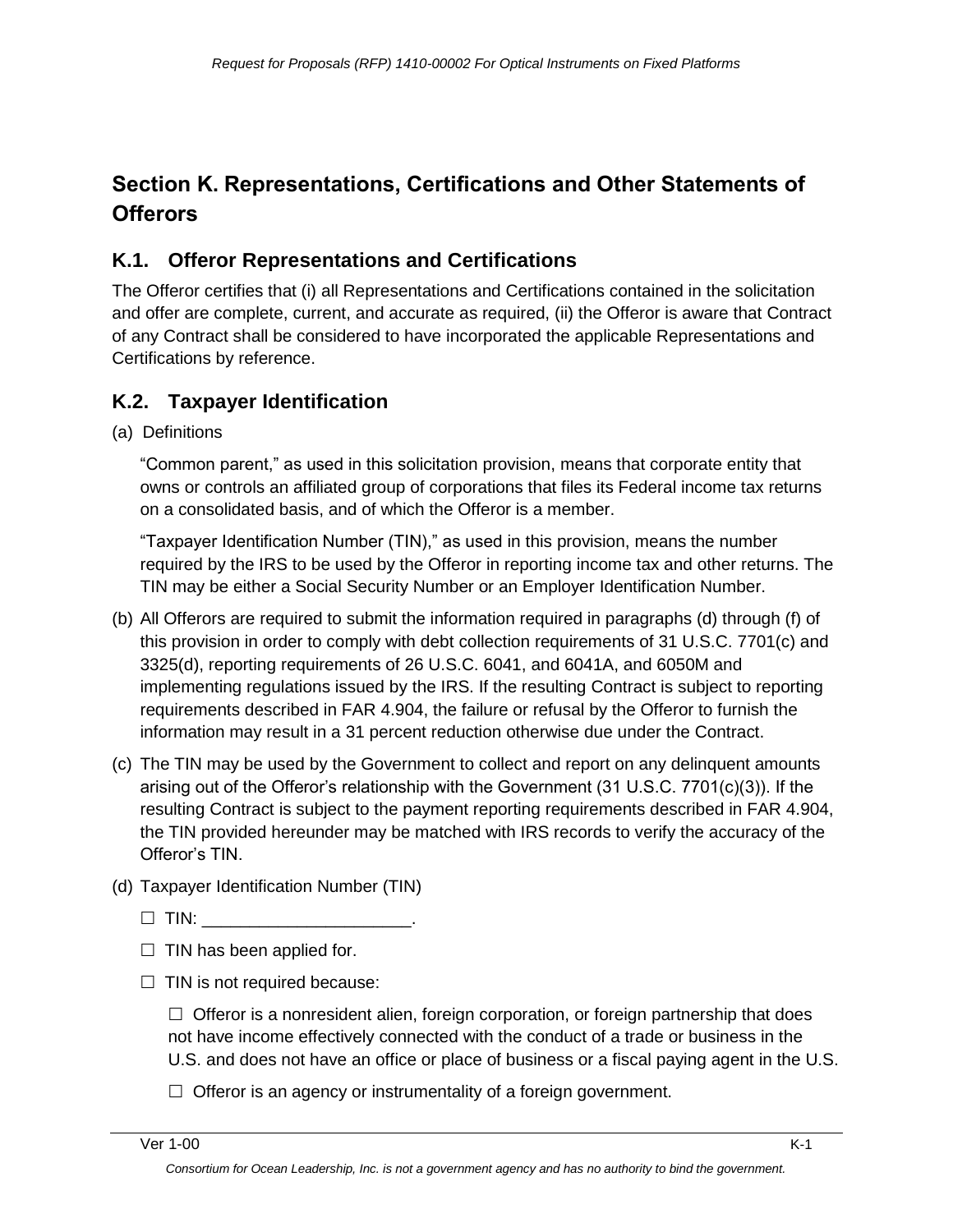$\Box$  Offeror is an agency or instrumentality of the Federal Government.

- (e) Type of organization
	- $\Box$  Sole proprietorship
	- $\Box$  Partnership
	- $\Box$  Corporate Entity (not tax-exempt)
	- $\Box$  Corporate Entity (tax-exempt)
	- $\Box$  Government Entity (Federal, State or local)
	- $\Box$  Foreign Government
	- $\Box$  International Organization per 26 CFR 1.6049-4
	- $\Box$  Other
- (f) Common Parent

 $\Box$  Offeror is not owned or controlled by a common parent as defined in paragraph (a) of this provision.

 $\Box$  Name and TIN of common parent:

Name: \_\_\_\_\_\_\_\_\_\_\_\_\_\_\_\_\_\_\_\_\_\_\_\_\_\_\_\_\_\_\_\_

 $TIN:$ 

## **K.3. Certification Regarding Debarment, and Other Responsibility Matters**

(a) (1) The Offeror certifies, to the best of its knowledge and belief, that –

(i) The Offeror and/or any of its Principals – (A) Are  $\Box$ , Are not  $\Box$  presently debarred, suspended, proposed for debarment, or declared ineligible for the Subaward of Contracts by any Federal agency.

(B) Have  $\Box$  Have not  $\Box$ , within a 3-year period preceding this offer, been convicted of or had a civil judgment rendered against them for: commission of fraud or a criminal offense in connection with obtaining, attempting to obtain, or performing a public (Federal, state, or local) Contract or Subaward; violation of federal or state antitrust statutes relating to the submission of offers; or commission of embezzlement, theft, forgery, bribery, falsification or destruction of records, making false statements, tax evasion, or receiving stolen property; and

(C) Are  $\Box$ , Are not  $\Box$  presently indicted for, or otherwise criminally or civilly charged by a government entity with, commission of any of the offenses enumerated in subdivision (a)(1)(i)(B) of this provision.

(ii) The Offeror has  $\Box$ , has not  $\Box$ , within a 3-year period preceding this offer, had one or more Contracts terminated for default by any Federal agency.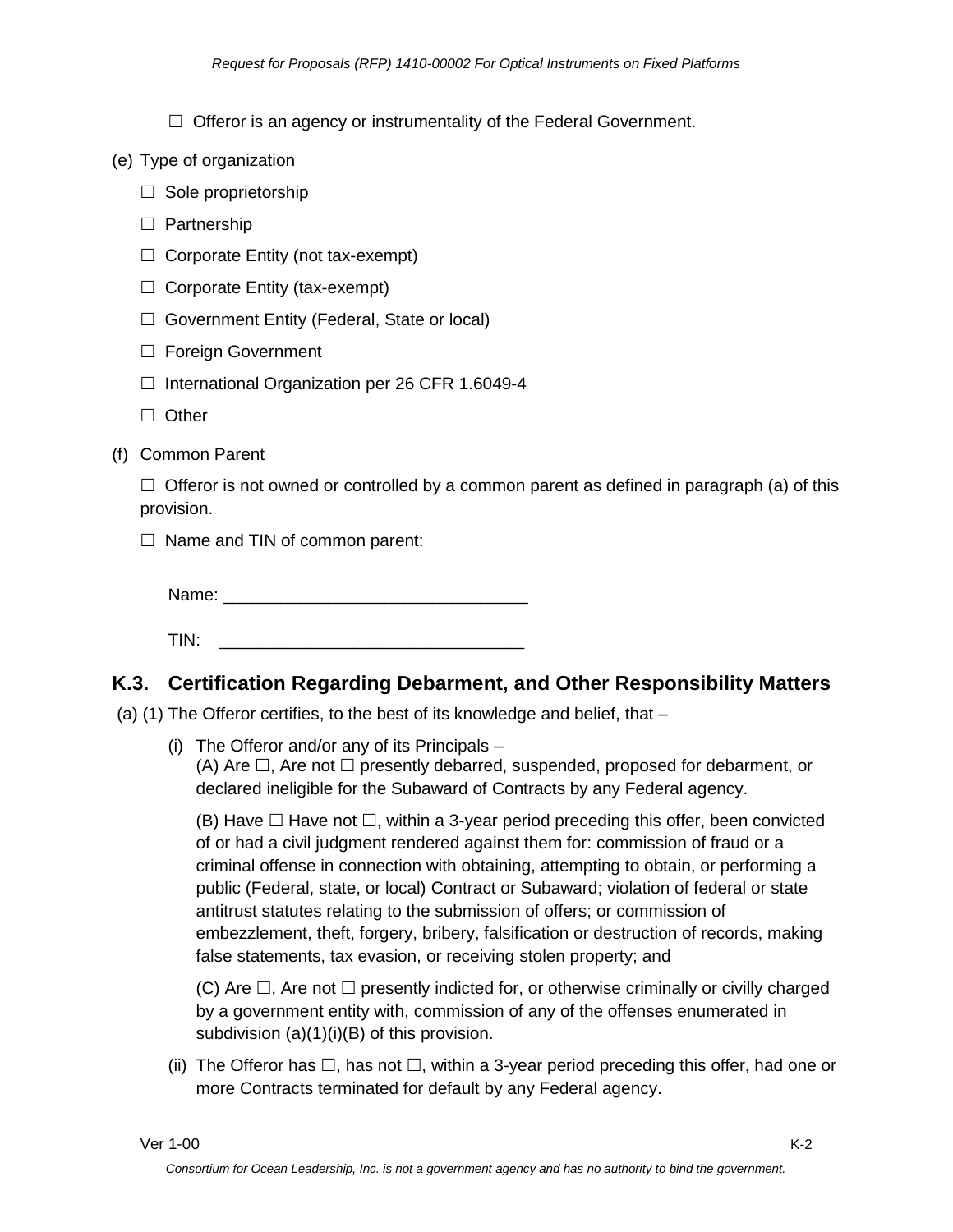(2) "Principals," for the purposes of this certification, means officers; directors; owners; partners; and, persons having primary management or supervisory responsibilities within a business entity (e.g., general manager; plant manager; head of a subsidiary, division, or business segment, and similar positions).

This certification concerns a matter within the jurisdiction of an agency of the United States and the making of a false, fictitious, or fraudulent certification may render the maker subject to prosecution under section 1001, title 18, United States Code.

- (b) The Offeror shall provide immediate written notice to the Contracting Officer if, at any time prior to Contract Subaward, the Offeror learns that its certification was erroneous when submitted or has become erroneous by reason of changed circumstances.
- (c) A certification that any of the items in paragraph (a) of this provision exists will not necessarily result in withholding of a Subaward under this solicitation. However, the certification will be considered in connection with a determination of the Offeror's responsibility. Failure of the Offeror to furnish a certification or provide such additional information as requested by the Contracting Officer may render the Offeror non-responsible.
- (d) Nothing contained in the foregoing shall be construed to require establishment of a system of records in order to render, in good faith, the certification required by paragraph (a) of this provision. The knowledge and information of an Offeror is not required to exceed that which is normally possessed by a prudent person in the ordinary course of business dealings.
- (e) The certification in paragraph (a) of this provision is a material representation of fact upon which reliance was placed when making Subaward. If it is later determined that the Offeror knowingly rendered an erroneous certification, in addition to other remedies available to the Government, the Contracting Officer may terminate the Contract resulting from this solicitation for default.

# **K.4. Drug-Free Workplace Certification**

The Contractor certifies that it will provide a drug-free workplace by:

- (a) Publishing a statement notifying employees that the unlawful manufacture, distribution, dispensing, possession or use of a controlled substance is prohibited in the Contractor's workplace and specifying the actions that will be taken against employees for violation of such prohibition;
- (b) Establishing a drug-free awareness program to inform employees about—
	- 1. The dangers of drug abuse in the workplace;
	- 2. The Contractor's policy of maintaining a drug-free workplace;
	- 3. Any available drug counseling, rehabilitation and employee assistance programs, and
	- 4. The penalties that may be imposed upon employees for drug abuse violations occurring in the workplace.
- (c) Making it a requirement that each employee to be engaged in the performance of the Contract be given a copy of the statement required by paragraph (a);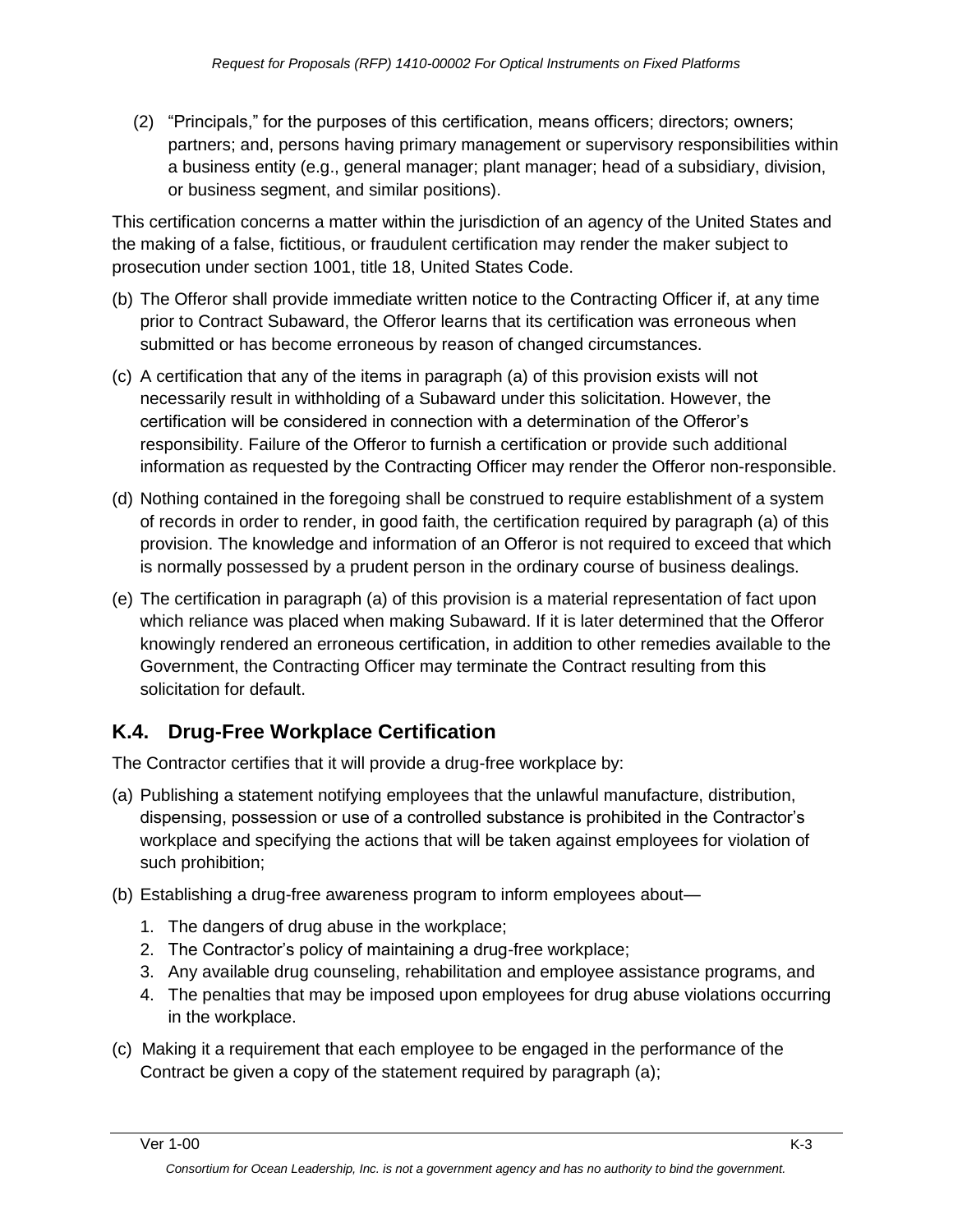- (d) Notifying the employee in the statement required by paragraph (a) that, as a condition of employment under the Contract, the employee will—
	- (1) Abide by the terms of the statement; and
	- (2) Notify the employer of any criminal drug statute conviction for a violation occurring in the workplace no later than five days after each conviction;
- (e) Notifying Ocean Leadership within ten days after receiving notice under subparagraph (d.2) from an employee or otherwise receiving actual notice of such conviction;
- (f) Taking one of the following actions, within 30 days of receiving notice under subparagraph (d.2), with respect to any employee who is so convicted—
	- (1) Taking appropriate personnel action against such an employee, up to and including termination; or
	- (2) Requiring such employee to participate satisfactorily in a drug abuse assistance or rehabilitation program approved for such purposes by a Federal, State, or local health, law enforcement, or other appropriate agency;
- (g) Making a good faith effort to continue to maintain a drug-free workplace through implementation of paragraphs (a), (b), (c), (d), (f) and (g).

## **K.5. Certification Regarding Lobbying Instructions on Certification Regarding Lobbying**

This certification is required for an award of a Federal Contract, grant or cooperative agreement exceeding \$100,000 and for an award of a Federal loan or a commitment providing for the United States to insure or guarantee a loan exceeding \$150,000.

The undersigned certifies, to the best of his or her knowledge and belief, that:

- (1) No Federal appropriated funds have been paid or will be paid, by or on behalf of the undersigned, to any person for influencing or attempting to influence an officer or employee of any agency, a Member of Congress, an officer or employee of Congress, or an employee of a Member of Congress in connection with the awarding of any Federal Contract, the making of any Federal grant, the making of any Federal loan, the entering into of any cooperative agreement, and the extension, continuation, renewal, amendment, or modification of any Federal Contract, grant, loan, or cooperative agreement.
- (2) If any funds other than Federal appropriated funds have been paid or will be paid to any person for influencing or attempting to influence an officer or employee of any agency, a Member of Congress, an officer or employee of Congress, or an employee of a Member of Congress in connection with this Federal Contract, grant, loan, or cooperative agreement, the undersigned shall complete and submit Standard Form LLL, "Disclosure of Lobbying Activities," in accordance with its instructions.
- (3) The undersigned shall require that the language of this certification be included in the award documents for all subawards at all tiers including subcontracts, subgrants, and Contracts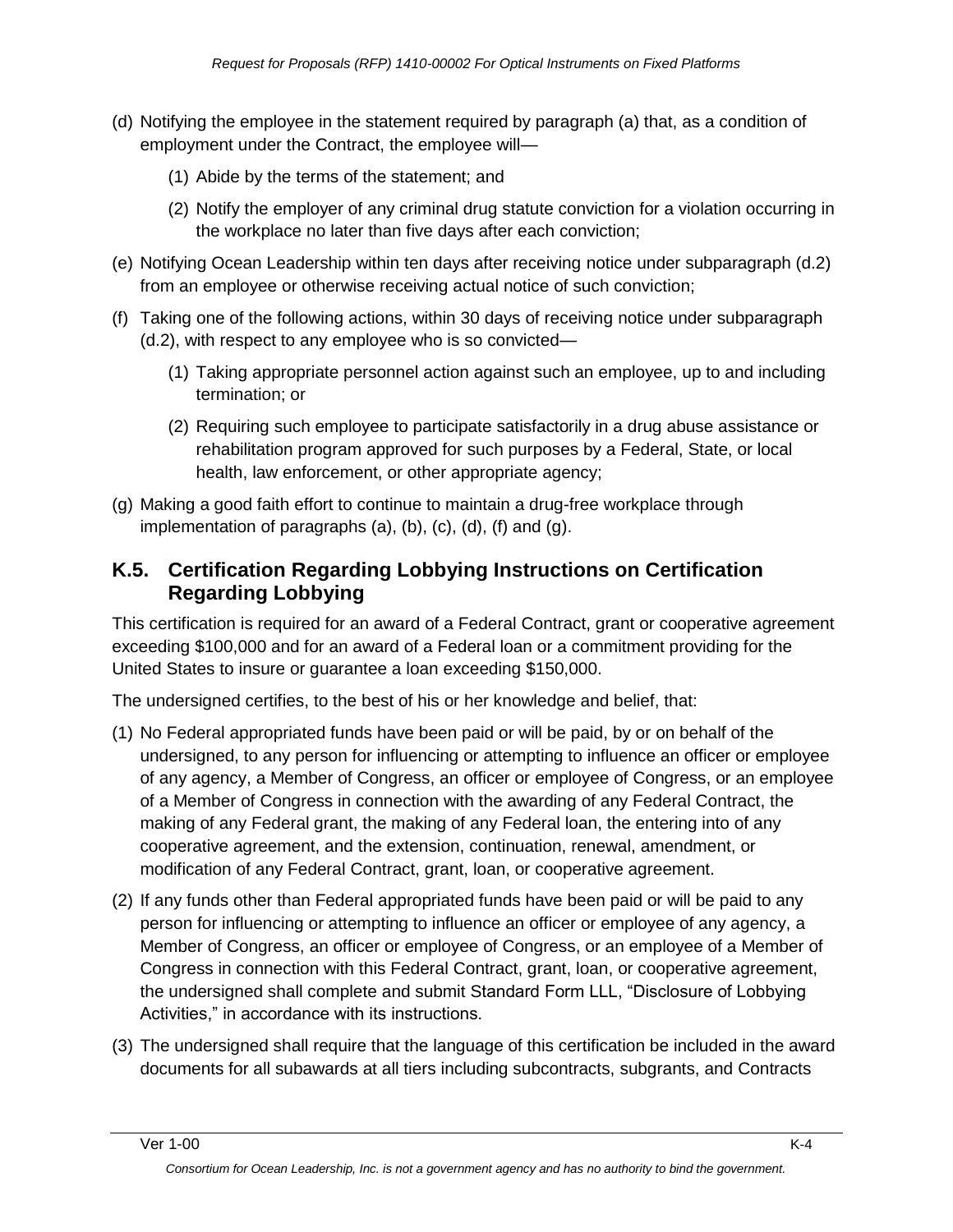under grants, loans, and cooperative agreements and that all subcontractors shall certify and disclose accordingly.

This certification is a material representation of fact upon which reliance was placed when this transaction was made or entered into. Submission of this certification is a prerequisite for making or entering into this transaction imposed by Section 1352, Title 31, U.S. Code. Any person who fails to file the required certification shall be subject to a civil penalty of not less than \$10,000 and not more than \$100,000 for each such failure.

# **K.6. Certification Regarding Conflict of Interest Policies**

The Offeror hereby certifies that the Contractor has implemented and is enforcing a written policy on conflicts of interest, consistent with the provisions of Award Administration Guide (AAG) Chapter IV.A; that, to the best of his/her knowledge, all financial disclosures required by the conflict of interest policy were made; and that conflicts of interest, if any, were, or prior to the institution's expenditure of any funds under the award, will be, satisfactorily managed, reduced, or eliminated in accordance with the institution's conflict of interest policy. Conflicts that cannot be satisfactorily managed, reduced, or eliminated must be disclosed to OL. http://www.nsf.gov/pubs/policydocs/pappguide/nsf10\_1/aagprint.pdf

# **K.7. Certification Regarding Nondiscrimination**

By submitting this proposal, the Authorized Organization Representative (AOR) is providing the Certification Regarding Nondiscrimination contained in Exhibit II-6 of the Grant Proposal Guide. http://www.nsf.gov/pubs/policydocs/pappguide/nsf10\_1/gpgprint.pdf

# **K.8. Certification Regarding Flood Hazard Insurance**

*Intentionally left blank*

## **K.9. Certification for Authorization for Organizational Representation or Individual**

#### **Proposer**

By submitting this proposal and signing below, the AOR is hereby: 1) certifying that statements made herein are true and complete to the best of his/her knowledge; and (2) agreeing to accept the obligation to comply with applicable NSF award terms and conditions if an award is made as a result of this proposal. Further the Offeror is hereby providing certifications regarding debarment and suspension, drug-free workplace, lobbying activities, and nondiscrimination as set forth in the NSF Proposal and Award Policies & Procedures Guide, Part I: The Grant Proposal Guide (GPG) (NSF 10-1). Willful provision of false information in this proposal and its supporting documents or in reports required under an ensuing award is a criminal offense (U.S. Code, Title 18, Par. 1001).

Signature of AOR

\_\_\_\_\_\_\_\_\_\_\_\_\_\_\_\_\_\_\_\_\_\_\_\_\_\_

\_\_\_\_\_\_\_\_\_\_\_\_\_\_\_\_\_\_\_\_\_\_\_\_\_\_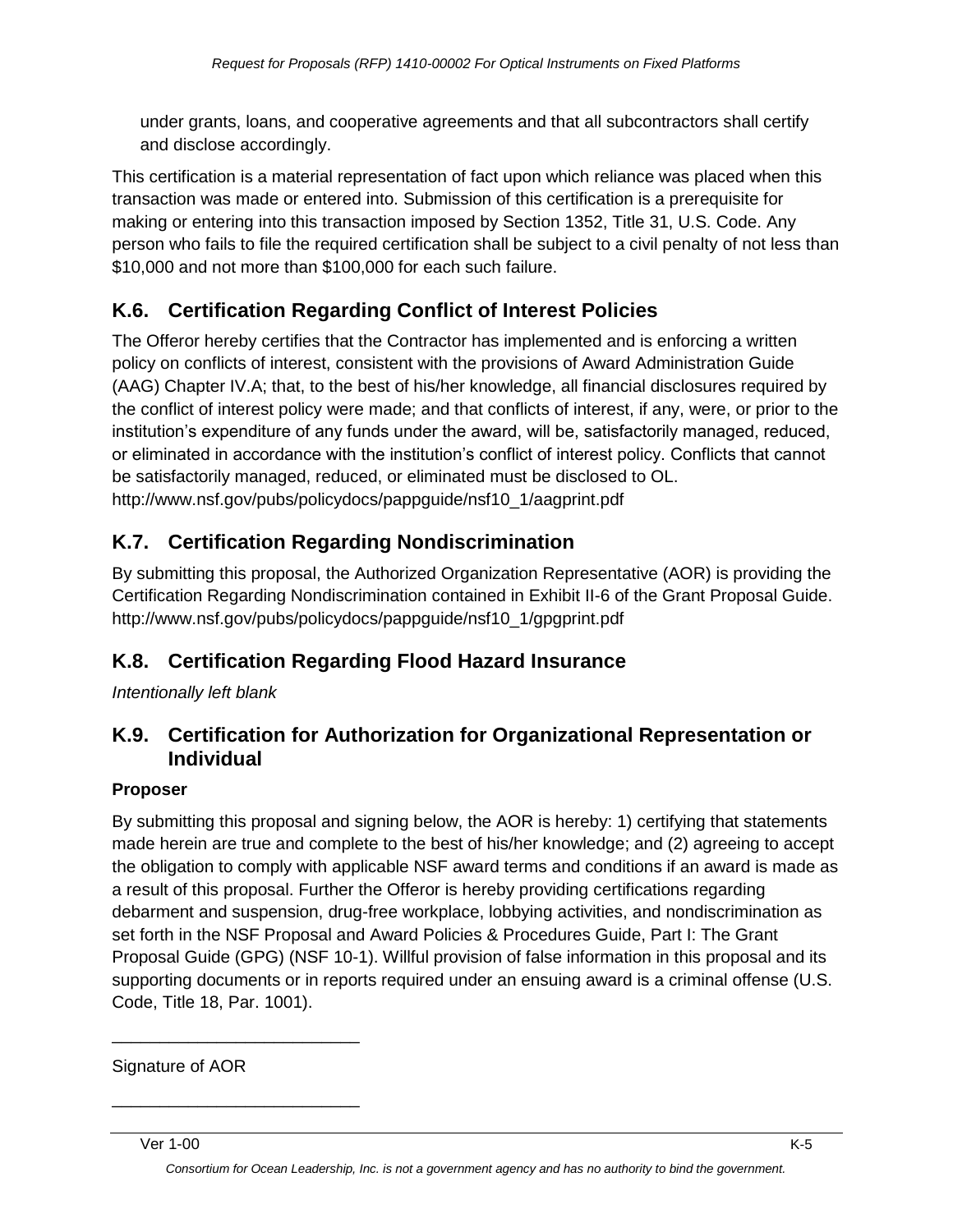Name of AOR and Date

# **K.10. Certification Regarding Organizational Conflict of Interest**

The purpose of this form is to grant Offerors an opportunity to disclose any actual or potential organizational conflicts of interest. A disclosed Conflict of Interest will not automatically result in the Offeror being removed from consideration. Mark the appropriate boxes that pertain to you and your organization for this RFP as well as providing any needed explanations.

#### (a) Conflicts of Interest

A conflict of interest occurs when someone in a position of trust has competing professional or personal interests and these competing interests make it difficult to fulfill their professional duties impartially. A conflict of interest exists even if no unethical or improper act results from it. Conflicts of interest may be actual or perceived. An actual conflict of interest occurs when a decision or action would be compromised without taking immediate appropriate action to eliminate the conflict. A perceived conflict of interest is any situation in which a reasonable person would conclude that conflicting duties or loyalties exist.

#### (b) Organizational Conflicts Of Interest

An organizational conflict of interest occurs when: a contractor is unable or potentially unable to provide impartial Contract performance due to competing duties or loyalties; a contractor's objectivity in carrying out the Contract is or might be otherwise impaired due to competing duties or loyalties; or a contractor has an unfair competitive advantage through being furnished unauthorized proprietary information or source selection information that is not available to all competitors/Offerors.

All Offerors must provide a list of all relationships with the Procuring Organizations that create, or may appear to create, a conflict of interest with the work that is contemplated in this Request for Proposal. The list shall indicate the relationship and a description of the conflict.

I certify that I have read and understand the description of organizational conflict of interest above and (check one of the following two boxes):

- $\Box$  Based on the criteria and description above, I do not have any conflicts of interest.
- $\Box$  Based on the criteria and description above, I have an actual or potential conflict of interest, or the appearance of a conflict of interest, which I am listing immediately below.

Name/Relationship and/or Description of the Conflict of Interest (attach additional pages if needed):

#### (c) Certification

The Offeror warrants that, to the best of its knowledge and belief, and except as otherwise disclosed, there are no relevant facts or circumstances which could give rise to organizational conflicts of interest. The Offeror agrees that if after award a conflict of interest is discovered, an immediate and full disclosure in writing shall be made to the Contracting Officer. The disclosure shall include a description of the action which the contractor has taken or proposes to take to avoid or mitigate such conflicts. If a conflict of interest is determined to exist the award may be canceled at the discretion of the Contracting Officer. In the event the Offeror was aware of an organizational conflict of interest prior to the award and did not disclose the conflict, the Contracting Officer may terminate the award for default.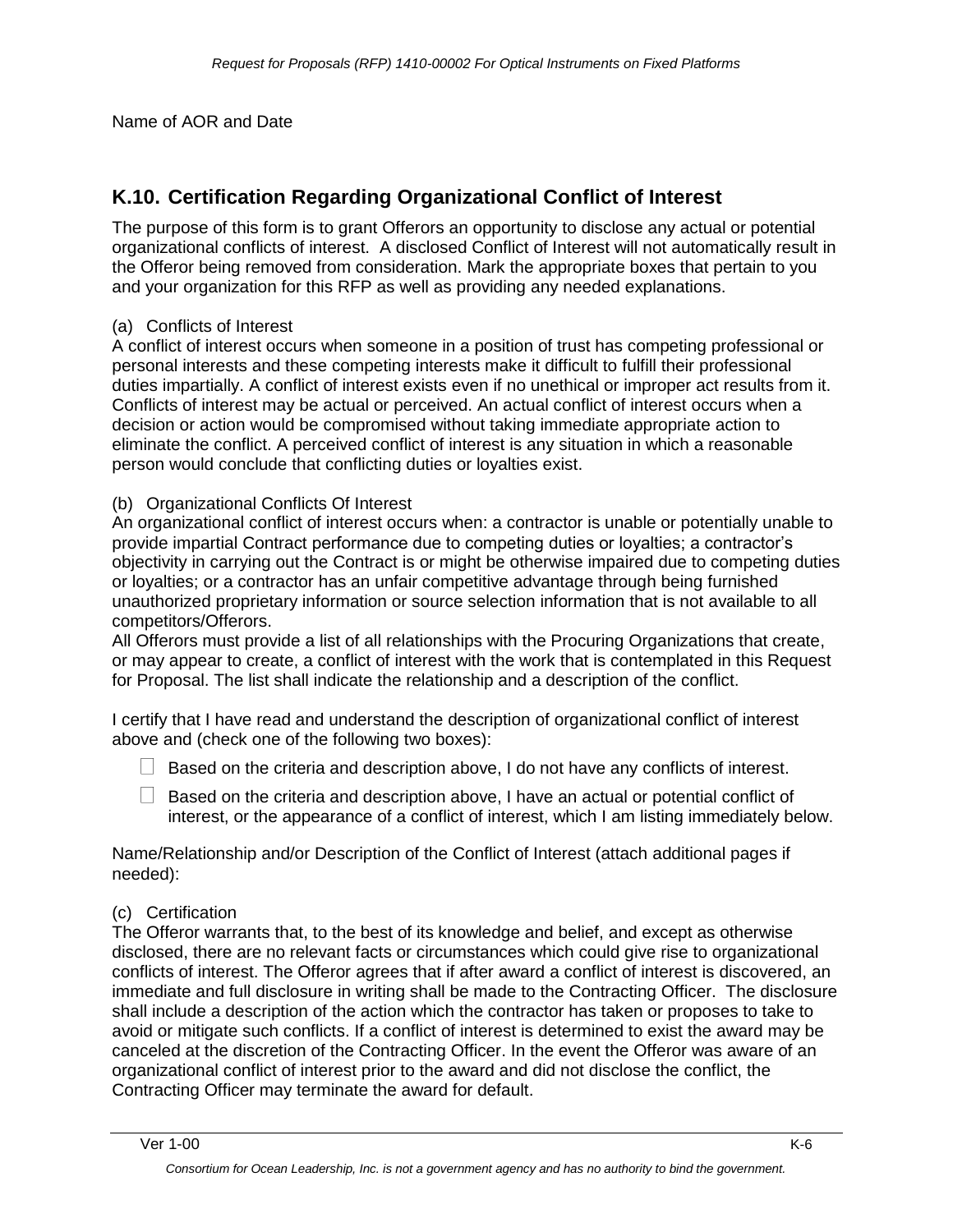Printed Name:

Offeror's Authorized Representative Title

Signed: Date:

**Signature** 

(End of Section K)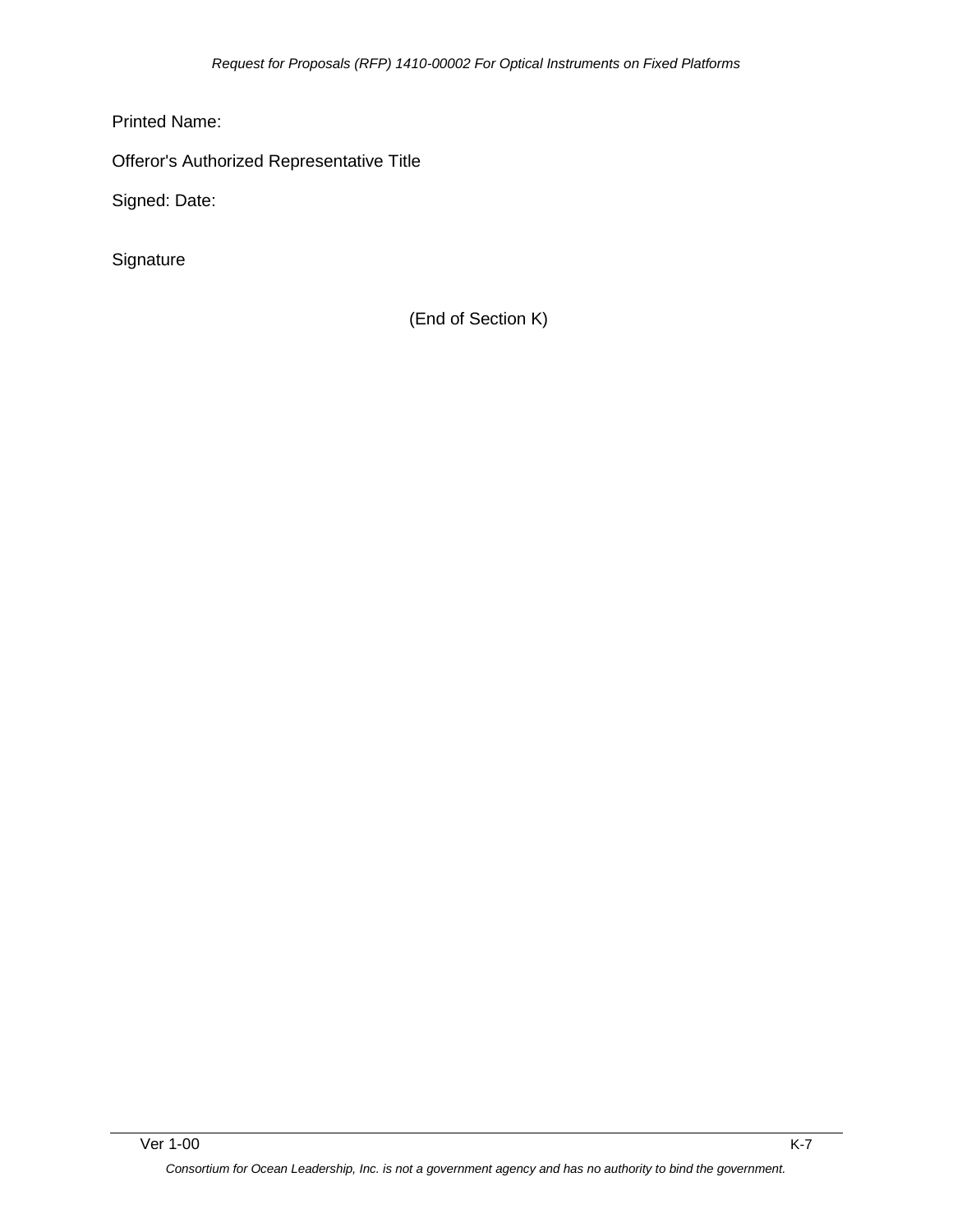# **Section L. Instructions for Proposal**

## **L.1. General Instructions**

- a. Ocean Leadership is not obligated to make an award or reimburse any of the cost incurred by the Offerors in the preparation and submission of proposals in response to this RFP.
- b. Offerors should examine the entire solicitation. Failure to do so shall be at Offeror's own risk. Proposals shall be submitted per instructions as detailed in this section.
- c. Offerors must ensure that proposals are complete and that all required information, especially all entries in tables, are provided in the proposal. Failure to do so may result in the proposal being determined to be non-compliant and excluded from further evaluation in the competitive review process. If an Offeror has any questions about the information required, then the Offeror should use the Questions and Answers process described in Section A.2 to ensure that all required information will be provided in the proposal.
- d. All communications between Offerors and Ocean Leadership regarding this procurement shall be through the Ocean Leadership's designated Point of Contact (POC):

Jeanine Hubler, Director Contracts and Grants Consortium for Ocean Leadership, Inc. 1201 New York Ave, NW, Suite 400 Washington, DC 20005 email: rfp1410-00002@oceanleadership.org

This solicitation does not commit Ocean Leadership to pay any cost incurred in the preparation or submission of the Offeror's proposal or in making necessary studies or designs for the preparation thereof. Neither this solicitation nor the submission of any proposal creates any Contract or obligation on the part of Ocean Leadership. Patentable ideas, trade secrets, privileged or confidential commercial or financial information, disclosure of which may harm the Offeror, should be included in proposals only when such information is necessary to convey an understanding of the proposed project. Such information must be clearly marked in the proposal and be appropriately labeled with a legend such as, "The following is (proprietary or confidential) information that (name of proposing organization) requests not be released to persons outside Ocean Leadership or NSF, except for purposes of review and evaluation."

This RFP is soliciting two classes of optical instruments: Optical Attenuation and Absorption (OPTAA) Instruments and Downwelling Spectral Irradiance (SPKIR) Instruments. Offerors may choose to propose either or both of these instrument classes. The proposal shall clearly indicate which of the instrument classes the Offeror is proposing to supply. The instructions in sections L.1 through L.5 apply to all Offerors. In addition, section L.6 applies to Offerors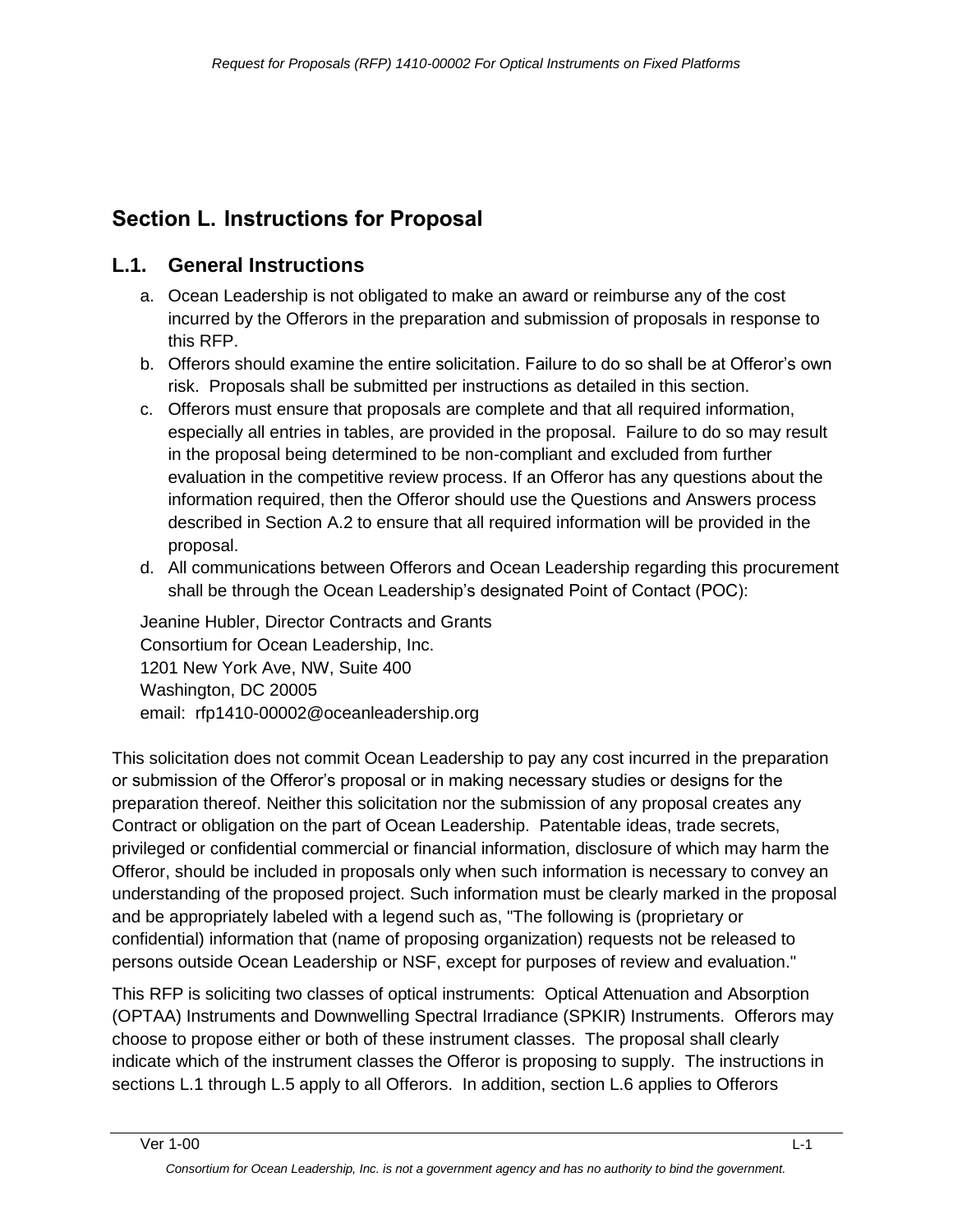proposing the Optical Attenuation and Absorption instrument class; section L.7 applies to Offerors proposing the Downwelling Spectral Irradiance instrument class.

## **L.2. Type of Contract**

As noted in Section A, Ocean Leadership intends to award one or more IQC Firm Fixed Price (FFP) Contracts resulting from this solicitation.

## **L.3. Owner Furnished Property (OFP)**

Not applicable.

## **L.4. Proposal Submission Requirements**

The Offeror shall prepare its proposal as set forth in the following paragraphs.

#### **L.4.1 General Proposal Organization**

To be considered compliant and eligible for award, the proposal shall, at a minimum, include the information identified in these Instructions and comply with the cited page limitations for the proposal. The following instructions are provided to assist the Offerors in understanding the information needed to submit a clear and concise proposal and allow OL to make an objective selection of the Contractor for this proposed procurement. Non-conformance with the specified organization, content, and page limitations may result in the rejection of the proposal as noncompliant. Page limitations shall be treated as maximums. If exceeded, the excess pages will not be read or considered in the evaluation of the proposal. Contractor format exhibits, such as maintenance procedures and independent test results, requested in this RFP do not have page limitations nor do they have to be reformatted for the Offeror's proposal. Unless noted, Contractor format exhibits are only requested in electronic format.

Offerors' proposals shall contain a separate version of each of the first four volumes for each instrument class that the Offeror is proposing:

- Volume 1 Technical <20 Page limit maximum >
- Volume 2 Past Performance < 6 Page limit maximum >
- Volume 3 Management <10 Page limit maximum >
- Volume 4 Cost/Price No restriction
- Volume 5 Integrated Advantages (Optional <5 Page limit maximum >

As noted above the first four volumes are mandatory for all Offerors for each class, but Volume 5 is required only for the Offeror seeking award of both classes of optical instruments. In the event the Offeror's Proposals are considered to be inadequate or non-responsive, Ocean Leadership reserves the right to ask for further information or not to award this Contract.

### **L.4.2 General Proposal Instructions**

- a. Proposal Questions: As stated in Section A.2 of this solicitation.
- b. Proposal Due Date: As stated in Section A.2 of this solicitation.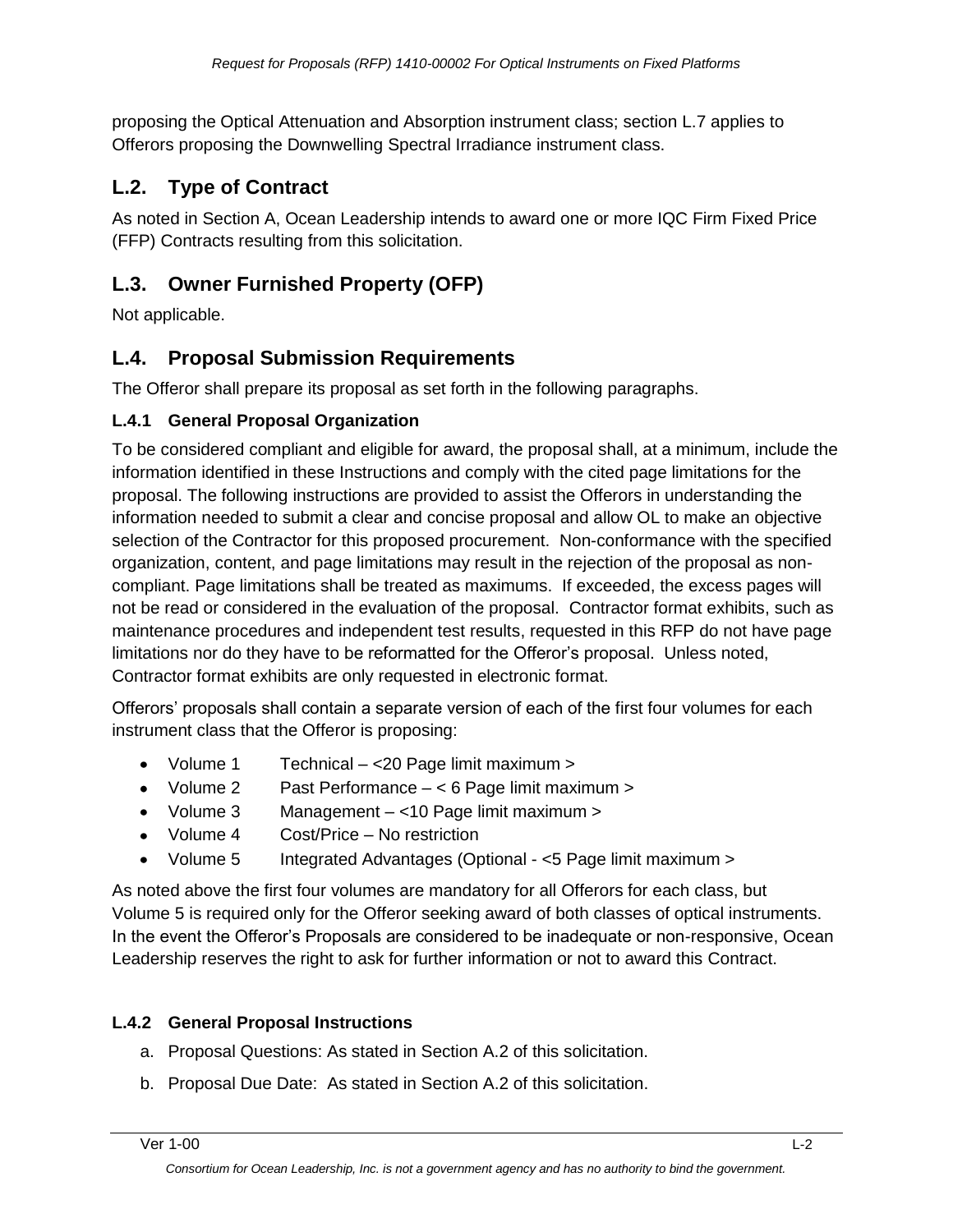c. Proposal copies: Offerors shall email a **signed** offer/proposal in PDF format and include the phrase "Optical Instruments RFP" in the subject line. Also include separate MS Office 2003 documents for each proposal volume as attachments to your email. Offerors shall include proposal attachments as attachments to the email in the Offeror's choice of format(s). See Section A.2 for specific email instructions.

Mail one (1) signed original, two (2) copies and two (2) CDs of each volume. If there are any discrepancies between the proposal volume hard copies and electronic copies, the signed original hardcopy will govern. See Section A.2 for specific mailing instructions. Cost or pricing data shall NOT be included outside of the Cost and optional Integrated Advantages Volumes. Proposal text shall be printed on 8-1/2" x 11" paper with 1" margins on all sides with a 12 pitch font. Pages shall be spiral bound, or hole-punched and inserted in ring binders.

d. Cover pages on each proposal shall clearly identify the volume. Proposal cover pages, table-of-contents, fold-outs such as design drawings, circuit diagrams, and flow-process charts, resumes, labor category descriptions, and acronym list are excluded from the proposal page count limits stated in Section L.4.1. Company marketing materials and profiles are neither needed nor will be evaluated.

## **L.4.3 Offeror Points of Contact**

The Offeror shall indicate its responsible/authorized point-of-contact (POC) at the beginning of each proposal volume. This person shall be able to hold discussions and negotiations with Ocean Leadership and have full authority to bind the Offeror to a contract. This POC shall have full authority to bind the Offeror to a Contract. POC information required includes: first name, last name, title, e-mail address, phone number, Fax number, and level of authority.

# **L.5. Proposal Revisions**

In the event, after its initial submittal and following any negotiations between the Procuring Organization and the Offeror, the Offeror makes any revisions to the proposal, these changes shall be accomplished by replacement pages. Changes from the original page shall be indicated on the outside margin by vertical lines adjacent to the change. The Offeror shall include the date of the amendment on the lower right corner of the changed pages.

## **L.6. Requirements for Optical Attenuation and Absorption (OPTAA) Instrument Proposals**

An Offeror proposing Optical Attenuation and Absorption instruments shall submit a proposal in accordance with the following instructions.

## **L.6.1 Non-Cost/Price Proposal Content**

## *L.6.1.1 General*

The Offeror's non-cost/price proposal volumes (Technical, Past Performance, and Management) shall clearly state and reflect how the Offeror proposes to comply with the performance and requirements identified in the specifications, Attachments J-1 and J-2, and the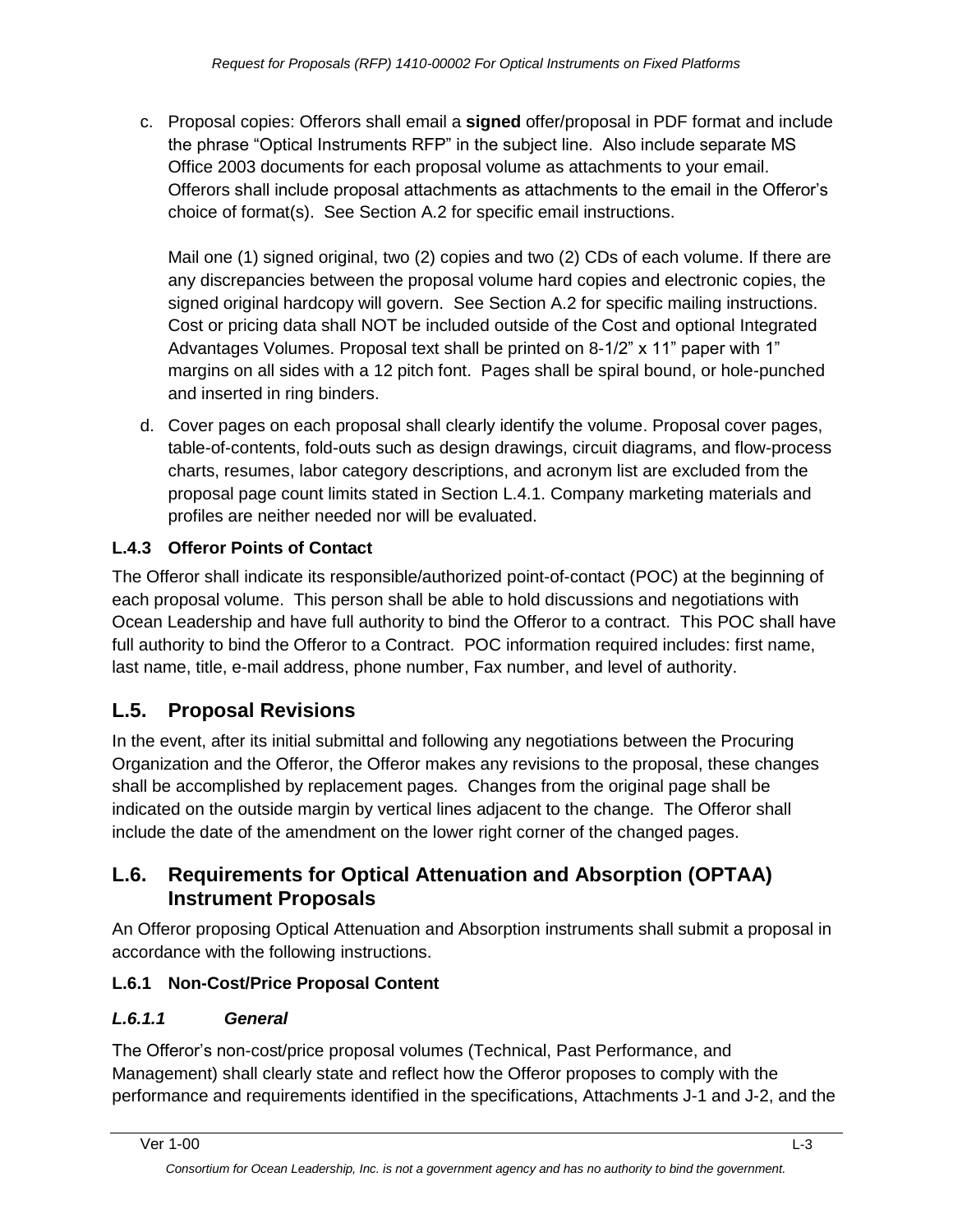Statement of Work, Section C. The proposal volumes, including any supporting documentation, should be clear, concise, and focused on responding to the requirements.

None of the non-cost proposal volumes shall include or identify any part of the proposed cost/price information; however, they shall contain resource information as called for by the instructions set forth in this RFP. The overall level of effort and support proposed must be consistent with the stated Contract solution in the proposal. The proposal must fully document and substantiate a cross mapping of the cost approach as it relates to the non-cost/price volumes.

Offerors are advised that the Procuring Organization will evaluate proposals in accordance with the evaluation criteria set forth in Section M of this solicitation.

## *L.6.1.2 Volume I for Optical Attenuation and Absorption Instruments – Technical*

In this volume, the Offeror shall include technical discussion in sufficient detail to allow assessment of its ability to accomplish the solicitation requirements, including the baseline and proposed options if any.

The Offeror's proposal will be used to assess the Offeror's understanding of tasks to be performed, as well as the technical approach and methodology for accomplishing performance requirements from the Specification(s) and tasks to meet the requirements of the SOW. The Offeror shall provide specific information to substantiate and support evaluation for each of the Technical Subfactors in Section M of this solicitation.

### L.6.1.2.1 Technical Specifications

Fill out Tables L-1 and L-2 with specifications of **your** proposed Optical Attenuation and Absorption instruments and include them in the Technical Volume of your proposal. The following paragraphs provide detailed instructions for filling out the tables. (Microsoft Word versions of Tables L-1 and L-2 may be found in Attachment J-7.)

Make a copy of Table L-1, *Optical Attenuation and Absorption (OPTAA) Instrument Compliance Matrix With Instrument Specifications in Attachment J-2* and a copy of Table L-2, *Optical Attenuation and Absorption (OPTAA) Instrument Compliance Matrix With Common Specifications in Attachment J-1*, and include them in the Technical Volume of your proposal for Optical Attenuation and Absorption instruments. Minor format changes to the tables (e.g., change row heights or column widths, covert to landscape page layout) are acceptable as long as the structure of the tables is retained.

**Spec I.D.** (column 1) of Tables L-1 and L-2 refers to the specification identifiers in the Instrument Specifications (Attachment J-2) or Common Specifications (Attachment J-1) documents. Refer to these specifications in filling out the tables for full descriptions of the items listed in the **Parameter** columns as well as their threshold and objective values. Optical Attenuation and Absorption instrument series A to D are defined on pages 6 and 7 of Attachment J-2. Fill in the **Parameter Value by OPTAA Series** columns with the parameters of your proposed instrument. Please use the units specified in the **Units** column. Cite specific references in the **Substantiation** column that substantiate the value listed. No substantiation is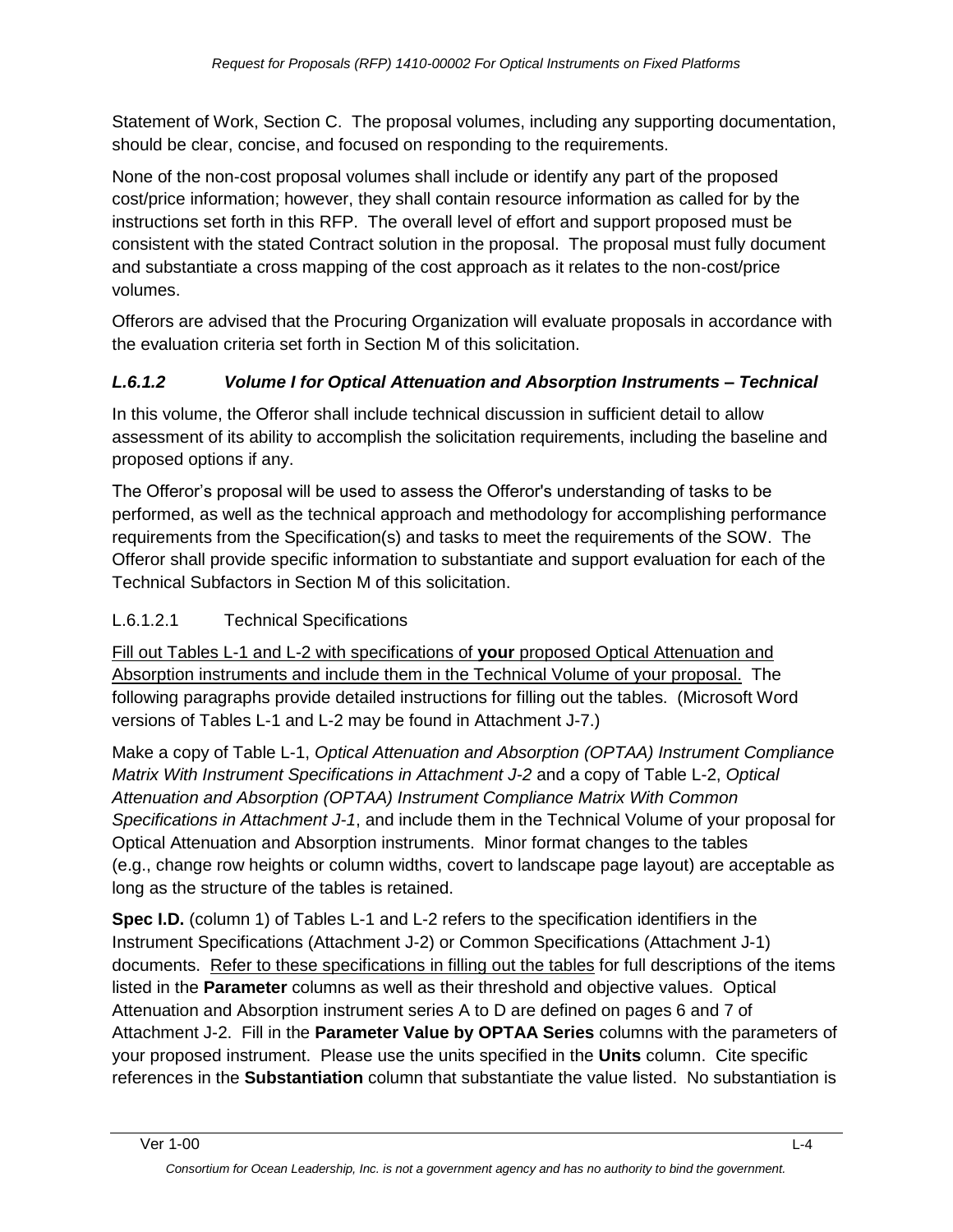needed where N/A is shown. The same reference may be cited for multiple parameters. Examples of cited references may include:

- Independent research papers
- Independent test results
- Testing by the Offeror
- Engineering analysis by the Offeror

If no references are available, the Offeror may provide a statement or description in the proposal (e.g., "The communications board in the instrument supports RS-232 interfaces.") Explain any instances in which the values entered are not compliant with the specifications in Attachments J-1 and J-2.

Where possible, please include a copy of each cited reference as an electronic attachment to your proposal. (These attachments do not count against the proposal page limit.) Where doing so presents copyright issues, it is appropriate to provide a publicly available location (document reference, Internet URL, etc.) where the cited reference may be found.

#### *Table L-1 Optical Attenuation and Absorption (OPTAA) Instrument Compliance Matrix*

# *With Instrument Specifications in Attachment J-2*

(See Attachment J-7 for a Microsoft Word version of Table L-1)

#### *Table L-2*

#### *Optical Attenuation and Absorption (OPTAA) Instrument Compliance Matrix With Common Specifications in Attachment J-1*

(See Attachment J-7 for a Microsoft Word version of Table L-2)

Fill out Table L-3 with the models of **your** proposed Optical Attenuation and Absorption instruments and include the table in the Technical Volume of your proposal. The following paragraph provides detailed instructions for filling out this table. (A Microsoft Word version of Table L-3 may be found in Attachment J-7.)

Make a copy of Table L-3, *Proposed Models for Optical Attenuation and Absorption Instruments*  and include it in the Technical Volume of your proposal for Optical Attenuation and Absorption instruments. Fill in the **Contractor Instrument Model Number or Designation** column with model number or other designator of the instrument proposed for the corresponding Optical Attenuation and Absorption instrument series. Ensure that the model numbers in this table are the same as those provided in the tables in Section B.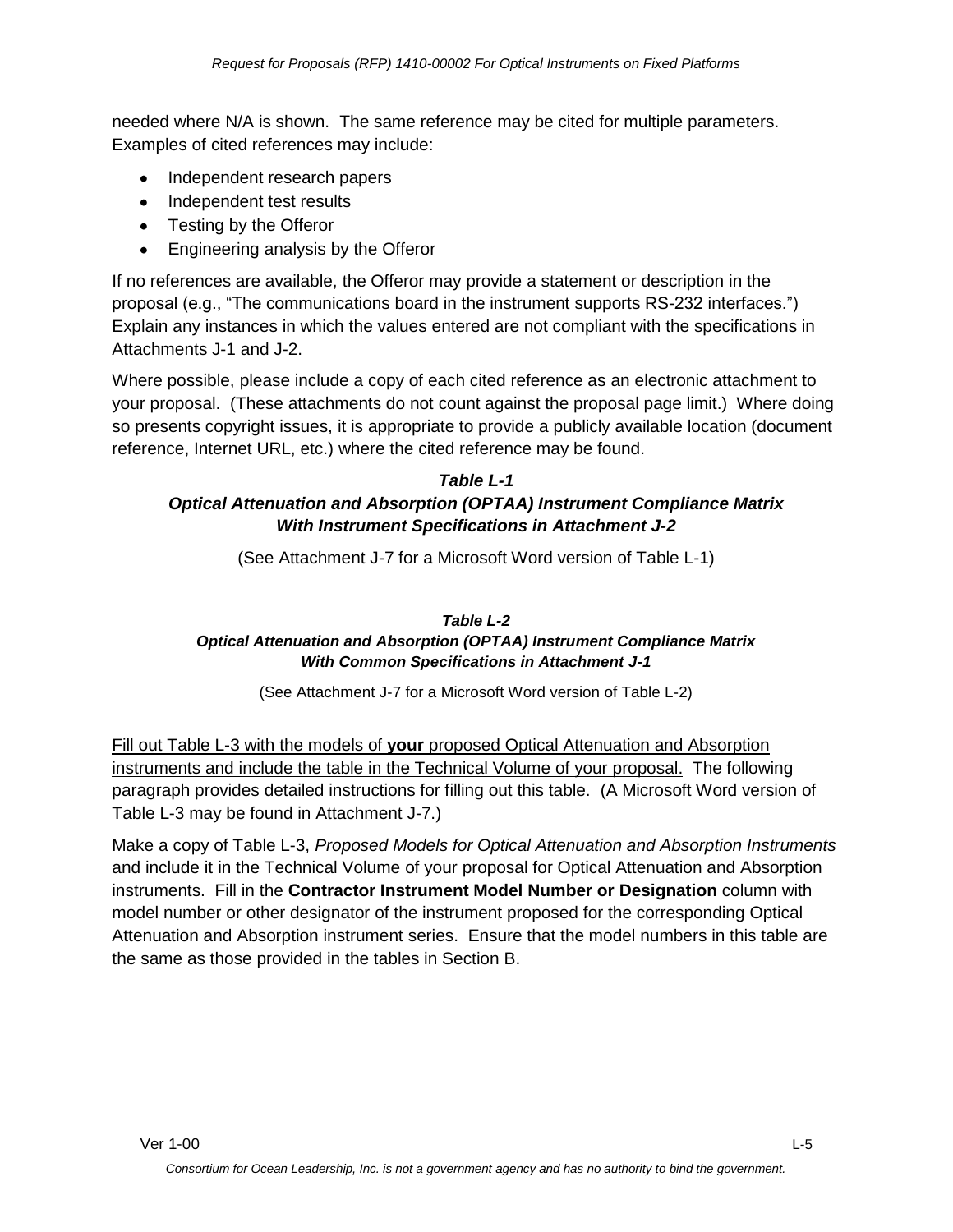| <b>Table L-3</b>                                                          |
|---------------------------------------------------------------------------|
| <b>Proposed Models for Optical Attenuation and Absorption Instruments</b> |

| <b>OPTAA</b><br><b>Series</b> | <b>Contractor Instrument Model Number or Designation</b> |
|-------------------------------|----------------------------------------------------------|
|                               |                                                          |
|                               |                                                          |
|                               |                                                          |
|                               |                                                          |

Tables L-1, L-2, and L-3 are not included in the proposal page count limit.

In addition to completing the tables for the Technical Volume, the Offeror shall describe biofouling mitigation design features employed, including consumables and rate of consumption and/or replenishment cycle necessary to meet the specifications. The Offeror shall describe time stamping and time synchronization capabilities provided by the instrument.

#### L.6.1.2.2 Other Technical Characteristics/Properties

The Offeror shall provide information on the response times of their instruments. The Offeror shall describe how the sampling volume is refreshed and how long it takes to do so. Describe the techniques used to meet the 1 Hz sampling frequency requirement in the instrument specification (Attachment J-2). Discuss whether the proposed Optical Attenuation and Absorption Instruments can exceed the sampling frequency requirement, and if so, the techniques employed to accomplish this.

The Offeror shall provide and substantiate information on the reliability of the proposed instruments in terms of mean time between failures (MTBF).

For each of the proposed Optical Attenuation and Absorption models, the Offeror shall provide the recommended maintenance and calibration procedures as well as the Offerorrecommended schedules and intervals as attachments to the Technical Volume. The Offeror shall highlight any unique test or production equipment needed for maintenance or calibration. The maintenance and calibration procedures and schedules shall be in the Offeror's format (no page limits) and provided only as electronic copies.

The Offeror's recommended calibration procedures should include the following:

- Certificate of calibration for each instrument purchased including calibration data.
- Calibration reference standards that are traceable to NIST, or other recognized standards organization.
- Accuracy tolerance of the measurement standards used to calibrate the instruments and certification that the instrument is within its specified accuracy tolerance over its entire operating range
- Periodic recertification of calibration standards and policy if standard has gone out of certification
- Lead-time for calibration services
- Recommended calibration intervals for the instruments
- Calibration procedures the Offeror performs prior to instrument deliveries (new instruments or otherwise)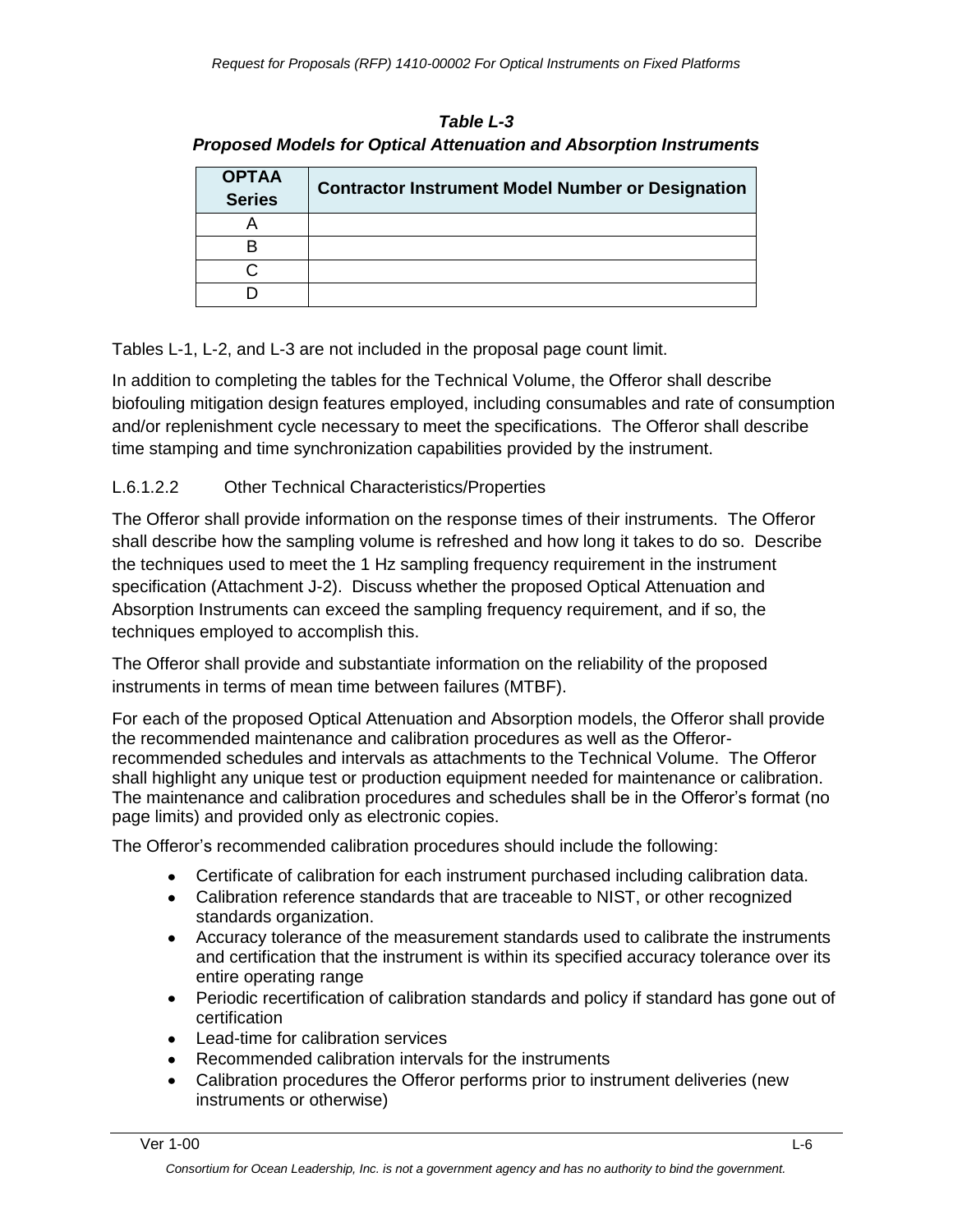Calibration procedures to be carried out by the Procuring Organization

The Offeror shall describe the mechanical/physical characteristics of their proposed instruments, including the following information:

- Size, shape, and weight of the instruments
- Batteries, consumables, and other items necessary for refurbishment and calibration of the instruments.

The Offeror shall provide a description of data extraction and data formatting methods. Identify any data interface specifications and standard access protocols that are supported.

The Offeror shall list in the proposal which of the following software items are provided with the purchase of Optical Attenuation and Absorption instruments. Do NOT include copies of these items with the proposal.

- Firmware within the instrument needed for the instrument to function
- Input/Output drivers to operate the instrument, and retrieve data from it
- Additional software:

Software to operate the instrument (running on the Input/Output drivers), data format conversion software, analysis software to collect data and display results, software to download embedded metadata, utility software for testing and calibrating the Optical Attenuation and Absorption instrument, scripts for installing any of the above software items

- Note which of the above, if any, are available with source code.
- Example source code, if any, that shows how to interface with Optical Attenuation and Absorption instruments.

The Offeror shall list in the proposal any additional software licenses needed for commercial products that the software requires.

### L.6.1.2.3 Technical Risk

The Offeror shall describe any specific steps it provides that reduce risks associated with Cost, Schedule, and Performance. Specific steps could include offering improved warranties, accelerated delivery schedule, or features unique to the instruments offered.

#### *L.6.1.3 Volume II for Optical Attenuation and Absorption Instruments – Past Performance*

The Offeror shall provide information on past performance of the proposed instrument in a field environment. This information may cite:

- Independent research papers
- Independent test results
- Offeror's testing results of its proposed instrument
- Results of previous deployments

The Offeror shall provide information on production capacity available for delivering the anticipated volumes of instruments to be procured in delivery orders in accordance with the project schedule.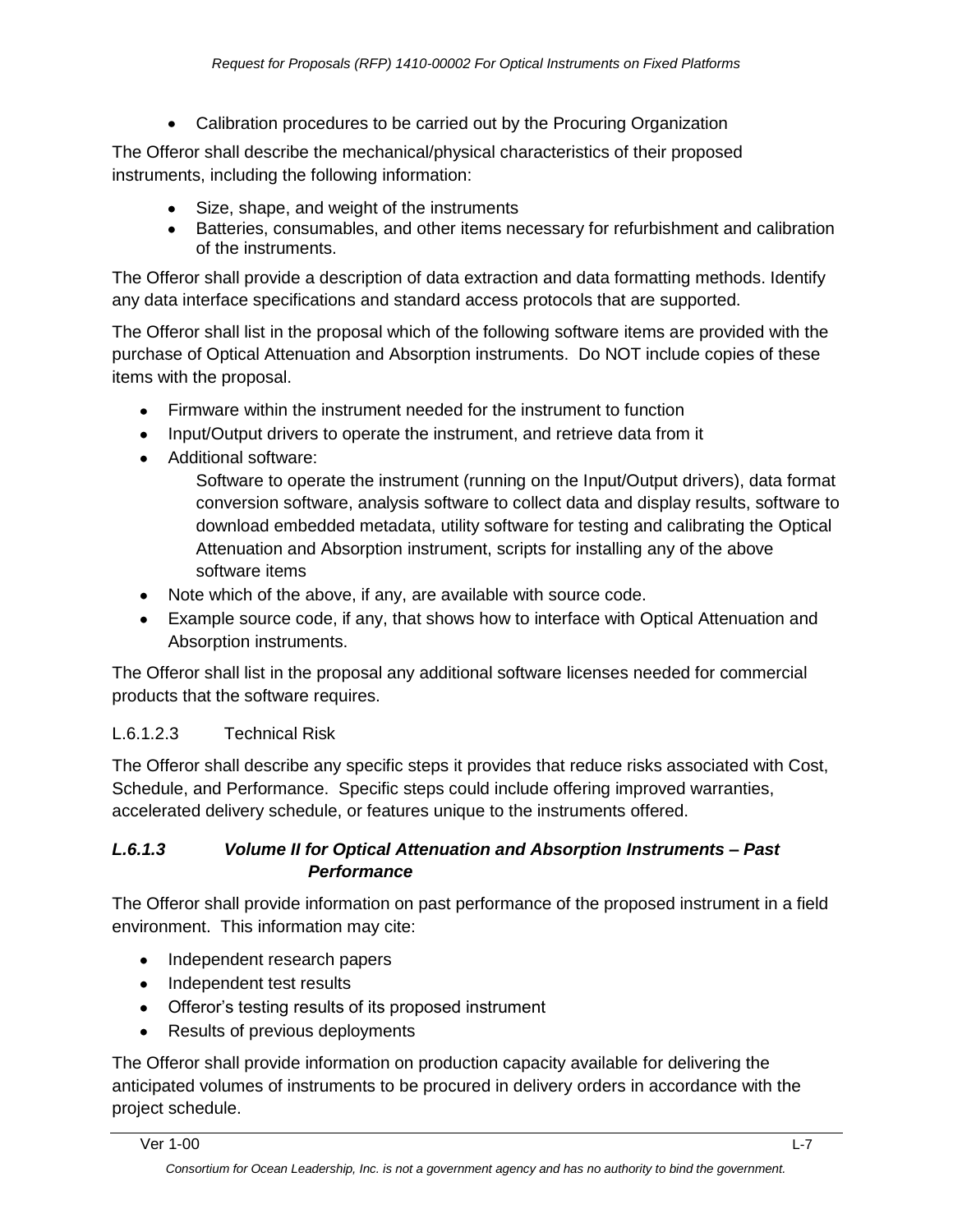The Offeror shall describe past performance experience in accordance with the requirements below. If the Offeror has no past performance experience that satisfies the requirements below, the Offeror shall include a statement to this effect.

Fill out Table L-4 and include it in the Past Performance Volume of your proposal. The following paragraph provides detailed instructions for filling out this table. (A Microsoft Word version of Table L-4 may be found in Attachment J-7.)

The Offeror shall submit Past Performance information on Contracts that the Offeror considers most relevant to demonstrate the ability to perform the proposed effort. The Offeror shall identify three Contracts under which it has delivered similar instruments within the past three years, or is presently delivering, and which Contracts are similar to this solicitation. The Offeror shall provide a brief description of each Contract and its dollar value. The Offeror shall provide the names and telephone numbers of the customer's technical and contractual points-of-contact for each Contract. If the Offeror does not have three such Contracts, it shall provide the above information for as many Contracts as it does have. Use Table L-4 for providing this information, one copy per Contract.

| <b>Effort name</b>                                                                 |                               |
|------------------------------------------------------------------------------------|-------------------------------|
| <b>Company Performing the</b><br><b>Effort</b>                                     |                               |
| <b>Contract name</b>                                                               |                               |
| <b>Period of performance</b>                                                       | From DD/MM/YYYY to DD/MM/YYYY |
| Contract value in \$                                                               |                               |
| <b>Customer name and address</b>                                                   |                               |
| <b>Technical Point of contact</b><br>information<br>(name, phone number, e-mail)   |                               |
| <b>Contractual Point of contact</b><br>information<br>(name, phone number, e-mail) |                               |
| (extend as necessary)                                                              |                               |

*Table L-4. Past Performance for Each Contract*

The Offeror is advised to verify all contact information for all respondents and is advised to verify for each their willingness and ability to respond to inquiries by Ocean Leadership regarding the Contract and the Offeror/Team-member's performance on the Contract.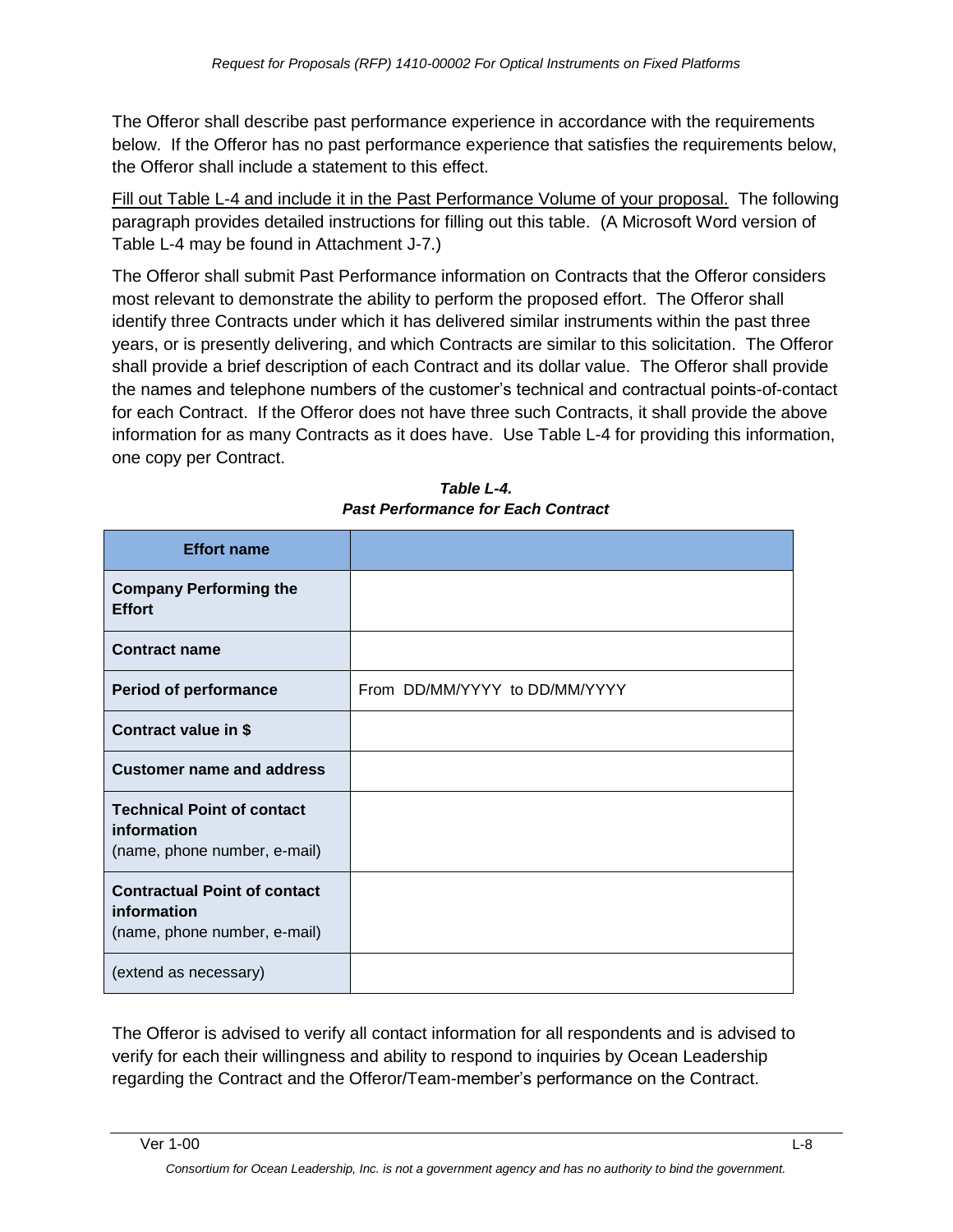In addition to including copies of Table L-4 in the Past Performance Volume of your proposal, the Offeror shall provide descriptive text that highlights the relevance of past efforts to the current acquisition as well as any problems encountered during these efforts and their resolution. The description of each project is limited to two pages. At least one project should be submitted that demonstrates the Offeror's ability to meet aggressive production schedule.

Outside of the proposal, the Offeror shall attach representative samples of the following, in electronic format only, no page limit:

- Independent research papers
- Independent testing results
- Offeror's testing results of its proposed instrument(s)
- Offeror's results of previous deployments

Electronic copy only, Contractor format, and no page limit.

#### *L.6.1.4 Volume III for Optical Attenuation and Absorption Instruments – Management*

The Offeror's discussion in this section shall include sufficient detail to allow assessment of its ability to accomplish the Contract performance including the baseline and options. The Offeror shall provide a Project Management and Communications Document as part of the Management Volume. This document shall be no more than five pages in length and shall cover the roles and responsibilities of the points of contact with whom OL and the Procuring Organization will need to work, as well as the specific reports and other communications to be provided. List and explain any ordering procedures that OL and the Procuring Organizations need to follow to facilitate efficient order fulfillment. The Offeror shall provide scheduling information and ordering procedures showing the following:

- 1. Contractor Points of Contact (POC), including the Contractor's POC who will manage the Contract
- 2. Lead time to execute Delivery Orders (ordering and testing)
- 3. Procedures for accepting Delivery Orders
- 4. Production capacity
- 5. Process for reporting and tracking
- 6. Lead time to perform maintenance actions, including the repair, refurbishment, and calibration of instruments
- 7. Capacity and capability to perform the repair, refurbishment, and calibration of instruments
- 8. Lead time and details of notice provided to OL for any change in the Configuration of any of the Optical Attenuation and Absorption Instruments covered under this solicitation.

Note: Procedures for accepting delivery orders will be finalized at the Kickoff Meeting described in Section C.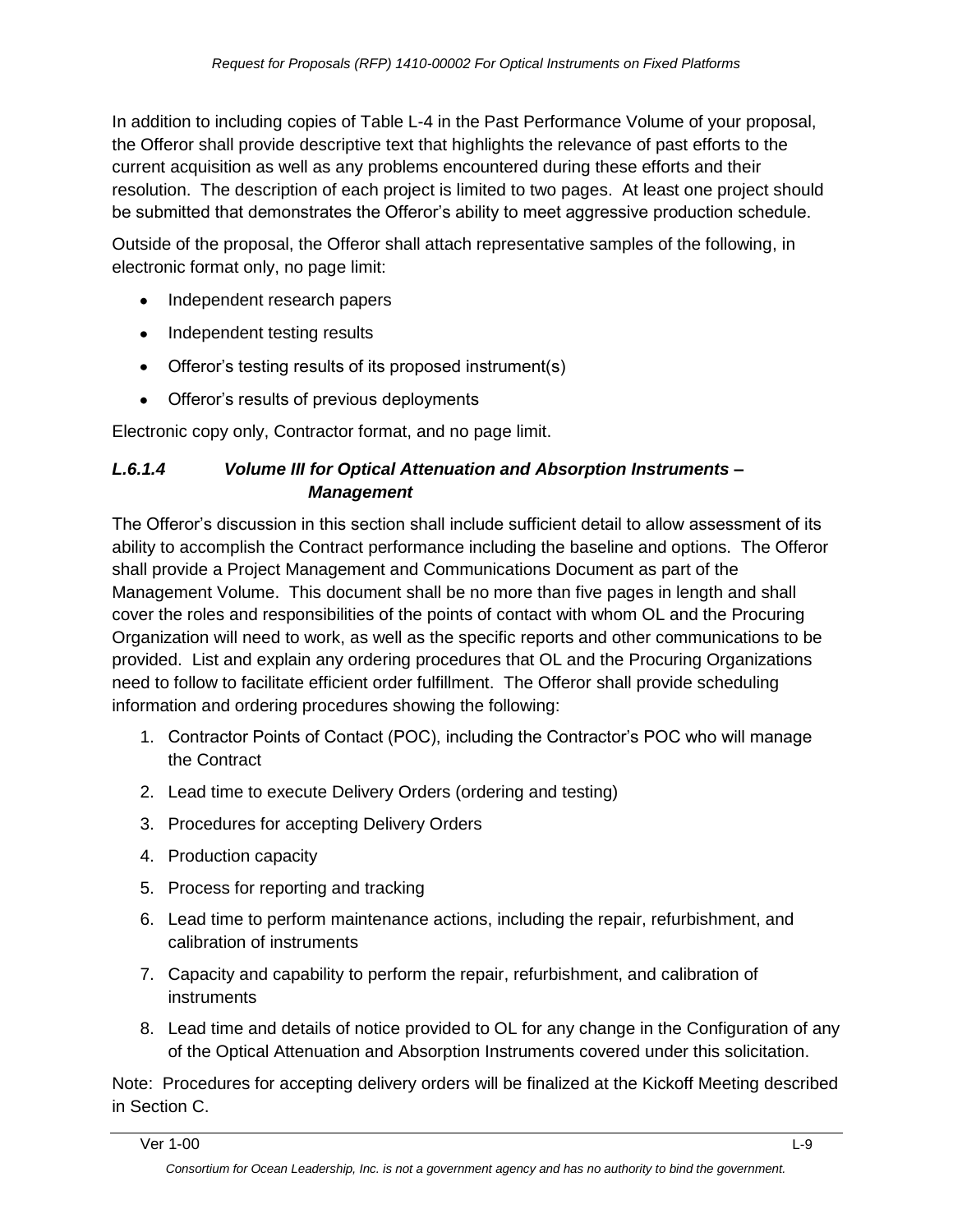The Offeror should discuss its ability to meet the delivery schedule, the management techniques it will employ to meet the milestones in Section C, and its ability and commitment to maintain the total purchase of Optical Attenuation and Absorption instruments planned for this procurement. The confidence in its ability to meet the delivery schedule can be demonstrated providing delivery guarantees, simplified ordering requirements, and short lead times for the placing of orders under this Contract.

The Offeror shall attach as exhibits its existing Quality Management Plan (or explicitly state that there is no existing plan), schedule for conducting testing on the production Optical Attenuation and Absorption instruments, and existing internal test procedures for Optical Attenuation and Absorption instruments (or explicitly state that there are no existing procedures). Provide only electronic copies of these items, Offeror format, no page limit).

#### **L.6.2 Volume IV for Optical Attenuation and Absorption Instruments – Cost/Price Proposal Content**

The Offeror's Cost/Price Proposal shall include the information required by this section and the information required by Section B of this solicitation.

These instructions are to assist the Offeror in submitting the information that is required to evaluate the reasonableness and realism of the proposed cost/price.

# *L.6.2.1 Cost/Price Overview*

### L.6.2.1.1 Overview/estimating Methodology and System

The overview shall provide narrative support for the Cost/Price Volume. Contractor format descriptions of each instrument, instrument option, and bundled fixed price service (e.g., special test equipment required to perform user maintenance, factory repairs, recalibration, or refurbishment) shall be provided as an electronic exhibit (no hard copies required).

# L.6.2.1.2 Cost Assumptions

The Offeror shall provide all relevant cost assumptions and information, which form the basis of its proposal. Cost assumptions and information include, but are not limited to, order size, order frequency, advanced procurement costs, and long lead costs. If the Offeror takes exception to any ground rules or assumptions stated in the solicitation, describe each exception or qualification and provide complete rationale.

### L.6.2.1.3 Firm Fixed Price

Prices shall be organized per the CLIN structure in Section B and the prices may vary over time. Specific price for each option period shall also be provided. All prices shall include shipping to any destination in the lower 48 States. The estimate of maintenance costs will be based on the list of maintenance procedures listed by the Offeror in Section B.

### L.6.2.1.4 Certificate of Current Cost and Pricing Data

The Offeror shall fill out the form included in this solicitation as Attachment J-4 and include the completed form, "Certificate of Current Cost and Pricing Data," as an attachment to its Cost/Price Volume.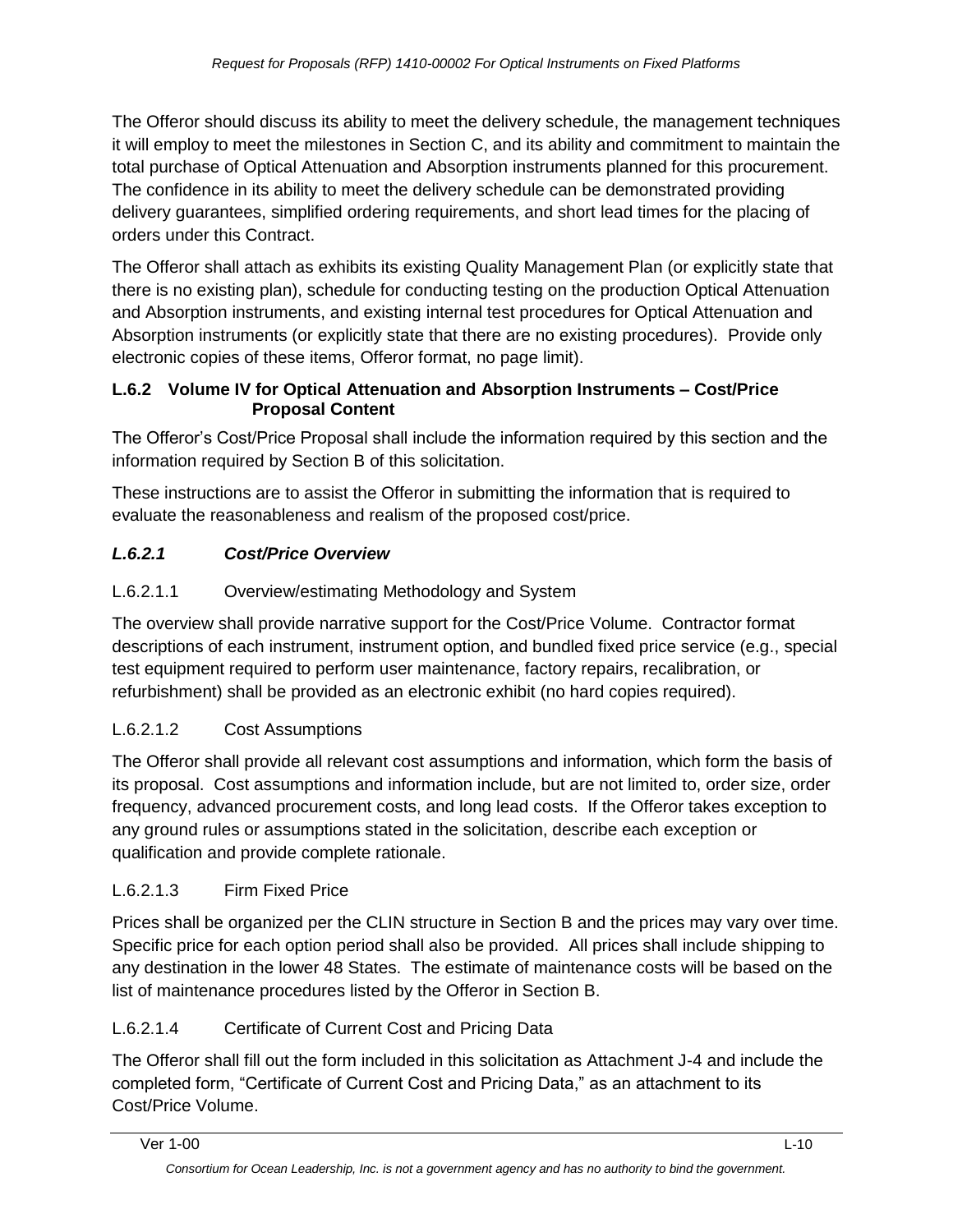# **L.7. Requirements for Downwelling Spectral Irradiance (SPKIR) Instrument Proposals**

An Offeror proposing Downwelling Spectral Irradiance instruments shall submit a proposal in accordance with the following instructions.

### **L.7.1 Non-Cost/Price Proposal Content**

### *L.7.1.1 General*

The Offeror's non-cost/price proposal volumes (Technical, Past Performance, and Management) shall clearly state and reflect how the Offeror proposes to comply with the performance and requirements identified in the specifications, Attachments J-1 and J-3, and the Statement of Work, Section C. The proposal volumes, including any supporting documentation, should be clear, concise, and focused on responding to the requirements.

None of the non-cost proposals shall include or identify any part of the proposed cost/price information; however, they shall contain resource information as called for by the instructions set forth in this RFP. The overall level of effort and support proposed must be consistent with the stated Contract solution in the proposal. The proposal must fully document and substantiate a cross mapping of the cost approach as it relates to the non-cost/price volumes.

Offerors are advised that the Procuring Organization will evaluate proposals in accordance with the evaluation criteria set forth in Section M of this solicitation.

### *L.7.1.2 Volume I for Downwelling Spectral Irradiance Instruments – Technical*

In this volume, the Offeror shall include technical discussion in sufficient detail to allow assessment of its ability to accomplish the solicitation requirements, including the baseline and proposed options if any.

The Offeror's proposal will be used to assess the Offeror's understanding of tasks to be performed, as well as the technical approach and methodology for accomplishing performance requirements from the Specification(s) and tasks to meet the requirements of the SOW. The Offeror shall provide specific information to substantiate and support evaluation for each of the Technical Subfactors in Section M of this solicitation.

### L.7.1.2.1 Technical Specifications

Fill out Tables L-5 and L-6 with specifications of **your** proposed Downwelling Spectral Irradiance instruments and include them in the Technical Volume of your proposal. The following paragraphs provide detailed instructions for filling out the tables. (Microsoft Word versions of Tables L-5 and L-6 may be found in Attachment J-8.)

Make a copy of Table L-5, *Downwelling Spectral Irradiance Instrument (SPKIR) Compliance Matrix With Instrument Specifications in Attachment J-3* and a copy of Table L-6, *Downwelling Spectral Irradiance (SPKIR) Instrument Compliance Matrix With Common Specifications in Attachment J-1*, and include them in the Technical Volume of your proposal for Downwelling Spectral Irradiance Instruments. Minor format changes to the tables (e.g., change row heights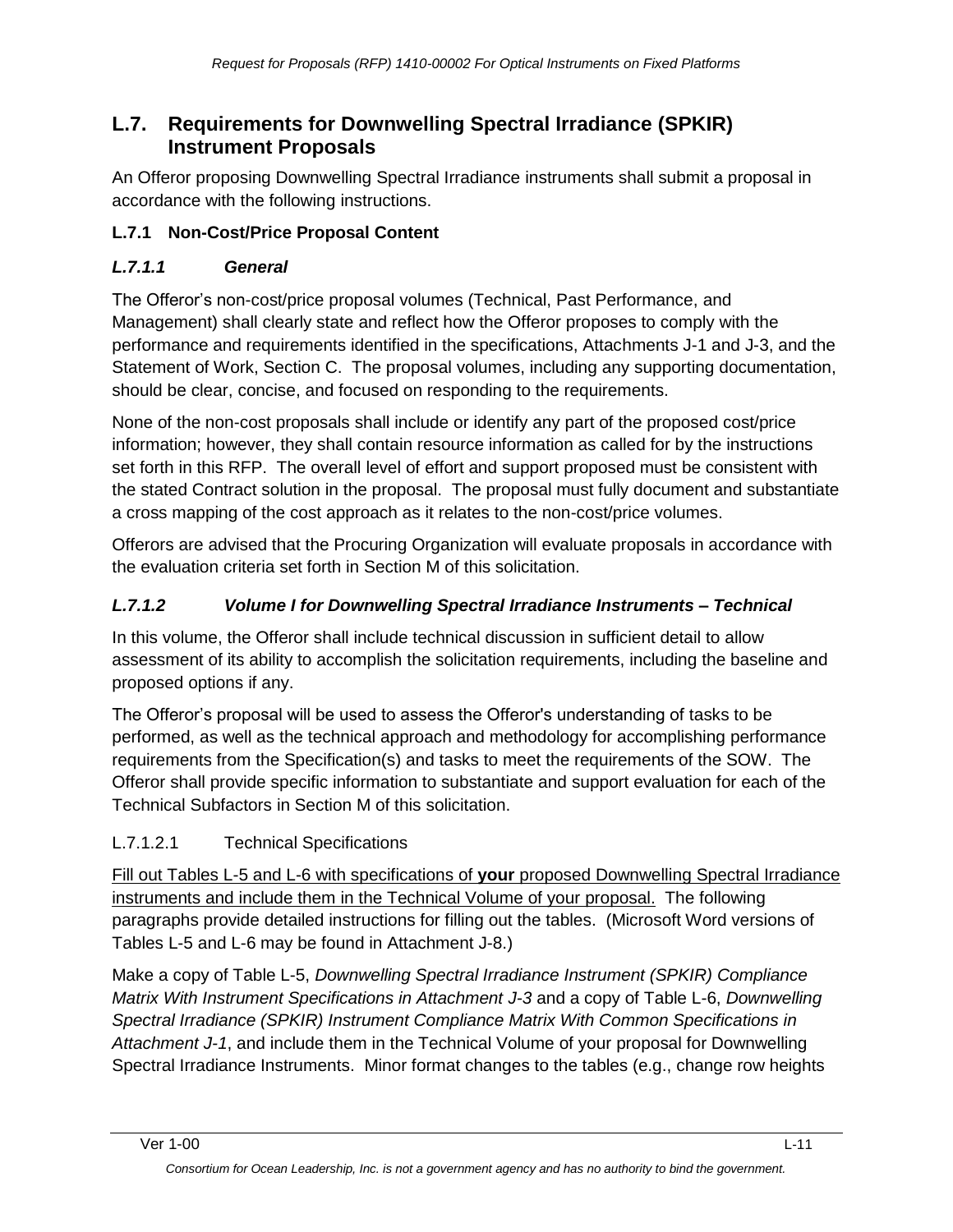or column widths, covert to landscape page layout) are acceptable as long as the structure of the tables is retained.

**Spec I.D.** (column 1) of Tables L-5 and L-6 refers to the specification identifiers in the Instrument Specifications (Attachment J-3) or Common Specifications (Attachment J-1) documents. Refer to these specifications in filling out the tables for full descriptions of the items listed in the **Parameter** columns as well as threshold and objective values. Downwelling Spectral Irradiance instrument series A and B and are defined on pages 4 and 5 of Attachment J-3. Fill in the **Parameter Value by SPKIR Series** columns with the parameters of your proposed instrument. SPKIR series are defined in the appendix of Attachment J-3. Please use the units specified in the **Units** column. Cite specific references in the **Substantiation** column that substantiate the value listed. No substantiation is needed where N/A is shown. The same reference may be cited for multiple parameters. Examples of cited references may include:

- Independent research papers
- Independent test results
- Testing by the Offeror
- Engineering analysis by the Offeror

If no references are available, the Offeror may provide a statement or description in the proposal (e.g., "The communications board in the instrument supports RS-232 interfaces.") Explain any instances in which the values entered are not compliant with the specifications in Attachments J-1 and J-3.

Where possible, please include a copy of each cited reference as an electronic attachment to your proposal. (These attachments do not count against the proposal page limit.) Where doing so presents copyright issues, it is appropriate to provide a publicly available location (document reference, Internet URL, etc.) where the cited reference may be found.

#### *Table L-5*

### *Downwelling Spectral Irradiance (SPKIR) Instrument Compliance Matrix With Instrument Specifications in Attachment J-3*

(See Attachment J-8 for a Microsoft Word version of Table L-5)

#### *Table L-6 Downwelling Spectral Irradiance (SPKIR) Instrument Compliance Matrix With Common Specifications in Attachment J-1*

(See Attachment J-8 for a Microsoft Word version of Table L-6)

Fill out Table L-7 with the models of **your** proposed Downwelling Spectral Irradiance instruments and include the table in the Technical Volume of your proposal. The following paragraph provides detailed instructions for filling out the table. (A Microsoft Word version of Table L-7 may be found in Attachment J-8.)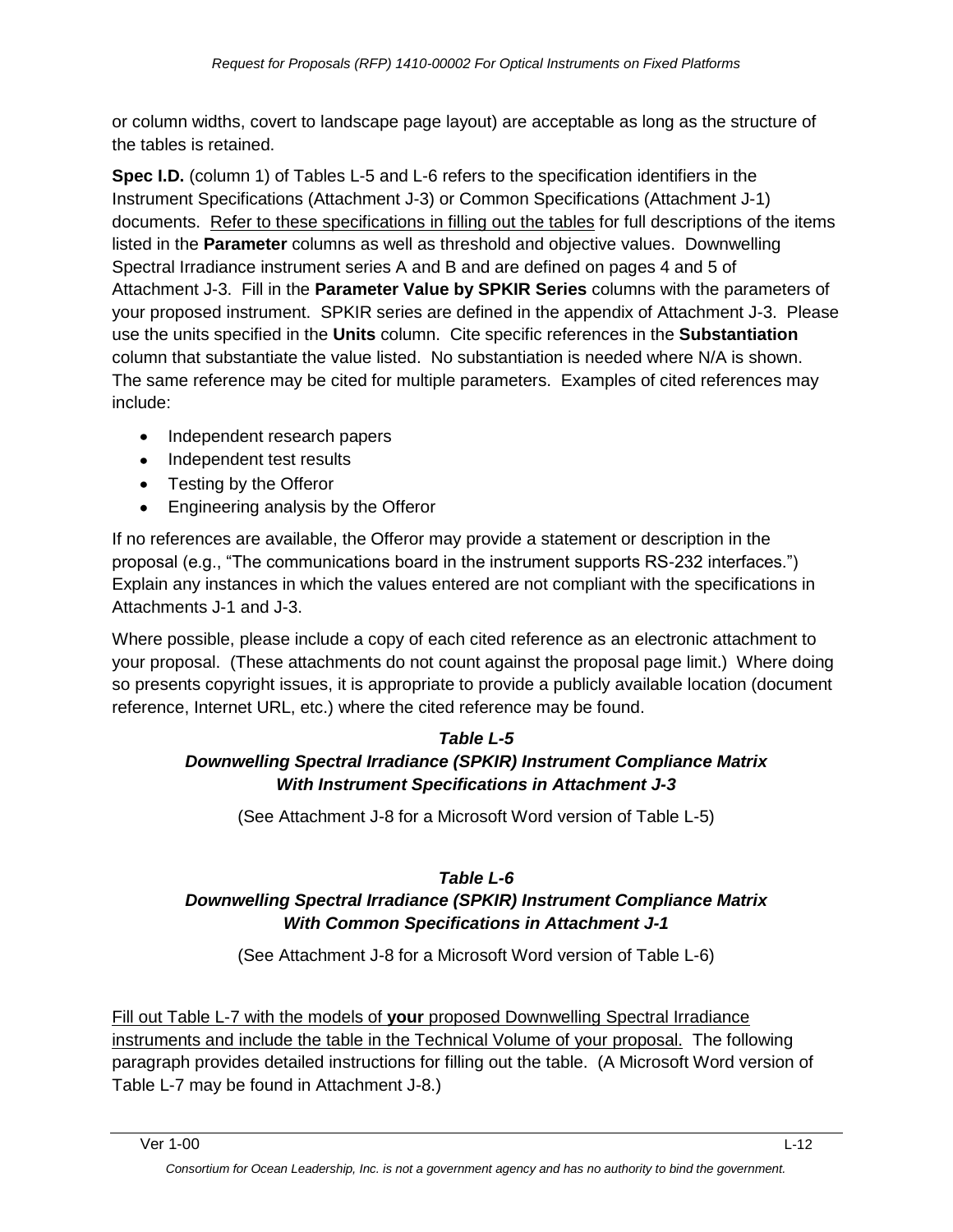Make a copy of Table L-7, *Proposed Models for Downwelling Spectral Irradiance (SPKIR) Instruments* and include it in the Technical Volume of your proposal for Downwelling Spectral Irradiance Instruments. Fill in the **Contractor Instrument Model Number or Designation** column with model number or other designator of the instrument proposed for the corresponding Downwelling Spectral Irradiance series. Ensure that the model numbers in this table are the same as those provided in the tables in Section B.

*Table L-7 Proposed Models for Downwelling Spectral Irradiance (SPKIR) Instruments*

| <b>SPKIR</b><br><b>Series</b> | <b>Contractor Instrument Model Number or</b><br><b>Designation</b> |
|-------------------------------|--------------------------------------------------------------------|
|                               |                                                                    |
|                               |                                                                    |

Tables L-5, L-6, and L-7 are not included in the proposal page count limit.

In addition to completing the tables for the Technical Volume, the Offeror shall describe biofouling mitigation design features employed, including consumables and rate of consumption and/or replenishment cycle necessary to meet the specifications. The Offeror shall describe time stamping and time synchronization capabilities provided by the instrument.

L.7.1.2.2 Other Technical Characteristics/Properties

The Offeror shall provide information on the response times of their instruments.

The Offeror shall provide and substantiate information on the reliability of the proposed instruments in terms of mean time between failures (MTBF).

For each of the proposed Downwelling Spectral Irradiance models, the Offeror shall provide the recommended maintenance and calibration procedures as well as the Offeror-recommended schedules and intervals as attachments to the Technical Volume. The Offeror shall highlight any unique test or production equipment needed for maintenance or calibration. The maintenance and calibration procedures and schedules shall be in the Offeror's format (no page limits) and provided only as electronic copies.

The Offeror's recommended calibration procedures may include the following:

- Certificate of calibration for each instrument purchased including calibration data.
- Calibration reference standards that are traceable to NIST, or other recognized standards organization.
- Accuracy tolerance of the measurement standards used to calibrate the instruments and certification that the instrument is within its specified accuracy tolerance over its entire operating range
- Periodic recertification of calibration standards and policy if standard has gone out of certification
- Lead-time for calibration services
- Recommended calibration intervals for the instruments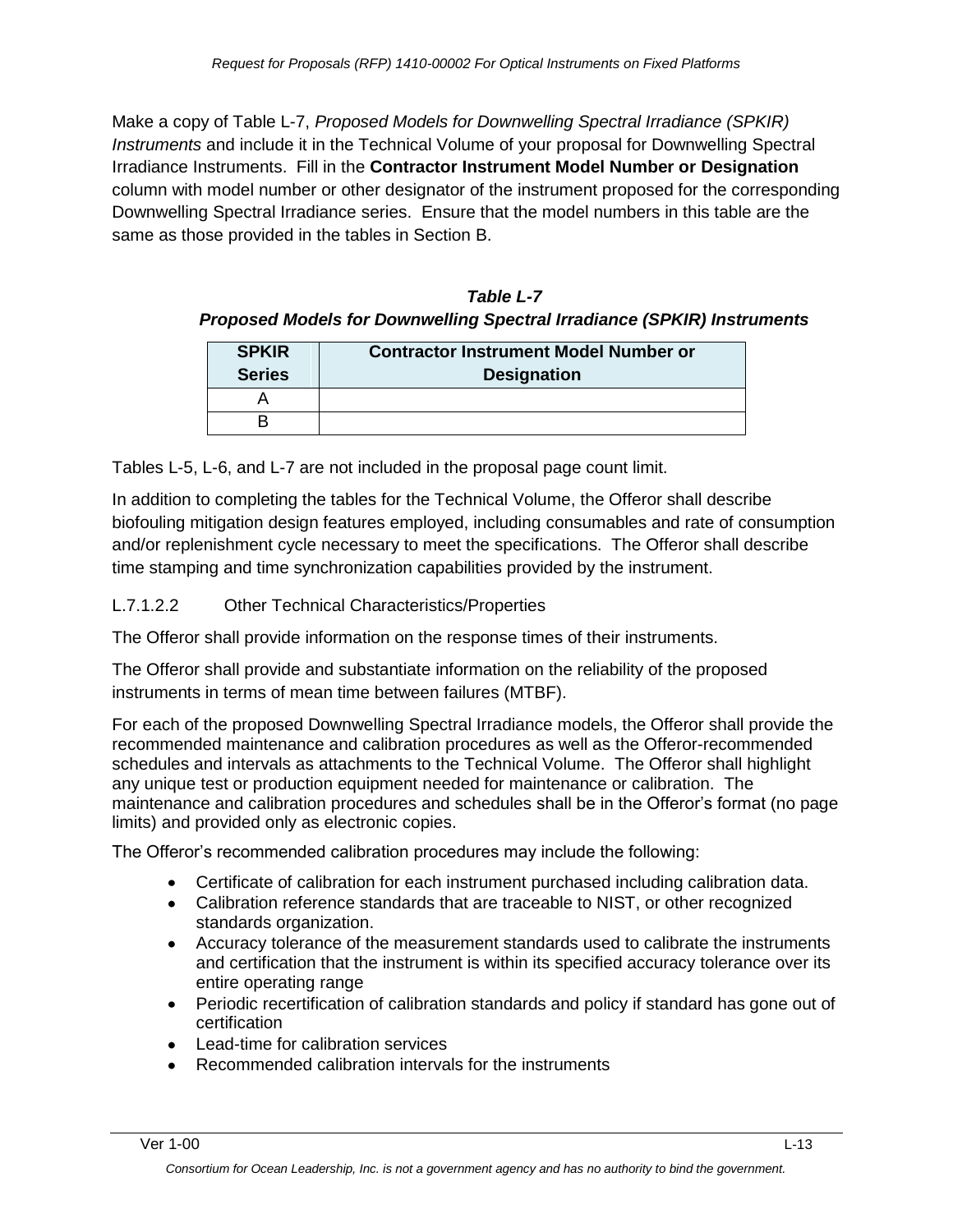- Calibration procedures the Offeror performs prior to instrument deliveries (new instruments or otherwise)
- Calibration procedures to be carried out by the Procuring Organization

The Offeror shall describe the mechanical/physical characteristics of their proposed instruments, including the following information:

- Size, shape, and weight of the instruments
- Batteries, consumables, and other items necessary for refurbishment and calibration of the instruments.

The Offeror shall provide a description of data extraction and data formatting methods. Identify any data interface specifications and standard access protocols that are supported.

The Offeror shall list in the proposal which of the following software items are provided with the purchase of Downwelling Spectral Irradiance instruments. Do NOT include copies of these items with the proposal.

- Firmware within the instrument needed for the instrument to function
- Input/Output drivers to operate the instrument, and retrieve data from it
- Additional software:

Software to operate the instrument (running on the Input/Output drivers), data format conversion software, analysis software to collect data and display results, software to download embedded metadata, utility software for testing and calibrating the Downwelling Spectral Irradiance instrument, scripts for installing any of the above software items

- Note which of the above, if any, are available with source code.
- Example source code, if any, that shows how to interface with Downwelling Spectral Irradiance instruments.

The Offeror shall list in the proposal any additional software licenses needed for commercial products that the software requires.

#### L.7.1.2.3 Technical Risk

The Offeror shall describe any specific steps it provides that reduce risks associated with Cost, Schedule, and Performance. Specific steps could include offering improved warranties, accelerated delivery schedule, or features unique to the instruments offered.

#### *L.7.1.3 Volume II for Downwelling Spectral Irradiance Instruments – Past Performance*

The Offeror shall provide information on past performance of the proposed instrument in a field environment. This information may cite:

- Independent research papers
- Independent test results
- Offeror's testing results of its proposed instrument
- Results of previous deployments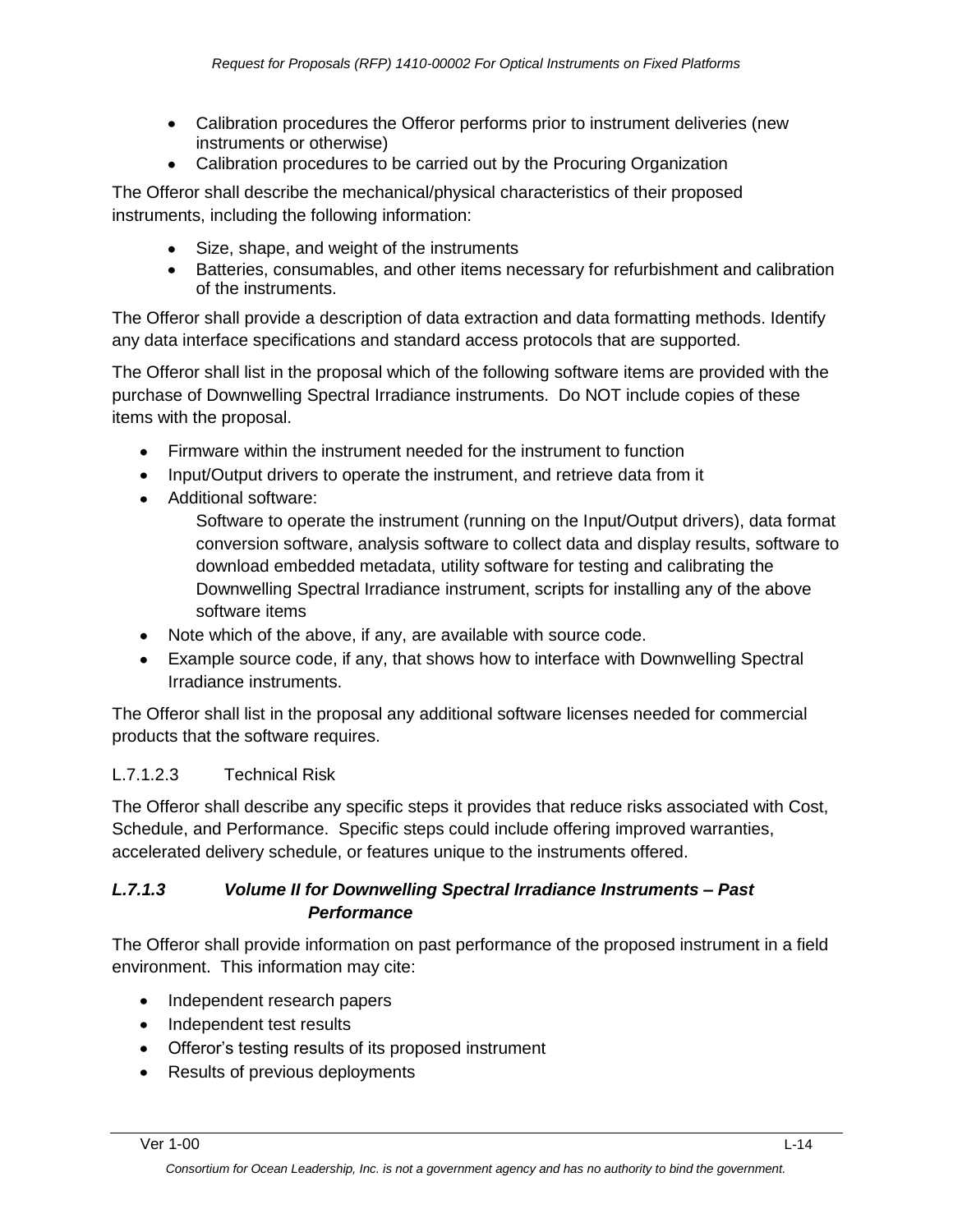The Offeror shall provide information on production capacity available for delivering the anticipated volumes of instruments to be procured in delivery orders in accordance with the project schedule.

Fill out Table L-8 and include it in the Past Performance Volume of your proposal. The following paragraph provides detailed instructions for filling out this table. (A Microsoft Word version of Table L-8 may be found in Attachment J-8.)

The Offeror shall describe past performance experience in accordance with the requirements below. If the Offeror has no past performance experience that satisfies the requirements below, the Offeror shall include a statement to this effect.

The Offeror shall submit Past Performance information on Contracts that the Offeror considers most relevant to demonstrate the ability to perform the proposed effort. The Offeror shall identify three Contracts under which it has delivered similar instruments within the past three years, or is presently delivering, and which Contracts are similar to this solicitation. The Offeror shall provide a brief description of each Contract and its dollar value. The Offeror shall provide the names and telephone numbers of the customer's technical and contractual points-of-contact for each Contract. If the Offeror does not have three such Contracts, it shall provide the above information for as many Contracts as it does have. Use Table L-8 for providing this information, one copy per Contract.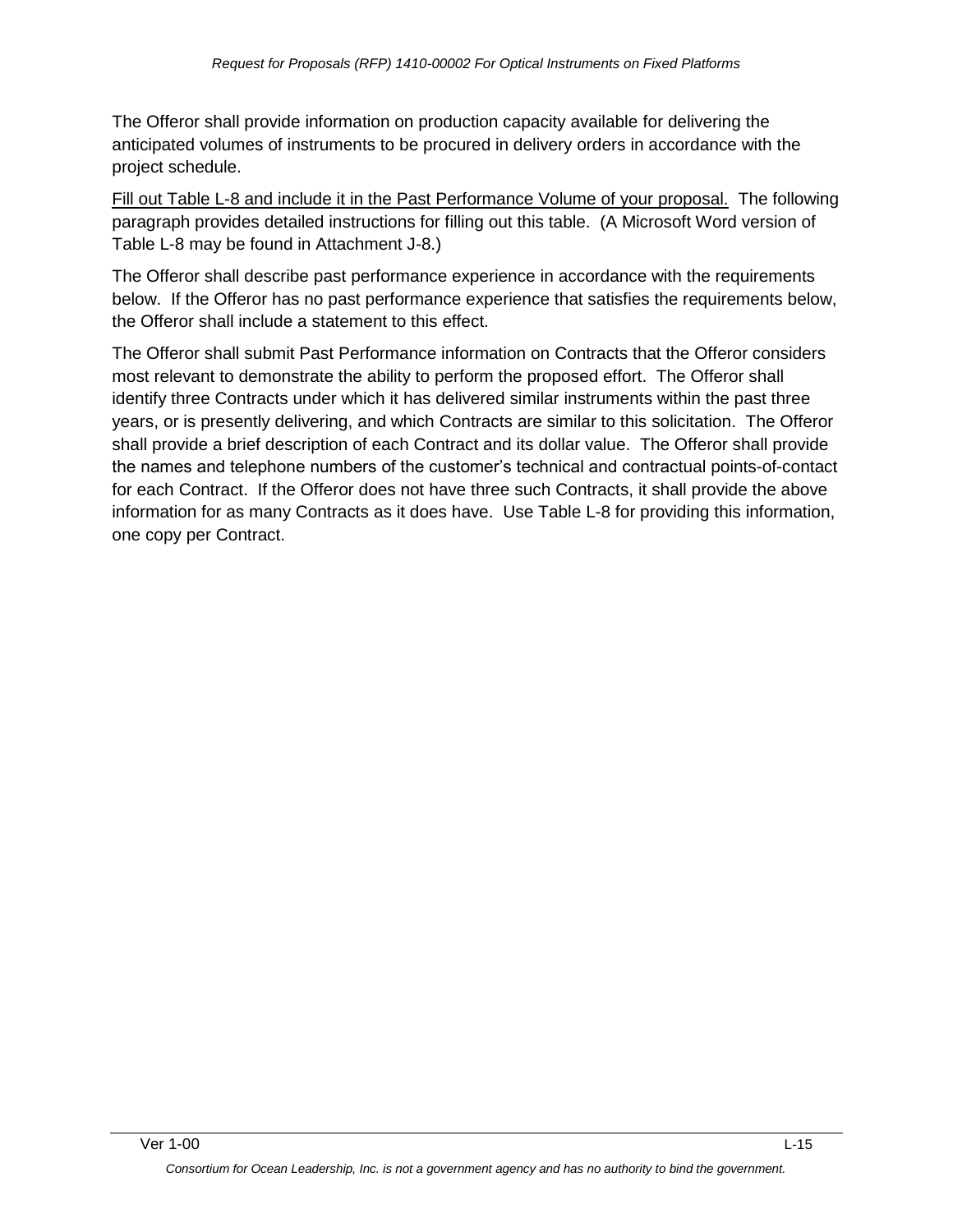*Table L-8. Past Performance for Each Contract*

| <b>Effort name</b>                                                                 |                               |
|------------------------------------------------------------------------------------|-------------------------------|
| <b>Company Performing the</b><br><b>Effort</b>                                     |                               |
| <b>Contract name</b>                                                               |                               |
| <b>Period of performance</b>                                                       | From DD/MM/YYYY to DD/MM/YYYY |
| Contract value in \$                                                               |                               |
| <b>Customer name and address</b>                                                   |                               |
| <b>Technical Point of contact</b><br>information<br>(name, phone number, e-mail)   |                               |
| <b>Contractual Point of contact</b><br>information<br>(name, phone number, e-mail) |                               |
| (extend as necessary)                                                              |                               |

The Offeror is advised to verify all contact information for all respondents and is advised to verify for each their willingness and ability to respond to inquiries by Ocean Leadership regarding the Contract and the Offeror/Team-member's performance on the Contract.

In addition to including copies of Table L-8 in the Past Performance Volume of your proposal, the Offeror shall provide descriptive text that highlights the relevance of past efforts to the current acquisition as well as any problems encountered during these efforts and their resolution. The description of each project is limited to two pages. At least one project should be submitted that demonstrates the Offeror's ability to meet aggressive production schedule.

Outside of the proposal, the Offeror shall attach representative samples of the following, in electronic format only, no page limit:

- Independent research papers
- Independent testing results
- Offeror's testing results of its proposed instrument(s)
- Offeror's results of previous deployments

Electronic copy only, Contractor format, and no page limit.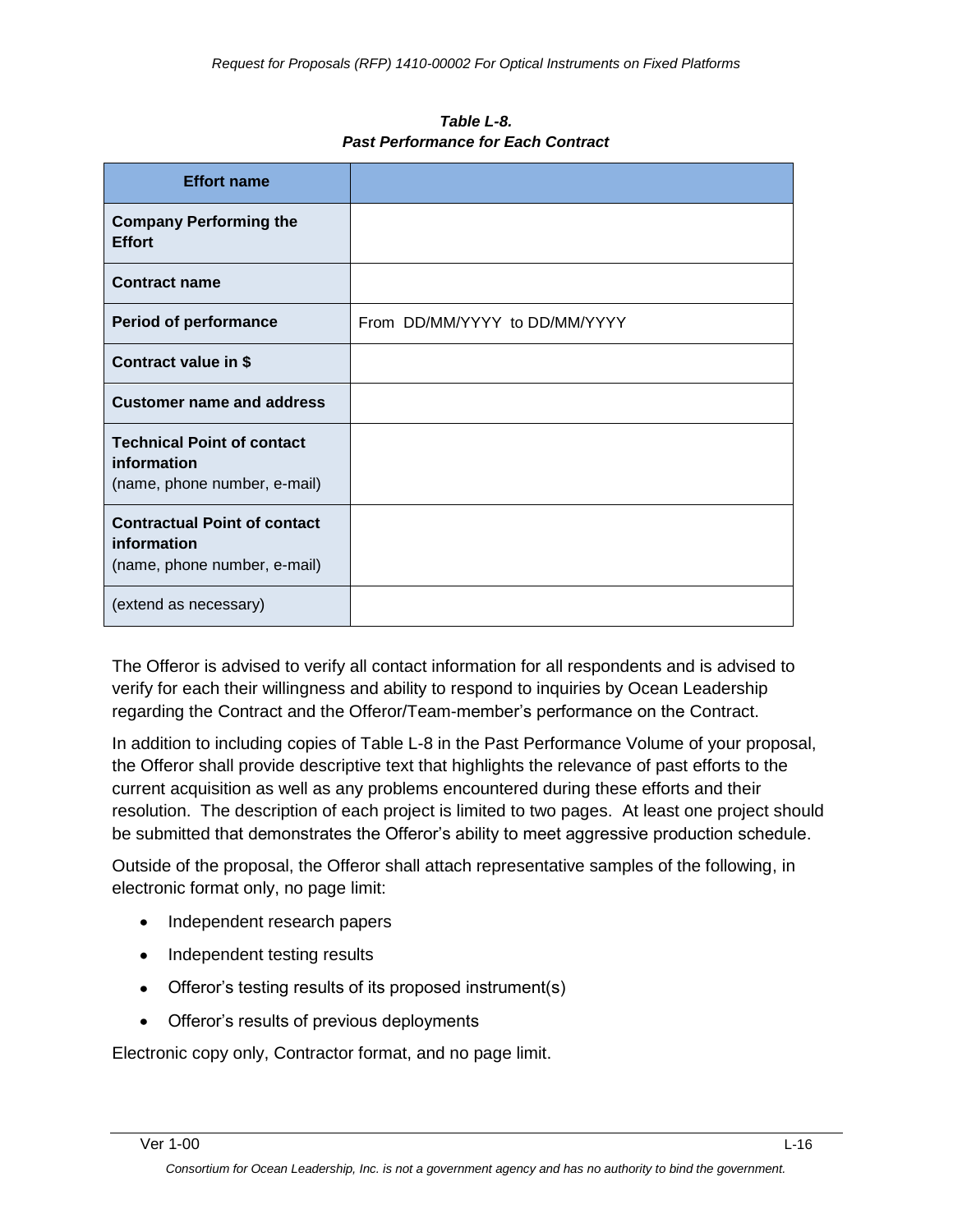#### *L.7.1.4 Volume III for Downwelling Spectral Irradiance Instruments – Management*

The Offeror's discussion in this section shall include sufficient detail to allow assessment of its ability to accomplish the Contract performance including the baseline and options. The Offeror shall provide a Project Management and Communications Document as part of the Management Volume. This document shall no more than five pages in length and shall cover the roles and responsibilities of the points of contact with whom OL and the Procuring Organization will need to work, as well as the specific reports and other communications to be provided. List and explain any ordering procedures that OL and the Procuring Organizations need to follow to facilitate efficient order fulfillment. The Offeror shall provide scheduling information and ordering procedures showing the following:

- 1. Contractor Points of Contact (POC), including the Contractor's POC who will manage the Contract
- 2. Lead time to execute Delivery Orders (ordering and testing)
- 3. Procedures for accepting Delivery Orders
- 4. Production capacity
- 5. Process for reporting and tracking
- 6. Lead time to perform maintenance actions, including the repair, refurbishment, and calibration of instruments
- 7. Capacity and capability to perform the repair, refurbishment, and calibration of instruments
- 8. Lead time and details of notice provided to OL for any change in the Configuration of any of the Downwelling Spectral Irradiance instruments covered under this solicitation.

Note: Procedures for accepting delivery orders will be finalized at the Kickoff Meeting described in Section C.

The Offeror should discuss its ability to meet the delivery schedule, the management techniques it will employ to meet the milestones in Section C, and its ability and commitment to maintain the total purchase of Downwelling Spectral Irradiance instruments planned for this procurement. The confidence in its ability to meet the delivery schedule can be demonstrated providing delivery guarantees, simplified ordering requirements, and short lead times for the placing of orders under this Contract.

The Offeror shall attach as exhibits its existing Quality Management Plan (or explicitly state that there is no existing plan), schedule for conducting testing on the production Downwelling Spectral Irradiance instruments, and existing internal test procedures for Downwelling Spectral Irradiance instruments (or explicitly state that there are no existing procedures). Provide only electronic copies of these items, Offeror format, no page limit).

#### **L.7.2 Volume IV for Downwelling Spectral Irradiance Instruments – Cost/Price Proposal Content**

The Offeror's Cost/Price Proposal shall include the information required by this section and the information required by Section B of this solicitation.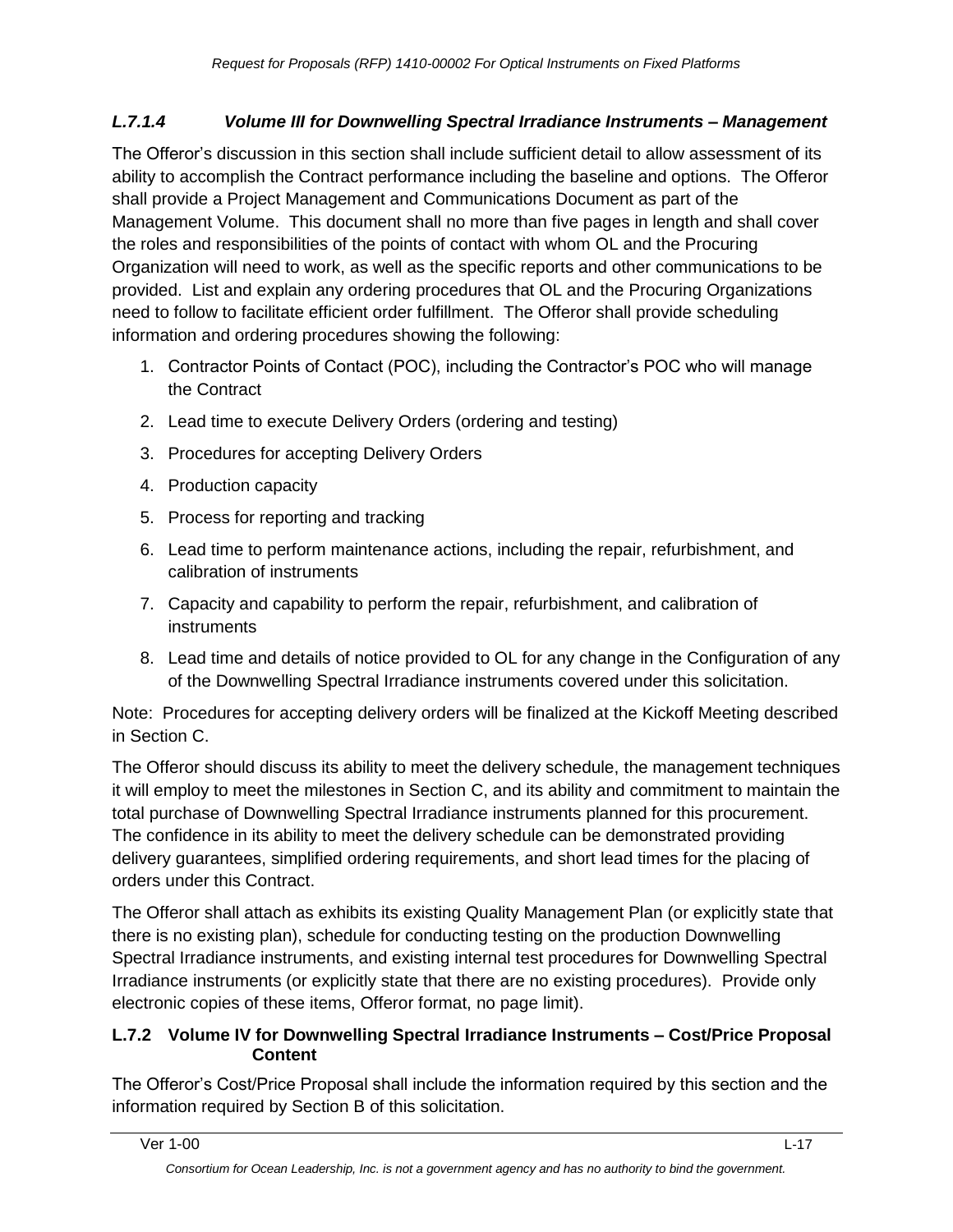These instructions are to assist the Offeror in submitting the information that is required to evaluate the reasonableness and realism of the proposed cost/price.

## *L.7.2.1 Cost/Price Overview*

#### L.7.2.1.1 Overview/estimating Methodology and System

The overview shall provide narrative support for the Cost/Price Volume. Contractor format descriptions of each instrument, instrument option, and bundled fixed price service (e.g., special test equipment required to perform user maintenance, factory repairs, recalibration, or refurbishment) shall be provided as an electronic exhibit (no hard copies required).

### L.7.2.1.2 Cost Assumptions

The Offeror shall provide all relevant cost assumptions and information, which form the basis of its proposal. Cost assumptions and information include, but are not limited to, order size, order frequency, advanced procurement costs, and long lead costs. If the Offeror takes exception to any ground rules or assumptions stated in the solicitation, describe each exception or qualification and provide complete rationale.

#### L.7.2.1.3 Firm Fixed Price

Prices shall be organized per the CLIN structure in Section B and the prices may vary over time. Specific price for each option period shall also be provided. All prices shall include shipping to any destination in the lower 48 States. The estimate of maintenance costs will be based on the list of maintenance procedures listed by the Offeror in Section B.

### L.7.2.1.4 Certificate of Current Cost and Pricing Data

The Offeror shall fill out the form included in this solicitation as Attachment J-4 and include the completed form, "Certificate of Current Cost and Pricing Data," as an attachment to its Cost/Price Volume.

# **L.8. Volume 5 Integrated Advantages (Optional)**

An Offeror proposing both Optical Attenuation and Absorption and Downwelling Spectral Irradiance instruments and shall submit a proposal in accordance with the following instructions.

#### **L.8.1 Integrated Technical Advantages**

An Offeror proposing both Optical Attenuation and Absorption and Downwelling Spectral Irradiance instruments shall describe any technical advantages that occur when the instruments are used together such as common support tools or greater integration.

### **L.8.2 Integrated Price or Quantity Advantages**

An Offeror proposing both Optical Attenuation and Absorption and Downwelling Spectral Irradiance instruments shall describe any price or quantity advantages that occur should the instruments be awarded together. Please observe that Volume 5 is the only volume where technical advantages and cost are to be discussed together.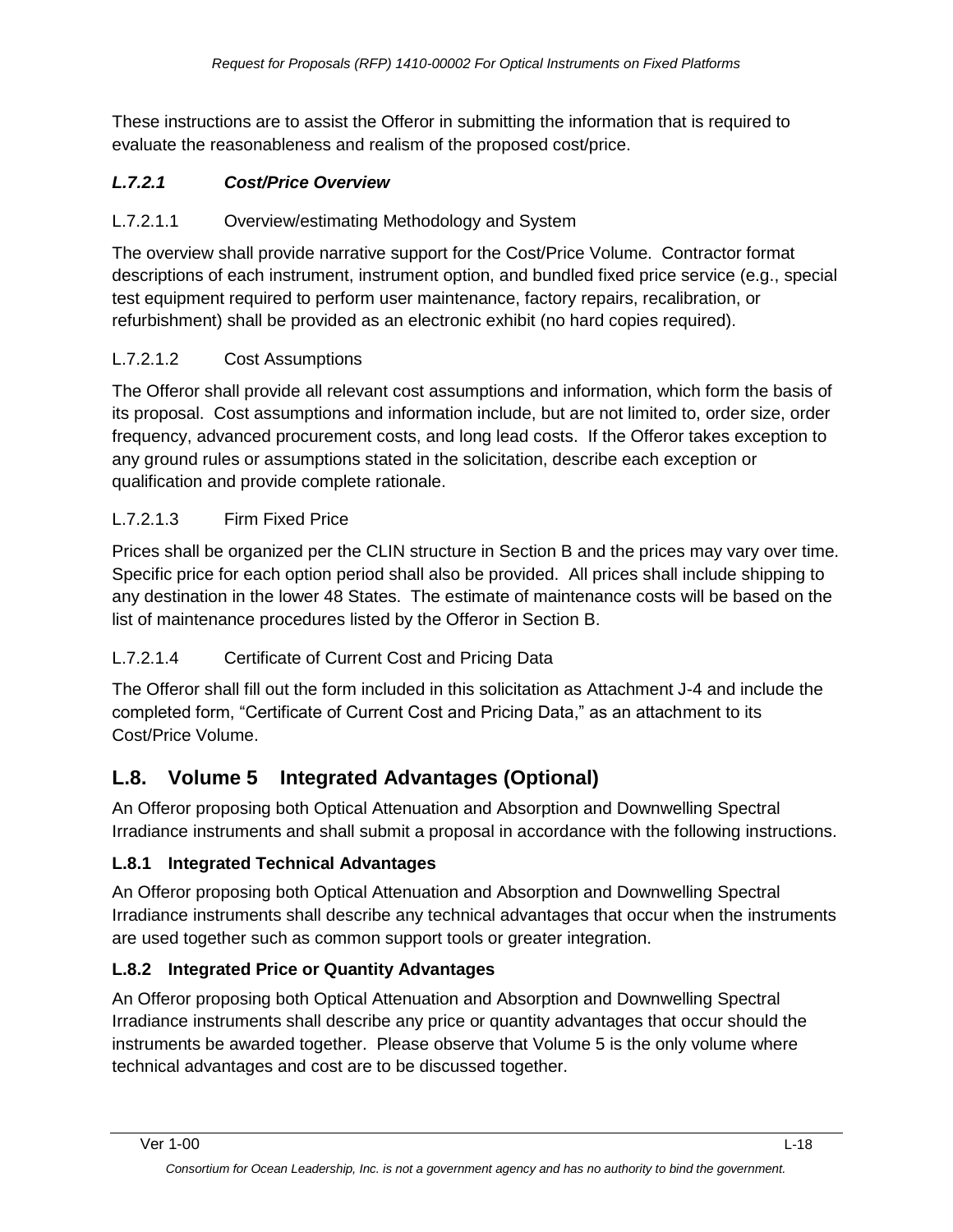(End of Section L)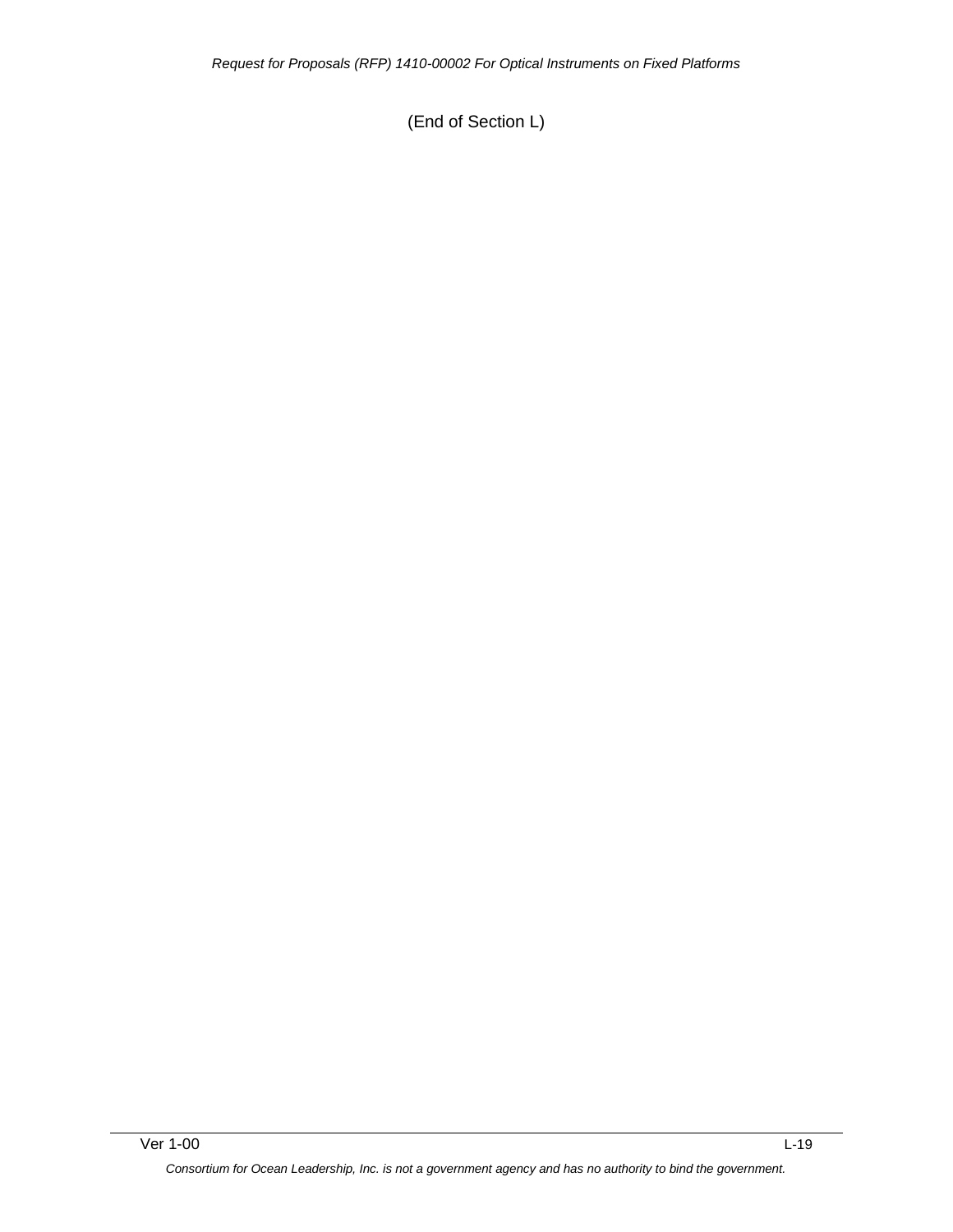# **Section M.Evaluation Factors for Award**

# **M.1. General**

Offerors shall provide their best and complete proposal upon initial submission. The Ocean Leadership Director of Contracts and Grants will make award(s) without discussions but reserves the right to hold discussions if deemed necessary. An Evaluation Panel will evaluate all proposals based on the documentation provided by the Offeror and any additional relevant information available to the evaluators.

The information in sections M.1 and M.2 apply to all Offerors. In addition, sections M.3 and M.4 apply to Offerors proposing the Optical Attenuation and Absorption instrument class; sections M.5 and M.6 apply to Offerors proposing the Downwelling Spectral Irradiance instrument class. Offers may choose to propose either or both instrument classes. Each proposed instrument class will be evaluated separately, but should there be Technical or Cost advantages associated with awarding both Instrument Classes to one Offeror, those advantages will be considered.

**Evaluation and Basis for Award:** Two classes of optical instruments will be awarded: Optical Attenuation and Absorption instruments and Downwelling Spectral Irradiance instruments. Award(s) will be made to the responsible Offeror(s) whose proposal(s) represents the best overall value to Ocean Leadership. There will be a single award for each class of instrument. That is, all instruments of a given class will be awarded to only one offeror. However, more than one class of instrument may be awarded to a single offeror.

In determining the best overall value, proposals will be assessed against all evaluation factors and subfactors described in Section M of this solicitation. The evaluation factors are as follows and are listed in decreasing order of importance:

- Technical
- Past Performance
- Management
- Cost/Price

Technical and Management factors will be evaluated using the adjectival ratings defined in Table M-1. Past Performance factors will be evaluated using the confidence ratings defined in Table M-2. Cost/price will be evaluated independently from the Non-Cost/Price Factors.

Proposal evaluations will be conducted utilizing the Best Value Tradeoff process. The combined non-cost/price factors are more important than the cost/price factor; however, cost/price is a significant factor. Ocean Leadership may select for award the Offeror whose price is not necessarily the lowest, but whose non-cost/price proposal is more advantageous and warrants the additional cost. Best Value Tradeoff definitions are found in Table M-3.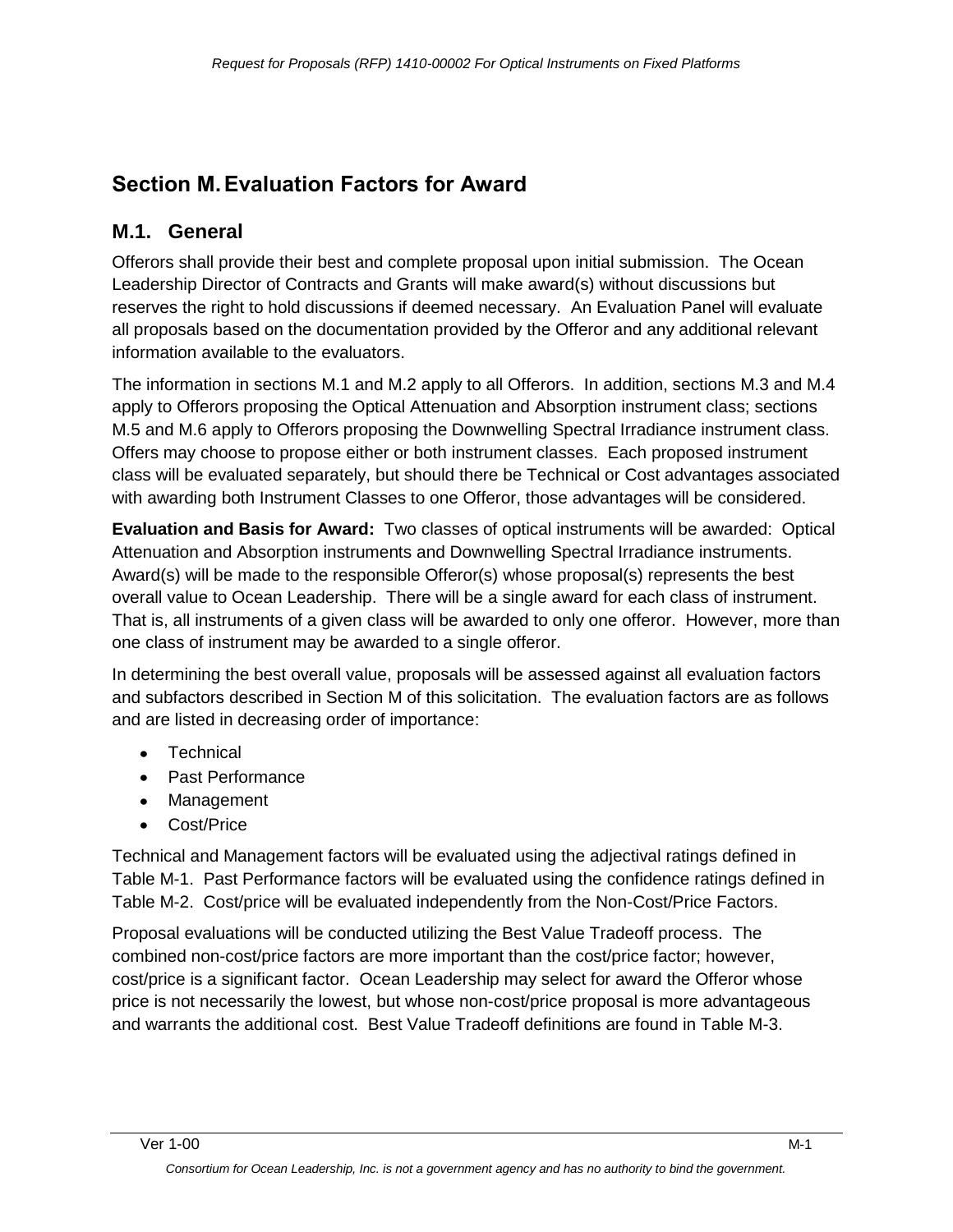# **M.2. Ratings Tables and Definitions**

#### *Table M-1. Adjectival Ratings for the Non Cost/Price Proposal Technical and Management Factors and Subfactors*

| <b>Rating</b>                          | <b>Definition</b>                                                                                                                                                                                                                                                                                                                                                                                                                                                                                                                                                                                                                                                                                                                                                 |
|----------------------------------------|-------------------------------------------------------------------------------------------------------------------------------------------------------------------------------------------------------------------------------------------------------------------------------------------------------------------------------------------------------------------------------------------------------------------------------------------------------------------------------------------------------------------------------------------------------------------------------------------------------------------------------------------------------------------------------------------------------------------------------------------------------------------|
| <b>Exceptional (E)</b><br>$91 - 100$   | The proposal has exceptional merit and reflects an excellent approach which should clearly<br>result in the superior attainment of all requirements and objectives. The proposed approach<br>includes numerous substantial advantages, and essentially no disadvantages, and can be<br>expected to result in outstanding performance. The solutions proposed are considered very low<br>risk in that they are exceptionally clear and precise, fully supported, and demonstrate a complete<br>understanding of the requirements. The impact of the strengths greatly outweighs the impact of<br>any weaknesses. The proposed solution exceeds requirements in a way that adds significant<br>value to the performance of the OOI mission.<br>Risk Level: Very Low |
| Good (G)<br>81-90                      | The proposal demonstrates a sound approach which is expected to meet all requirements and<br>objectives. This approach includes substantial advantages, and few relatively minor<br>disadvantages, which collectively can be expected to result in better than satisfactory<br>performance. The solutions proposed are considered to reflect low risk in that they are clear and<br>precise, supported, and demonstrate a clear understanding of the requirements. The impact of<br>the strengths outweighs the impact of the weaknesses. The proposed solution exceeds<br>requirements in a way that adds value to the performance of the OOI mission.<br><b>Risk Level: Low</b>                                                                                 |
| Acceptable (A)<br>71-80                | The proposal demonstrates an approach which is capable of meeting all requirements and<br>objectives. The approach may have both advantages and disadvantages, however any<br>disadvantages do not outweigh the advantages and the approach can be expected to result in<br>satisfactory performance. The solutions proposed are considered to reflect moderate risk in that<br>they are for the most part clear, precise, and supported, and demonstrate a general<br>understanding of all the requirements. The impact of weaknesses is balanced by the impact of<br>strengths.<br>Risk Level: Moderate                                                                                                                                                         |
| <b>Marginal (M)</b><br>61-70           | The proposal does not demonstrate a full understanding of all the requirements and may pose a<br>risk that the Offeror might fail to perform satisfactorily without significant Procuring Organization<br>oversight or participation. Any advantages that may exist in the approach are outweighed by<br>existing disadvantages. The solutions proposed are considered to reflect high risk in that they<br>lack clarity and precision, or are unsupported. The impact of weaknesses outweighs the impact<br>of strengths.<br>Risk Level: High                                                                                                                                                                                                                    |
| <b>Unacceptable</b><br>(U)<br>$0 - 60$ | The proposal demonstrates an approach which will very likely not be capable of meeting all<br>requirements and objectives. This approach has one or more substantial disadvantages or<br>contains a deficiency. Collectively, the advantages and disadvantages are not likely to result in<br>satisfactory performance. The solutions proposed are considered to reflect very high risk in that<br>they lack any clarity or precision, are unsupported, or indicate a lack of understanding of the<br>requirement. The impact of weaknesses greatly outweighs the impact of any strengths.<br>Risk Level: Very High                                                                                                                                               |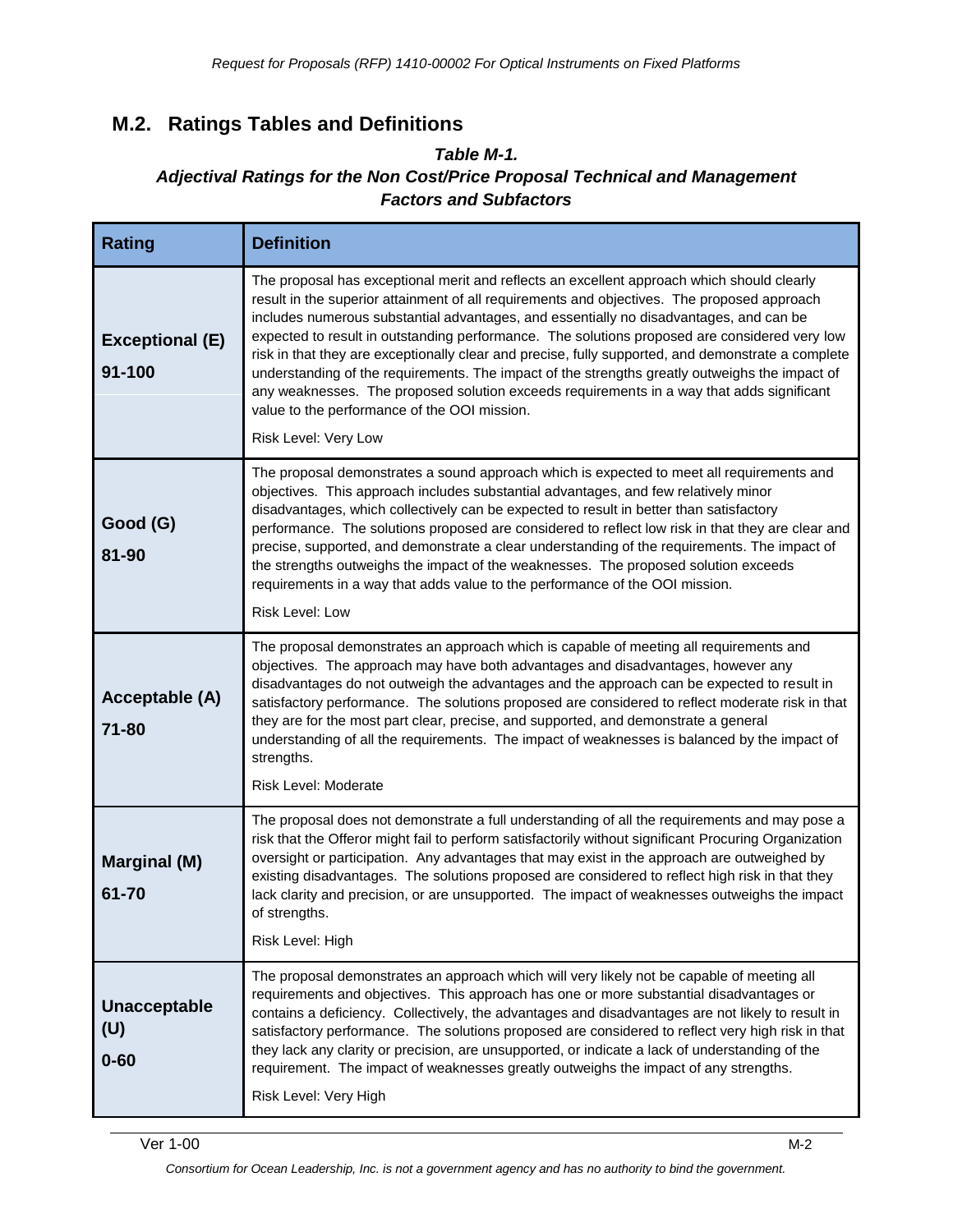#### *Table M-2. Confidence Ratings for the Non Cost/Price Proposal Past Performance Factor and Subfactors*

| <b>Rating</b>                                    | <b>Definition</b>                                                                                                                                                                                      |
|--------------------------------------------------|--------------------------------------------------------------------------------------------------------------------------------------------------------------------------------------------------------|
| <b>High Confidence</b><br>$91 - 100$             | Essentially no doubt exists that the Offeror will successfully perform the required<br>effort.                                                                                                         |
| <b>Significant</b><br><b>Confidence</b><br>81-90 | Little doubt exists that the Offeror will successfully perform the required effort.                                                                                                                    |
| <b>Confidence</b><br>71-80                       | There may be some doubt due to the Offeror's past performance record, but<br>Confidence exists that the Offeror will successfully perform the required effort.                                         |
| <b>Little Confidence</b><br>61-70                | Substantial doubt exists that the Offeror will successfully perform the required<br>effort. Changes to the Offeror's existing processes may be necessary in order to<br>achieve Contract requirements. |
| <b>No Confidence</b><br>$0 - 60$                 | Extreme doubt exists that the Offeror will successfully perform the required effort.<br>Apply this rating if the Offeror cannot provide any information about its past<br>performance.                 |

#### *Table M-3. Best Value Tradeoff Definitions*

| Term                        | <b>Definition</b>                                                                                                                                                                                          |
|-----------------------------|------------------------------------------------------------------------------------------------------------------------------------------------------------------------------------------------------------|
| <b>Evaluation</b>           | The evaluators' conclusions (supported by narrative write-ups) identifying<br>the strengths, weaknesses, and deficiencies applicable to requirements and<br>criteria of an evaluation factor or subfactor. |
| <b>Strength</b>             | Any aspect of a proposal that, when judged against a stated evaluation<br>criterion, enhances the merit of the proposal or increases the probability of<br>successful performance of the Contract.         |
| <b>Significant Strength</b> | A significant strength appreciably enhances the merit of a proposal or<br>appreciably increases the probability of successful Contract performance.                                                        |
| <b>Weakness</b>             | A flaw in the proposal that increases the risk of unsuccessful Contract<br>performance.                                                                                                                    |
| <b>Significant Weakness</b> | A flaw that appreciably increases the risk of unsuccessful Contract<br>performance.                                                                                                                        |

*Consortium for Ocean Leadership, Inc. is not a government agency and has no authority to bind the government.*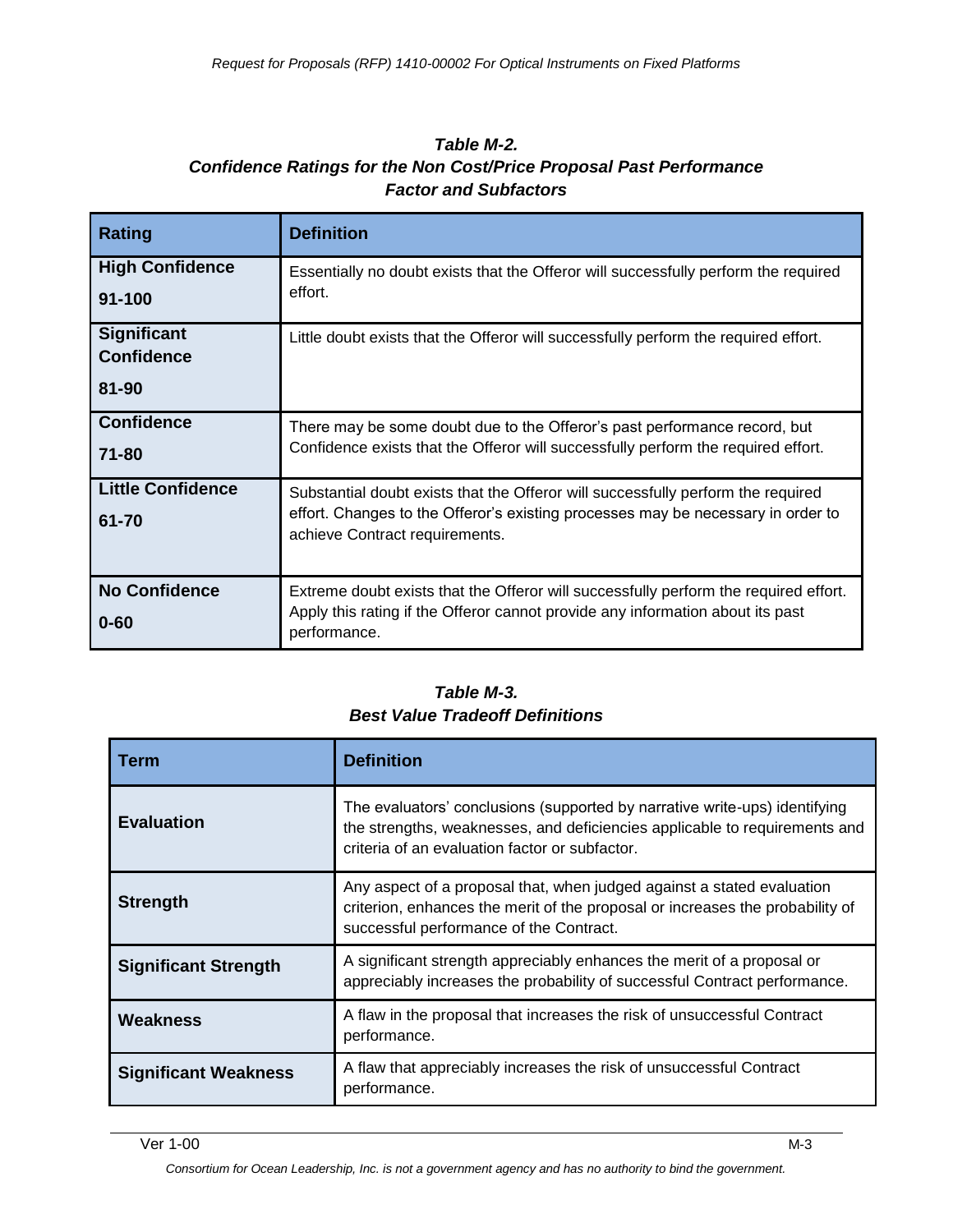| Term                      | <b>Definition</b>                                                                                                                                                                                                                      |
|---------------------------|----------------------------------------------------------------------------------------------------------------------------------------------------------------------------------------------------------------------------------------|
| <b>Deficiency</b>         | A material failure of a proposal to meet a Procuring Organization<br>requirement or a combination of significant weaknesses in a proposal that<br>increases the risk of unsuccessful Contract performance to an unacceptable<br>level. |
| <b>Meets Requirements</b> | The item evaluated satisfies the requirement stated in the RFP or in an<br>attached or referenced specification.                                                                                                                       |

### **M.3. Non-Cost/Price Evaluation Factors for Optical Attenuation and Absorption Instruments**

The following factors will be used to evaluate the non-cost/price aspects of the proposal for Optical Attenuation and Absorption instruments.

#### **Factor 1 - Technical Approach:**

The proposal will be used to assess the Offeror's understanding of the technical requirements of this solicitation. The Offeror's proposal will be evaluated on the basis of how well the proposed instruments meet the requirements of the technical specifications (Attachments J-1 and J-2) and how well the Offeror substantiates the technical provisions of its proposal.

Subfactors:

a. Technical Specifications (subfactor 1)

This subfactor addresses if and how well the proposed instruments meet the requirements of the technical specifications and the methods by which the provisions are substantiated. Additional merit may be given for proposed solutions/products exceeding a specification threshold value.

The most heavily weighted technical specifications are:

- 1. Measurement Performance
	- I. Ability to meet or exceed specifications in Section 2.1 of Attachment J-2.
- 2. Operational
	- II. Biofouling mitigation measures
- b. Other Technical Characteristics/Properties (subfactor 2)

This subfactor addresses characteristics or properties of the proposed technical solution that are not identified in the technical specifications.

- 1. Measurement Performance
	- i. Ability of the rate and technique used for refreshing the sampling volume to meet the sampling frequency requirement
	- ii. Ability to exceed sampling frequency requirement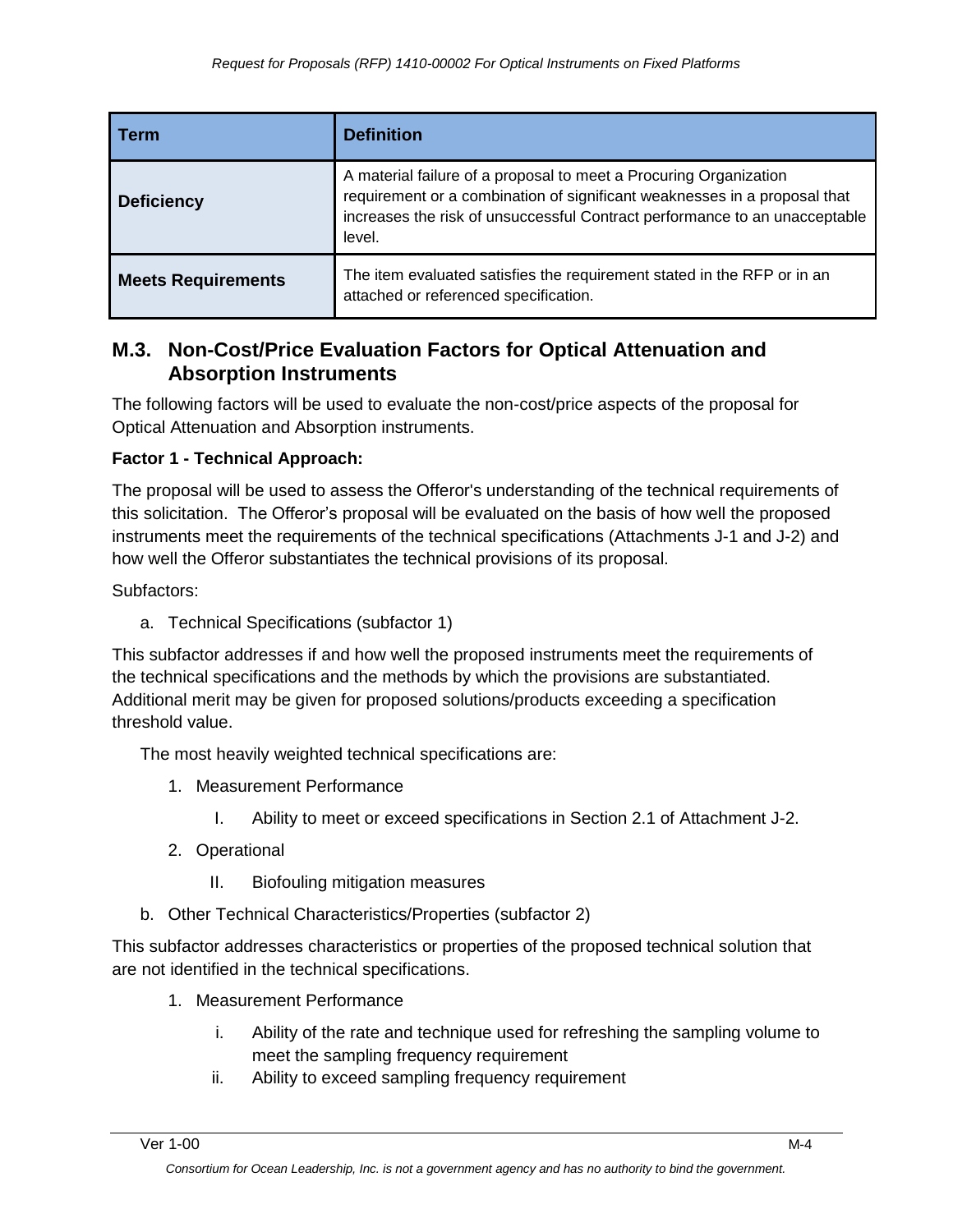- 2. Operational
	- i. Reliability The mean time between failure (MTBF) of the instrument(s)
	- ii. Calibration methods and procedures
- 3. Mechanical/ Physical
	- i. Size, shape, and weight of the instrument(s) smaller size, lower weight and non-irregular shapes are more desirable.
	- ii. Consumables, and other items necessary for refurbishment and calibration of the instrument(s)
- 4. Software and Interfaces
	- i. Simplicity of data extraction and data formatting methods
	- ii. Simplicity using communication interfaces
	- iii. Software provided
- c. Technical Risk (subfactor 3)

Evaluators will determine the risk level of the Offeror's technical approach. Types of risks may involve, but are not limited to, the proposed product maturity, complexity, flexibility, scalability, and limitations, as well as the Offeror's industry expertise, technical capabilities, production capacity, and proposal assumptions.

#### **Factor 2 Past Performance:**

The Procuring Organization will conduct a Past Performance evaluation on the Offeror's Optical Attenuation and Absorption product and on the Offeror's past performance experience. The Evaluators will access any sources of information available (e.g., technical papers, databases, Offeror-provided references) and will consider all information found in addition to considering information provided in the proposal and information supplied by Offeror references.

Subfactors:

- a. Technical Performance of the proposed instrument (subfactor 1) Areas of relevance include:
	- 1. Independent research papers
	- 2. Independent testing results
	- 3. Offeror's testing results of its proposed instrument(s)
	- 4. Offeror's results of previous deployments
- b. Performance of the organization, including meeting delivery schedules, customer satisfaction, and risk (subfactor 2)

### **Factor 3 Management Approach:**

The management approach will be evaluated for the degree to which the Offeror's proposal reflects a management approach that will lead to the successful accomplishment of the work described in Section C (SOW).

Subfactors:

a. Management Approach (subfactor 1)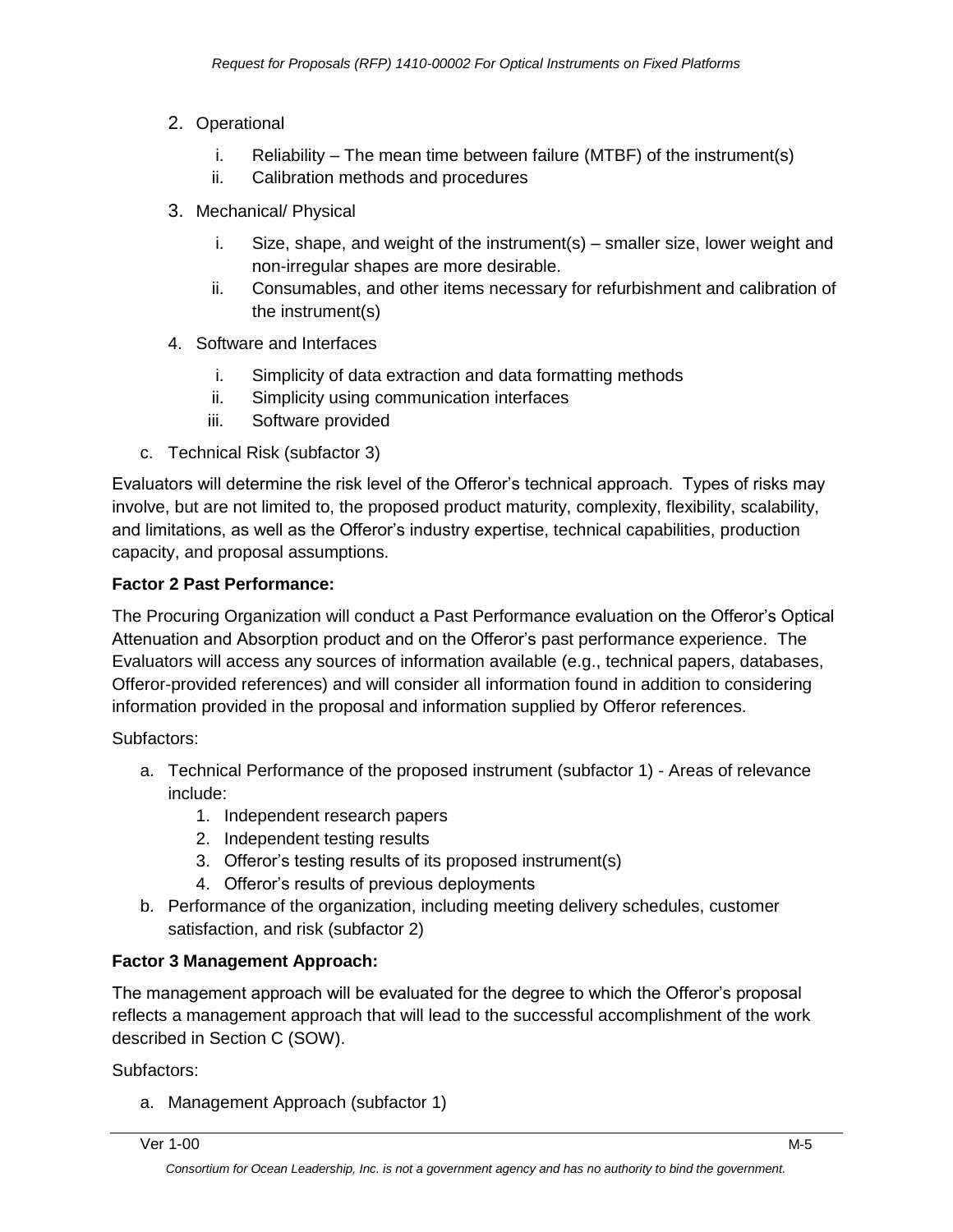- 1. Project Management and Communications Document
- 2. Offeror's Test Procedures
- 3. Lead time to execute delivery orders
- 4. Lead time to perform maintenance actions, including the repair, refurbishment, and calibration of instrument(s)
- 5. Capacity and capability to perform the repair, refurbishment, and calibration of instruments

### **M.4. Cost/Price Evaluation for Optical Attenuation and Absorption Instruments**

Cost/price will be evaluated separately from the Non-Cost/Price Factors. As all of the CLINs are Firm Fixed Price, no adjustments will be made unless a price for a necessary service is not provided. The total evaluated cost/price will be evaluated for realism and reasonableness based on the completeness of the scope of services offered for Firm Fixed Prices. The evaluated price will be the total of the unit prices and a representative sample of the anticipated maintenance costs. The total of the unit prices will be calculated by adding the combined total price for each series of Optical Attenuation and Absorption instrument. The combined total price for each series will be calculated by multiplying the estimated combined total number of units for each series – shown in "Table C-1 — Bid to Table" – by the prices provided by the Offeror for each series. The sample of the anticipated maintenance cost will be calculated using the Material Price list of Maintenance and Spare Equipment and the Offeror's supplied recommended maintenance schedule. Equipment or services provided at no cost will be considered.

### **M.5. Non-Cost/Price Evaluation Factors for Downwelling Spectral Irradiance Instruments**

The following factors will be used to evaluate the non-cost/price aspects of the proposal for Downwelling Spectral Irradiance instruments.

#### **Factor 1 - Technical Approach:**

The proposal will be used to assess the Offeror's understanding of the technical requirements of this solicitation. The Offeror's proposal will be evaluated on the basis of how well the proposed instruments meet the requirements of the technical specifications (Attachments J-1 and J-3) and how well the Offeror substantiates the technical provisions of its proposal.

Subfactors:

a. Technical Specifications (subfactor 1)

This subfactor addresses if and how well the proposed instruments meet the requirements of the technical specifications and the methods by which the provisions are substantiated. Additional merit may be given for proposed solutions/products exceeding a specification threshold value.

The most heavily weighted technical specifications are:

1. Measurement Performance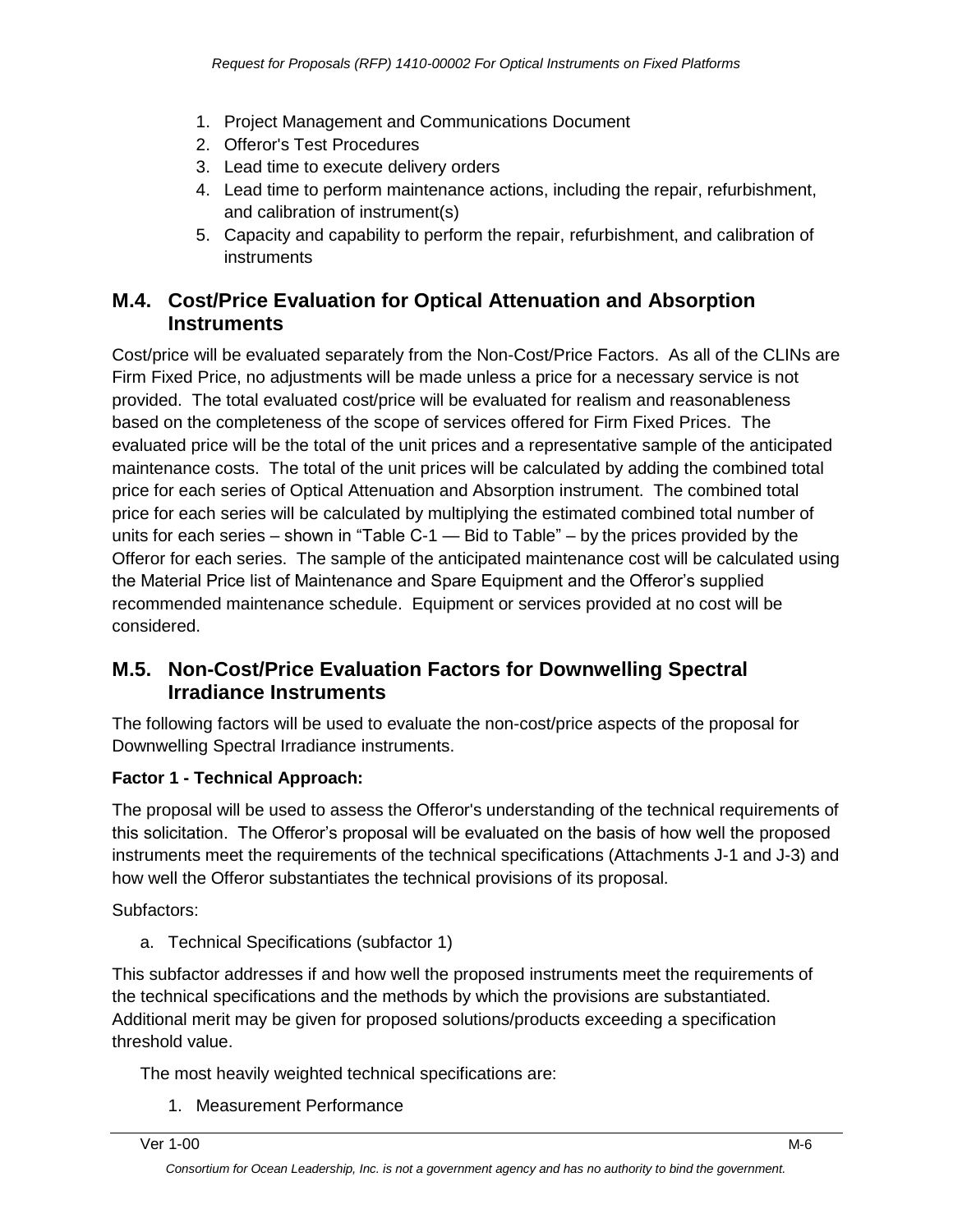- I. Ability to meet or exceed specifications in Section 2.1 of Attachment J-3.
- II. Pressure (depth) ranges of the instrument to satisfy the operational ranges supplied in Section 2.2.1 of Attachment J-3
- 2. Operational
	- III. Biofouling mitigation measures
	- IV. Survivable depths specified in Section 2.2.6 of attachment J-3
- b. Other Technical Characteristics/Properties (subfactor 2)

This subfactor addresses characteristics or properties of the proposed technical solution that are not identified in the technical specifications.

- 1. Measurement Performance
	- i. Response time of the sensors
- 2. Operational
	- i. Reliability The mean time between failure (MTBF) of the instrument(s)
	- ii. Calibration methods and procedures
- 3. Mechanical/ Physical
	- i. Size, shape, and weight of the instrument( $s$ ) smaller size, lower weight and non-irregular shapes are more desirable.
	- ii. Consumables, and other items necessary for refurbishment and calibration of the instrument(s)
- 4. Software and Interfaces
	- i. Simplicity of data extraction and data formatting methods
	- ii. Simplicity using communication interfaces
	- iii. Software provided
- c. Technical Risk (subfactor 3)

Evaluators will determine the risk level of the Offeror's technical approach. Types of risks may involve, but are not limited to, the proposed product maturity, complexity, flexibility, scalability, and limitations, as well as the Offeror's industry expertise, technical capabilities, production capacity, and proposal assumptions.

### **Factor 2 Past Performance:**

The Procuring Organization will conduct a Past Performance evaluation on the Offeror's Downwelling Spectral Irradiance product and on the Offeror's past performance experience. The Evaluators will access any sources of information available (e.g., technical papers, databases, Offeror-provided references) and will consider all information found in addition to considering information provided in the proposal and information supplied by Offeror references.

Subfactors:

a. Technical Performance of the proposed instrument (subfactor 1) - Areas of relevance include: